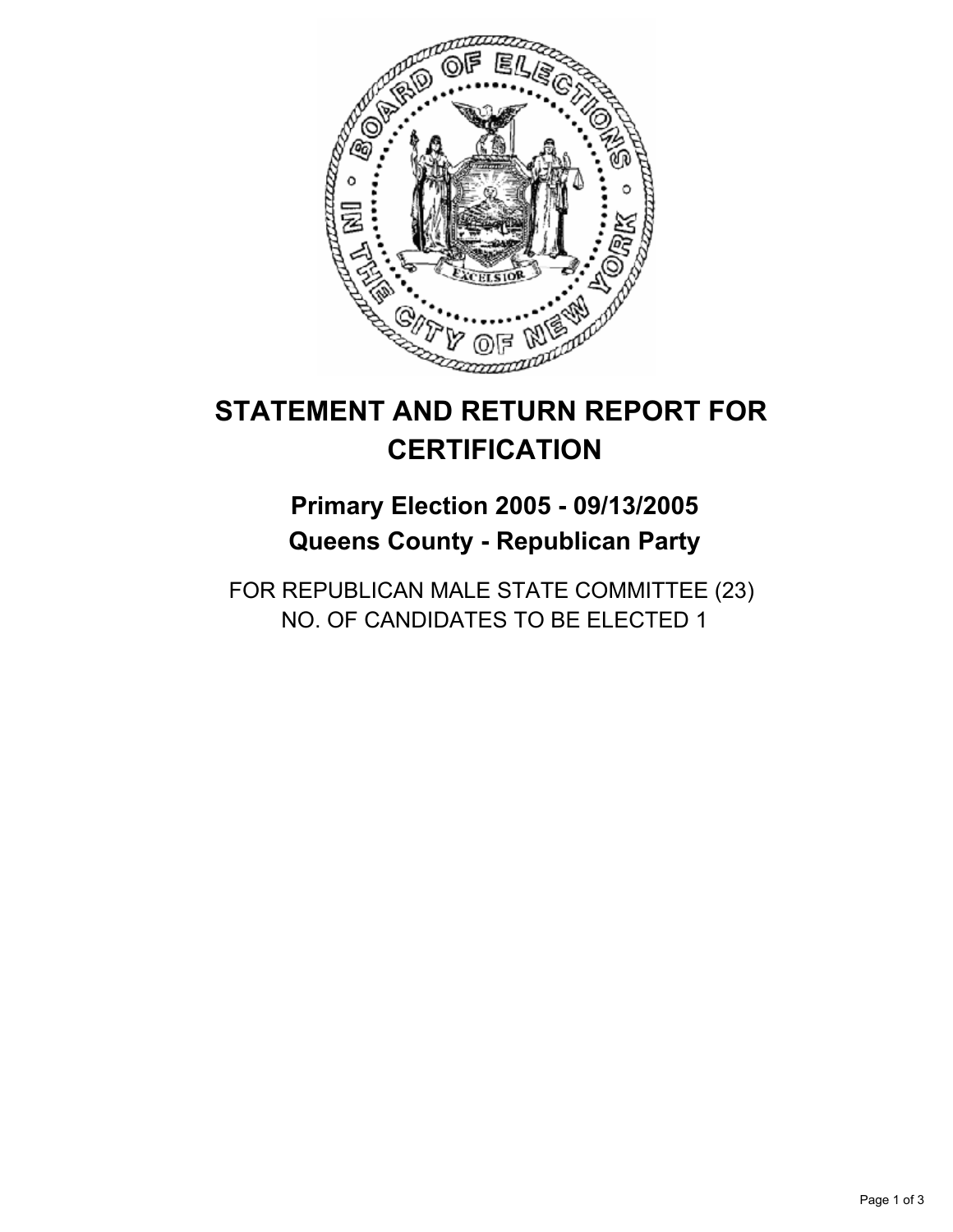#### **STATEMENT AND RETURN REPORT FOR CERTIFICATION Primary Election 2005 - 09/13/2005 Queens County Republican Party** FOR REPUBLICAN MALE STATE COMMITTEE (23) NO. OF CANDIDATES TO BE ELECTED 1



| <b>TOTAL VOTES</b>  | 858 |
|---------------------|-----|
| ERIC A ULRICH       | 367 |
| EDWARD J O'HARE JR. | 491 |
| AFFIDAVIT           | ີ   |
| ABSENTEE/MILITARY   | 61  |
| <b>EMERGENCY</b>    | າ   |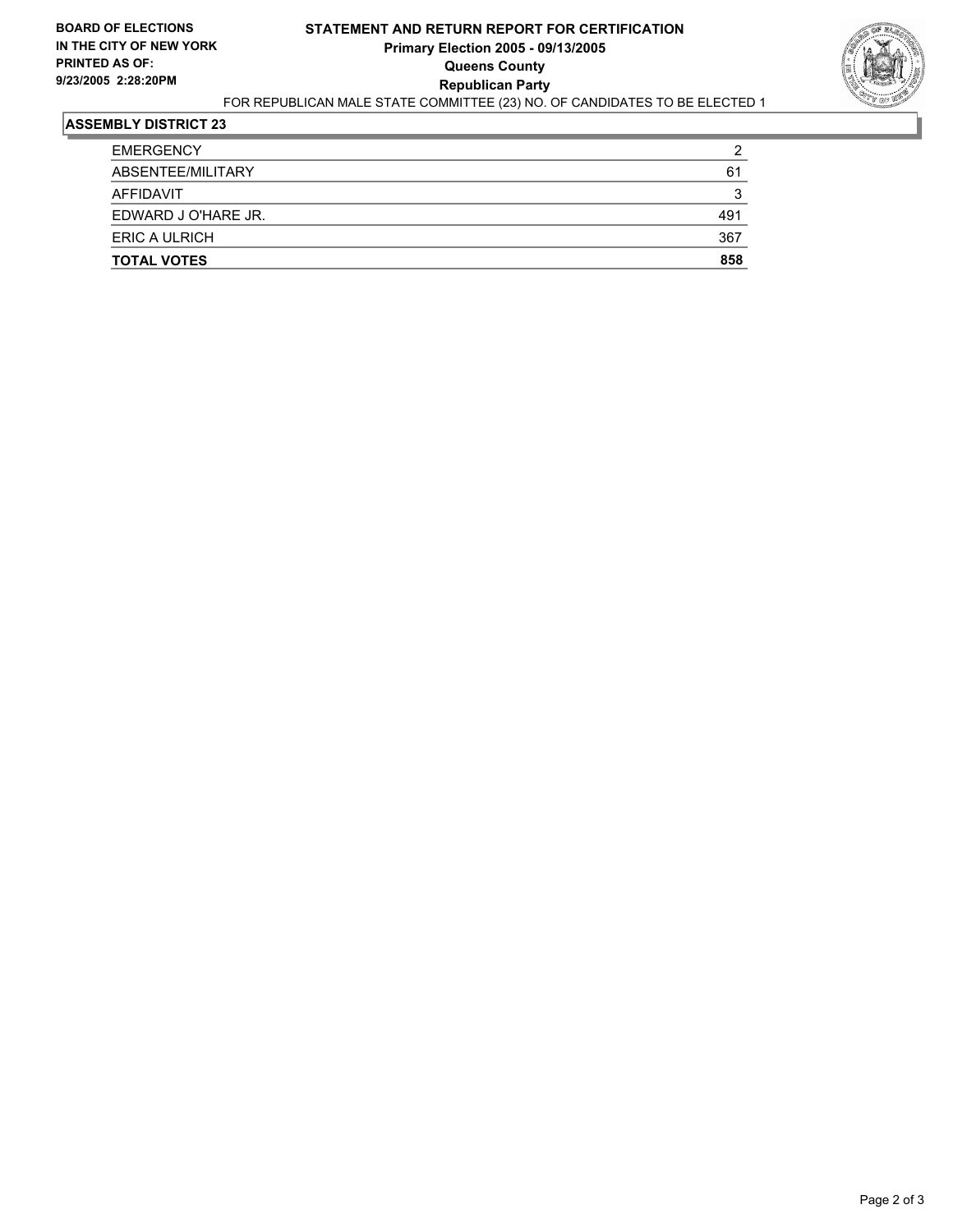#### **STATEMENT AND RETURN REPORT FOR CERTIFICATION Primary Election 2005 - 09/13/2005 Queens County Republican Party** FOR REPUBLICAN MALE STATE COMMITTEE (23) NO. OF CANDIDATES TO BE ELECTED 1



### **TOTAL FOR REPUBLICAN MALE STATE COMMITTEE (23) - Queens County**

| <b>TOTAL VOTES</b>  | 858 |
|---------------------|-----|
| ERIC A ULRICH       | 367 |
| EDWARD J O'HARE JR. | 491 |
| AFFIDAVIT           |     |
| ABSENTEE/MILITARY   | 61  |
| <b>EMERGENCY</b>    |     |

We certify this statement to be correct, and have caused the same to be attested by the signatures of the members of the board, or a majority thereof, on

Date

Secretary Chairman

Canvassing Board **Canvassing Board** Canvassing Board **Deputy Chief Clerk** 

Canvassing Board

Chief Clerk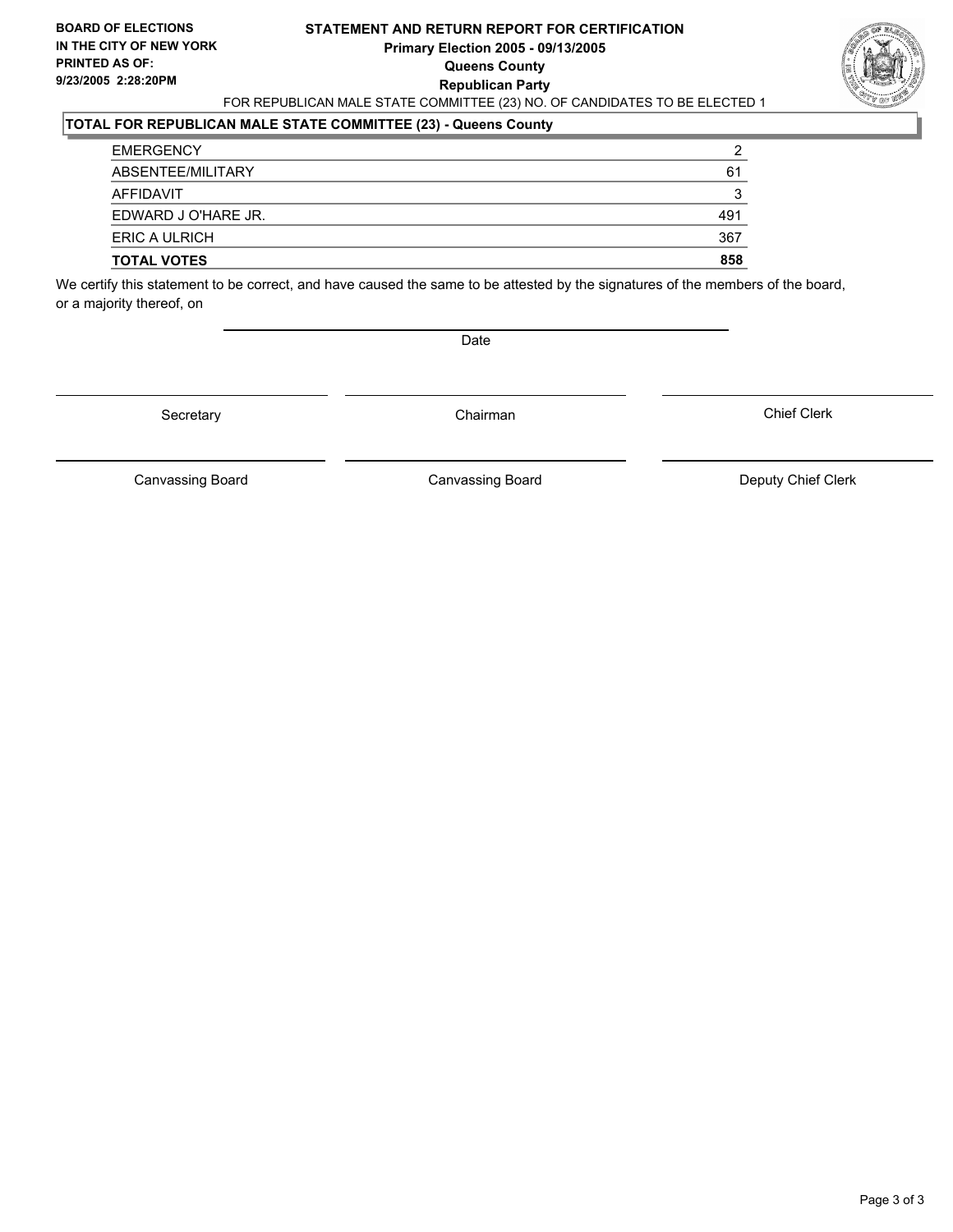

# **Primary Election 2005 - 09/13/2005 Queens County - Republican Party**

FOR REPUBLICAN MALE STATE COMMITTEE (28) NO. OF CANDIDATES TO BE ELECTED 1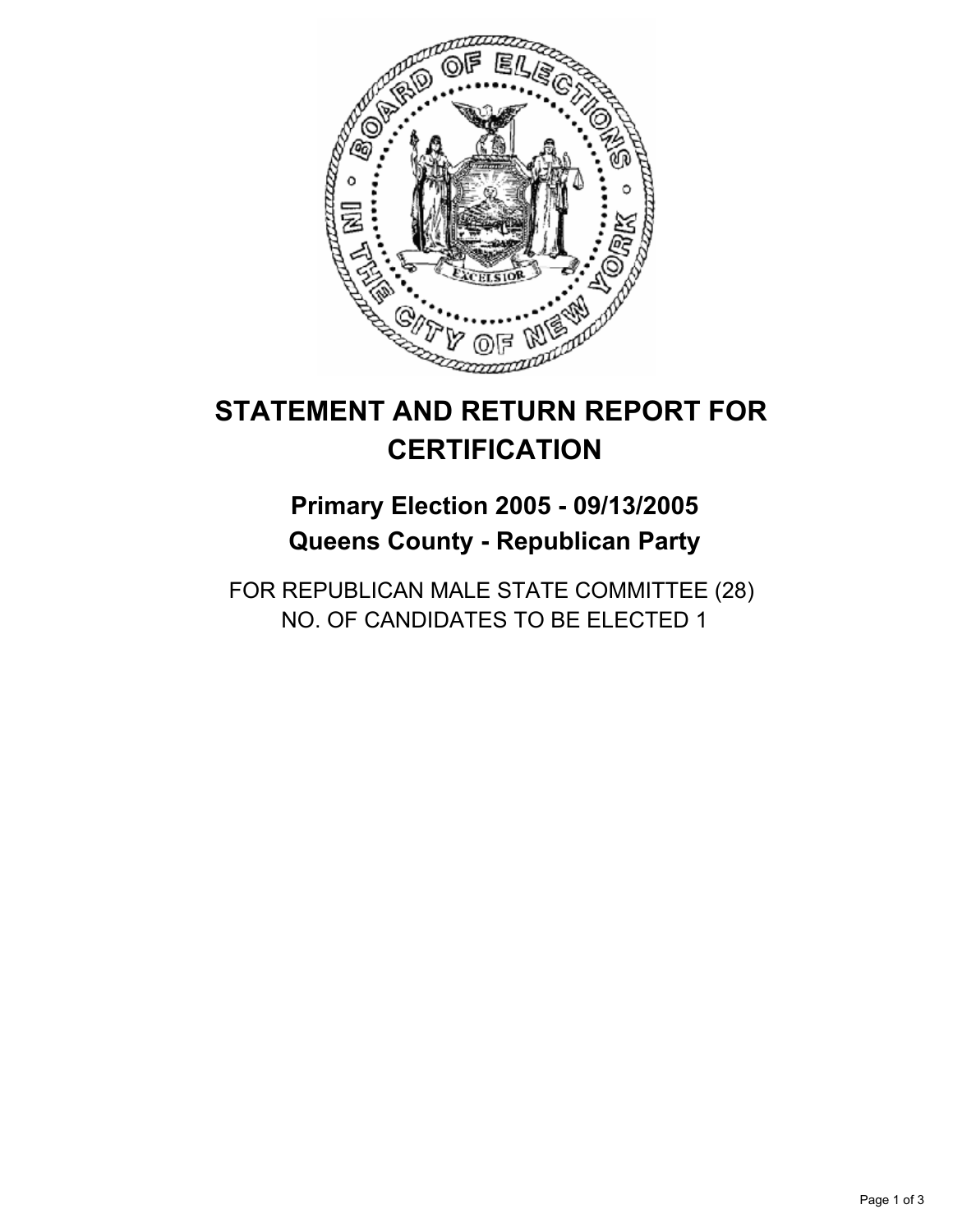#### **STATEMENT AND RETURN REPORT FOR CERTIFICATION Primary Election 2005 - 09/13/2005 Queens County Republican Party** FOR REPUBLICAN MALE STATE COMMITTEE (28) NO. OF CANDIDATES TO BE ELECTED 1



| <b>TOTAL VOTES</b>       | 1,123 |
|--------------------------|-------|
| <b>RICHARD A METZGER</b> | 654   |
| <b>BART J HAGGERTY</b>   | 469   |
| AFFIDAVIT                |       |
| ABSENTEE/MILITARY        | 37    |
| <b>EMERGENCY</b>         | 6     |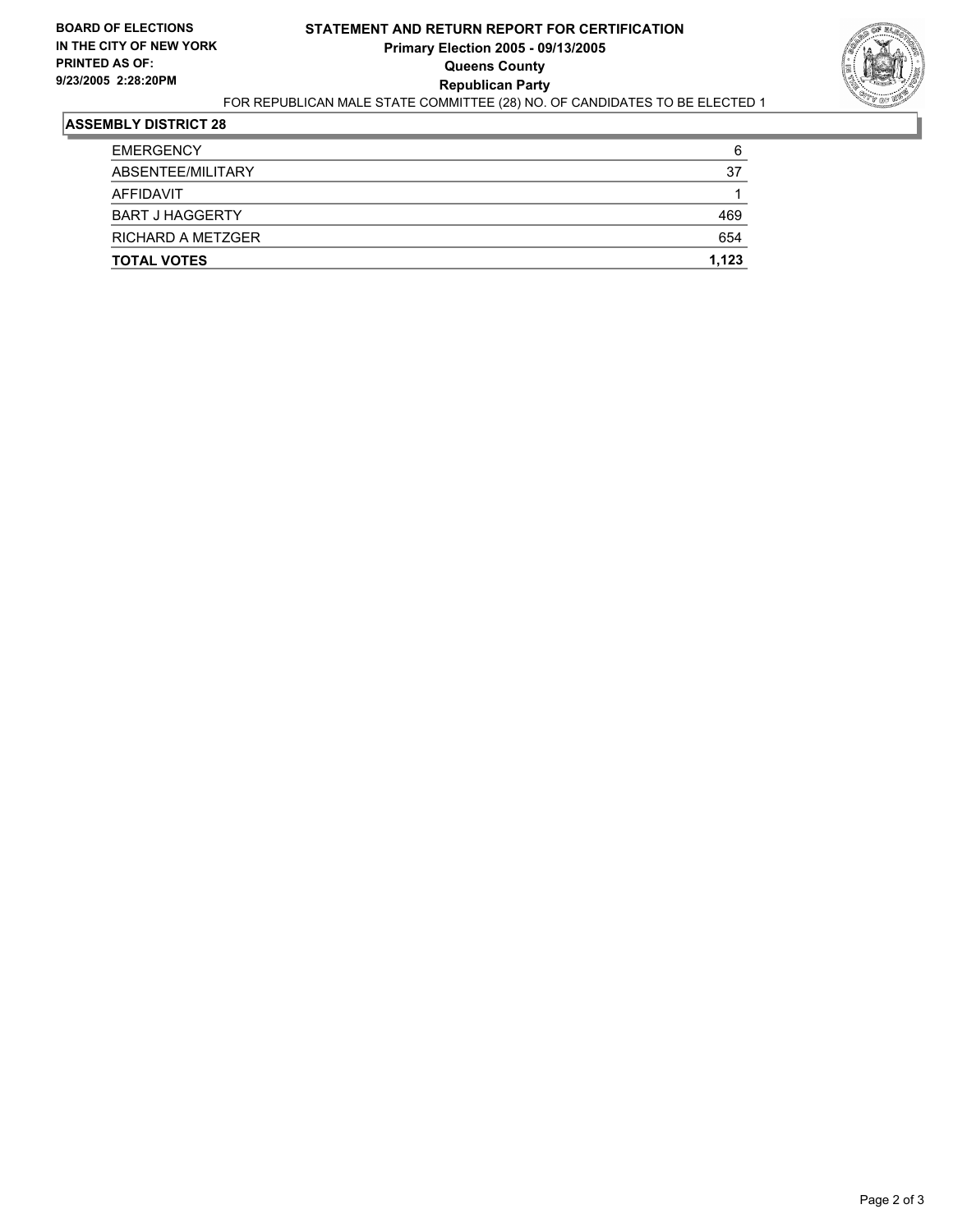#### **STATEMENT AND RETURN REPORT FOR CERTIFICATION Primary Election 2005 - 09/13/2005 Queens County Republican Party** FOR REPUBLICAN MALE STATE COMMITTEE (28) NO. OF CANDIDATES TO BE ELECTED 1



#### **TOTAL FOR REPUBLICAN MALE STATE COMMITTEE (28) - Queens County**

| <b>RICHARD A METZGER</b><br><b>TOTAL VOTES</b> | 654<br>1,123 |
|------------------------------------------------|--------------|
|                                                |              |
| <b>BART J HAGGERTY</b>                         | 469          |
| AFFIDAVIT                                      |              |
| ABSENTEE/MILITARY                              | 37           |
| <b>EMERGENCY</b>                               | 6            |

We certify this statement to be correct, and have caused the same to be attested by the signatures of the members of the board, or a majority thereof, on

Date

Secretary Chairman

Canvassing Board Canvassing Board **Canvassing Board** Canvassing Board **Deputy Chief Clerk** 

Chief Clerk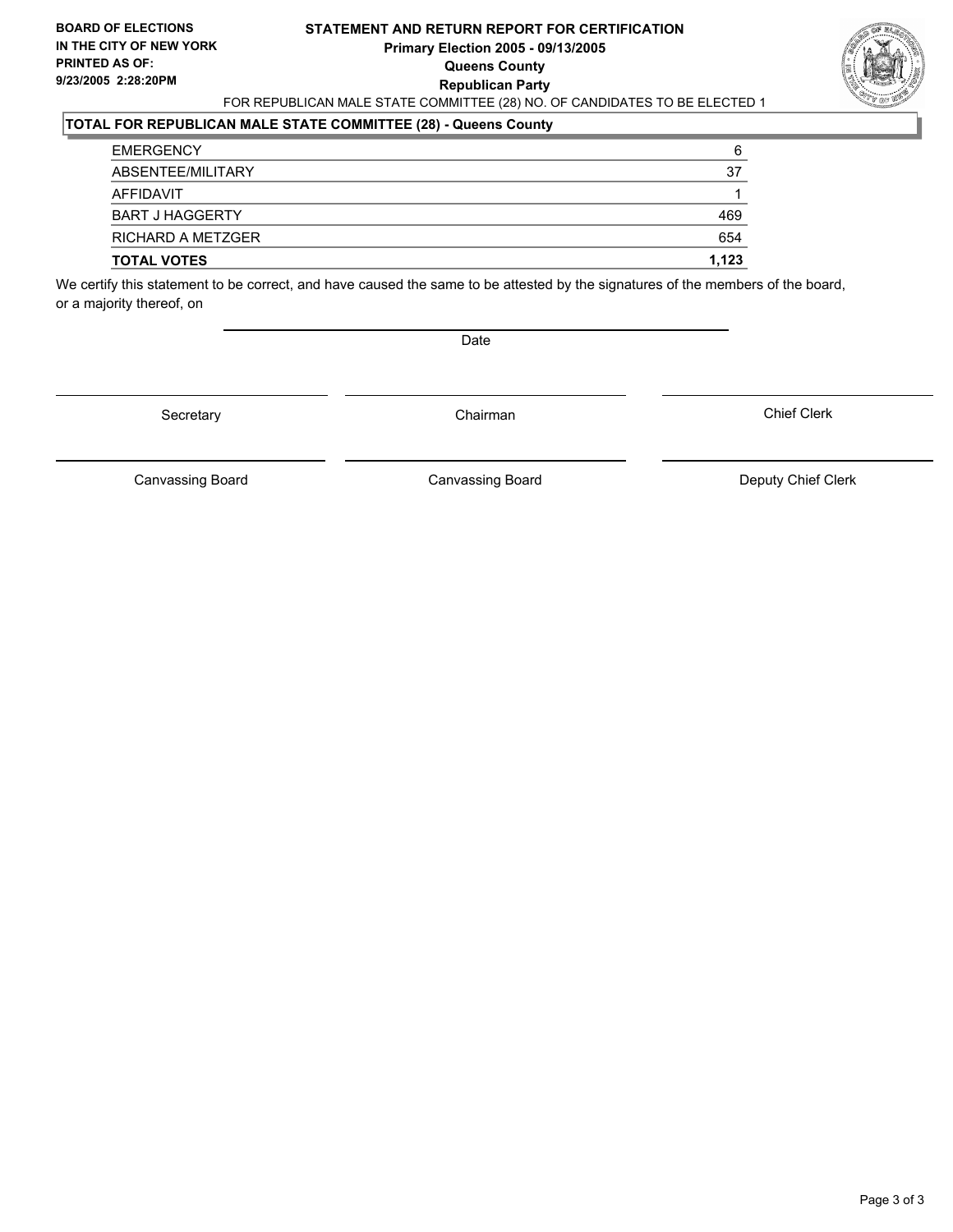

# **Primary Election 2005 - 09/13/2005 Queens County - Republican Party**

FOR REPUBLICAN FEMALE STATE COMMITTEE (23) NO. OF CANDIDATES TO BE ELECTED 1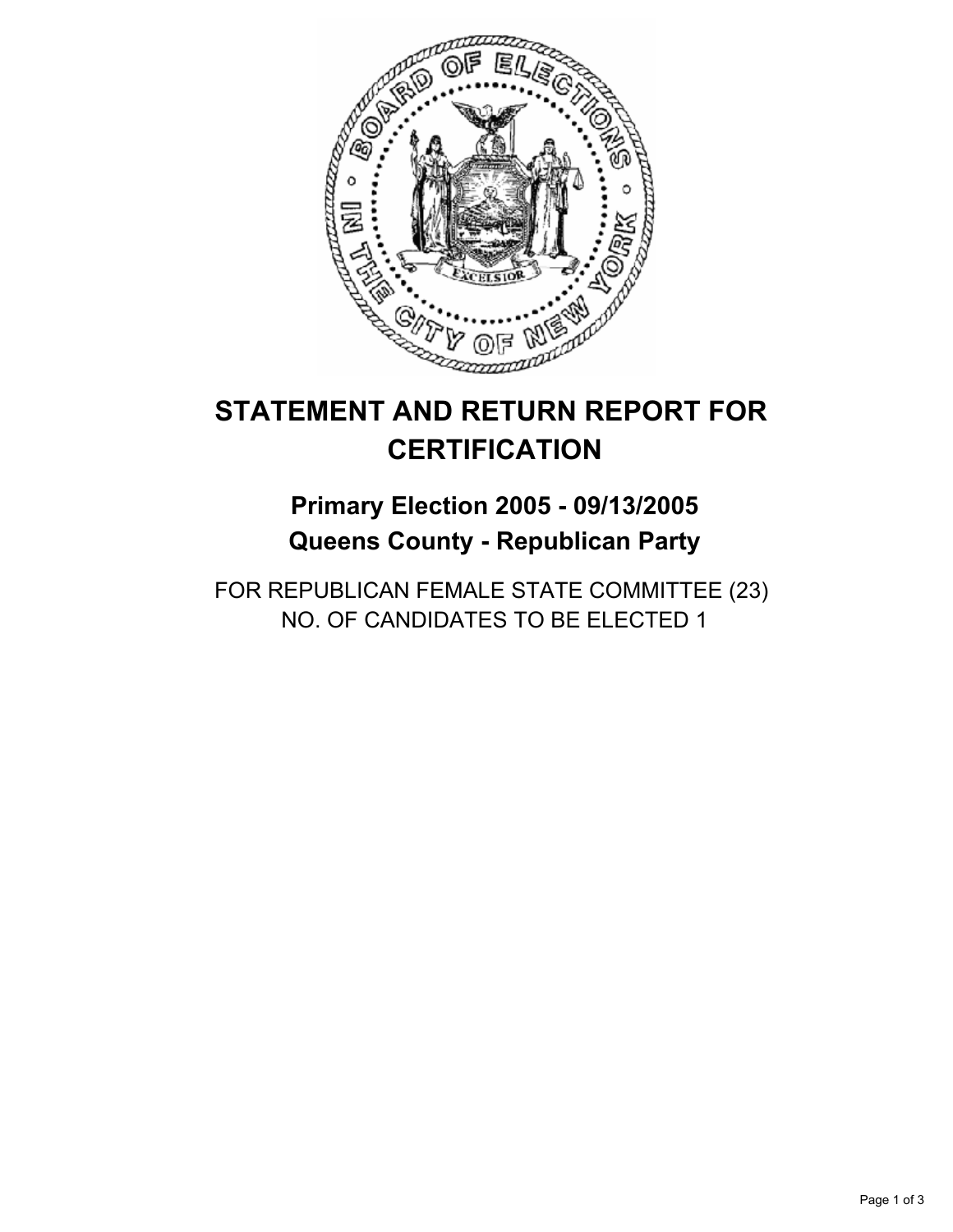#### **STATEMENT AND RETURN REPORT FOR CERTIFICATION Primary Election 2005 - 09/13/2005 Queens County Republican Party** FOR REPUBLICAN FEMALE STATE COMMITTEE (23) NO. OF CANDIDATES TO BE ELECTED 1



| <b>TOTAL VOTES</b>    | 857 |
|-----------------------|-----|
| <b>ROSEMARY DUFFY</b> | 379 |
| <b>THERESA ARIOLA</b> | 478 |
| AFFIDAVIT             | 3   |
| ABSENTEE/MILITARY     | 61  |
| <b>EMERGENCY</b>      | 2   |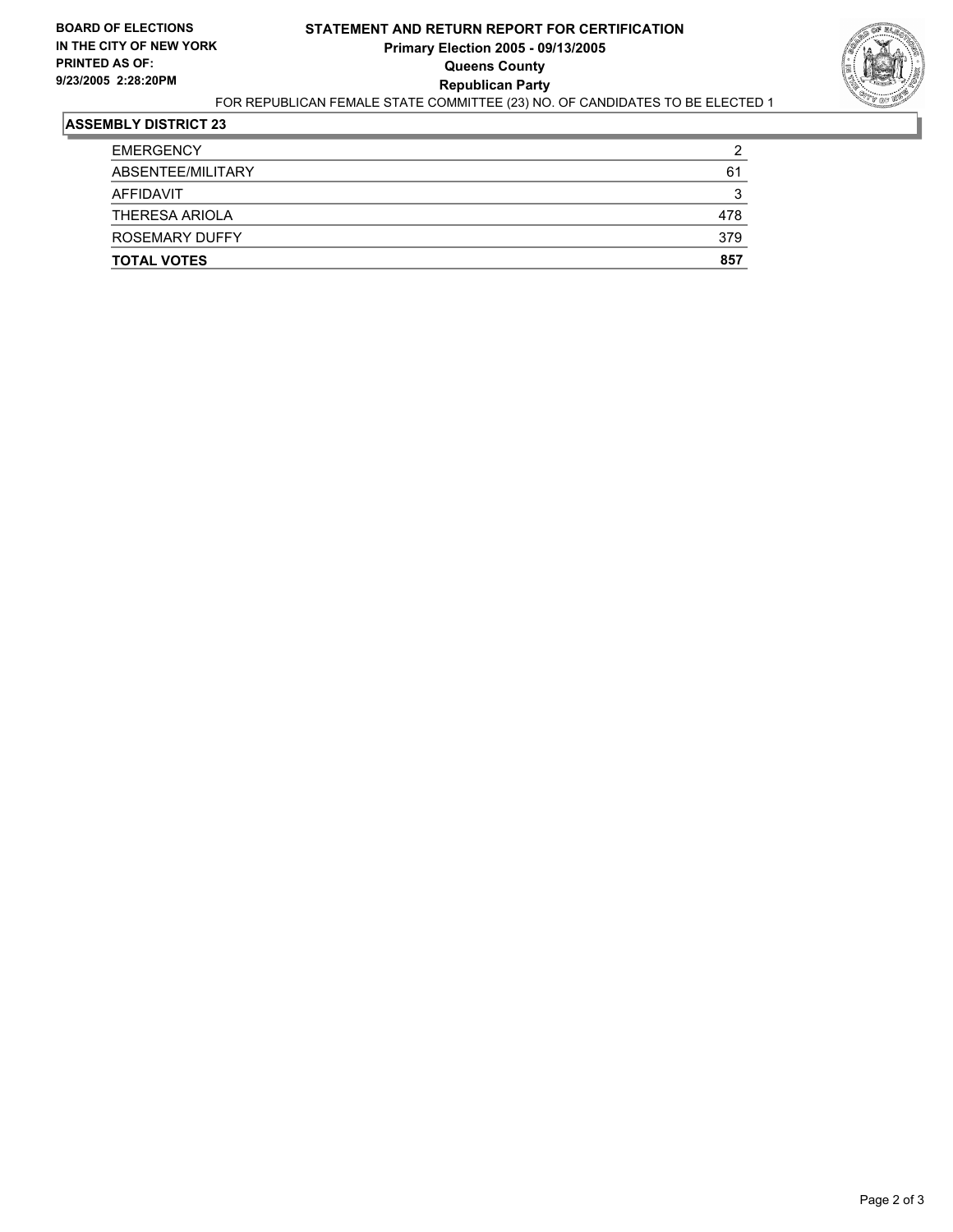#### **STATEMENT AND RETURN REPORT FOR CERTIFICATION Primary Election 2005 - 09/13/2005 Queens County Republican Party** FOR REPUBLICAN FEMALE STATE COMMITTEE (23) NO. OF CANDIDATES TO BE ELECTED 1



### **TOTAL FOR REPUBLICAN FEMALE STATE COMMITTEE (23) - Queens County**

| <b>TOTAL VOTES</b>    | 857 |
|-----------------------|-----|
| <b>ROSEMARY DUFFY</b> | 379 |
| <b>THERESA ARIOLA</b> | 478 |
| AFFIDAVIT             |     |
| ABSENTEE/MILITARY     | 61  |
| <b>EMERGENCY</b>      | ◠   |

We certify this statement to be correct, and have caused the same to be attested by the signatures of the members of the board, or a majority thereof, on

Date

Secretary Chairman

Chief Clerk

Canvassing Board **Canvassing Board** Canvassing Board **Deputy Chief Clerk** 

Canvassing Board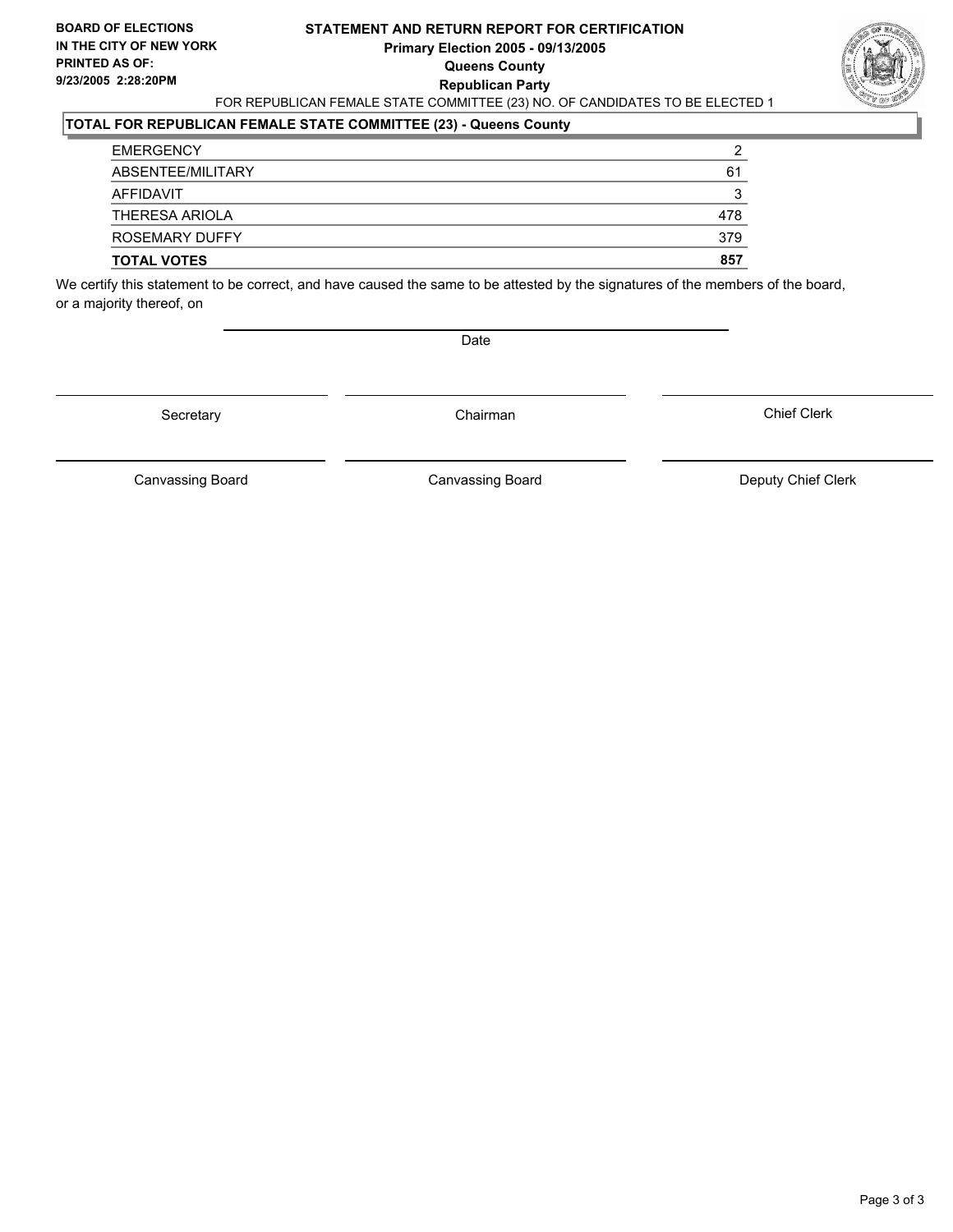

# **Primary Election 2005 - 09/13/2005 Queens County - Republican Party**

FOR REPUBLICAN FEMALE STATE COMMITTEE (28) NO. OF CANDIDATES TO BE ELECTED 1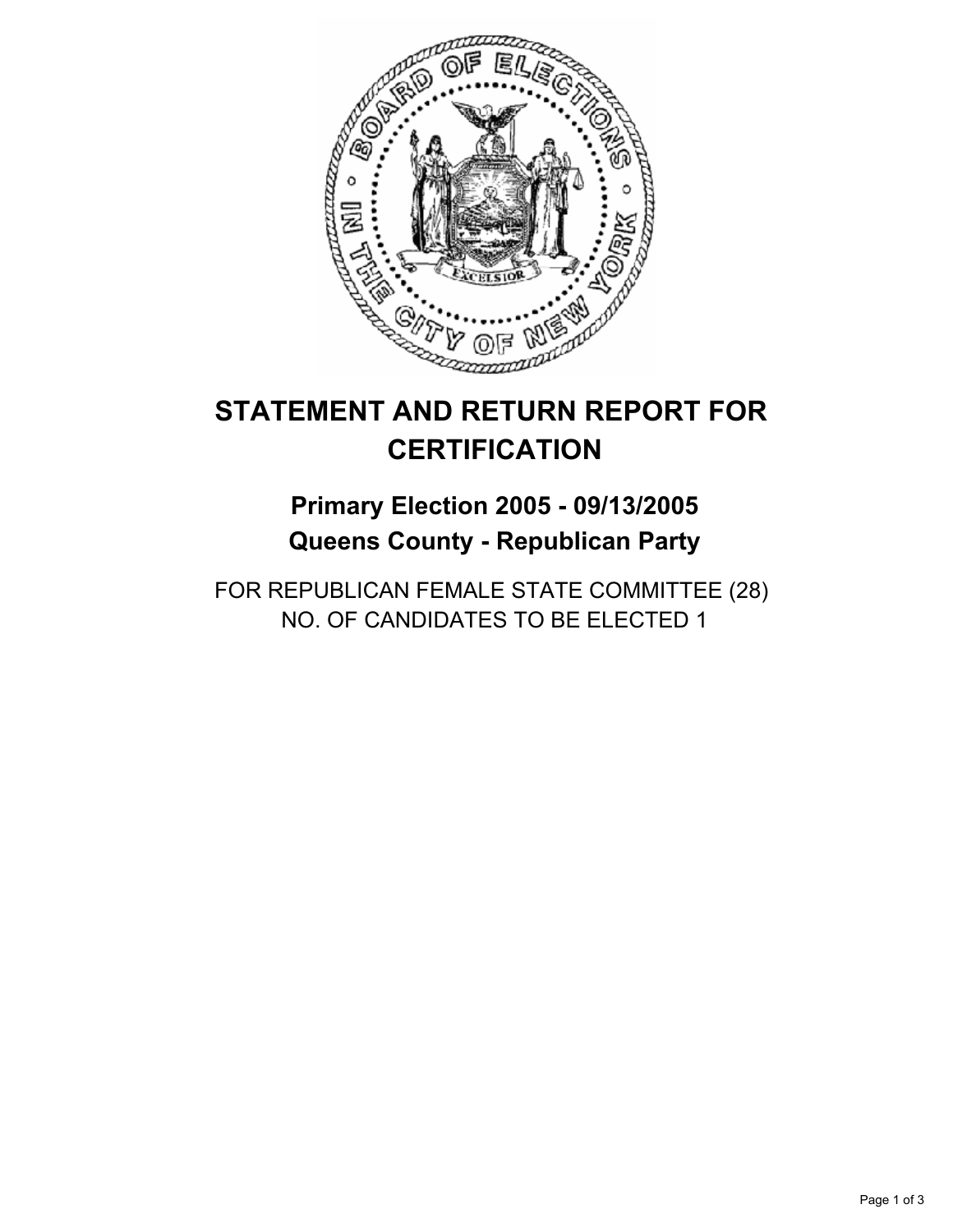#### **STATEMENT AND RETURN REPORT FOR CERTIFICATION Primary Election 2005 - 09/13/2005 Queens County Republican Party** FOR REPUBLICAN FEMALE STATE COMMITTEE (28) NO. OF CANDIDATES TO BE ELECTED 1



| <b>TOTAL VOTES</b>        | 1,100 |
|---------------------------|-------|
| <b>VIRGINIA DONNELLY</b>  | 496   |
| <b>MARGUERITE R ADAMS</b> | 604   |
| AFFIDAVIT                 |       |
| ABSENTEE/MILITARY         | 37    |
| <b>EMERGENCY</b>          | 6     |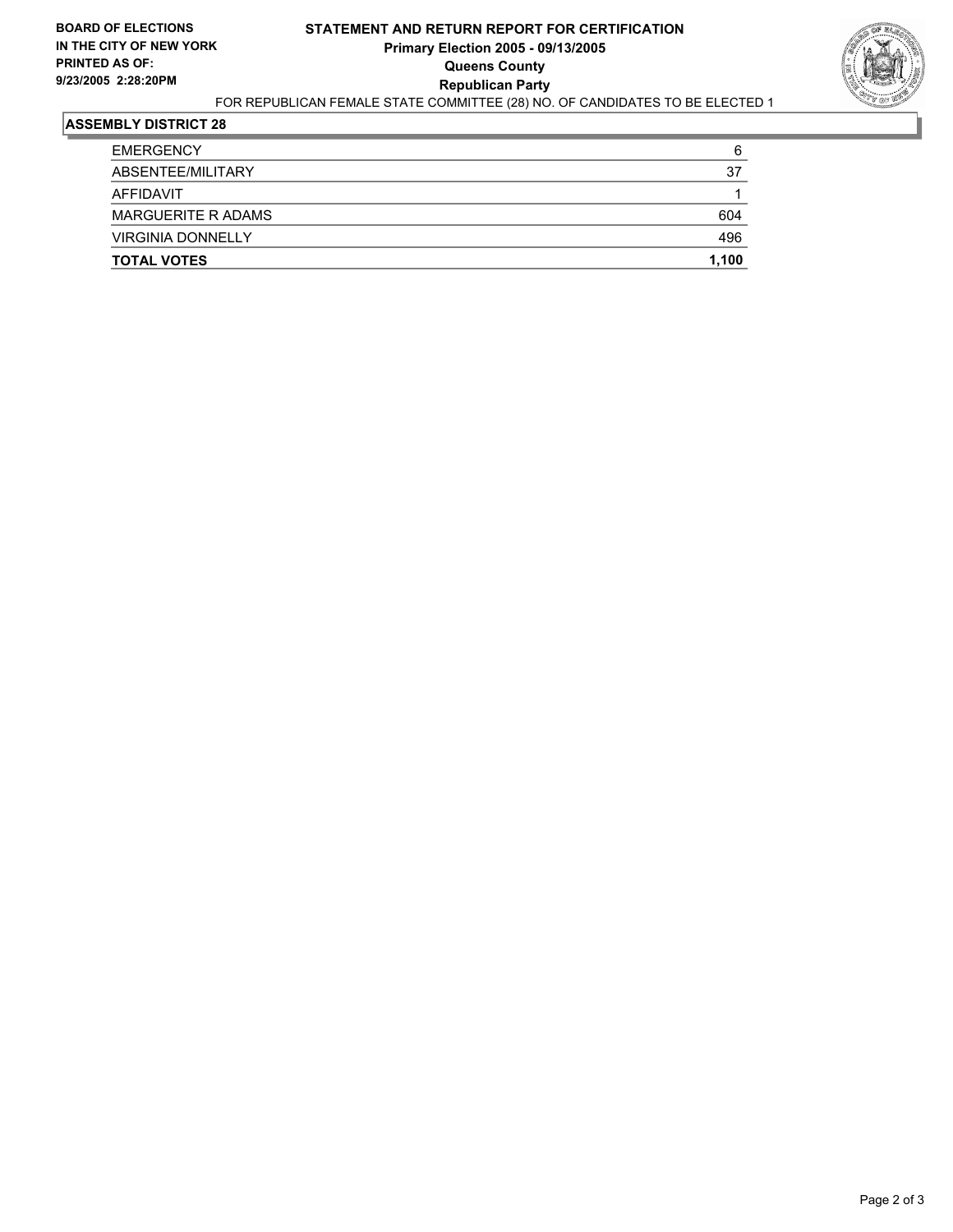#### **STATEMENT AND RETURN REPORT FOR CERTIFICATION Primary Election 2005 - 09/13/2005 Queens County Republican Party** FOR REPUBLICAN FEMALE STATE COMMITTEE (28) NO. OF CANDIDATES TO BE ELECTED 1



### **TOTAL FOR REPUBLICAN FEMALE STATE COMMITTEE (28) - Queens County**

| <b>EMERGENCY</b>          | 6     |
|---------------------------|-------|
| ABSENTEE/MILITARY         | 37    |
| AFFIDAVIT                 |       |
| <b>MARGUERITE R ADAMS</b> | 604   |
| <b>VIRGINIA DONNELLY</b>  | 496   |
| <b>TOTAL VOTES</b>        | 1,100 |

We certify this statement to be correct, and have caused the same to be attested by the signatures of the members of the board, or a majority thereof, on

Date

Secretary Chairman

Canvassing Board **Canvassing Board** Canvassing Board **Deputy Chief Clerk** 

Canvassing Board

Chief Clerk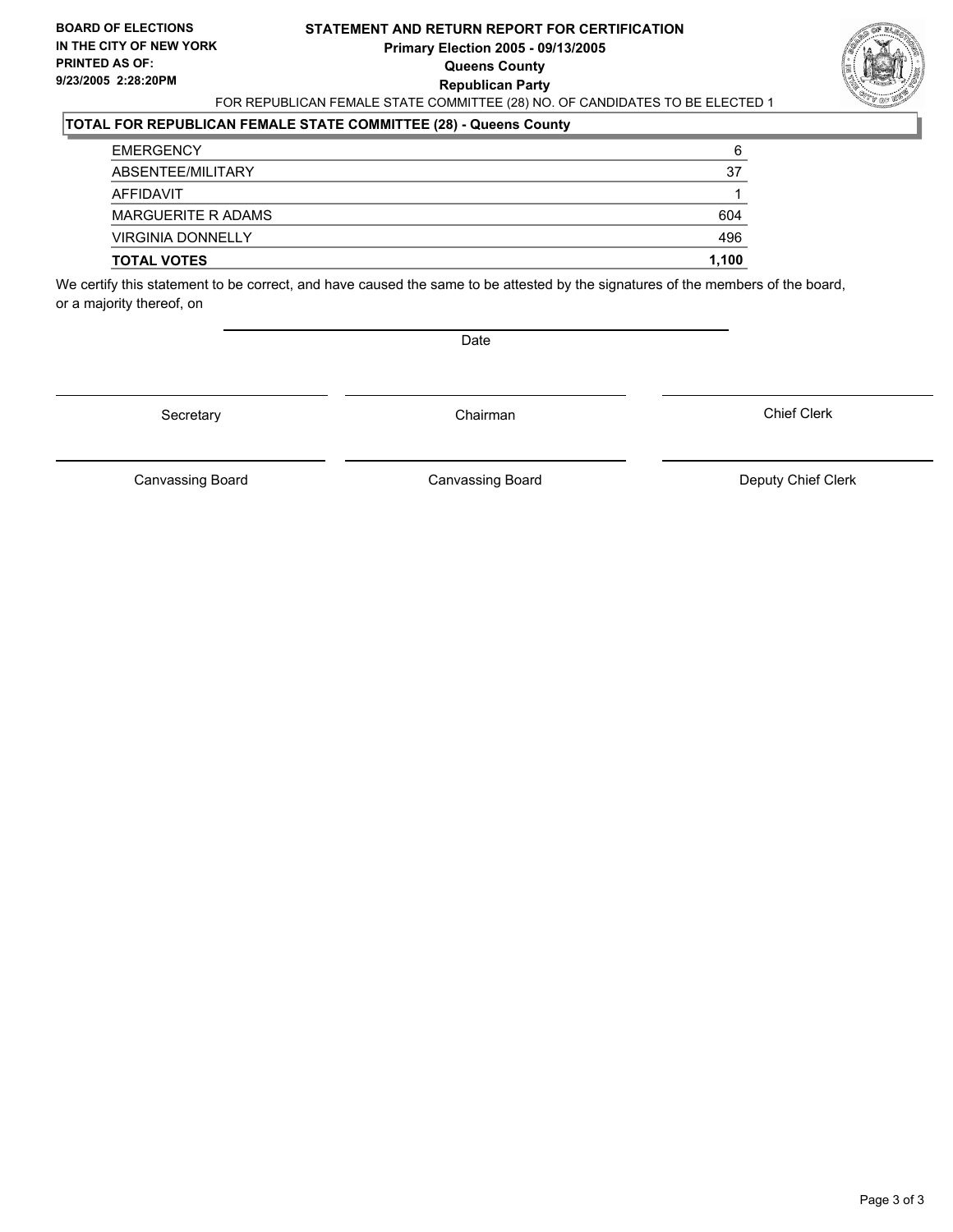

# **Primary Election 2005 - 09/13/2005 Queens County - Republican Party**

FOR REPUBLICAN COUNTY COMMITTEE (067/22) NO. OF CANDIDATES TO BE ELECTED 2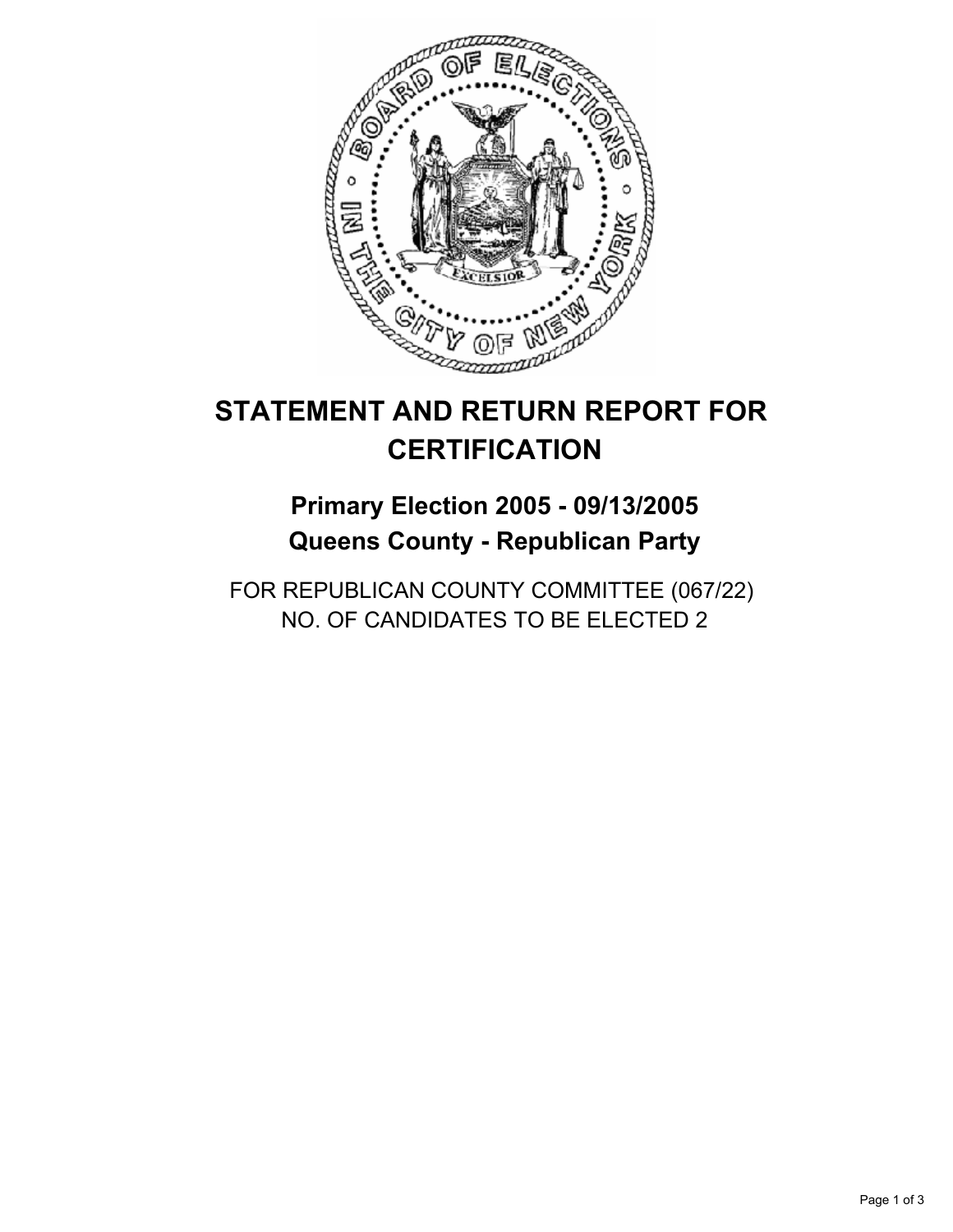### **STATEMENT AND RETURN REPORT FOR CERTIFICATION Primary Election 2005 - 09/13/2005 Queens County Republican Party**



### FOR REPUBLICAN COUNTY COMMITTEE (067/22) NO. OF CANDIDATES TO BE ELECTED 2

| <b>EMERGENCY</b>             |  |
|------------------------------|--|
| ABSENTEE/MILITARY            |  |
| <b>DAVIT</b><br><b>AFFIL</b> |  |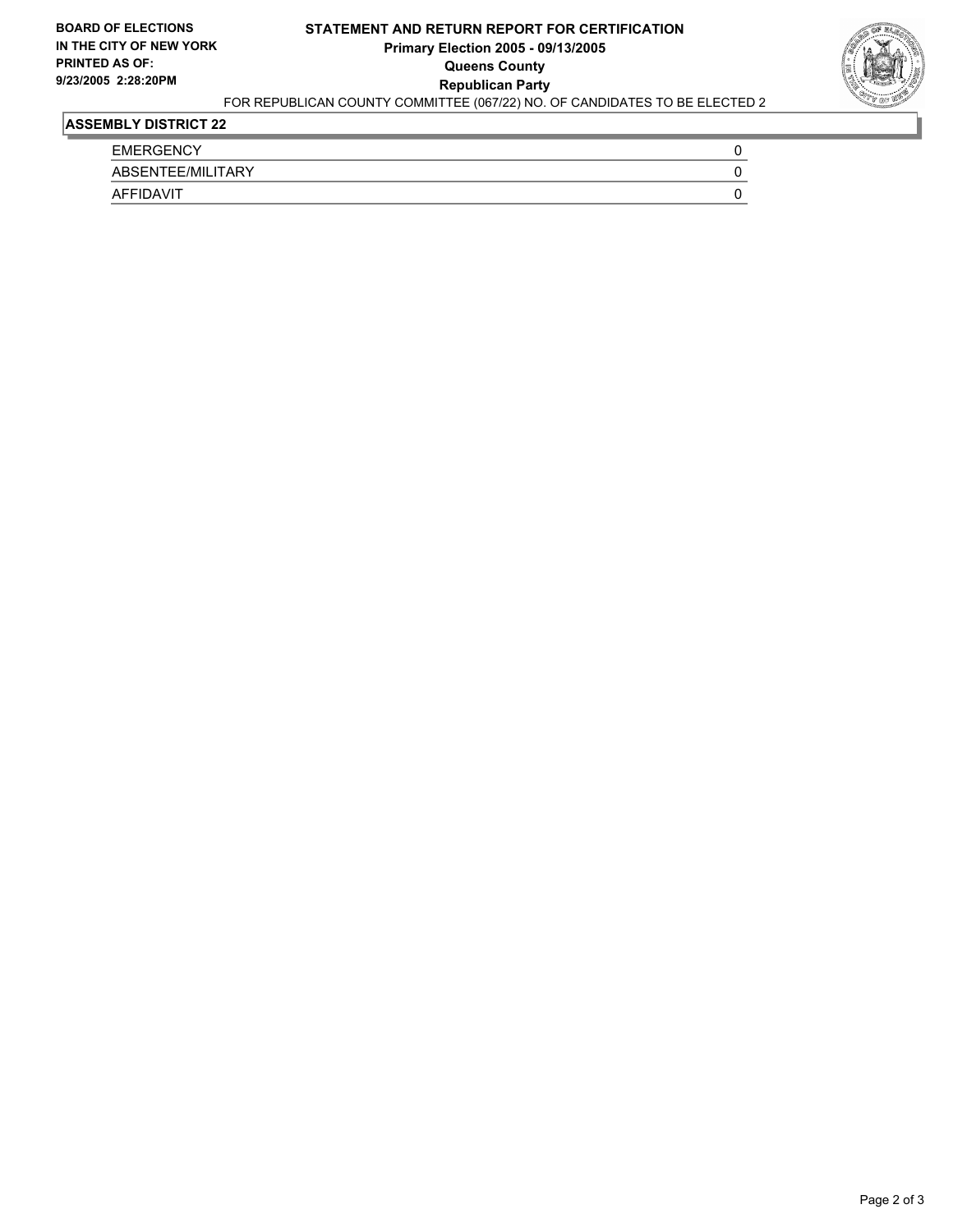#### **STATEMENT AND RETURN REPORT FOR CERTIFICATION Primary Election 2005 - 09/13/2005 Queens County Republican Party** FOR REPUBLICAN COUNTY COMMITTEE (067/22) NO. OF CANDIDATES TO BE ELECTED 2



### **TOTAL FOR REPUBLICAN COUNTY COMMITTEE (067/22) - Queens County**

#### EMERGENCY 0

ABSENTEE/MILITARY 0

#### AFFIDAVIT 0

We certify this statement to be correct, and have caused the same to be attested by the signatures of the members of the board, or a majority thereof, on

Date

Secretary **Chairman** 

Canvassing Board Canvassing Board **Canvassing Board** Canvassing Board **Deputy Chief Clerk** 

Chief Clerk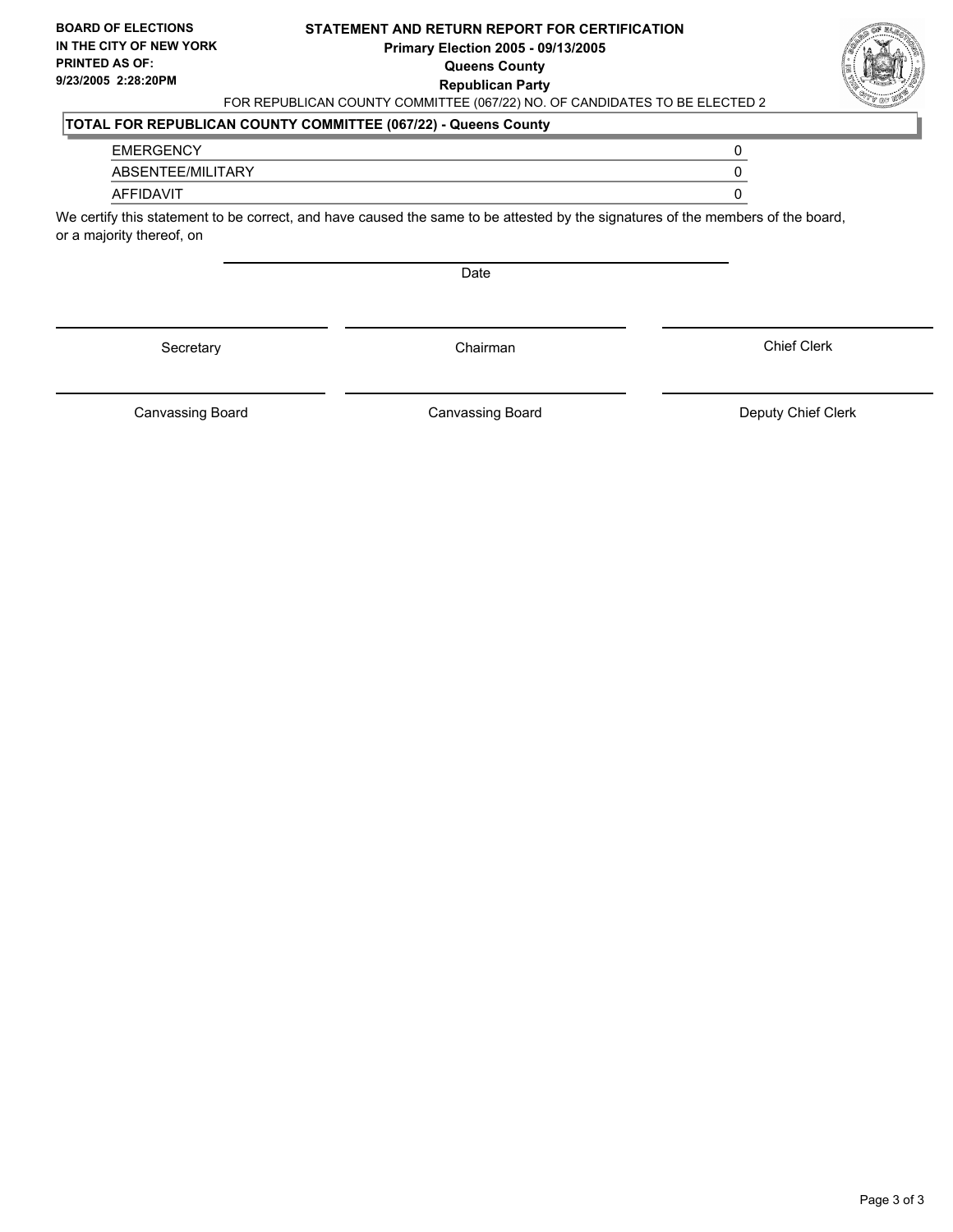

# **Primary Election 2005 - 09/13/2005 Queens County - Republican Party**

FOR REPUBLICAN COUNTY COMMITTEE (011/23) NO. OF CANDIDATES TO BE ELECTED 2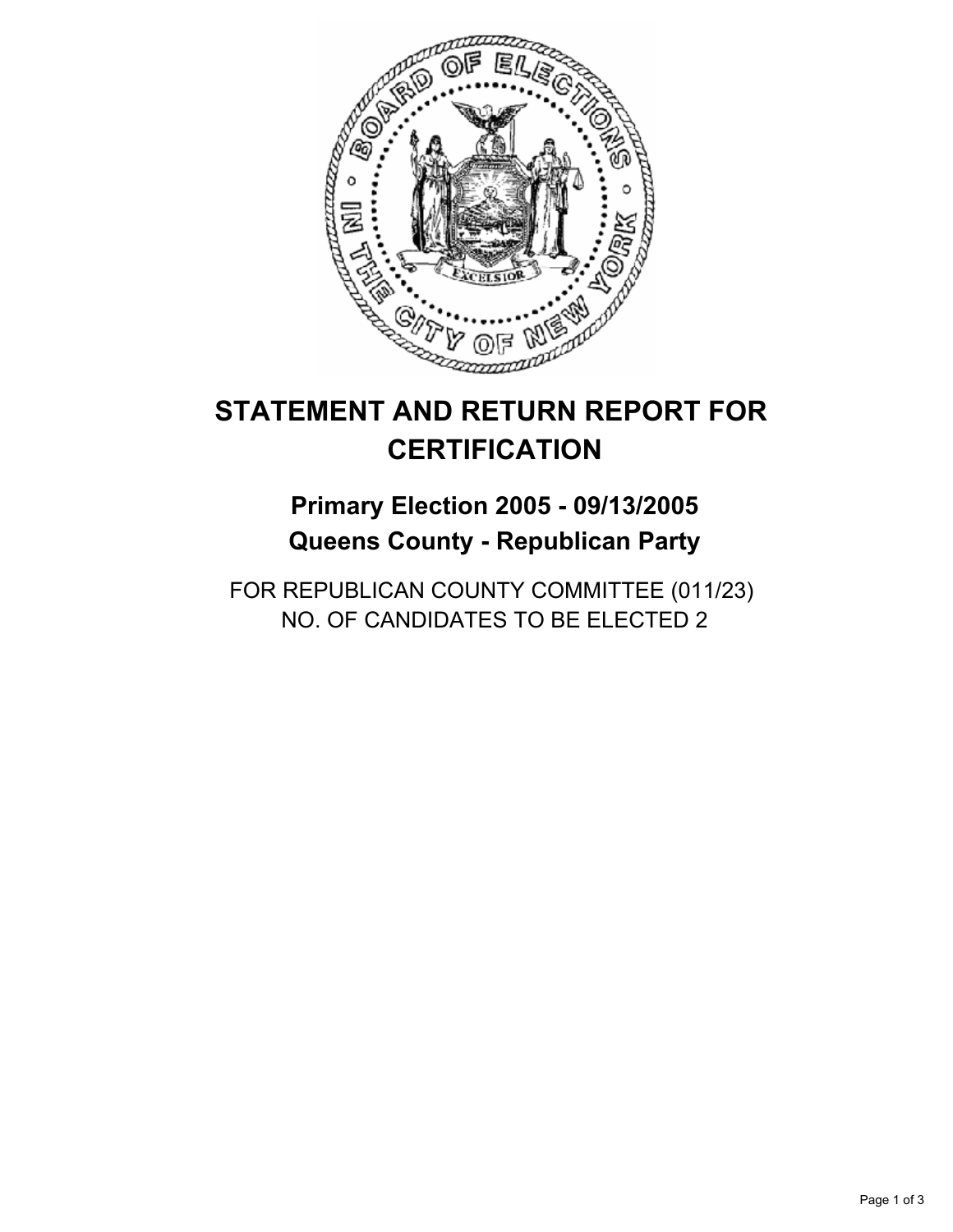

| <b>TOTAL VOTES</b>     | 22 |
|------------------------|----|
| <b>GAETANO P CELI</b>  |    |
| <b>BRUCE E DREIZEN</b> |    |
| MAURICE P PULEO JR.    |    |
| <b>MARIE DEVITO</b>    |    |
| AFFIDAVIT              |    |
| ABSENTEE/MILITARY      |    |
| <b>EMERGENCY</b>       |    |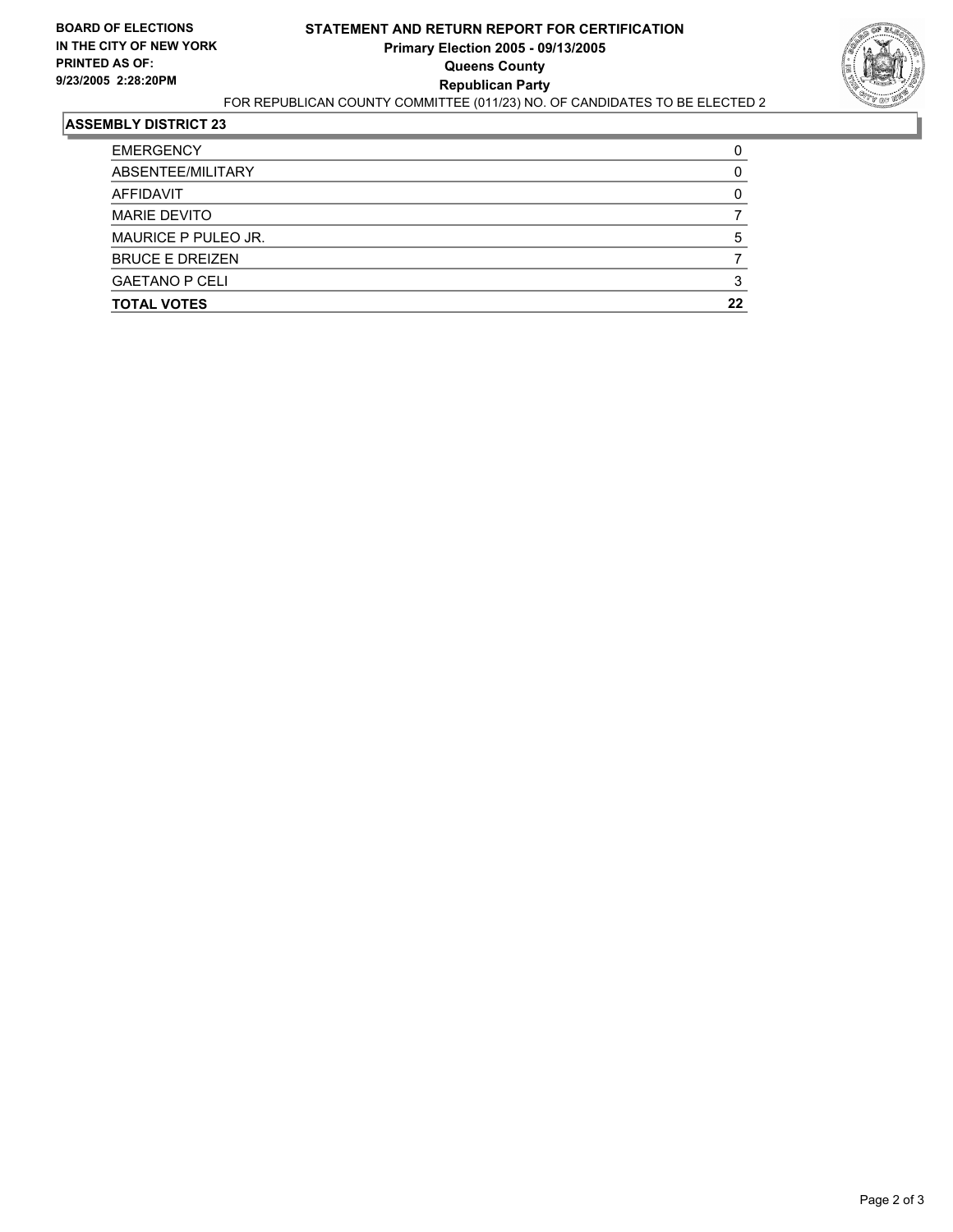#### **STATEMENT AND RETURN REPORT FOR CERTIFICATION Primary Election 2005 - 09/13/2005 Queens County Republican Party** FOR REPUBLICAN COUNTY COMMITTEE (011/23) NO. OF CANDIDATES TO BE ELECTED 2



#### **TOTAL FOR REPUBLICAN COUNTY COMMITTEE (011/23) - Queens County**

| <b>TOTAL VOTES</b>     | 22 |
|------------------------|----|
| <b>GAETANO P CELI</b>  |    |
| <b>BRUCE E DREIZEN</b> |    |
| MAURICE P PULEO JR.    |    |
| <b>MARIE DEVITO</b>    |    |
| AFFIDAVIT              |    |
| ABSENTEE/MILITARY      |    |
| <b>EMERGENCY</b>       |    |

We certify this statement to be correct, and have caused the same to be attested by the signatures of the members of the board, or a majority thereof, on

Secretary **Chairman** 

Date

Chief Clerk

Canvassing Board

Canvassing Board **Canvassing Board** Canvassing Board **Deputy Chief Clerk**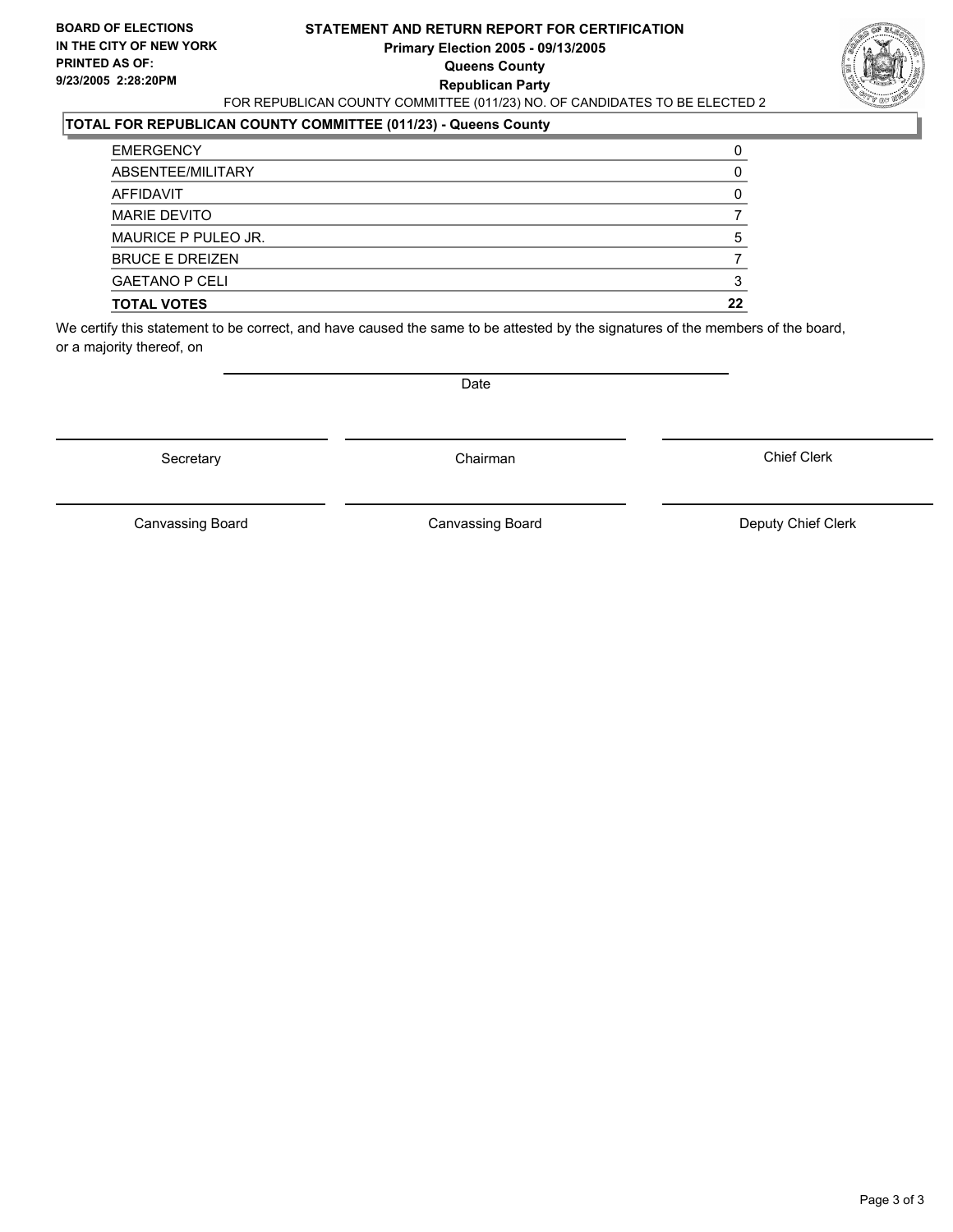

# **Primary Election 2005 - 09/13/2005 Queens County - Republican Party**

FOR REPUBLICAN COUNTY COMMITTEE (016/23) NO. OF CANDIDATES TO BE ELECTED 2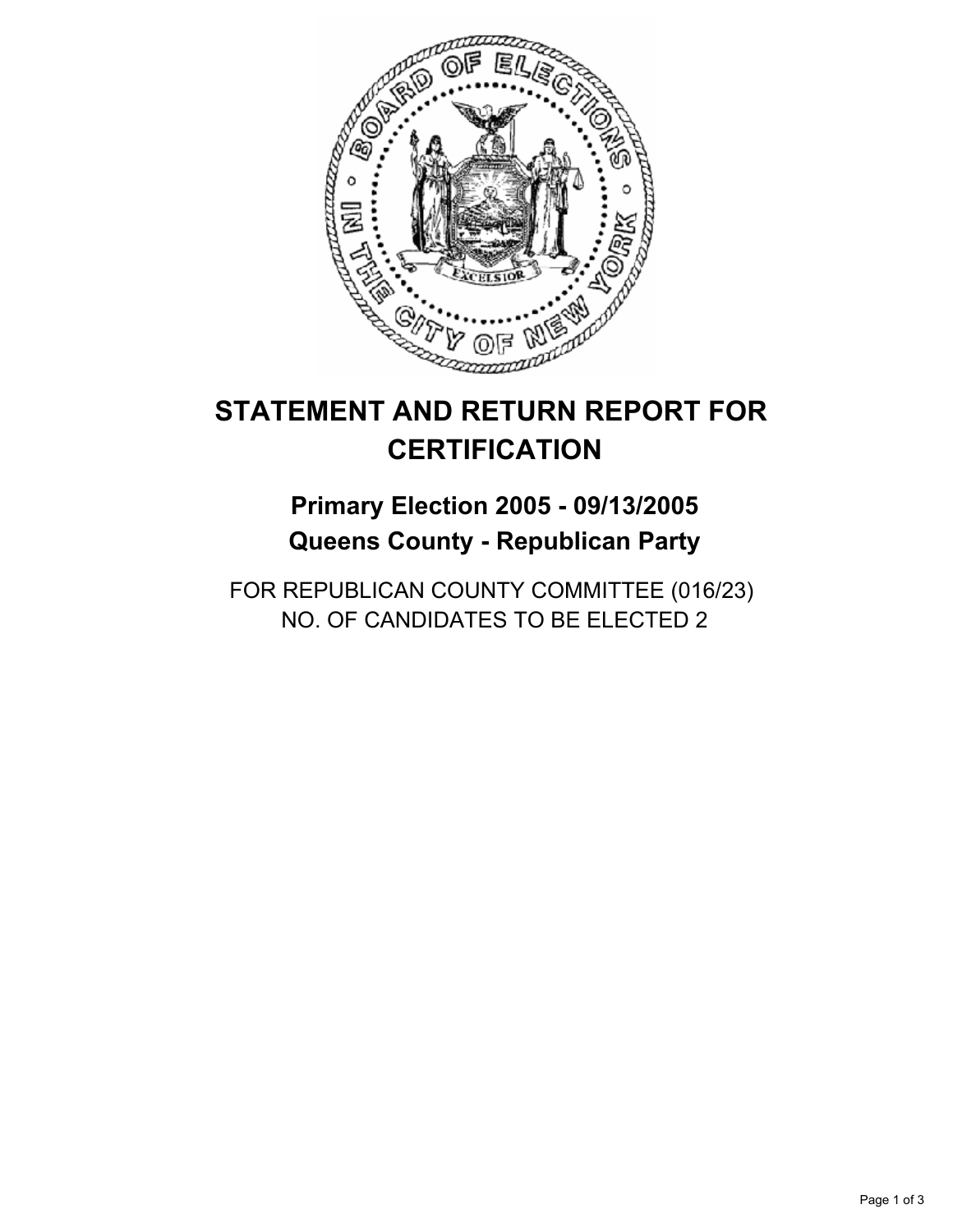

| <b>TOTAL VOTES</b>    | 20 |
|-----------------------|----|
| <b>NANCY FIUMANO</b>  |    |
| JOSEPH A COMPOSTO     |    |
| <b>KATHLEEN ADAMS</b> |    |
| <b>MARIA ATWELL</b>   |    |
| AFFIDAVIT             |    |
| ABSENTEE/MILITARY     |    |
| <b>EMERGENCY</b>      |    |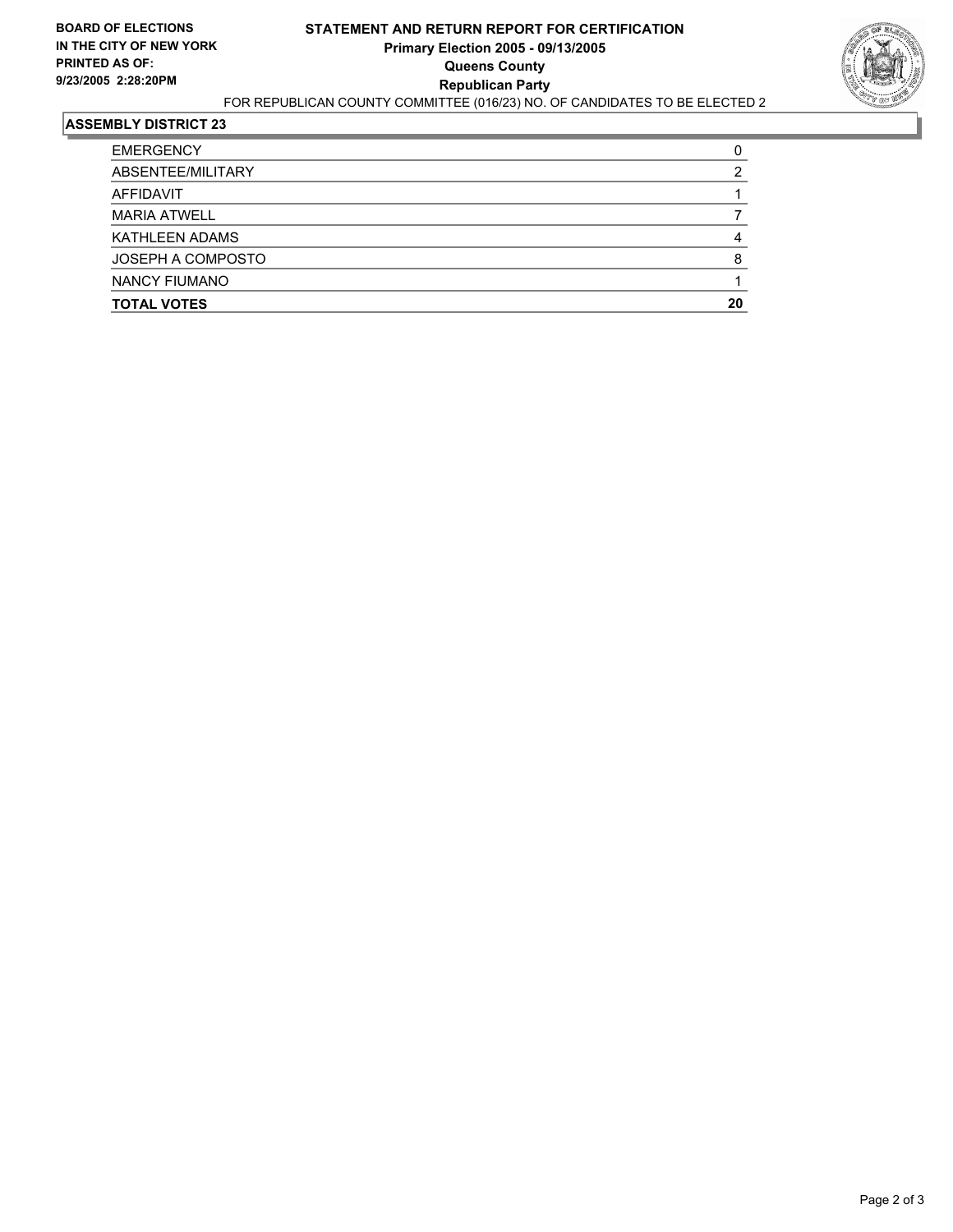#### **STATEMENT AND RETURN REPORT FOR CERTIFICATION Primary Election 2005 - 09/13/2005 Queens County Republican Party** FOR REPUBLICAN COUNTY COMMITTEE (016/23) NO. OF CANDIDATES TO BE ELECTED 2



### **TOTAL FOR REPUBLICAN COUNTY COMMITTEE (016/23) - Queens County**

| <b>TOTAL VOTES</b>   | 20 |
|----------------------|----|
| <b>NANCY FIUMANO</b> |    |
| JOSEPH A COMPOSTO    |    |
| KATHLEEN ADAMS       |    |
| <b>MARIA ATWELL</b>  |    |
| AFFIDAVIT            |    |
| ABSENTEE/MILITARY    |    |
| <b>EMERGENCY</b>     |    |

We certify this statement to be correct, and have caused the same to be attested by the signatures of the members of the board, or a majority thereof, on

Secretary **Chairman** 

Date

Chief Clerk

Canvassing Board

Canvassing Board **Canvassing Board** Canvassing Board **Deputy Chief Clerk**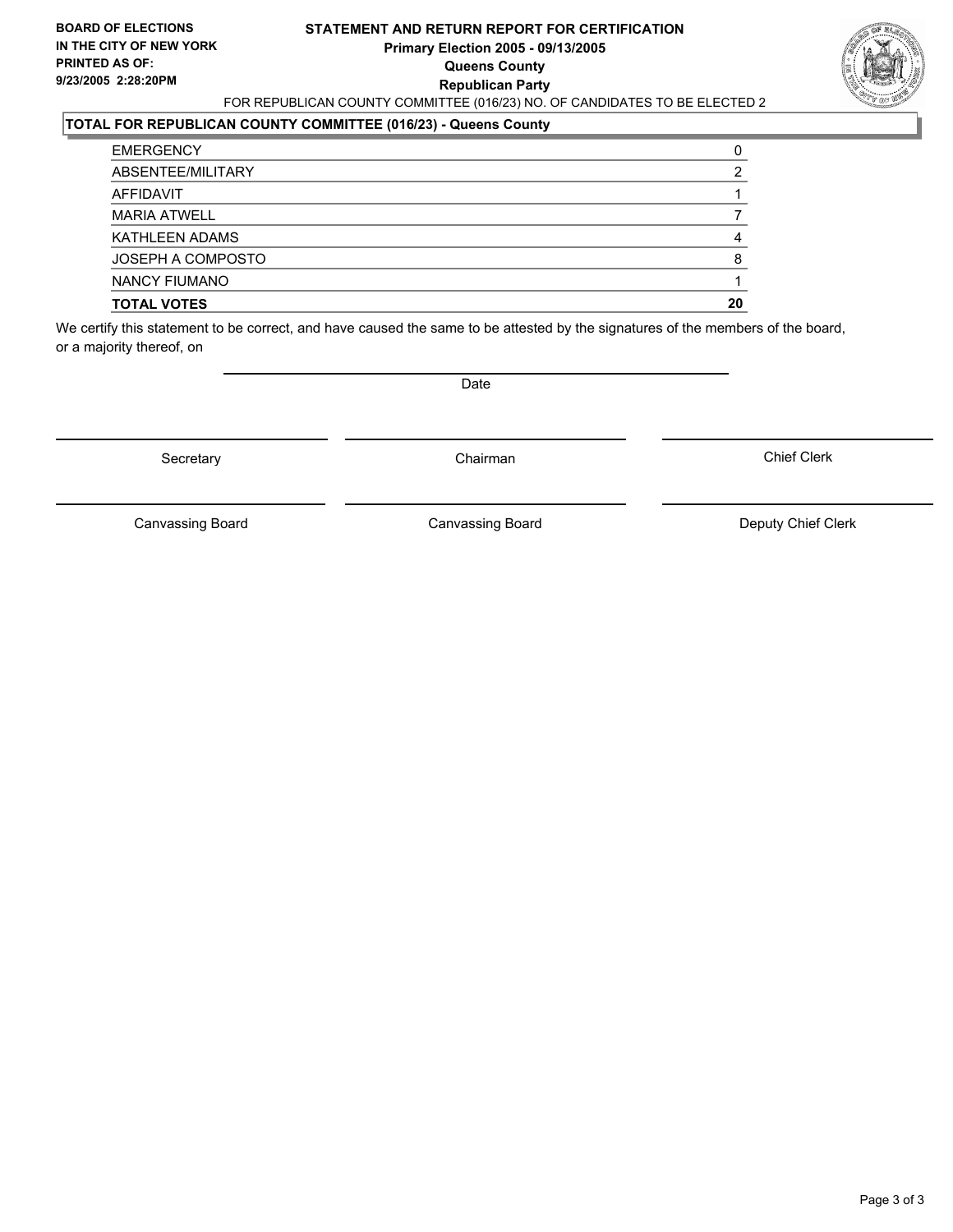

# **Primary Election 2005 - 09/13/2005 Queens County - Republican Party**

FOR REPUBLICAN COUNTY COMMITTEE (017/23) NO. OF CANDIDATES TO BE ELECTED 2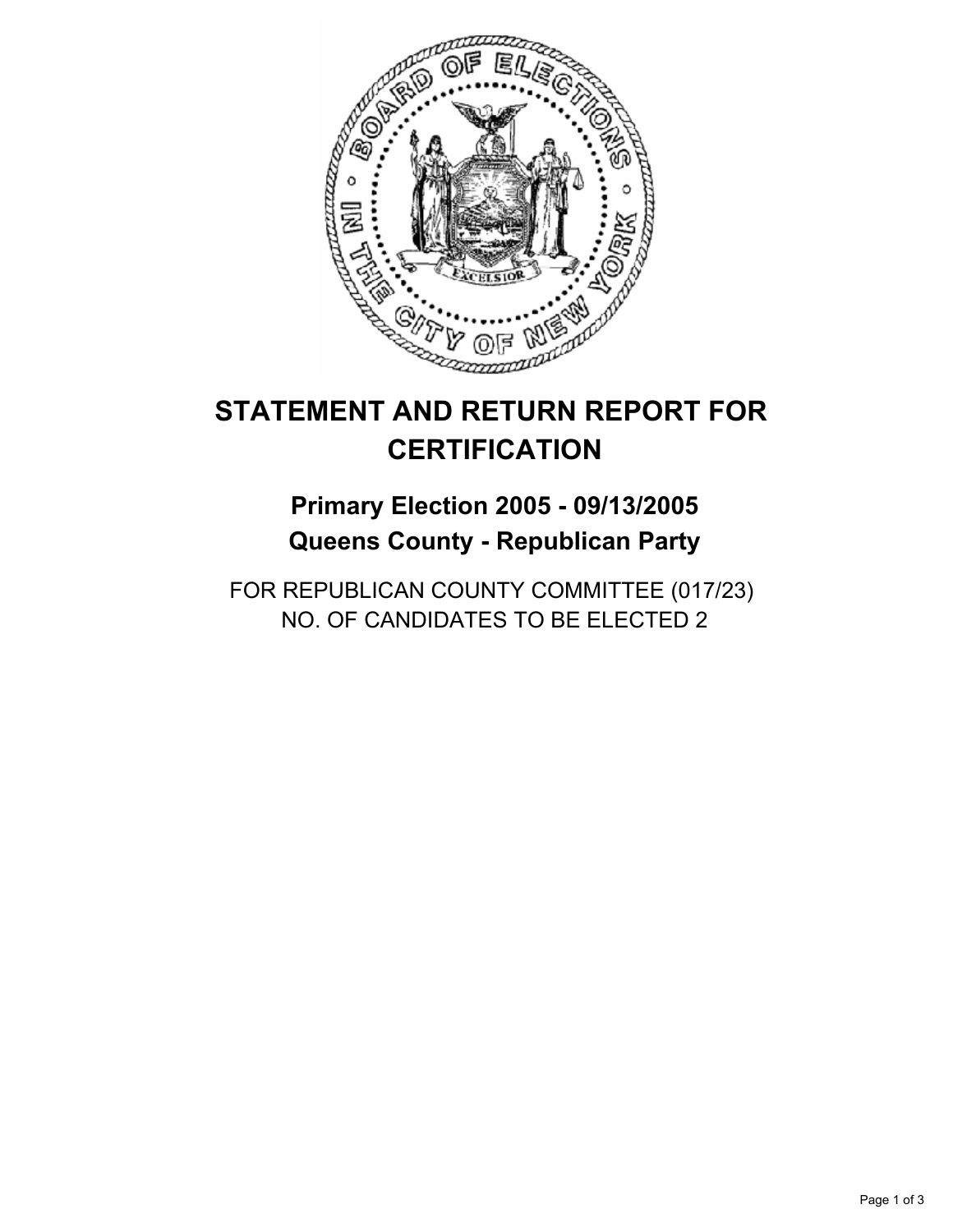

| <b>EMERGENCY</b>      |    |
|-----------------------|----|
| ABSENTEE/MILITARY     |    |
| AFFIDAVIT             |    |
| <b>ROSEMARY DUFFY</b> |    |
| <b>TIMOTHY DUFFY</b>  |    |
| <b>GUY A LOSITO</b>   |    |
| ANNAMAE PASCUCCI      |    |
| <b>TOTAL VOTES</b>    | 13 |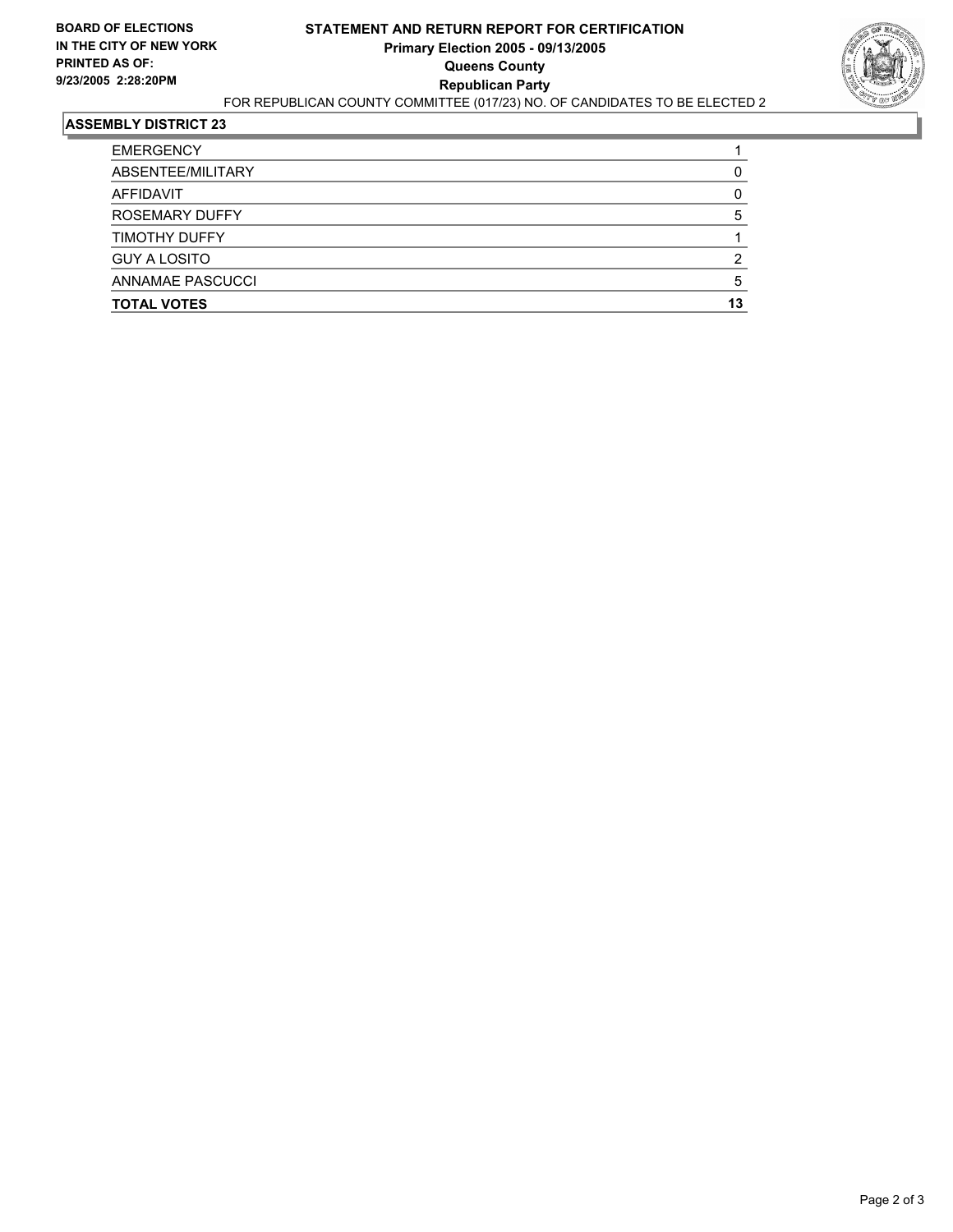#### **STATEMENT AND RETURN REPORT FOR CERTIFICATION Primary Election 2005 - 09/13/2005 Queens County Republican Party** FOR REPUBLICAN COUNTY COMMITTEE (017/23) NO. OF CANDIDATES TO BE ELECTED 2



### **TOTAL FOR REPUBLICAN COUNTY COMMITTEE (017/23) - Queens County**

| ABSENTEE/MILITARY<br>AFFIDAVIT |    |
|--------------------------------|----|
| ROSEMARY DUFFY                 |    |
| TIMOTHY DUFFY                  |    |
| <b>GUY A LOSITO</b>            |    |
| ANNAMAE PASCUCCI               |    |
| <b>TOTAL VOTES</b>             | 13 |

We certify this statement to be correct, and have caused the same to be attested by the signatures of the members of the board, or a majority thereof, on

Secretary **Chairman** 

Date

Chief Clerk

Canvassing Board

Canvassing Board **Canvassing Board** Canvassing Board **Deputy Chief Clerk**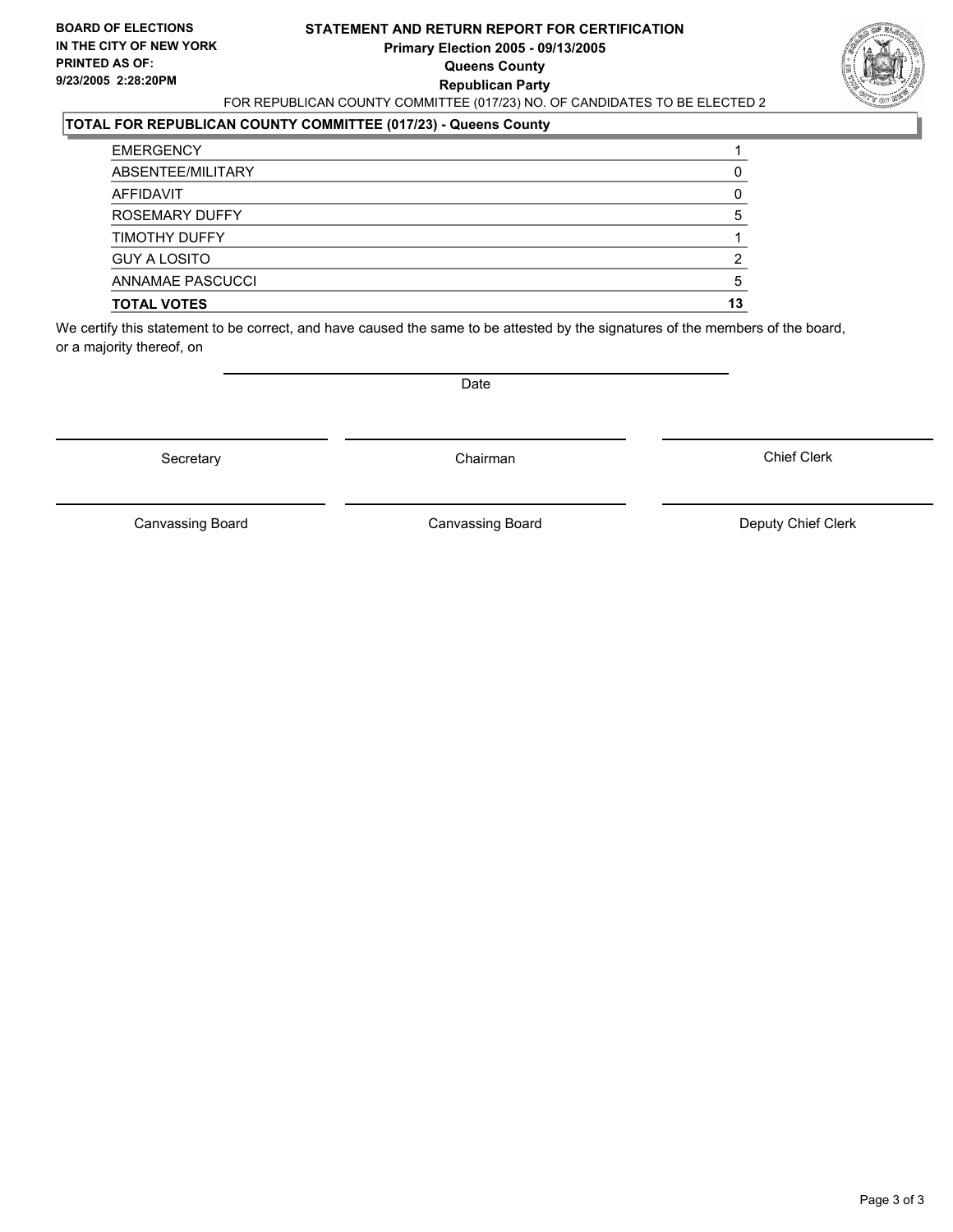

# **Primary Election 2005 - 09/13/2005 Queens County - Republican Party**

FOR REPUBLICAN COUNTY COMMITTEE (042/23) NO. OF CANDIDATES TO BE ELECTED 2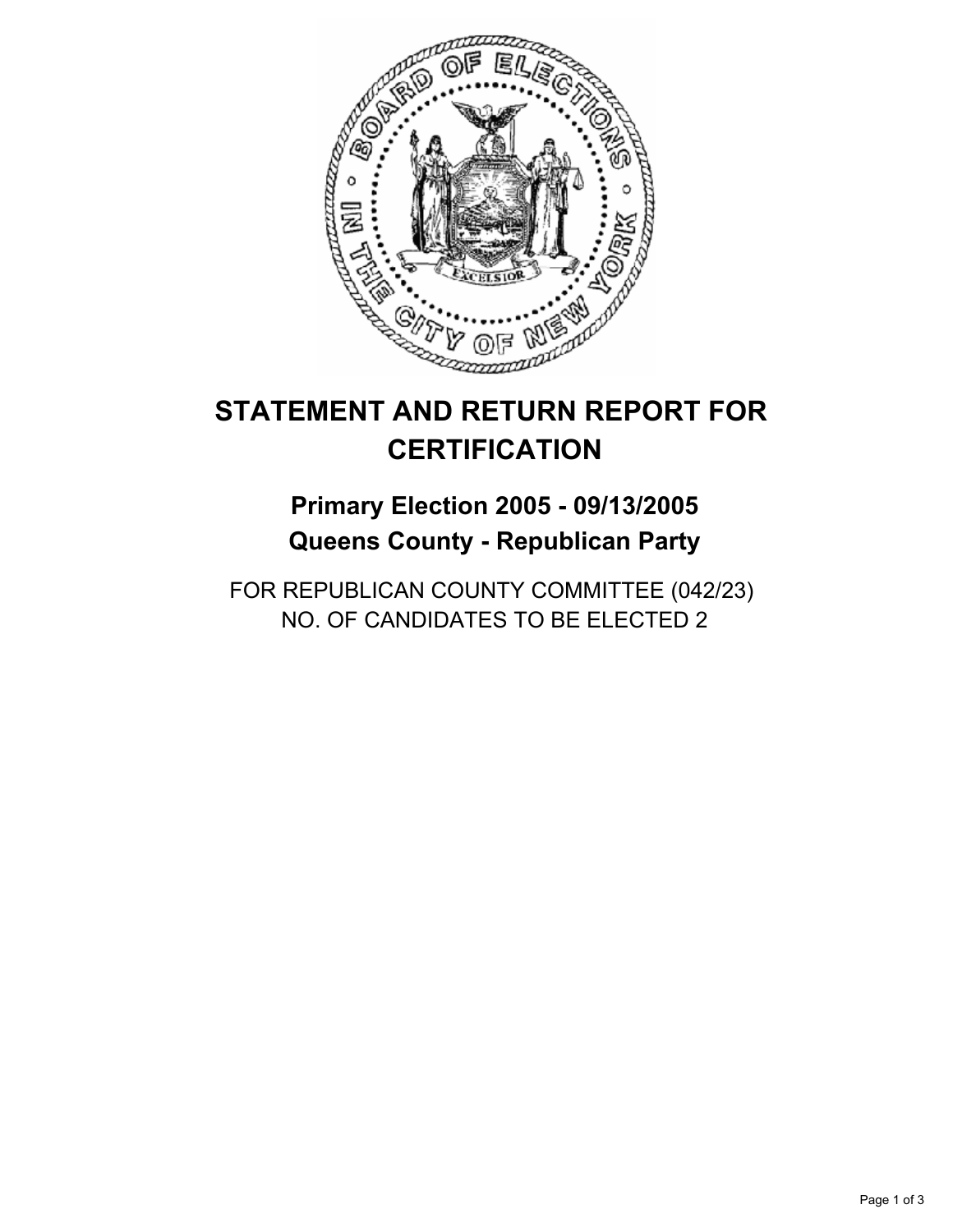

| <b>TOTAL VOTES</b>       | 48 |
|--------------------------|----|
| EDWARD P DEACY           | 16 |
| THOMAS P MCLAUGHLIN      | 15 |
| <b>MARIE B ALLEVA</b>    |    |
| <b>MARIE A HEFFERMAN</b> |    |
| AFFIDAVIT                |    |
| ABSENTEE/MILITARY        |    |
| <b>EMERGENCY</b>         |    |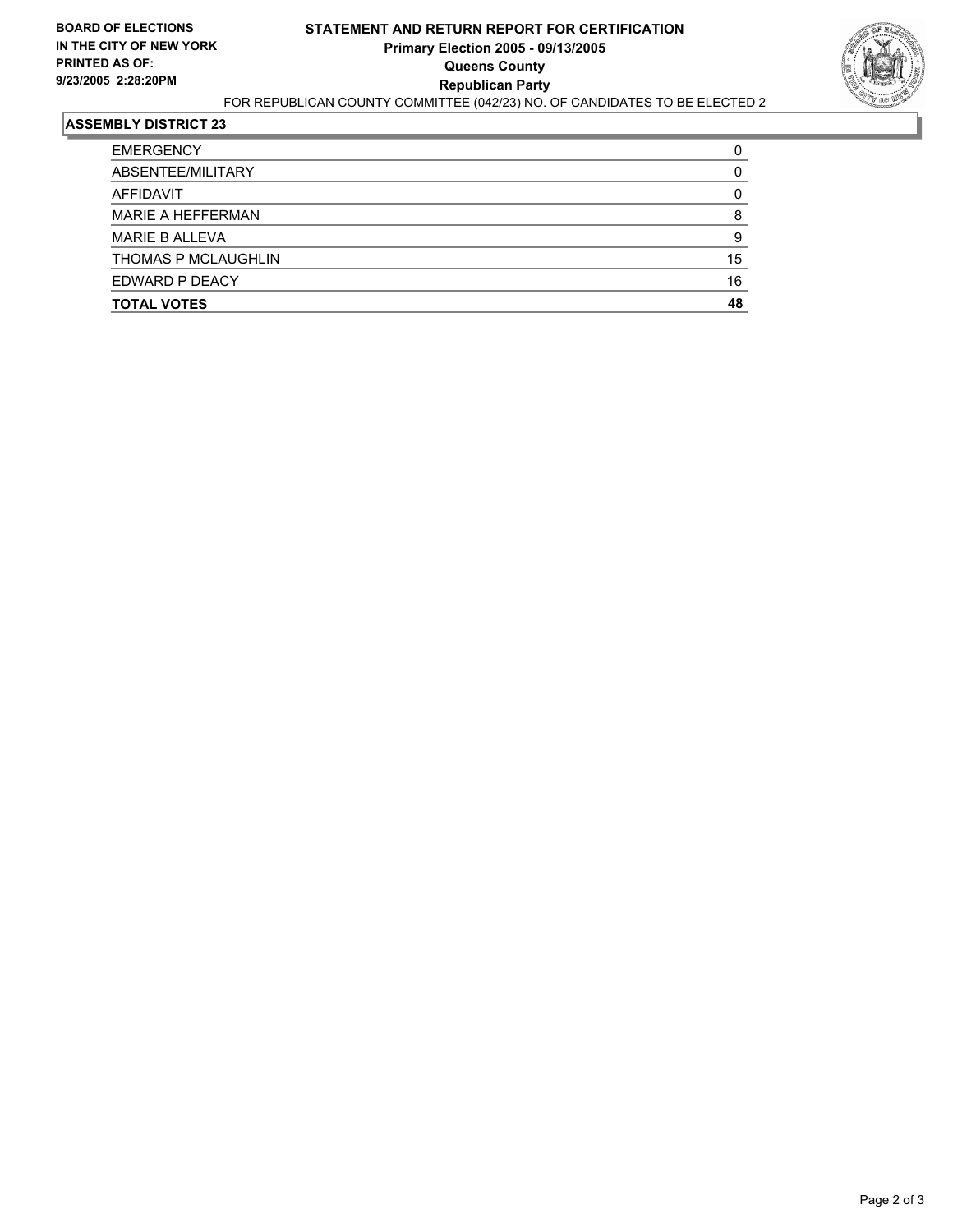#### **STATEMENT AND RETURN REPORT FOR CERTIFICATION Primary Election 2005 - 09/13/2005 Queens County Republican Party** FOR REPUBLICAN COUNTY COMMITTEE (042/23) NO. OF CANDIDATES TO BE ELECTED 2



### **TOTAL FOR REPUBLICAN COUNTY COMMITTEE (042/23) - Queens County**

| <b>TOTAL VOTES</b>    | 48 |
|-----------------------|----|
| EDWARD P DEACY        | 16 |
| THOMAS P MCLAUGHLIN   | 15 |
| <b>MARIE B ALLEVA</b> | 9  |
| MARIE A HEFFERMAN     |    |
| AFFIDAVIT             |    |
| ABSENTEE/MILITARY     |    |
| <b>EMERGENCY</b>      |    |

We certify this statement to be correct, and have caused the same to be attested by the signatures of the members of the board, or a majority thereof, on

Secretary **Chairman** 

Date

Chief Clerk

Canvassing Board

Canvassing Board **Canvassing Board** Canvassing Board **Deputy Chief Clerk**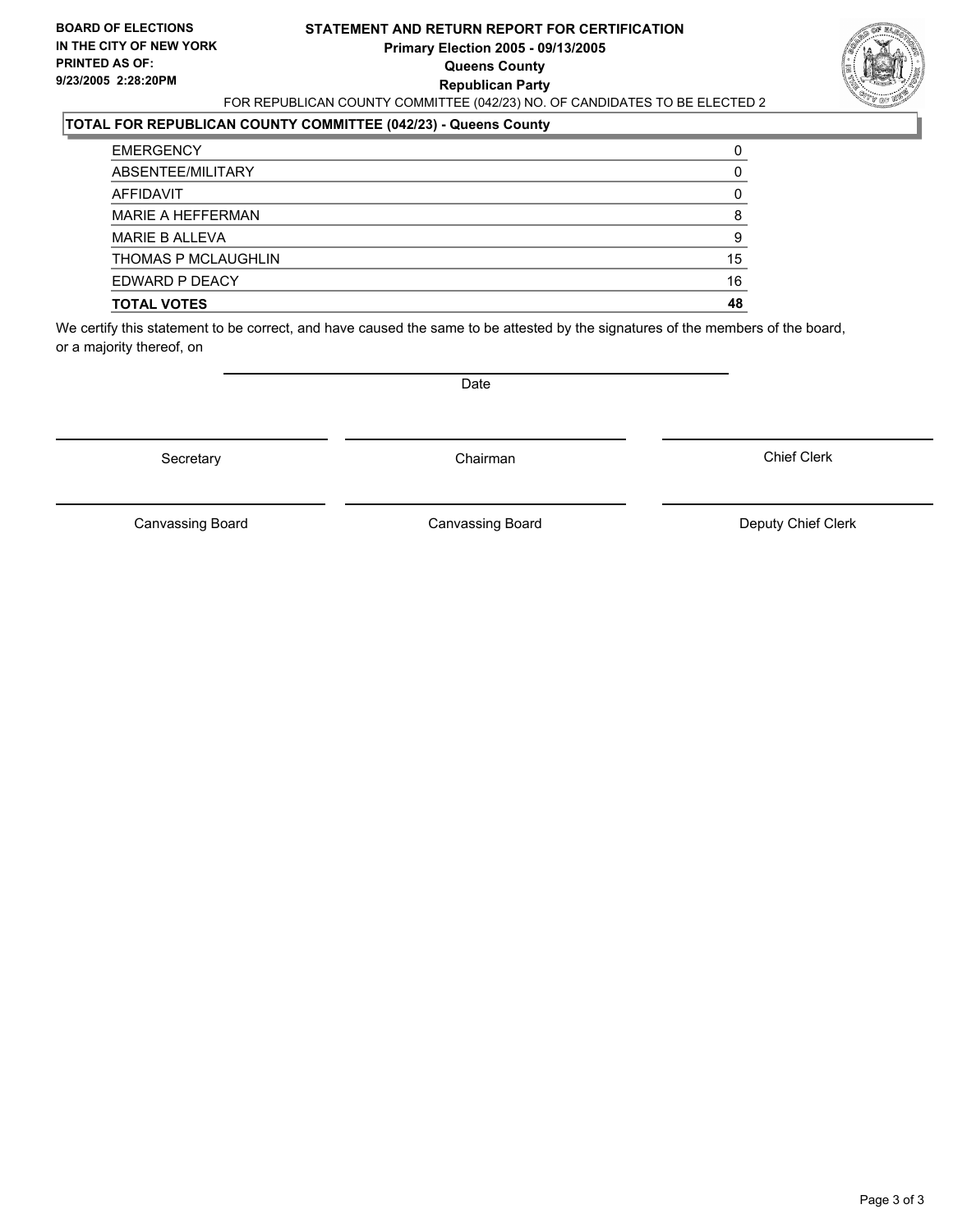

# **Primary Election 2005 - 09/13/2005 Queens County - Republican Party**

FOR REPUBLICAN COUNTY COMMITTEE (043/23) NO. OF CANDIDATES TO BE ELECTED 2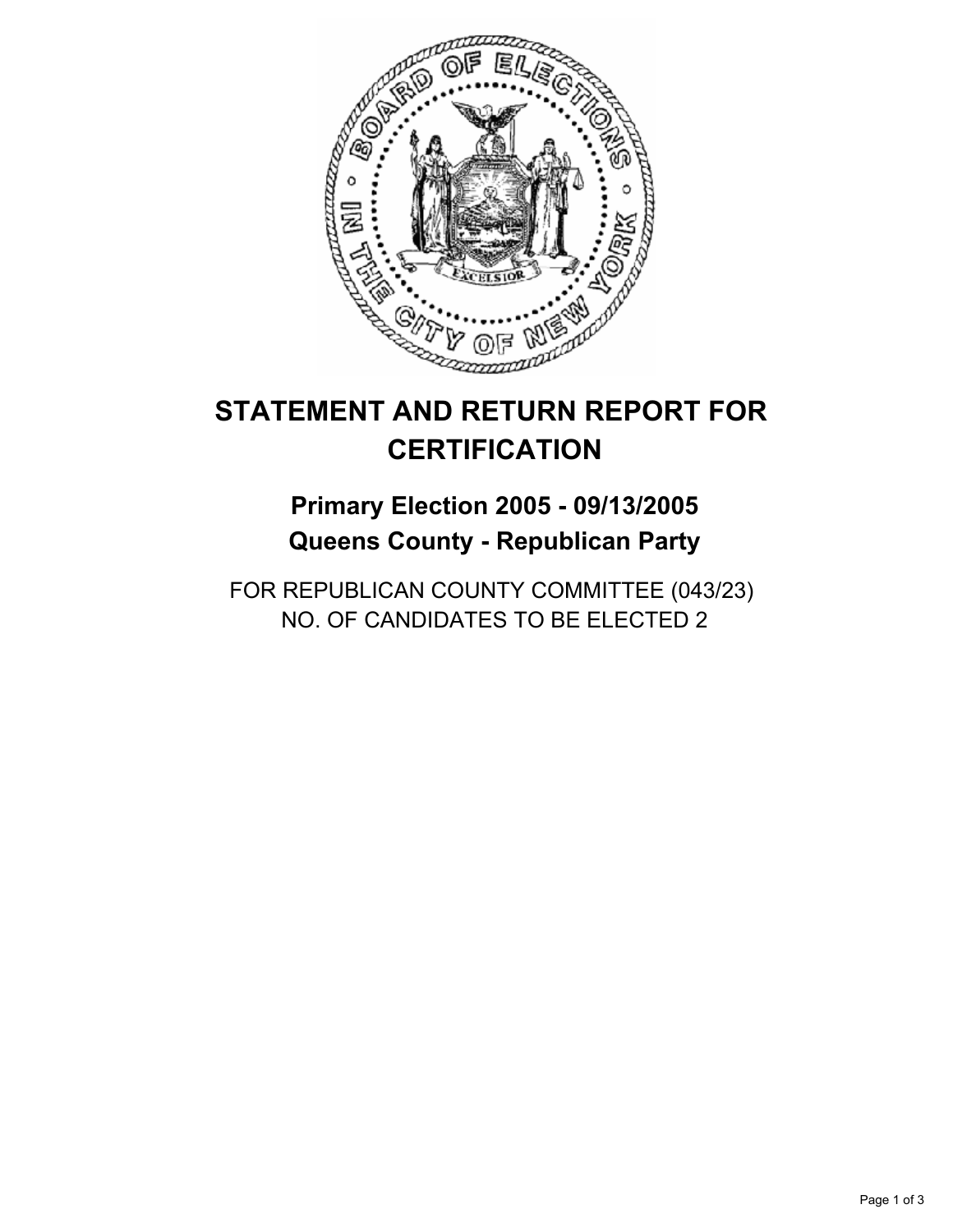

| <b>EMERGENCY</b>          |    |
|---------------------------|----|
| ABSENTEE/MILITARY         |    |
| AFFIDAVIT                 |    |
| <b>MICHAEL BRACCI</b>     |    |
| <b>STEVEN M GREENBERG</b> | 18 |
| <b>LUCIA B GREENBERG</b>  | 11 |
| <b>TOTAL VOTES</b>        | 38 |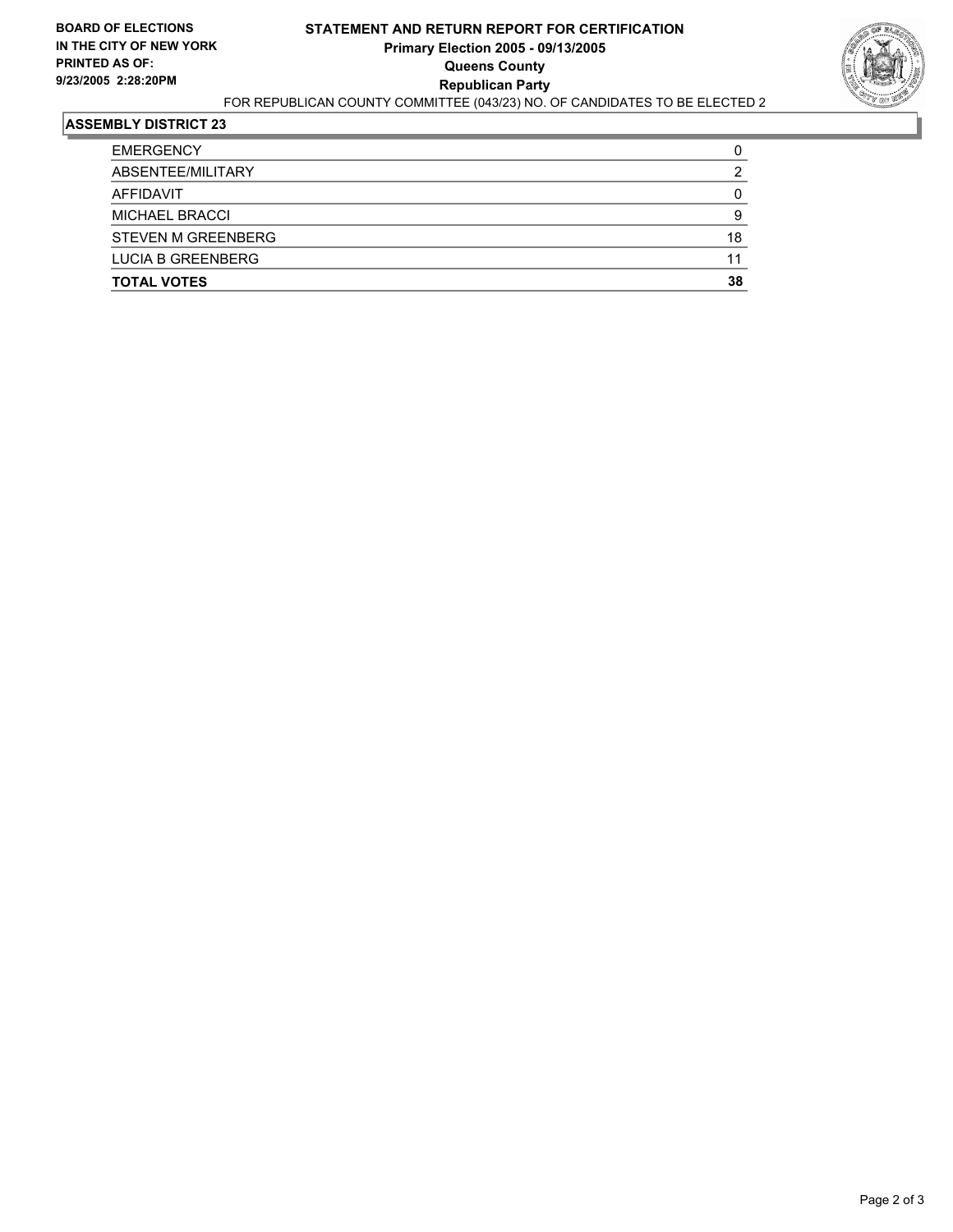#### **STATEMENT AND RETURN REPORT FOR CERTIFICATION Primary Election 2005 - 09/13/2005 Queens County Republican Party** FOR REPUBLICAN COUNTY COMMITTEE (043/23) NO. OF CANDIDATES TO BE ELECTED 2



#### **TOTAL FOR REPUBLICAN COUNTY COMMITTEE (043/23) - Queens County**

| <b>EMERGENCY</b>          |    |
|---------------------------|----|
| ABSENTEE/MILITARY         |    |
| AFFIDAVIT                 |    |
| <b>MICHAEL BRACCI</b>     |    |
| <b>STEVEN M GREENBERG</b> | 18 |
| <b>LUCIA B GREENBERG</b>  | 11 |
| <b>TOTAL VOTES</b>        | 38 |

We certify this statement to be correct, and have caused the same to be attested by the signatures of the members of the board, or a majority thereof, on

Secretary **Chairman** 

Date

Chief Clerk

Canvassing Board **Canvassing Board** Canvassing Board **Deputy Chief Clerk** 

Canvassing Board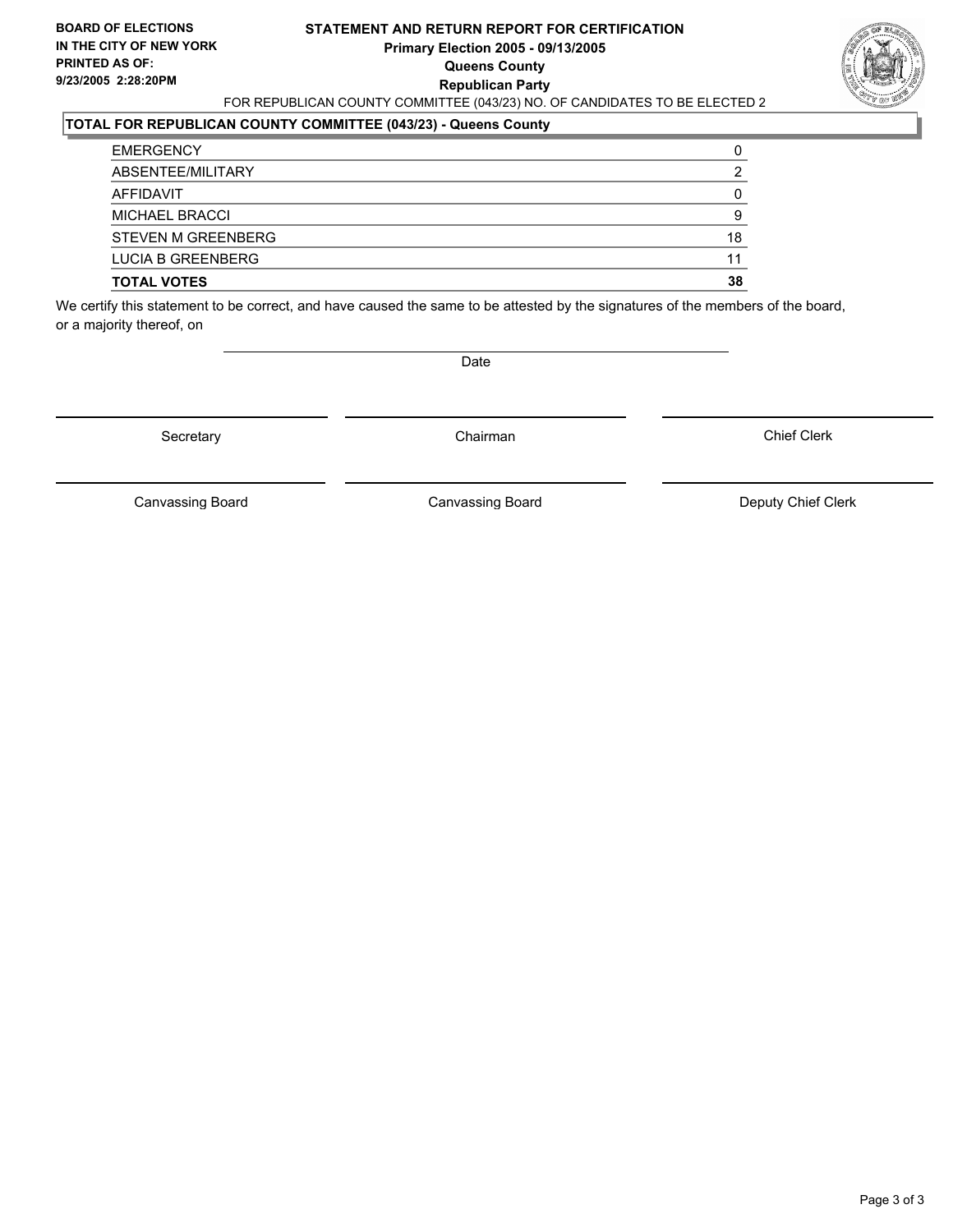

# **Primary Election 2005 - 09/13/2005 Queens County - Republican Party**

FOR REPUBLICAN COUNTY COMMITTEE (044/23) NO. OF CANDIDATES TO BE ELECTED 2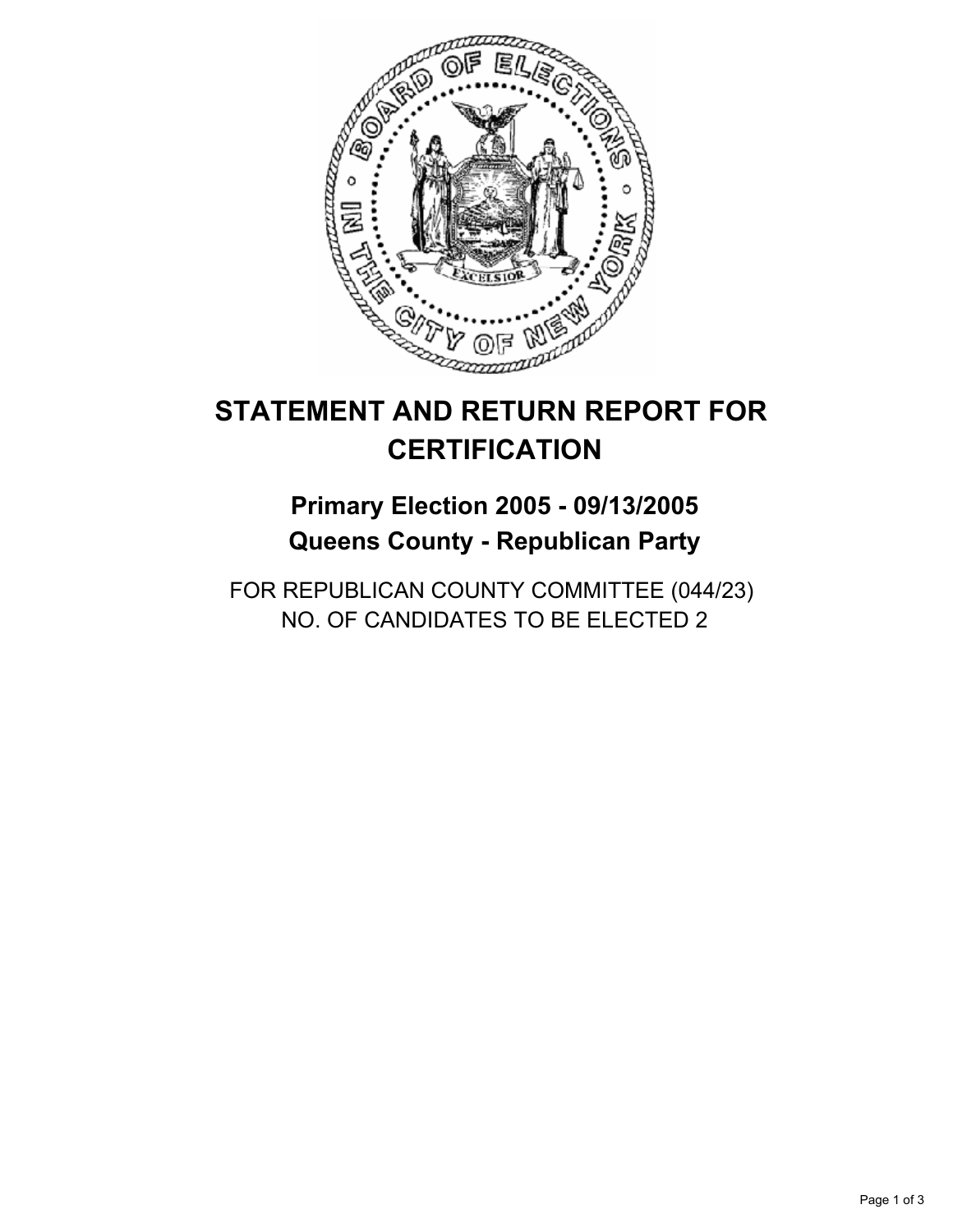

| <b>TOTAL VOTES</b>       | 33 |
|--------------------------|----|
| <b>JUDY A MCLAUGHLIN</b> |    |
| THOMAS G MCLAUGHLIN      | 10 |
| <b>JOHN E WALSH</b>      |    |
| ALICE E MCELROY          | 11 |
| AFFIDAVIT                |    |
| ABSENTEE/MILITARY        |    |
| <b>EMERGENCY</b>         |    |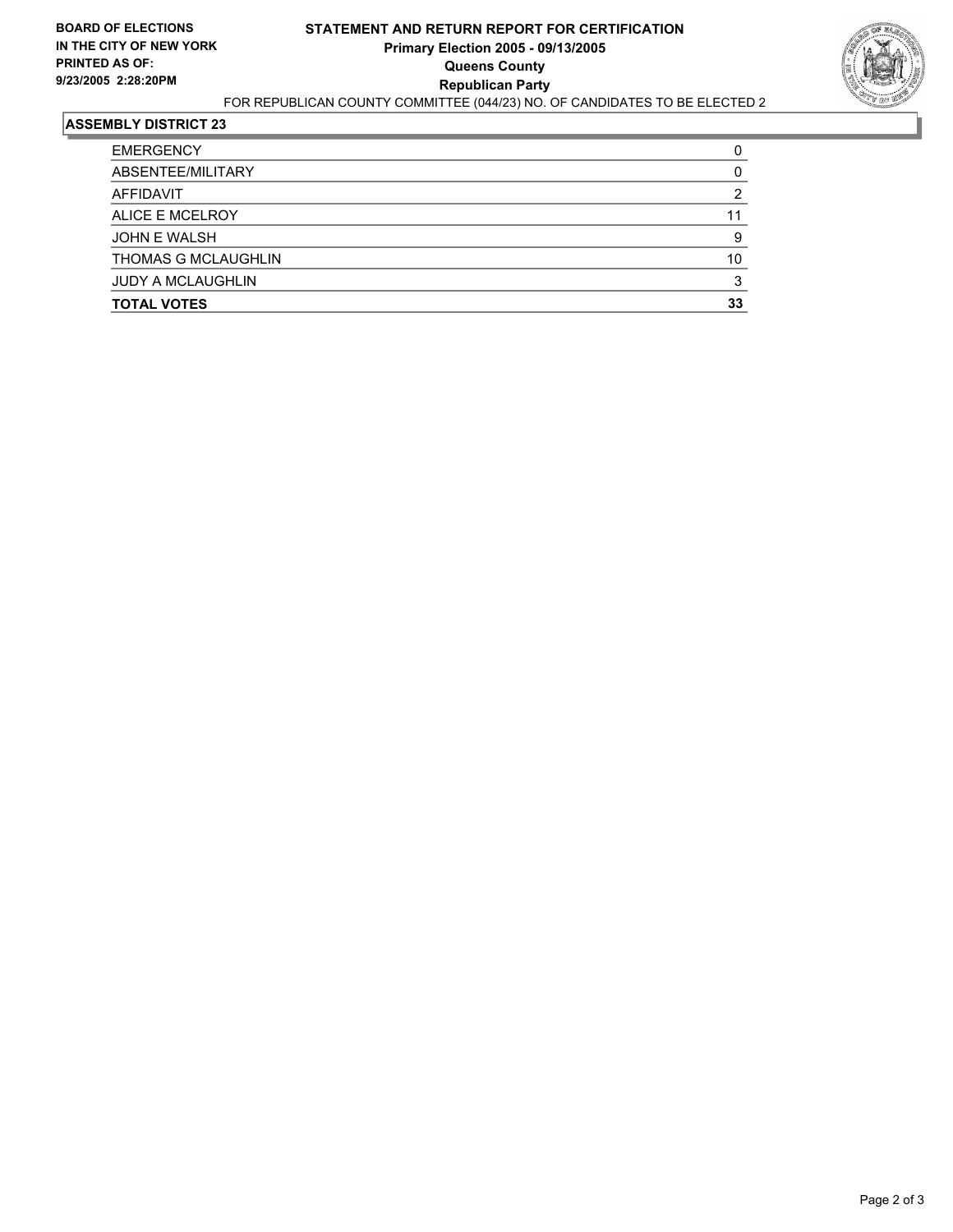#### **STATEMENT AND RETURN REPORT FOR CERTIFICATION Primary Election 2005 - 09/13/2005 Queens County Republican Party** FOR REPUBLICAN COUNTY COMMITTEE (044/23) NO. OF CANDIDATES TO BE ELECTED 2



### **TOTAL FOR REPUBLICAN COUNTY COMMITTEE (044/23) - Queens County**

| <b>EMERGENCY</b>         |    |
|--------------------------|----|
| ABSENTEE/MILITARY        |    |
| AFFIDAVIT                |    |
| ALICE E MCELROY          |    |
| <b>JOHN E WALSH</b>      |    |
| THOMAS G MCLAUGHLIN      | 10 |
| <b>JUDY A MCLAUGHLIN</b> |    |
| <b>TOTAL VOTES</b>       | 33 |

We certify this statement to be correct, and have caused the same to be attested by the signatures of the members of the board, or a majority thereof, on

Secretary **Chairman** 

Date

Chief Clerk

Canvassing Board

Canvassing Board **Canvassing Board** Canvassing Board **Deputy Chief Clerk**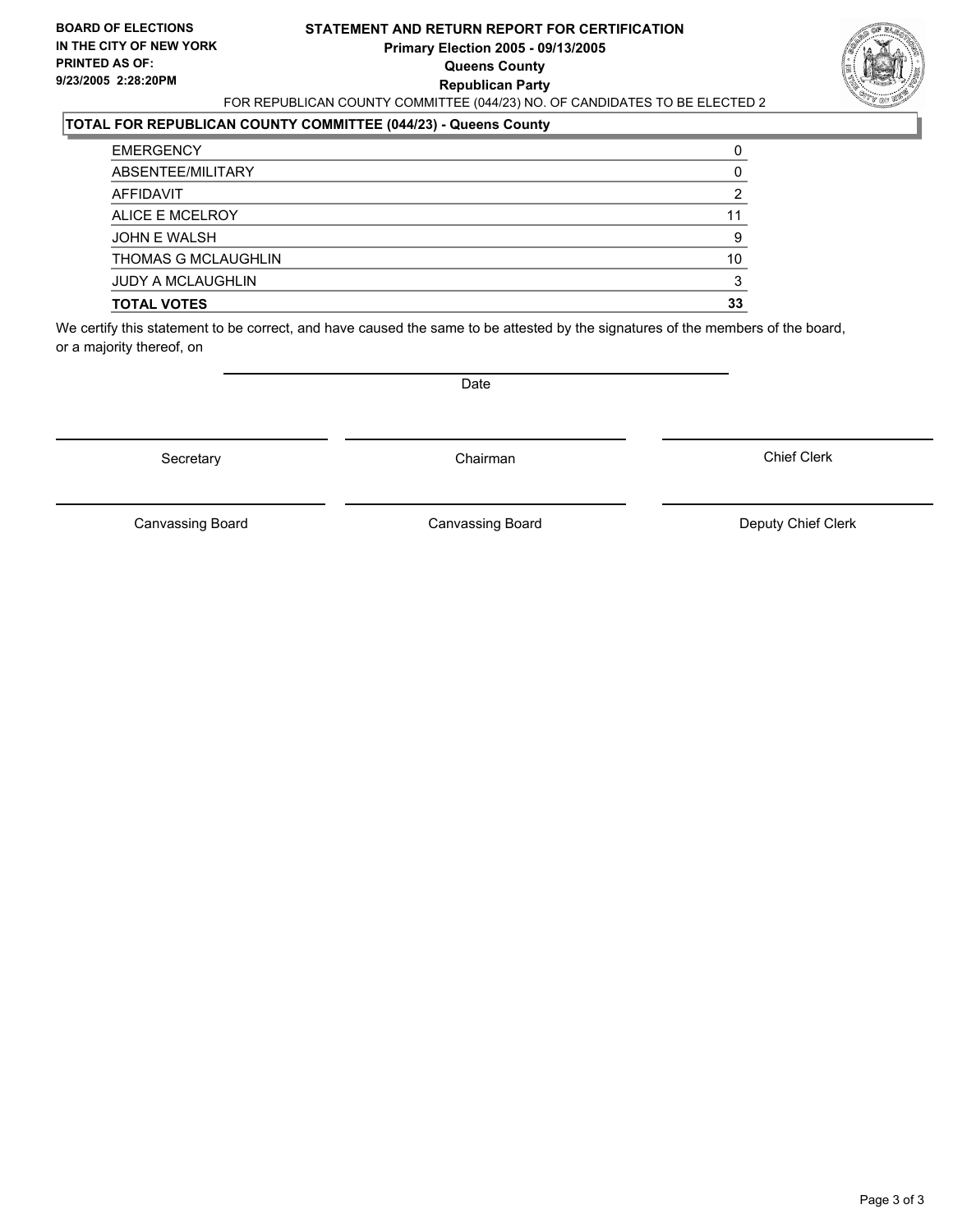

# **Primary Election 2005 - 09/13/2005 Queens County - Republican Party**

FOR REPUBLICAN COUNTY COMMITTEE (045/23) NO. OF CANDIDATES TO BE ELECTED 2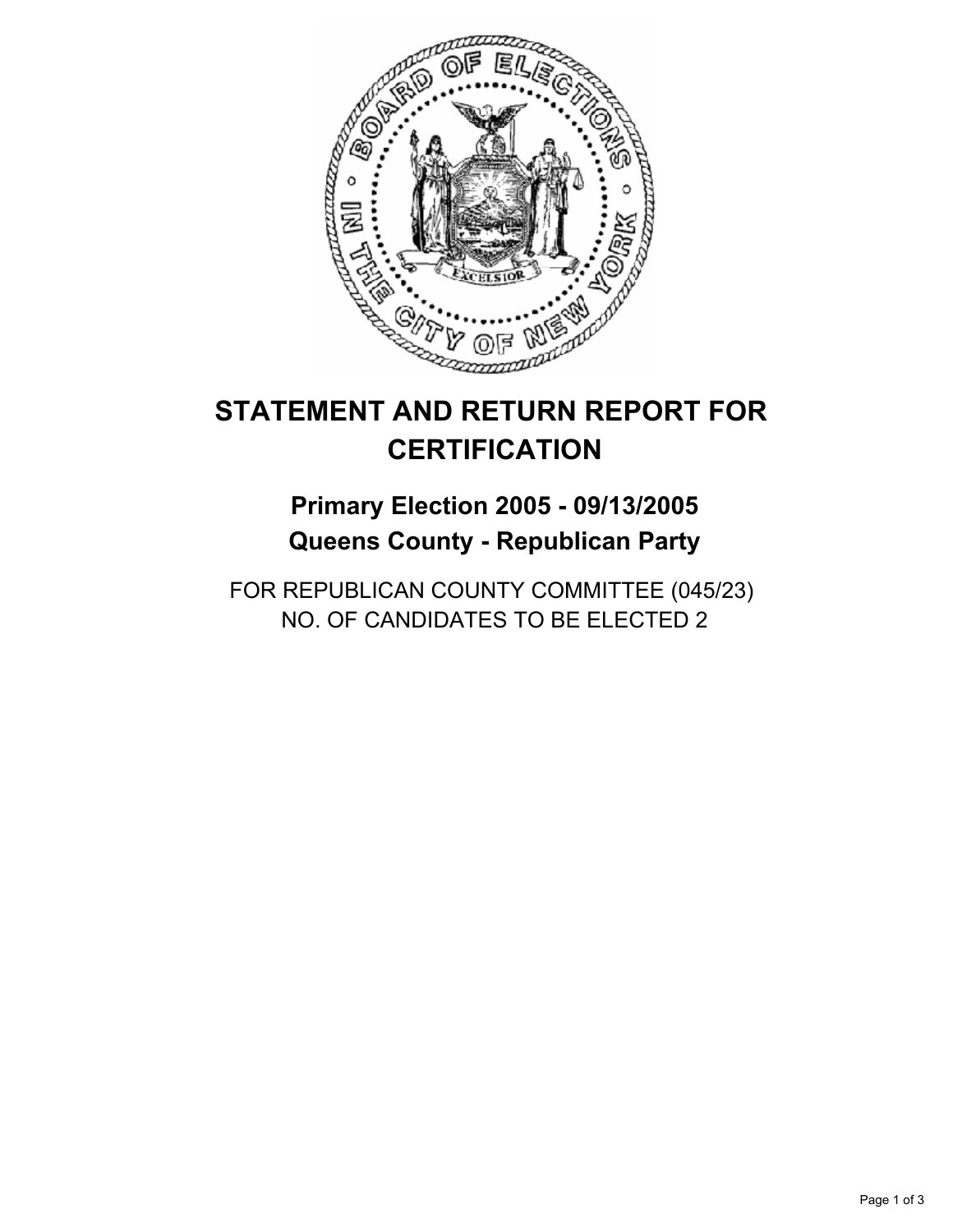

| <b>TOTAL VOTES</b>      | 54 |
|-------------------------|----|
| ELLEEN P KELLY          | 14 |
| LAWRENCE P KELLY SR.    | 11 |
| <b>GEORGE ANGLE</b>     |    |
| <b>MARTIN F COLLINS</b> | 21 |
| AFFIDAVIT               |    |
| ABSENTEE/MILITARY       |    |
| <b>EMERGENCY</b>        |    |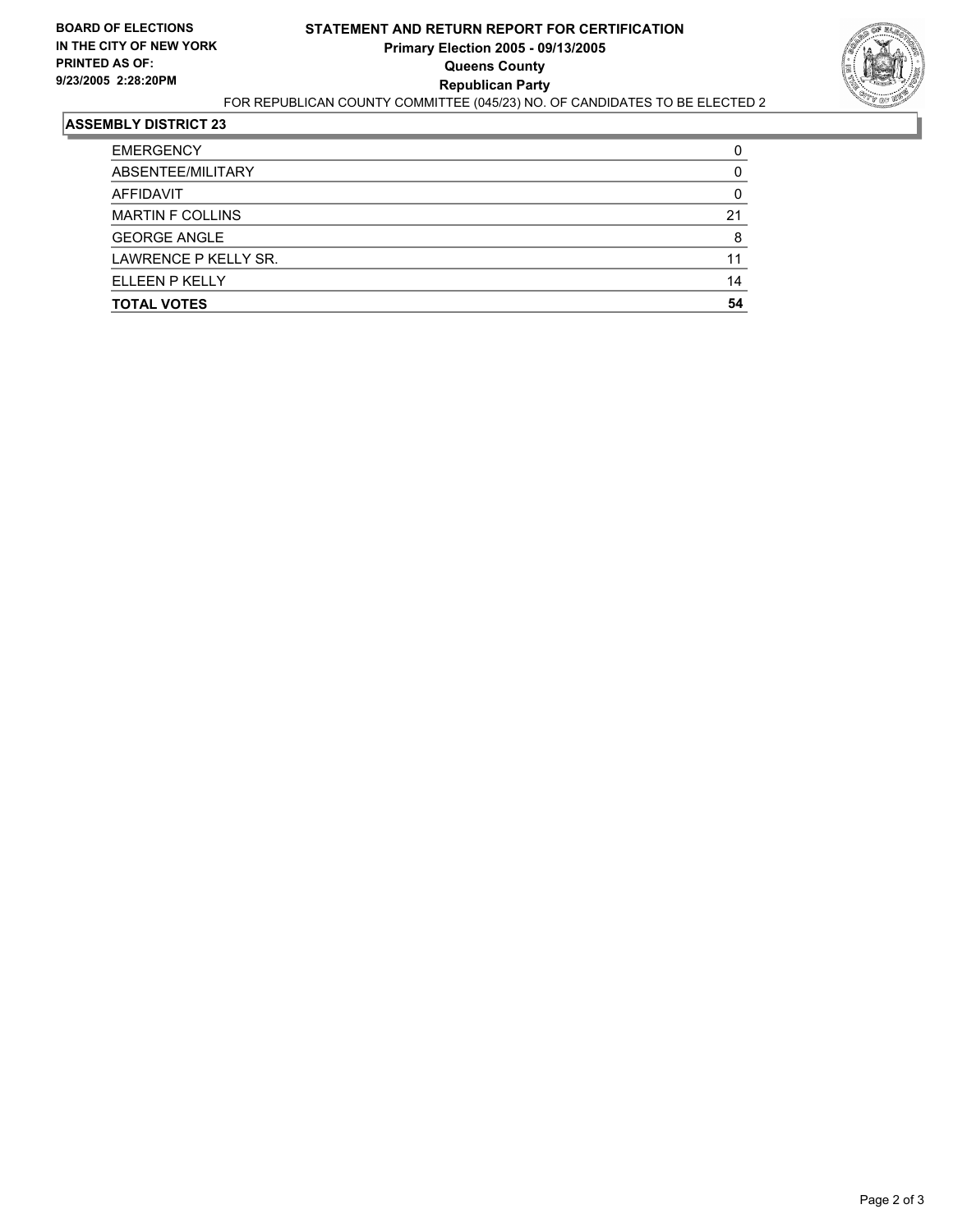#### **STATEMENT AND RETURN REPORT FOR CERTIFICATION Primary Election 2005 - 09/13/2005 Queens County Republican Party** FOR REPUBLICAN COUNTY COMMITTEE (045/23) NO. OF CANDIDATES TO BE ELECTED 2



### **TOTAL FOR REPUBLICAN COUNTY COMMITTEE (045/23) - Queens County**

| <b>TOTAL VOTES</b>      | 54 |
|-------------------------|----|
| ELLEEN P KELLY          | 14 |
| LAWRENCE P KELLY SR.    | 11 |
| <b>GEORGE ANGLE</b>     |    |
| <b>MARTIN F COLLINS</b> | 21 |
| AFFIDAVIT               |    |
| ABSENTEE/MILITARY       |    |
| <b>EMERGENCY</b>        |    |

We certify this statement to be correct, and have caused the same to be attested by the signatures of the members of the board, or a majority thereof, on

Secretary **Chairman** 

Date

Chief Clerk

Canvassing Board

Canvassing Board **Canvassing Board** Canvassing Board **Deputy Chief Clerk**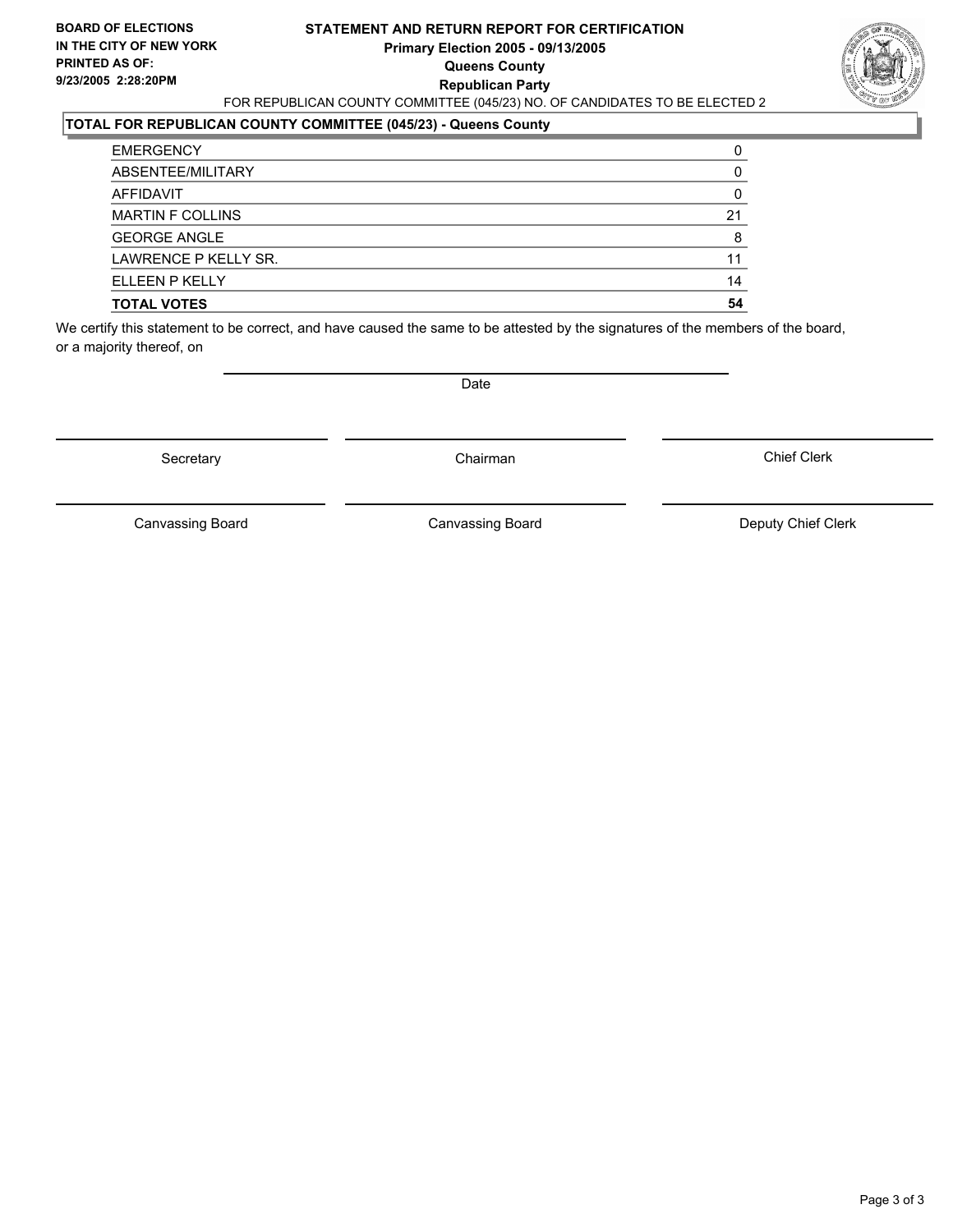

## **Primary Election 2005 - 09/13/2005 Queens County - Republican Party**

FOR REPUBLICAN COUNTY COMMITTEE (046/23) NO. OF CANDIDATES TO BE ELECTED 2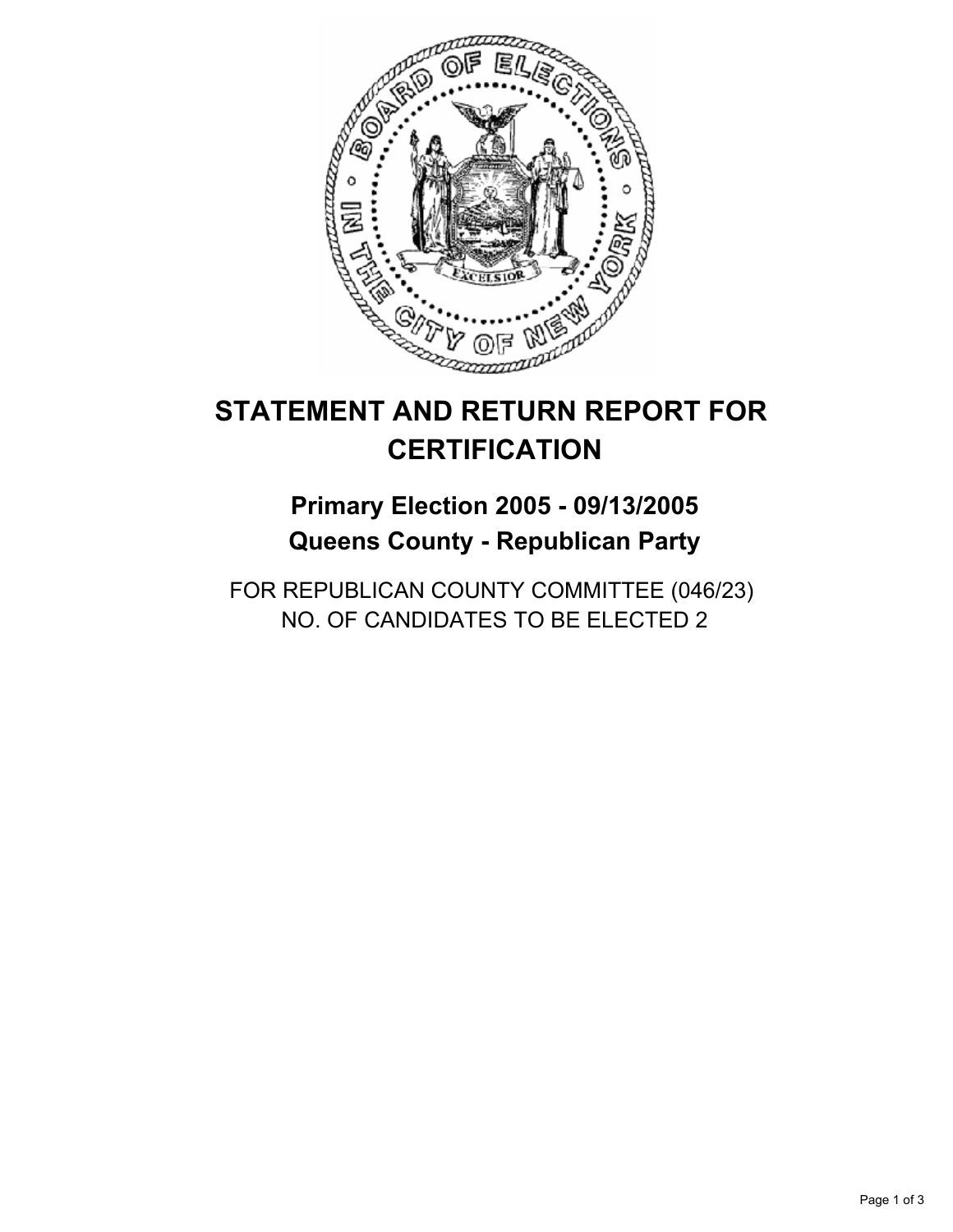

| ABSENTEE/MILITARY     |    |
|-----------------------|----|
| AFFIDAVIT             |    |
| <b>GEORGE L GRECO</b> |    |
| <b>DENNIS SUGRUE</b>  |    |
| JOSEPH J KAY          |    |
| <b>FILIPO COMELLA</b> |    |
| <b>TOTAL VOTES</b>    | 12 |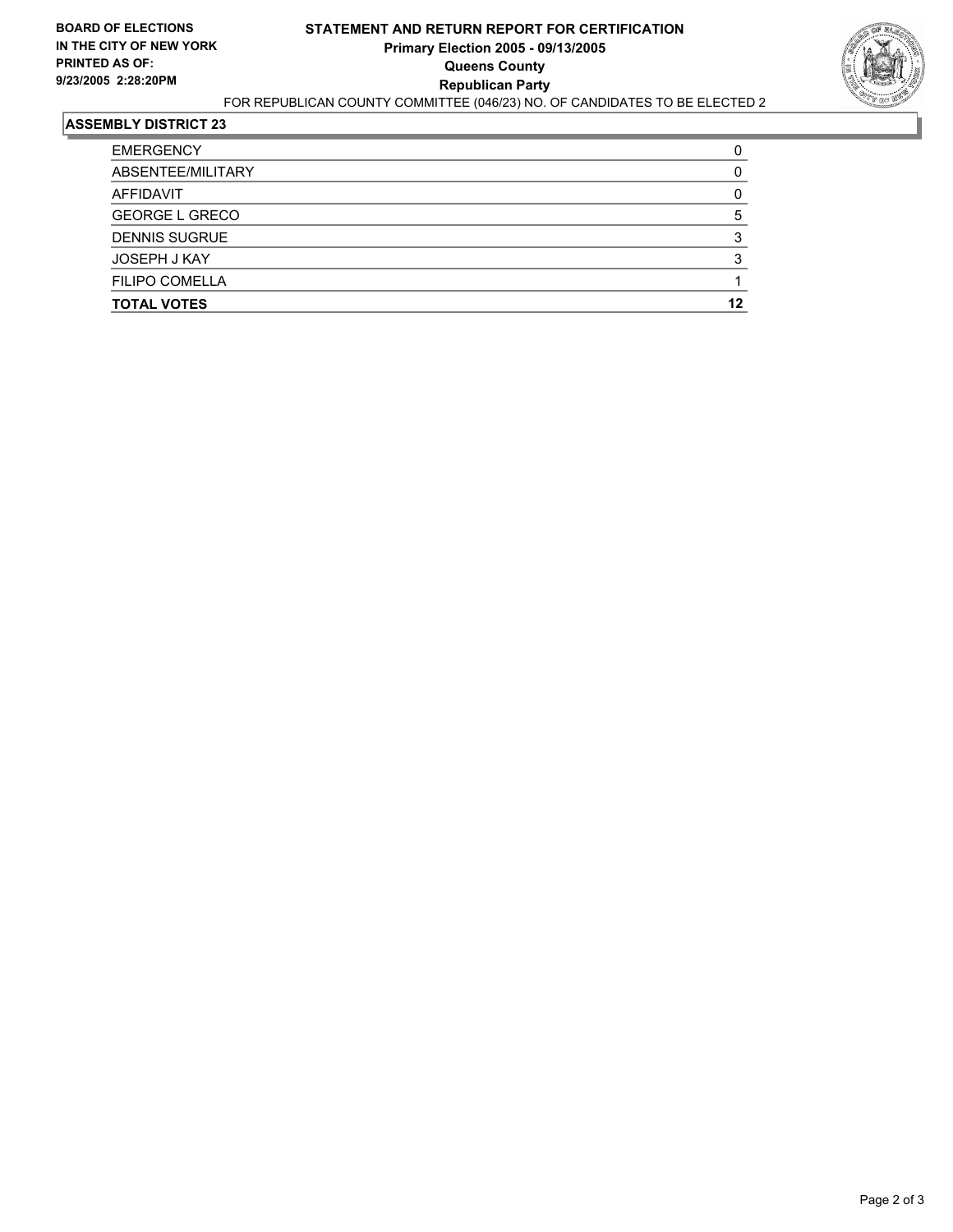#### **STATEMENT AND RETURN REPORT FOR CERTIFICATION Primary Election 2005 - 09/13/2005 Queens County Republican Party** FOR REPUBLICAN COUNTY COMMITTEE (046/23) NO. OF CANDIDATES TO BE ELECTED 2



### **TOTAL FOR REPUBLICAN COUNTY COMMITTEE (046/23) - Queens County**

| <b>TOTAL VOTES</b>    | 12 |
|-----------------------|----|
| <b>FILIPO COMELLA</b> |    |
| JOSEPH J KAY          |    |
| <b>DENNIS SUGRUE</b>  |    |
| <b>GEORGE L GRECO</b> |    |
| AFFIDAVIT             |    |
| ABSENTEE/MILITARY     |    |
| <b>EMERGENCY</b>      |    |

We certify this statement to be correct, and have caused the same to be attested by the signatures of the members of the board, or a majority thereof, on

Secretary **Chairman** 

Date

Chief Clerk

Canvassing Board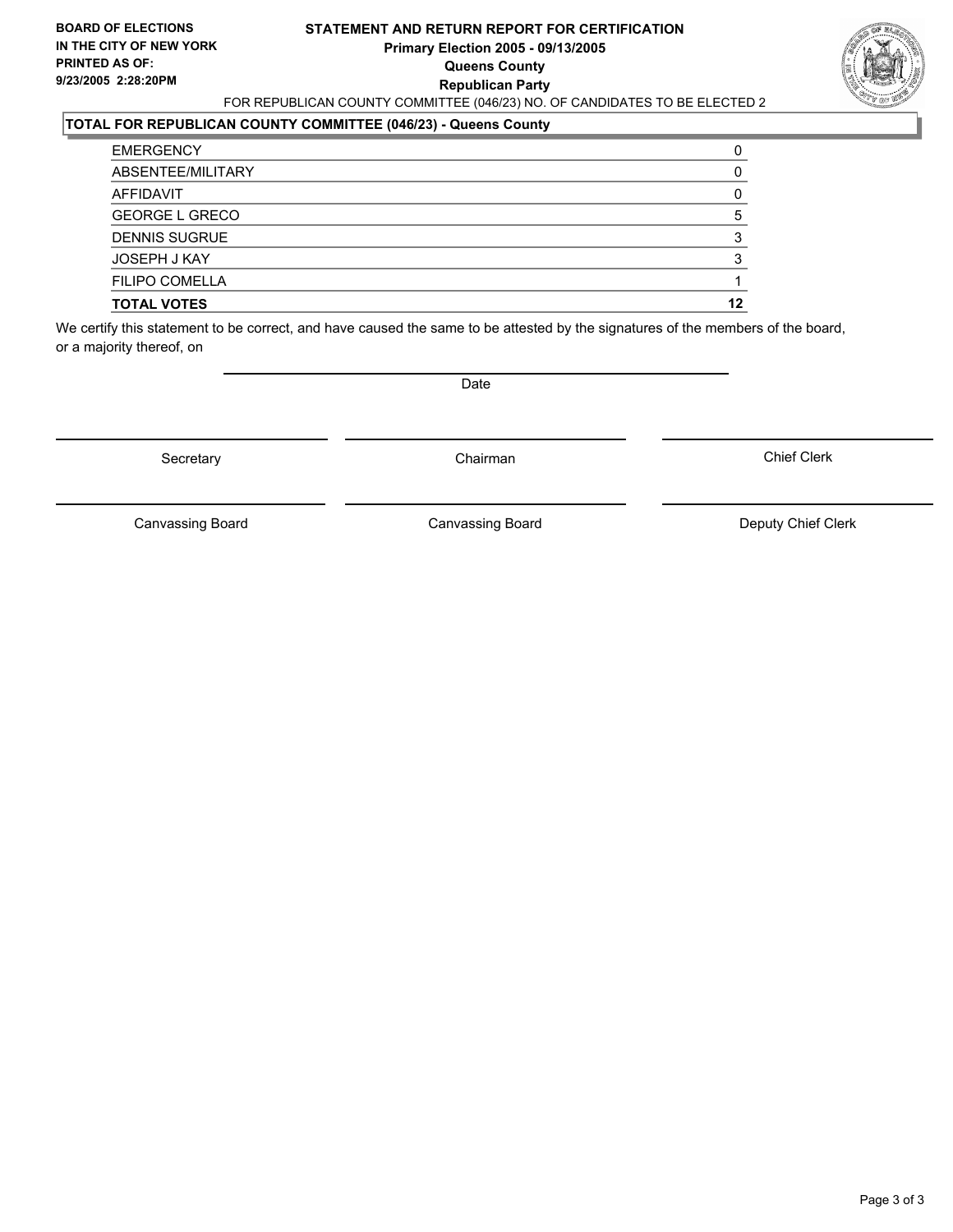

## **Primary Election 2005 - 09/13/2005 Queens County - Republican Party**

FOR REPUBLICAN COUNTY COMMITTEE (047/23) NO. OF CANDIDATES TO BE ELECTED 2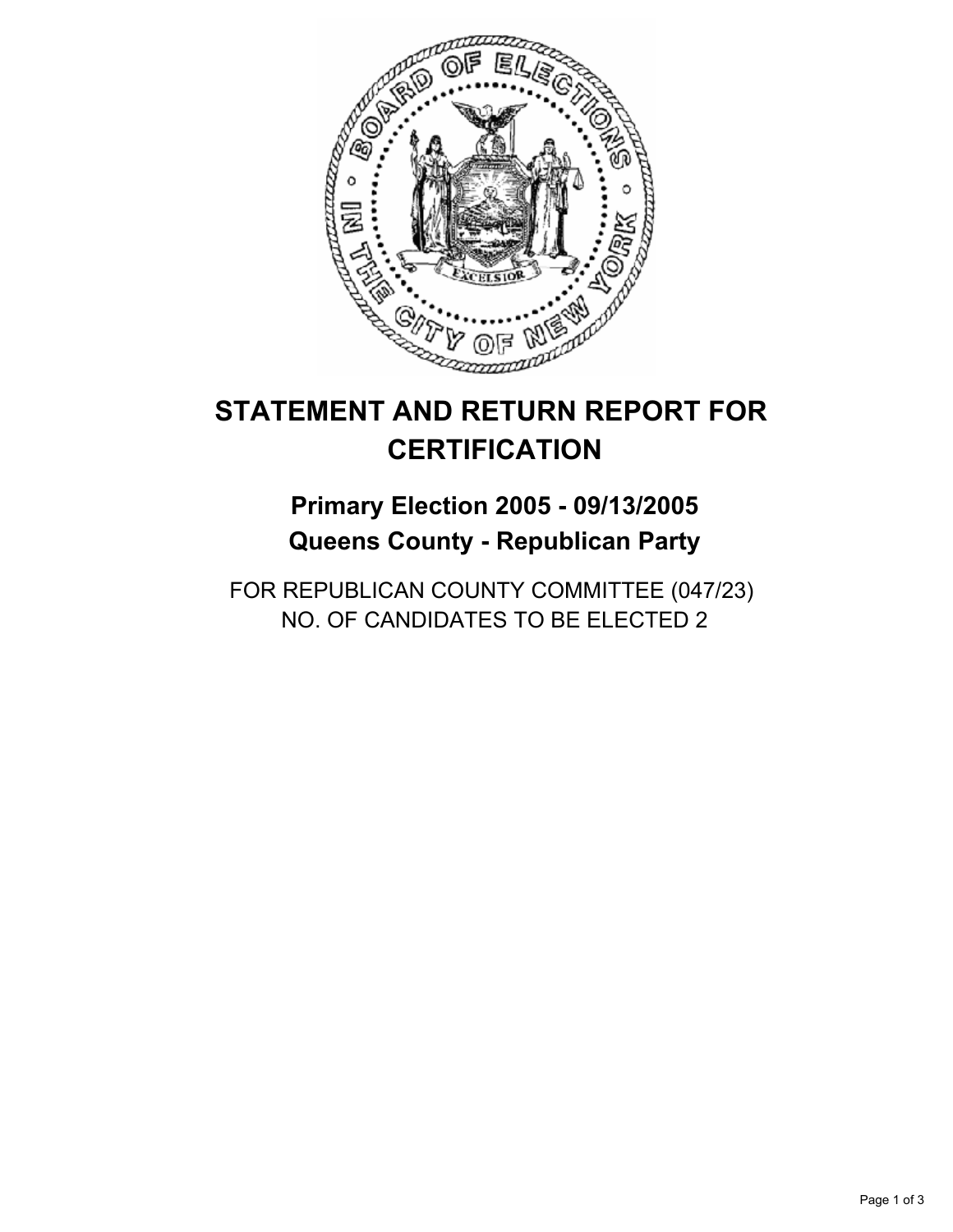

| 13 |
|----|
|    |
| 33 |
|    |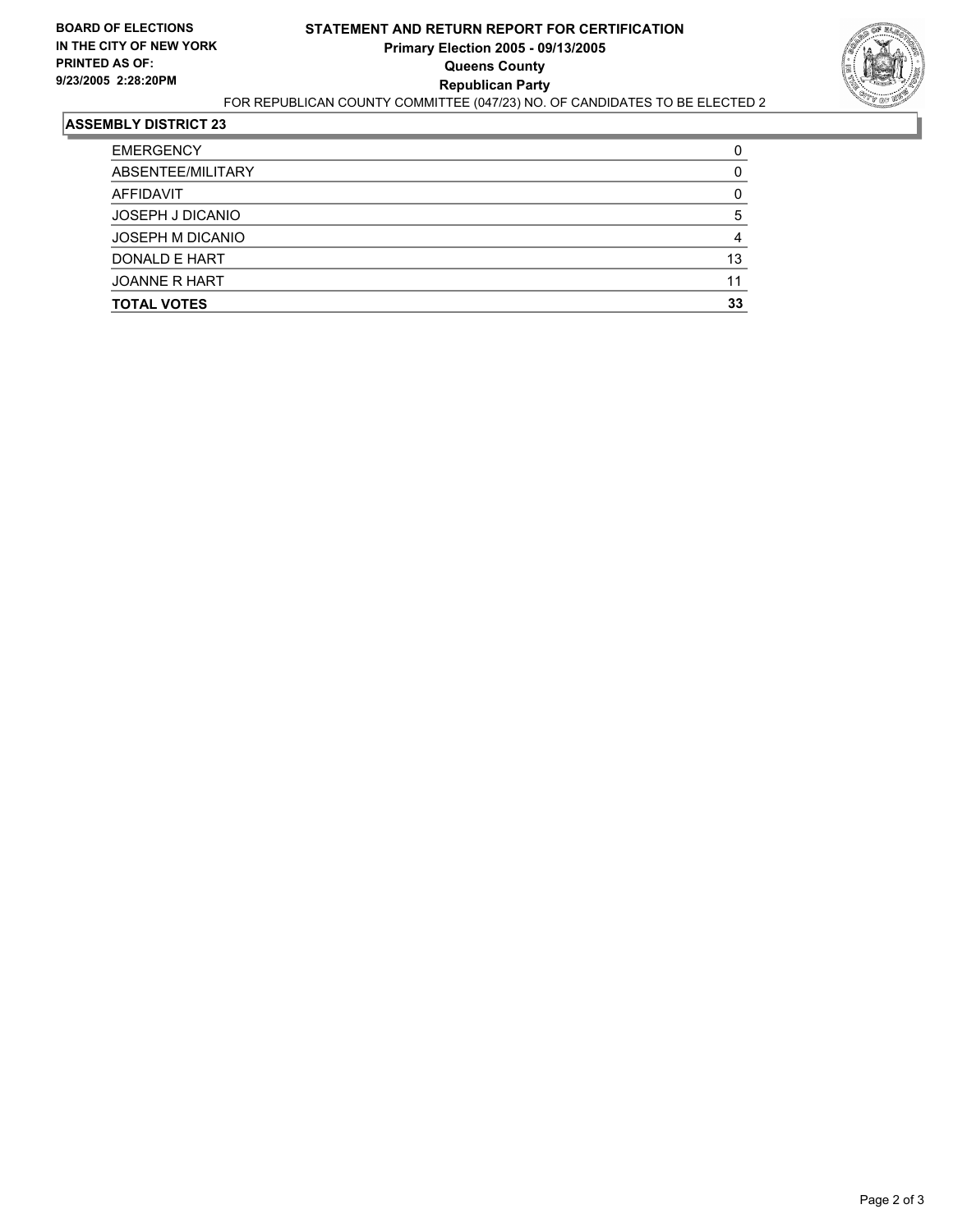#### **STATEMENT AND RETURN REPORT FOR CERTIFICATION Primary Election 2005 - 09/13/2005 Queens County Republican Party** FOR REPUBLICAN COUNTY COMMITTEE (047/23) NO. OF CANDIDATES TO BE ELECTED 2



### **TOTAL FOR REPUBLICAN COUNTY COMMITTEE (047/23) - Queens County**

| <b>TOTAL VOTES</b> | 33 |
|--------------------|----|
| JOANNE R HART      | 11 |
| DONALD E HART      | 13 |
| JOSEPH M DICANIO   |    |
| JOSEPH J DICANIO   |    |
| AFFIDAVIT          |    |
| ABSENTEE/MILITARY  |    |
| <b>EMERGENCY</b>   |    |

We certify this statement to be correct, and have caused the same to be attested by the signatures of the members of the board, or a majority thereof, on

Secretary **Chairman** 

Date

Chief Clerk

Canvassing Board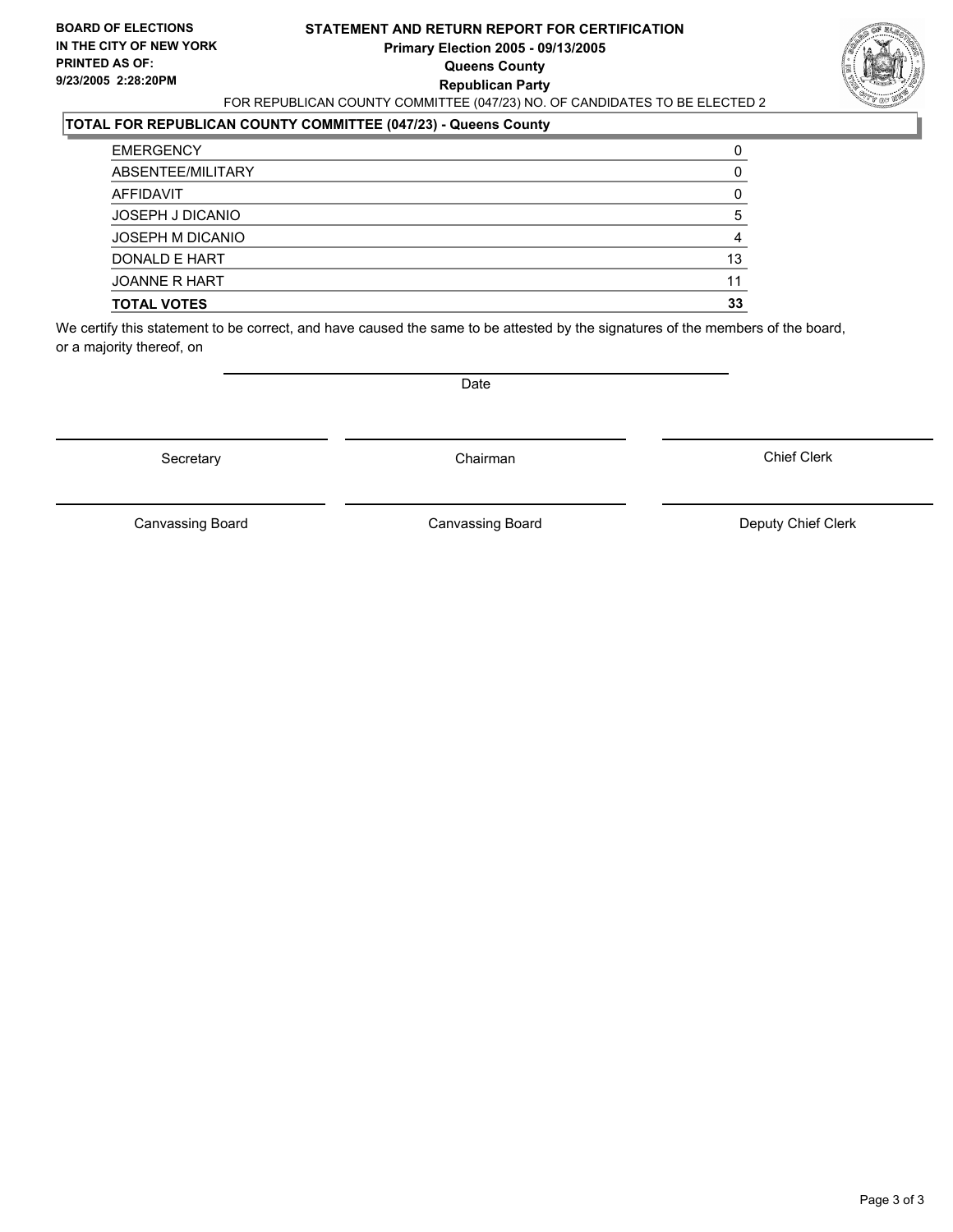

## **Primary Election 2005 - 09/13/2005 Queens County - Republican Party**

FOR REPUBLICAN COUNTY COMMITTEE (048/23) NO. OF CANDIDATES TO BE ELECTED 2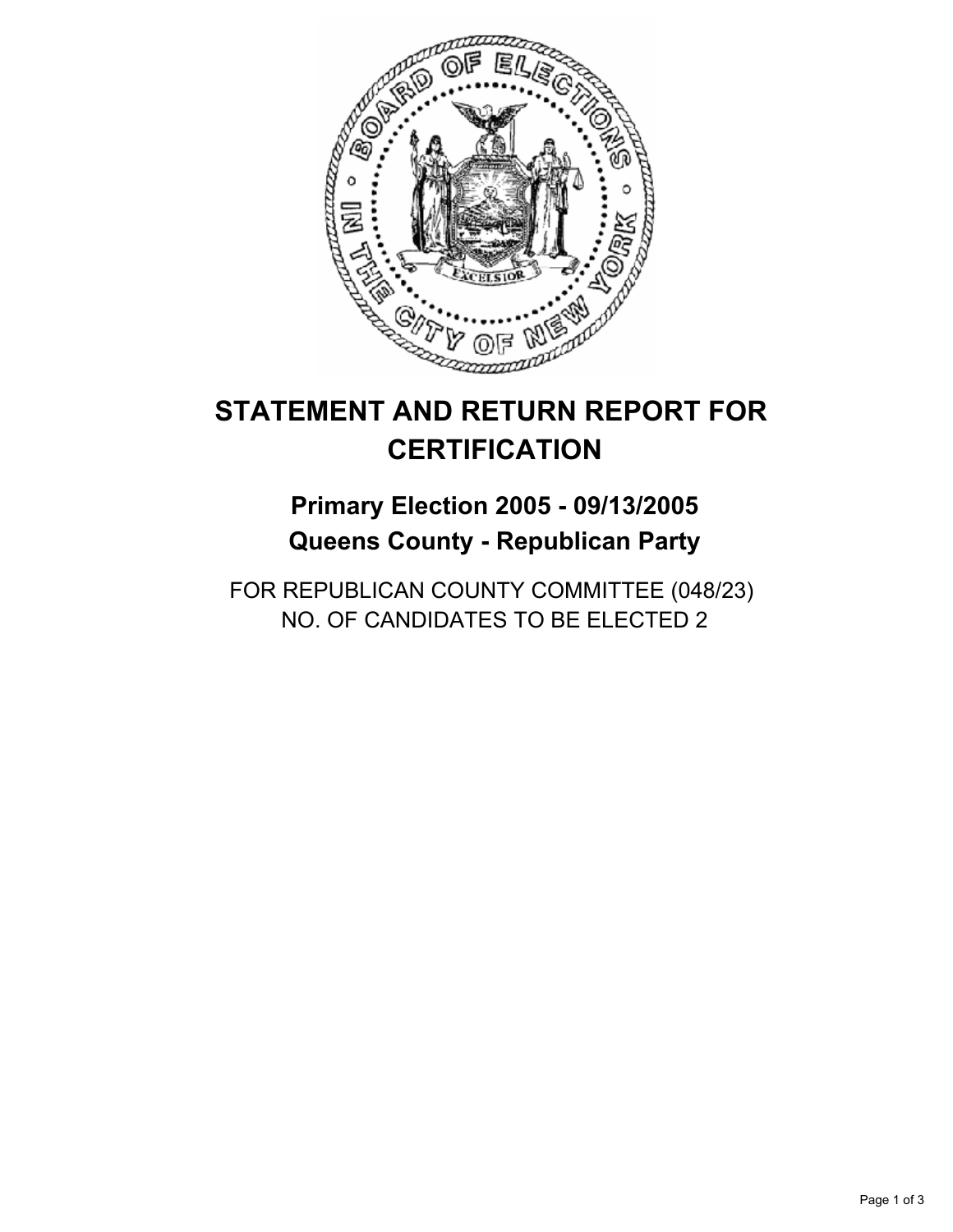

| <b>TOTAL VOTES</b>    | 12 |
|-----------------------|----|
| <b>JAMES P CASHIN</b> |    |
| EDWARD T QUINN        | ◠  |
| KATHLEEN LAWLESS      |    |
| MARGUERITE A MURPHY   |    |
| AFFIDAVIT             |    |
| ABSENTEE/MILITARY     |    |
| <b>EMERGENCY</b>      |    |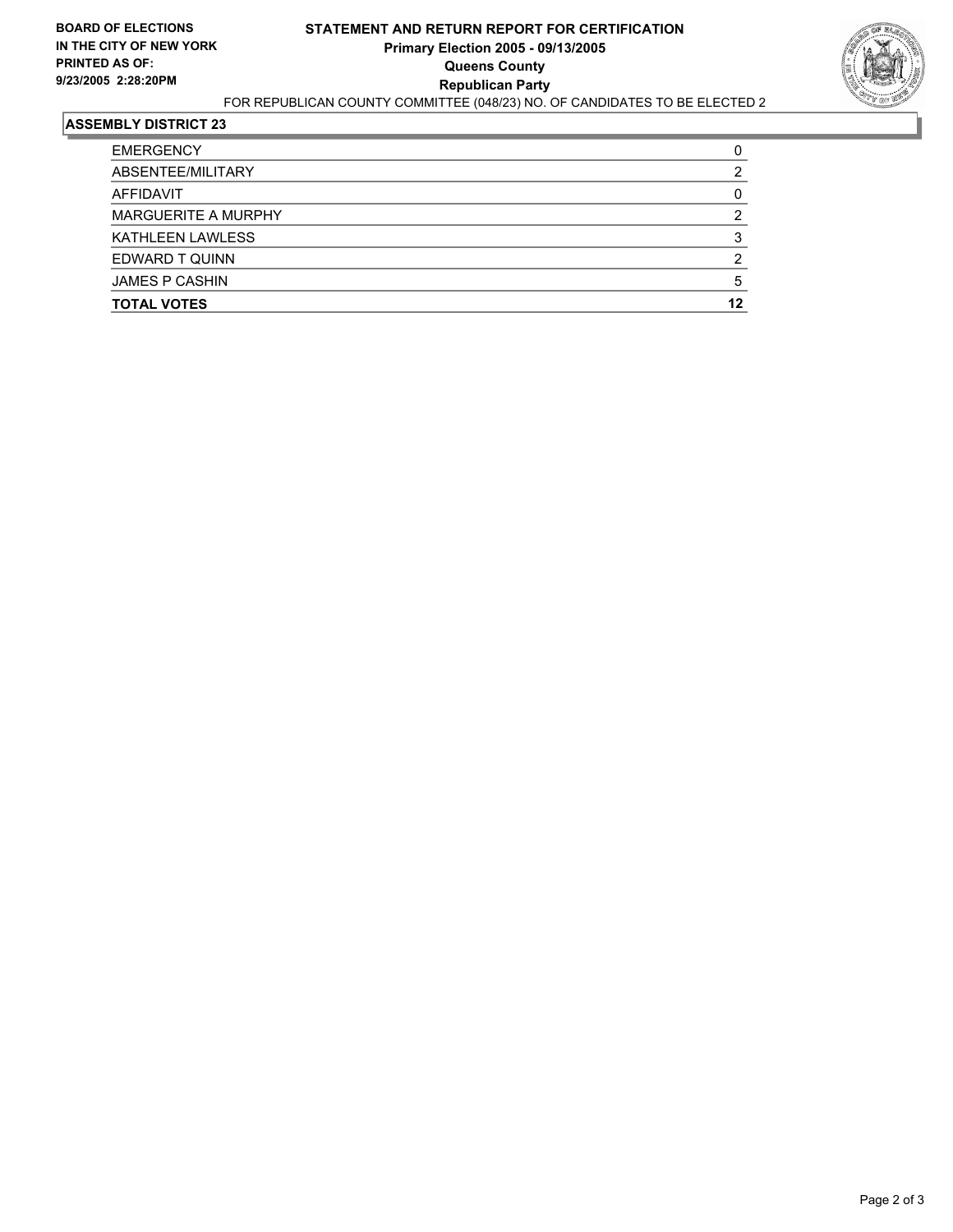#### **STATEMENT AND RETURN REPORT FOR CERTIFICATION Primary Election 2005 - 09/13/2005 Queens County Republican Party** FOR REPUBLICAN COUNTY COMMITTEE (048/23) NO. OF CANDIDATES TO BE ELECTED 2



#### **TOTAL FOR REPUBLICAN COUNTY COMMITTEE (048/23) - Queens County**

| <b>TOTAL VOTES</b>      | 12 |
|-------------------------|----|
| <b>JAMES P CASHIN</b>   |    |
| EDWARD T QUINN          |    |
| <b>KATHLEEN LAWLESS</b> |    |
| MARGUERITE A MURPHY     |    |
| AFFIDAVIT               |    |
| ABSENTEE/MILITARY       |    |
| <b>EMERGENCY</b>        |    |

We certify this statement to be correct, and have caused the same to be attested by the signatures of the members of the board, or a majority thereof, on

Secretary **Chairman** 

Date

Chief Clerk

Canvassing Board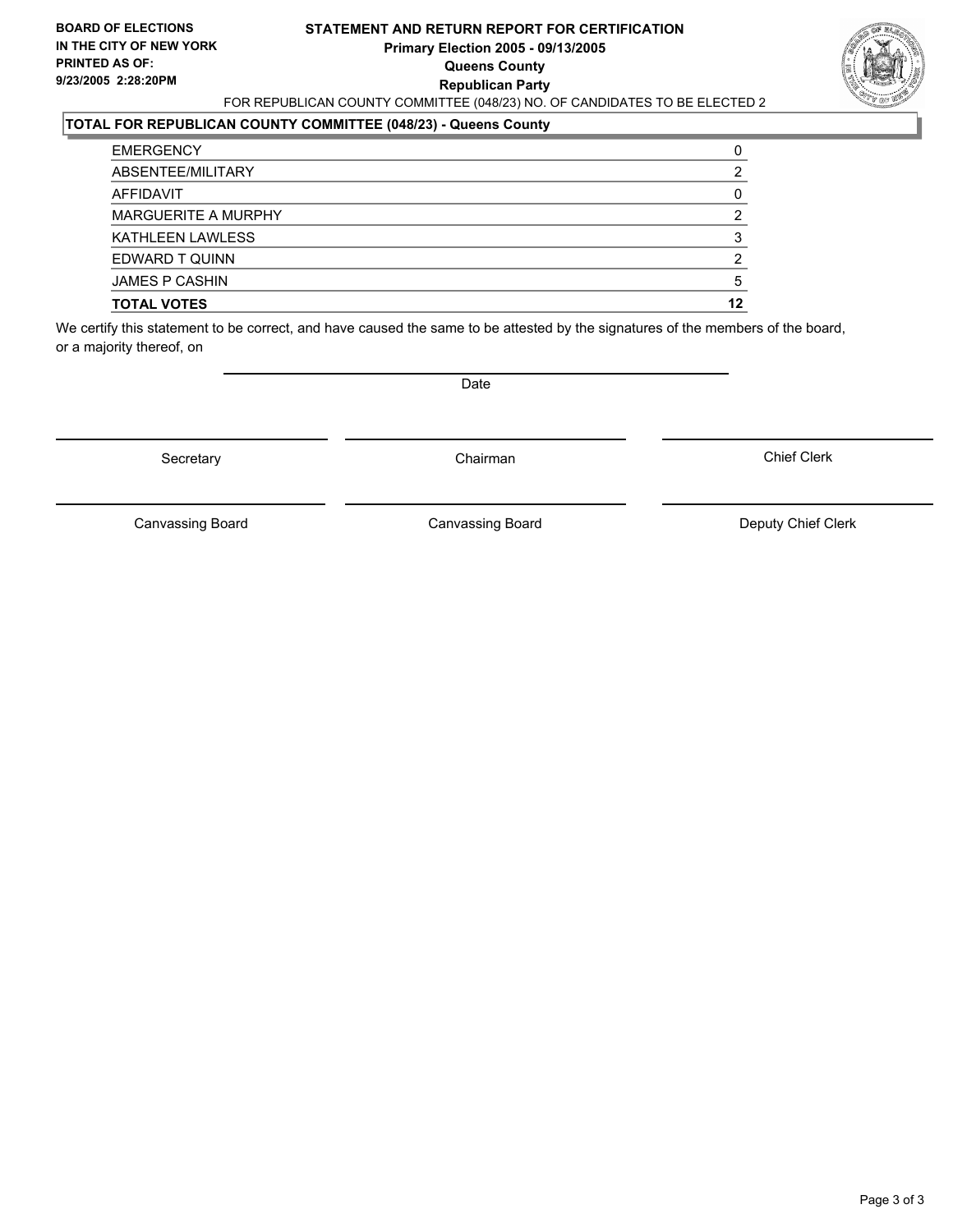

## **Primary Election 2005 - 09/13/2005 Queens County - Republican Party**

FOR REPUBLICAN COUNTY COMMITTEE (049/23) NO. OF CANDIDATES TO BE ELECTED 2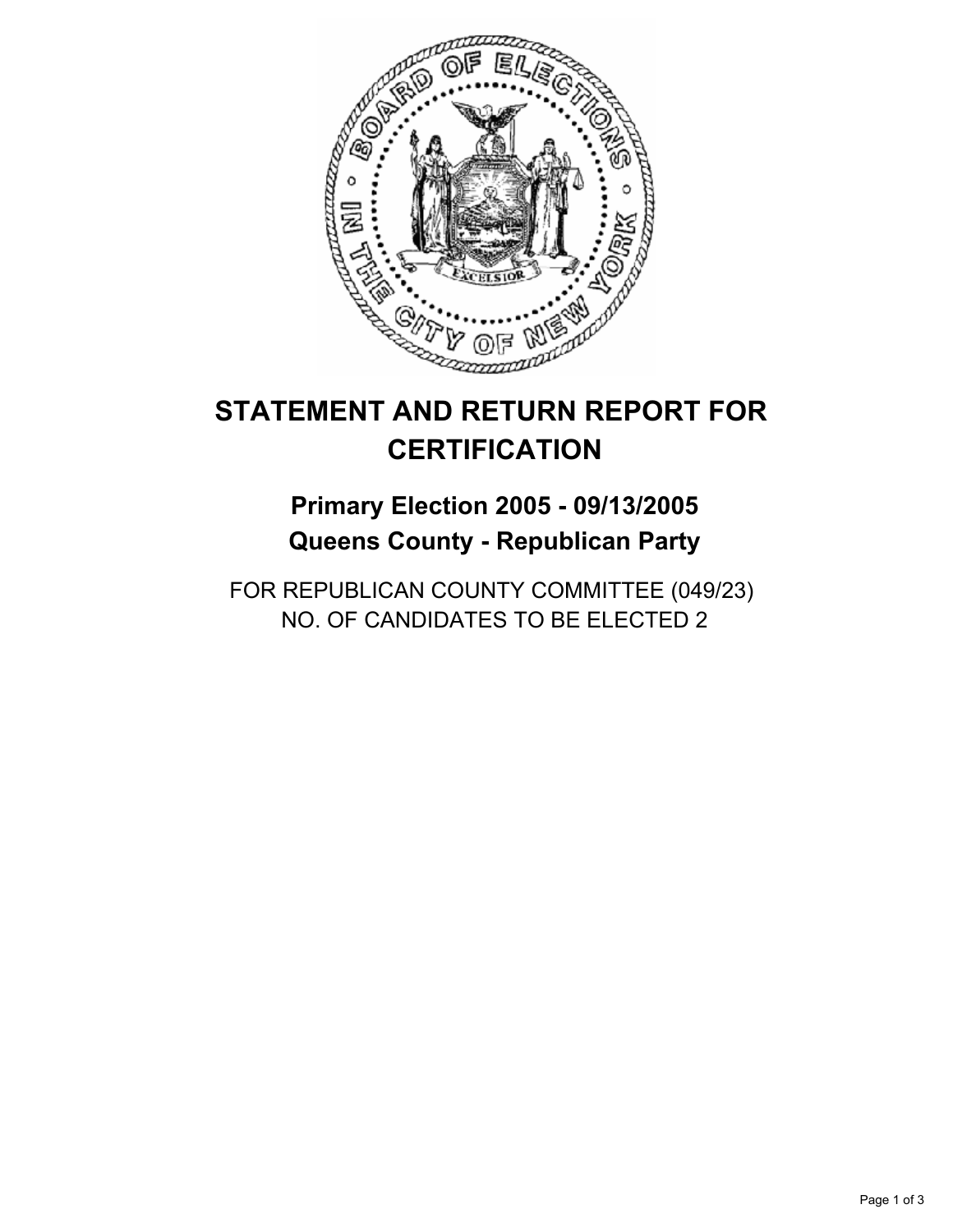

| <b>EMERGENCY</b>        |    |
|-------------------------|----|
| ABSENTEE/MILITARY       |    |
| AFFIDAVIT               |    |
| THOMAS J LYNCH          | 22 |
| <b>STUART MIRSKY</b>    | 17 |
| CAROLYN M MCCORMACK     | 8  |
| CAROLYN M MCCORMACK SR. |    |
| <b>TOTAL VOTES</b>      | 49 |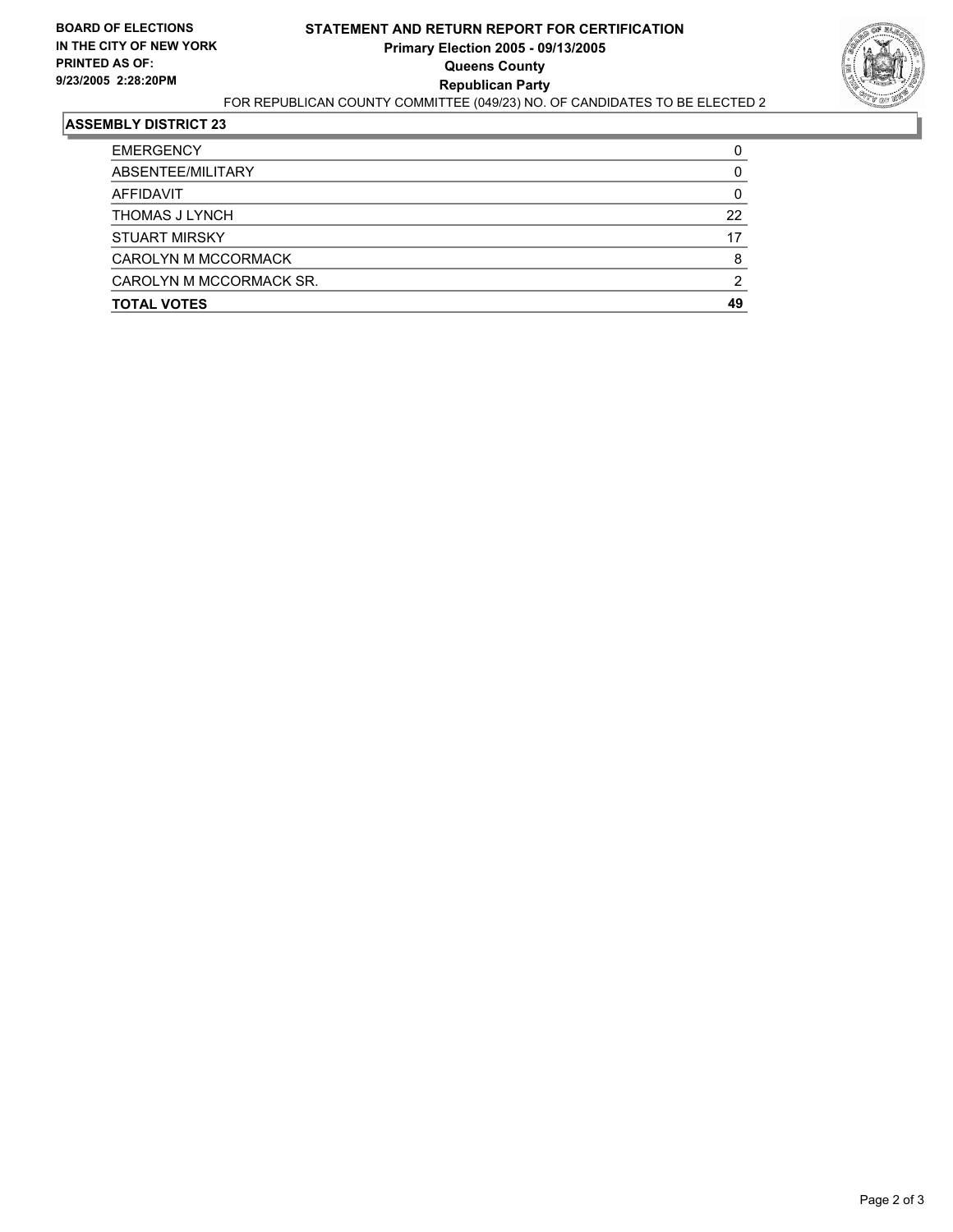#### **STATEMENT AND RETURN REPORT FOR CERTIFICATION Primary Election 2005 - 09/13/2005 Queens County Republican Party** FOR REPUBLICAN COUNTY COMMITTEE (049/23) NO. OF CANDIDATES TO BE ELECTED 2



### **TOTAL FOR REPUBLICAN COUNTY COMMITTEE (049/23) - Queens County**

| <b>TOTAL VOTES</b>      | 49 |
|-------------------------|----|
| CAROLYN M MCCORMACK SR. | ົ  |
| CAROLYN M MCCORMACK     | 8  |
| <b>STUART MIRSKY</b>    | 17 |
| <b>THOMAS J LYNCH</b>   | 22 |
| AFFIDAVIT               |    |
| ABSENTEE/MILITARY       |    |
| <b>EMERGENCY</b>        |    |

We certify this statement to be correct, and have caused the same to be attested by the signatures of the members of the board, or a majority thereof, on

Secretary **Chairman** 

Date

Chief Clerk

Canvassing Board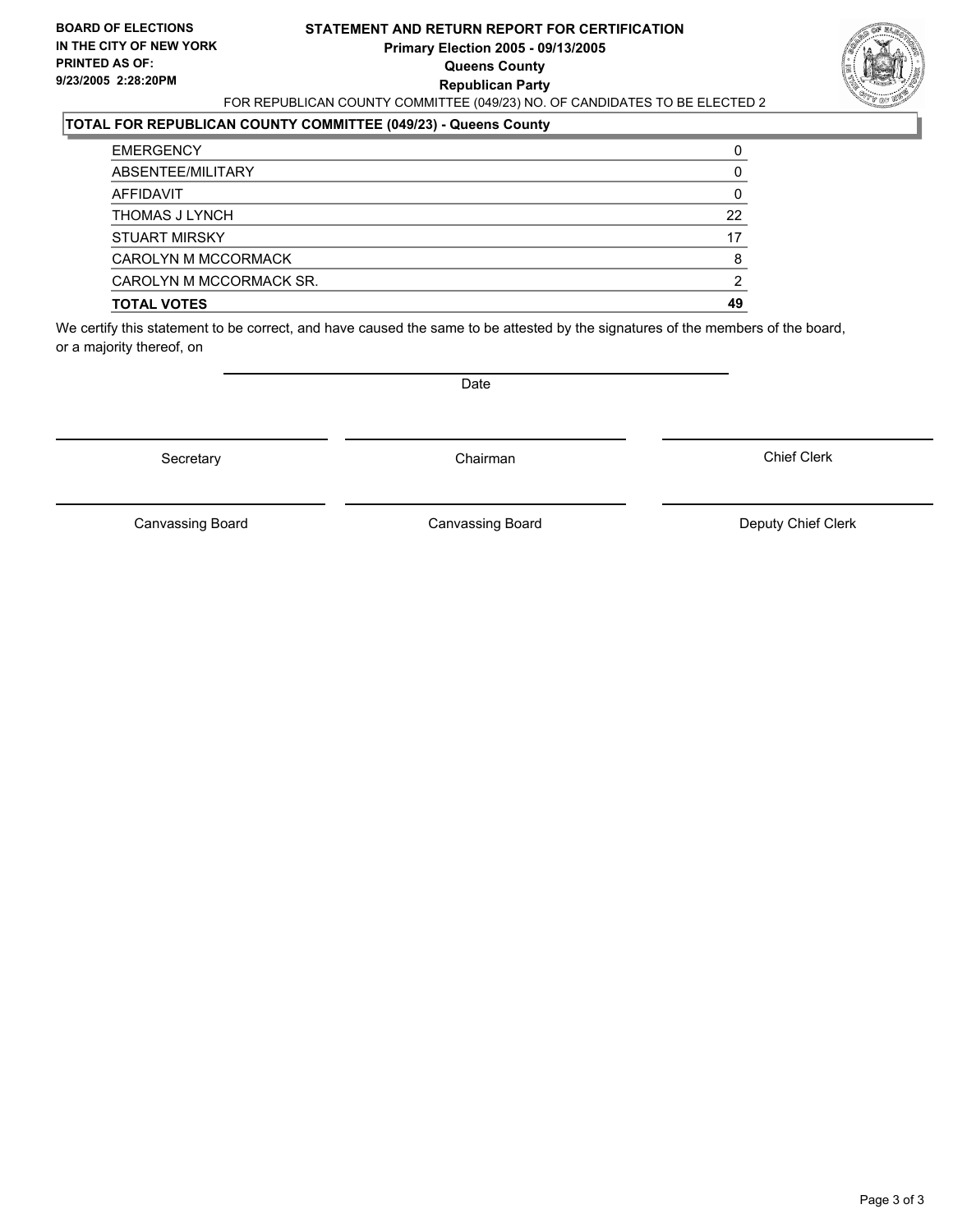

## **Primary Election 2005 - 09/13/2005 Queens County - Republican Party**

FOR REPUBLICAN COUNTY COMMITTEE (050/23) NO. OF CANDIDATES TO BE ELECTED 2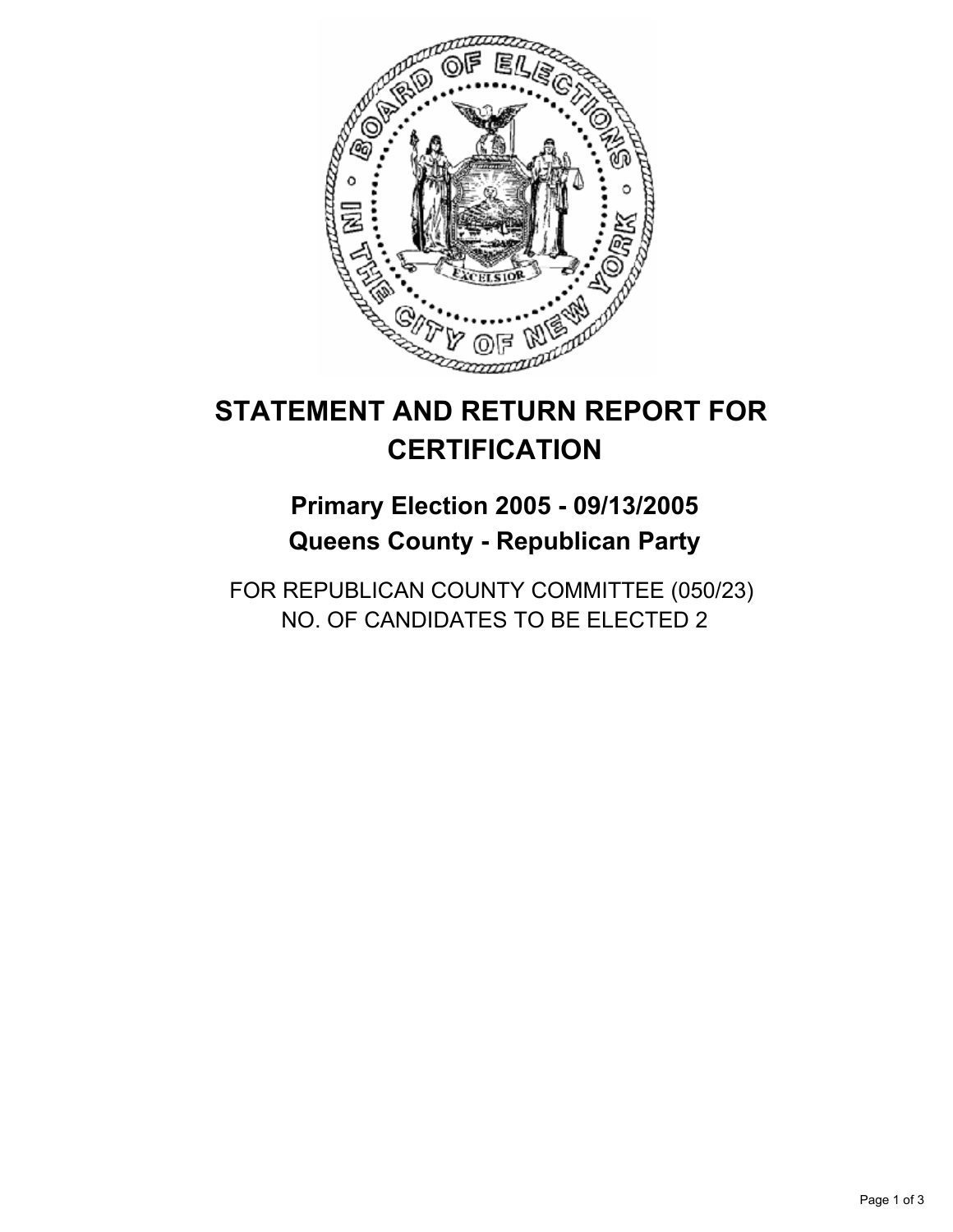

| <b>TOTAL VOTES</b>       | 25 |
|--------------------------|----|
| <b>KENNETH HUHN</b>      |    |
| <b>MARY L HUHN</b>       |    |
| ANN MARIE BOGART         |    |
| <b>JOANN G AMBROISIO</b> | 11 |
| AFFIDAVIT                |    |
| ABSENTEE/MILITARY        |    |
| <b>EMERGENCY</b>         |    |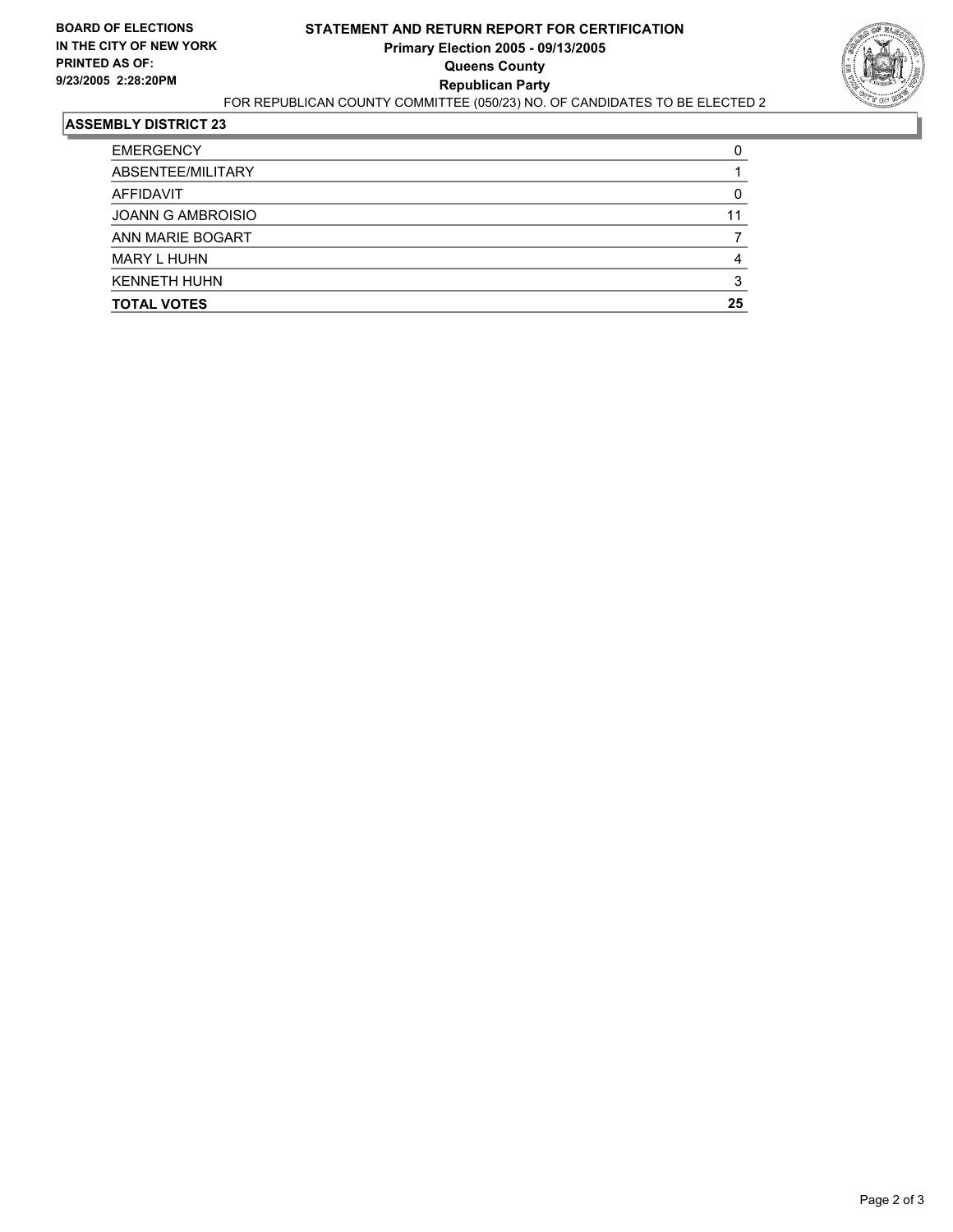#### **STATEMENT AND RETURN REPORT FOR CERTIFICATION Primary Election 2005 - 09/13/2005 Queens County Republican Party** FOR REPUBLICAN COUNTY COMMITTEE (050/23) NO. OF CANDIDATES TO BE ELECTED 2



### **TOTAL FOR REPUBLICAN COUNTY COMMITTEE (050/23) - Queens County**

| <b>TOTAL VOTES</b>       | 25 |
|--------------------------|----|
| <b>KENNETH HUHN</b>      |    |
| <b>MARY L HUHN</b>       |    |
| ANN MARIE BOGART         |    |
| <b>JOANN G AMBROISIO</b> | 11 |
| AFFIDAVIT                |    |
| ABSENTEE/MILITARY        |    |
| <b>EMERGENCY</b>         |    |

We certify this statement to be correct, and have caused the same to be attested by the signatures of the members of the board, or a majority thereof, on

Secretary **Chairman** 

Date

Chief Clerk

Canvassing Board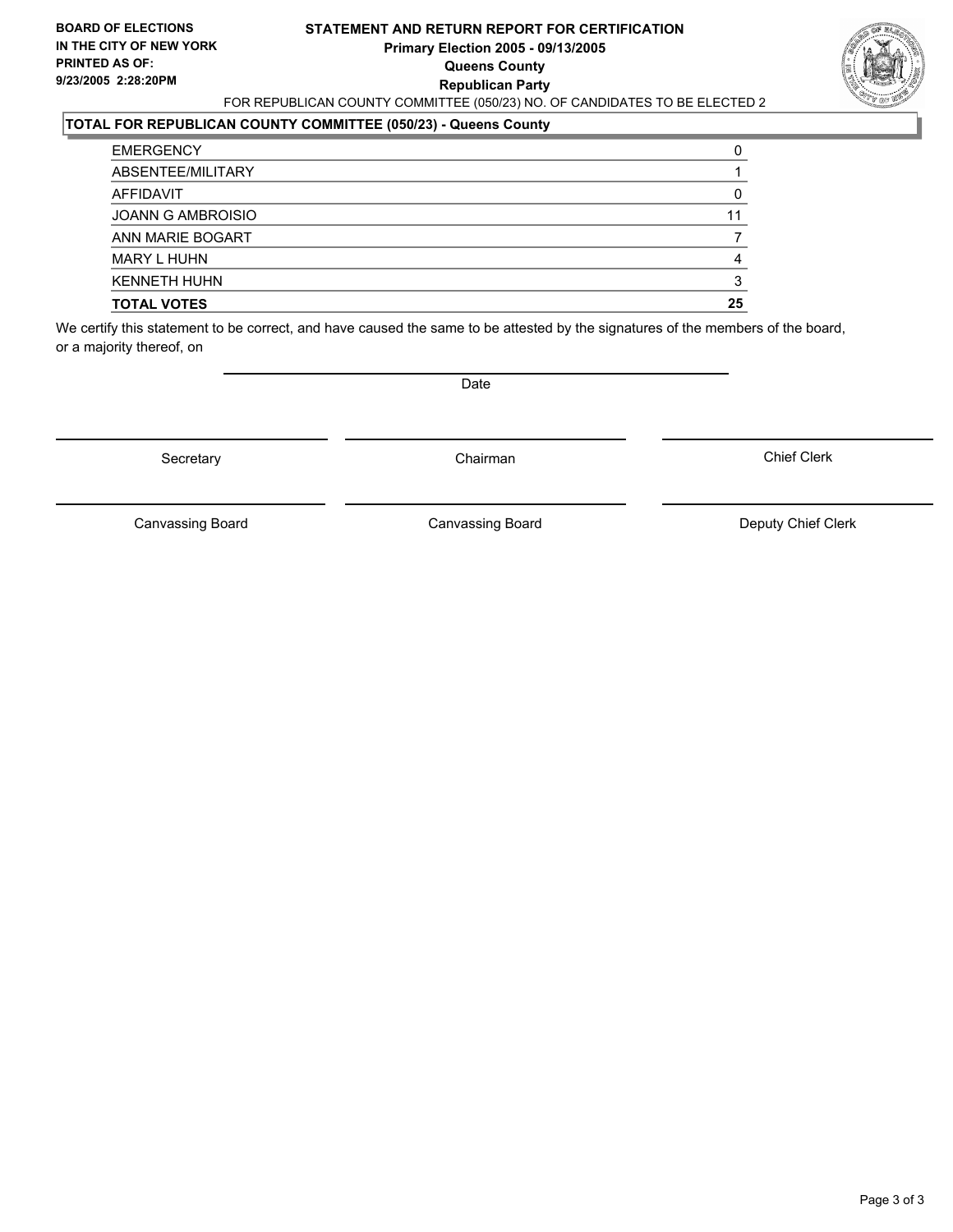

## **Primary Election 2005 - 09/13/2005 Queens County - Republican Party**

FOR REPUBLICAN COUNTY COMMITTEE (051/23) NO. OF CANDIDATES TO BE ELECTED 2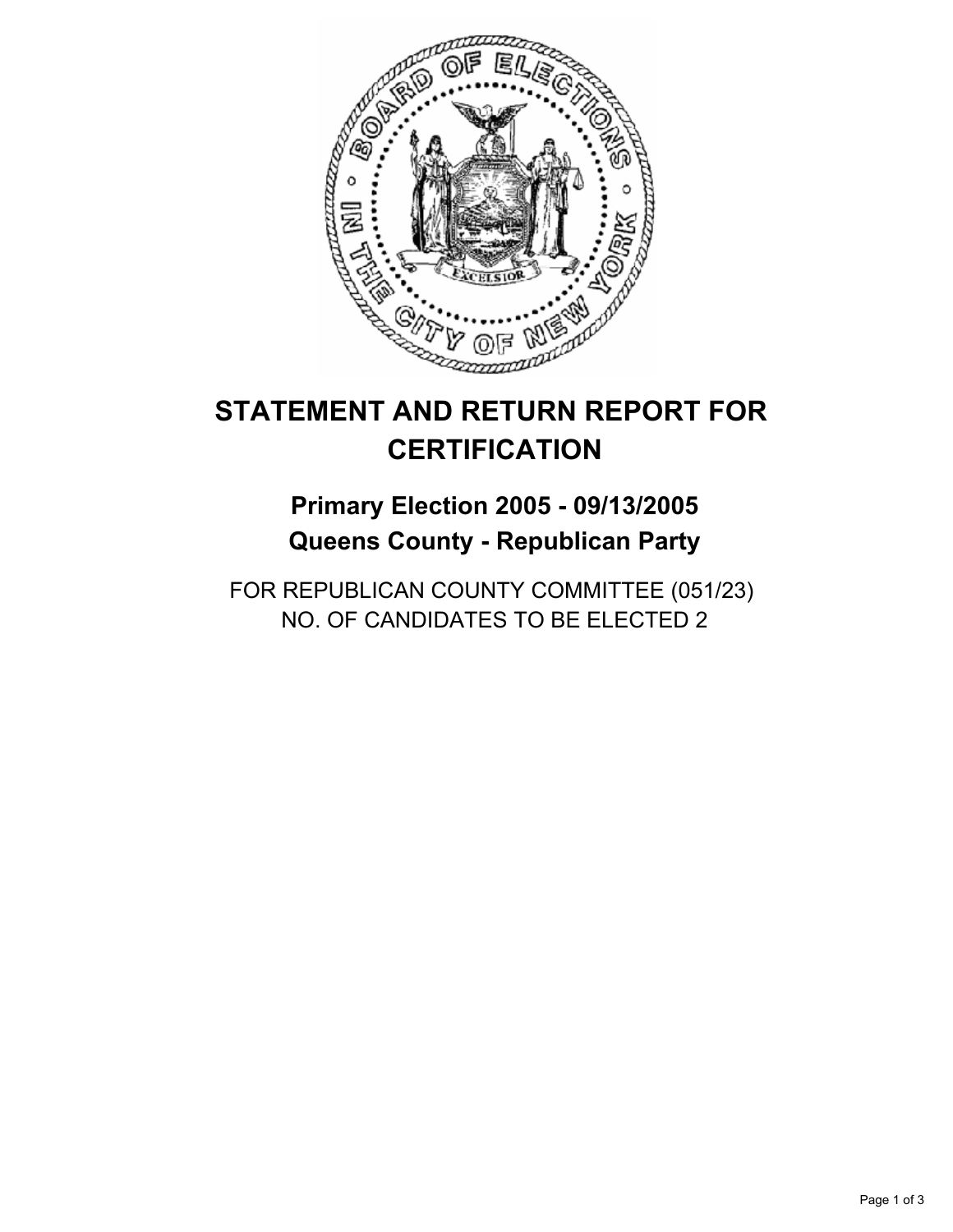

| <b>EMERGENCY</b>           |    |
|----------------------------|----|
| ABSENTEE/MILITARY          |    |
| AFFIDAVIT                  |    |
| STEPHEN J MCCORMACK        |    |
| <b>JAMES J PUSKULDJIAN</b> |    |
| PETER STUBEN               |    |
| <b>FRANK DESANTO</b>       |    |
| <b>TOTAL VOTES</b>         | 22 |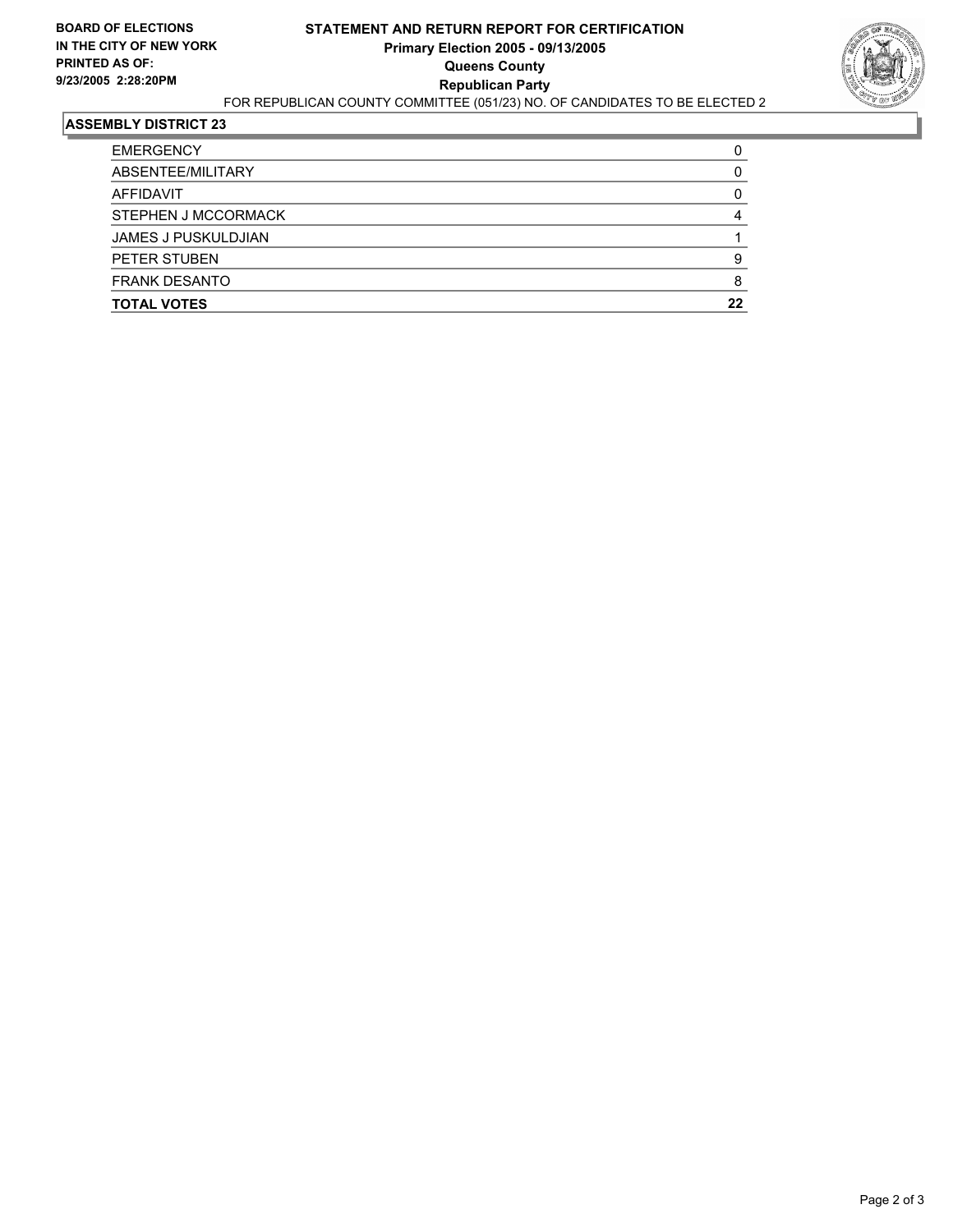#### **STATEMENT AND RETURN REPORT FOR CERTIFICATION Primary Election 2005 - 09/13/2005 Queens County Republican Party** FOR REPUBLICAN COUNTY COMMITTEE (051/23) NO. OF CANDIDATES TO BE ELECTED 2



#### **TOTAL FOR REPUBLICAN COUNTY COMMITTEE (051/23) - Queens County**

| <b>TOTAL VOTES</b>         | 22 |
|----------------------------|----|
| <b>FRANK DESANTO</b>       |    |
| PETER STUBEN               |    |
| <b>JAMES J PUSKULDJIAN</b> |    |
| <b>STEPHEN J MCCORMACK</b> |    |
| AFFIDAVIT                  |    |
| ABSENTEE/MILITARY          |    |
| <b>EMERGENCY</b>           |    |

We certify this statement to be correct, and have caused the same to be attested by the signatures of the members of the board, or a majority thereof, on

Secretary **Chairman** 

Date

Chief Clerk

Canvassing Board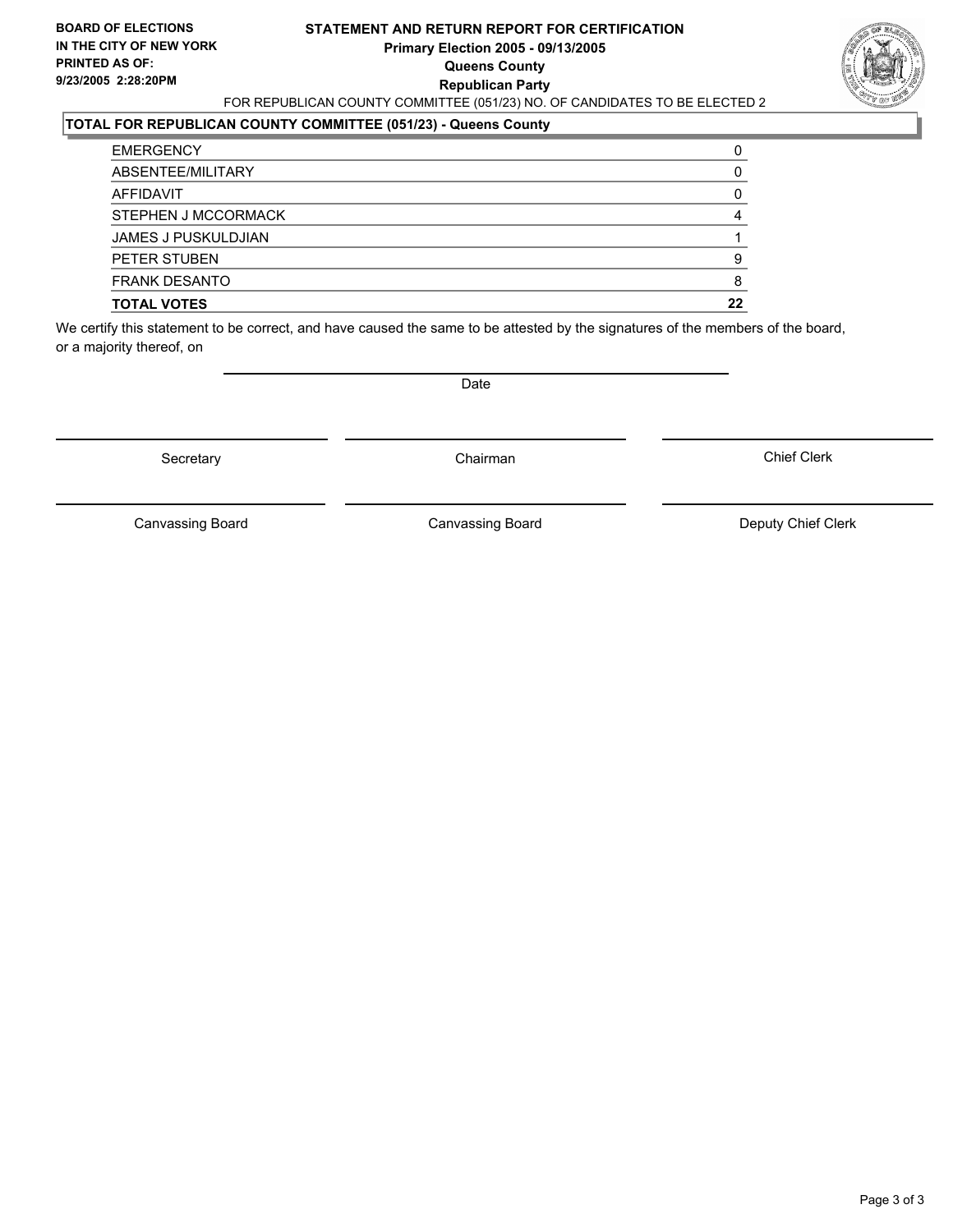

## **Primary Election 2005 - 09/13/2005 Queens County - Republican Party**

FOR REPUBLICAN COUNTY COMMITTEE (052/23) NO. OF CANDIDATES TO BE ELECTED 2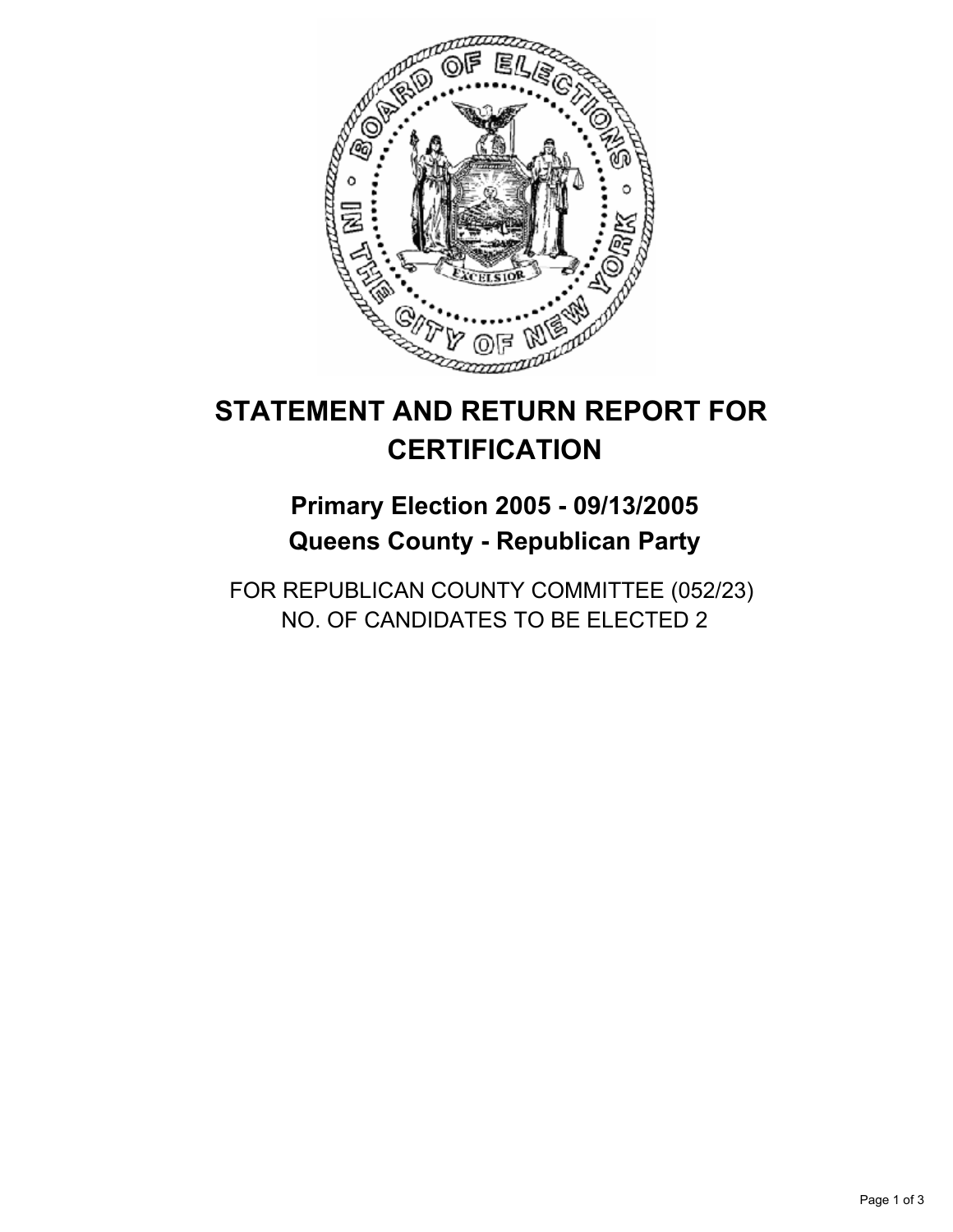

| <b>EMERGENCY</b>         |    |
|--------------------------|----|
| ABSENTEE/MILITARY        |    |
| AFFIDAVIT                |    |
| <b>FERNANDO PACIFICO</b> |    |
| NINA DESANTO             |    |
| ROBERT ROCHELLE          |    |
| ELIZABETH A TULLY        |    |
| <b>TOTAL VOTES</b>       | 14 |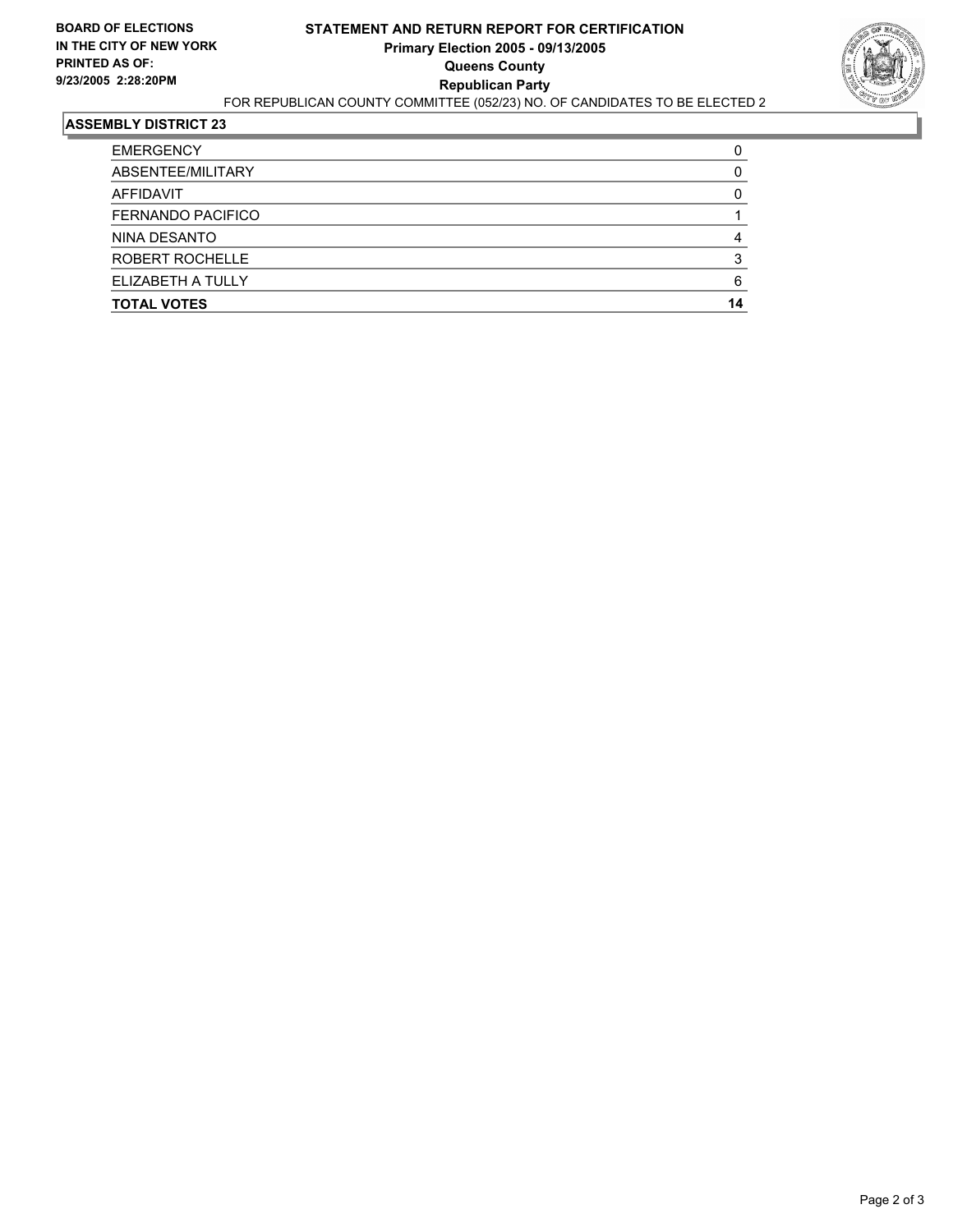#### **STATEMENT AND RETURN REPORT FOR CERTIFICATION Primary Election 2005 - 09/13/2005 Queens County Republican Party** FOR REPUBLICAN COUNTY COMMITTEE (052/23) NO. OF CANDIDATES TO BE ELECTED 2



#### **TOTAL FOR REPUBLICAN COUNTY COMMITTEE (052/23) - Queens County**

| <b>TOTAL VOTES</b>       | 14 |
|--------------------------|----|
| ELIZABETH A TULLY        |    |
| ROBERT ROCHELLE          |    |
| NINA DESANTO             |    |
| <b>FERNANDO PACIFICO</b> |    |
| AFFIDAVIT                |    |
| ABSENTEE/MILITARY        |    |
| <b>EMERGENCY</b>         |    |

We certify this statement to be correct, and have caused the same to be attested by the signatures of the members of the board, or a majority thereof, on

Secretary **Chairman** 

Date

Chief Clerk

Canvassing Board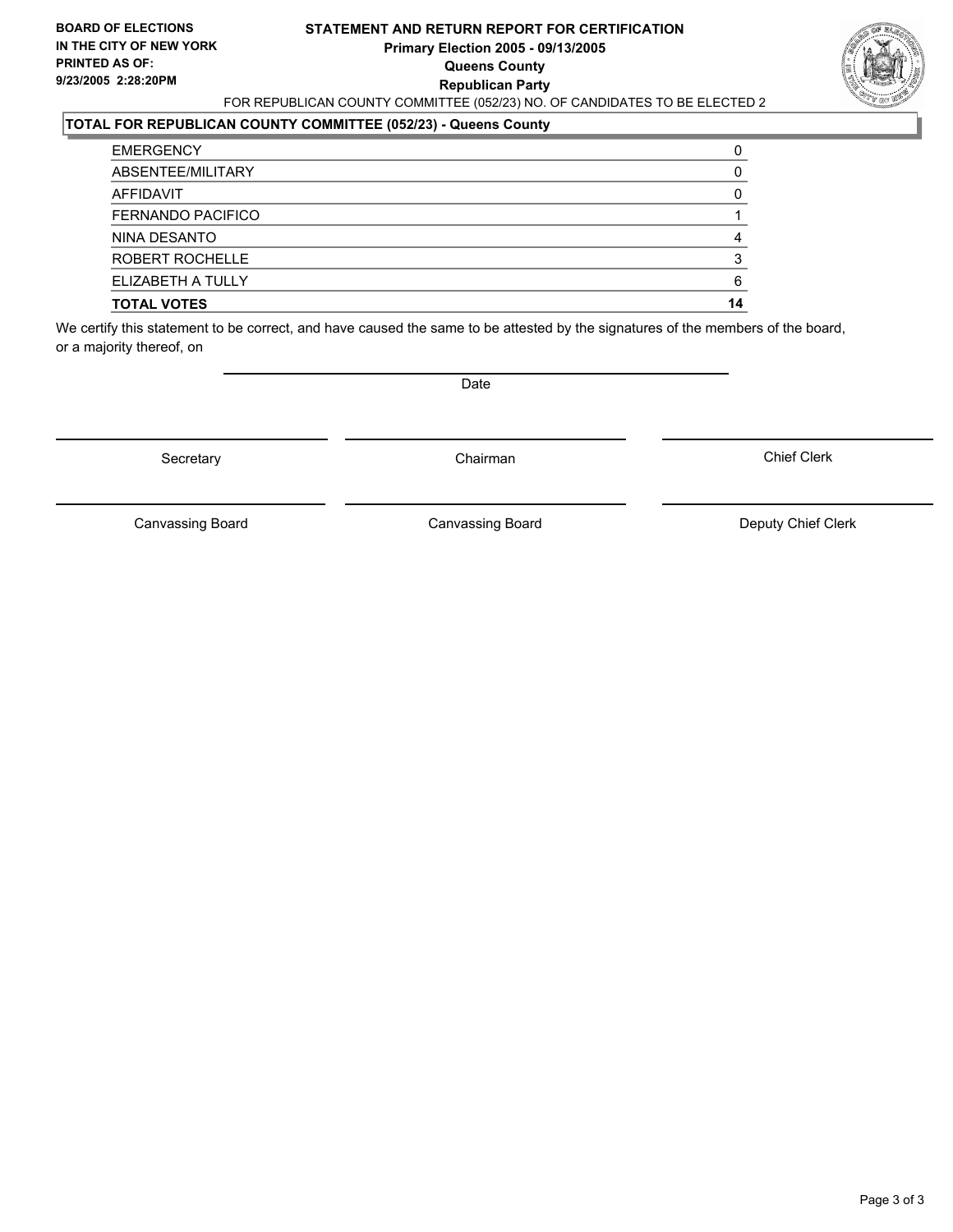

## **Primary Election 2005 - 09/13/2005 Queens County - Republican Party**

FOR REPUBLICAN COUNTY COMMITTEE (054/23) NO. OF CANDIDATES TO BE ELECTED 2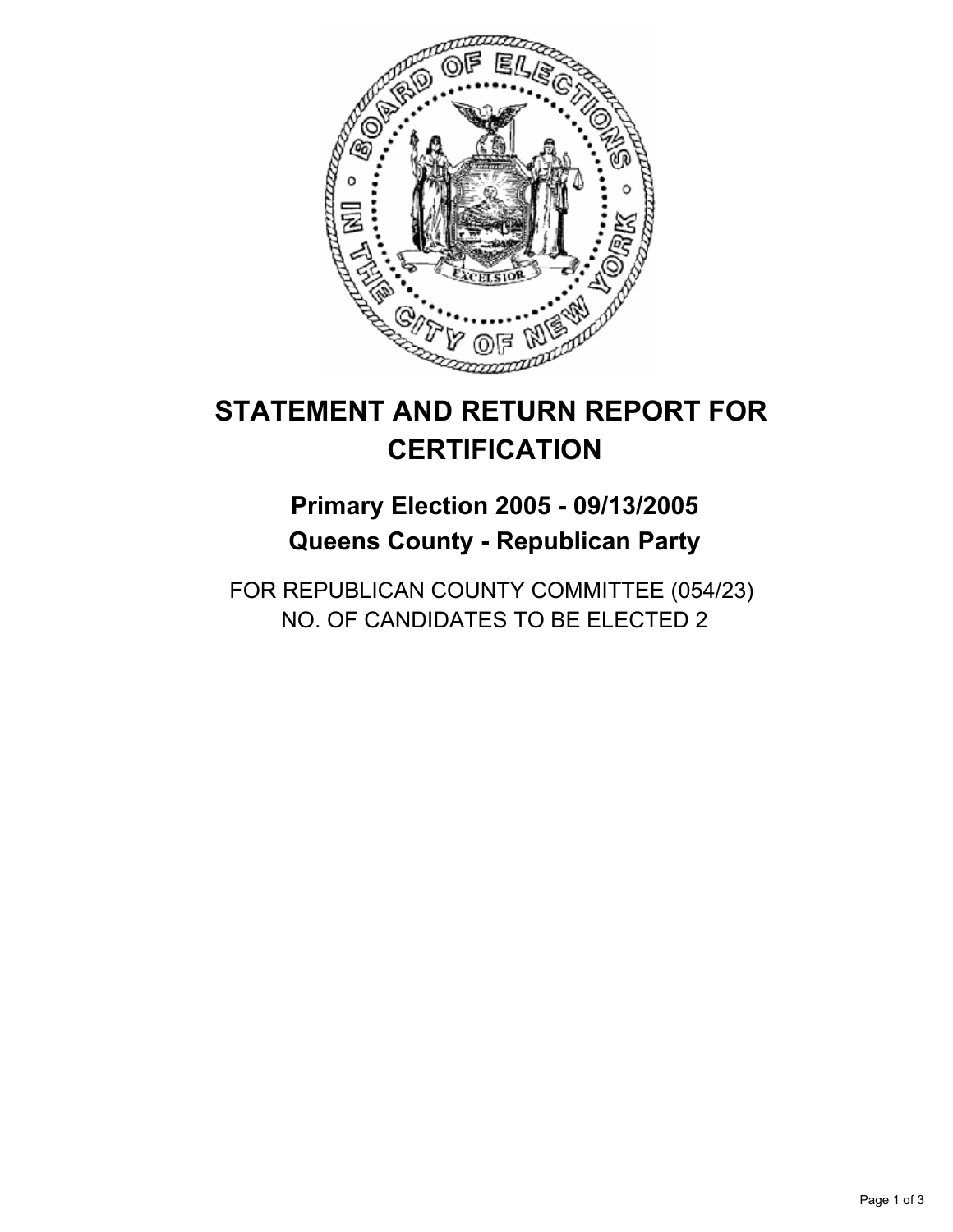

| <b>TOTAL VOTES</b>      | 24 |
|-------------------------|----|
| <b>SALVATORE TUFANO</b> |    |
| <b>JOHN SICA</b>        |    |
| <b>BRAIN CLAYMAN</b>    | c  |
| <b>JOHN SANTORO</b>     | 10 |
| AFFIDAVIT               |    |
| ABSENTEE/MILITARY       |    |
| <b>EMERGENCY</b>        |    |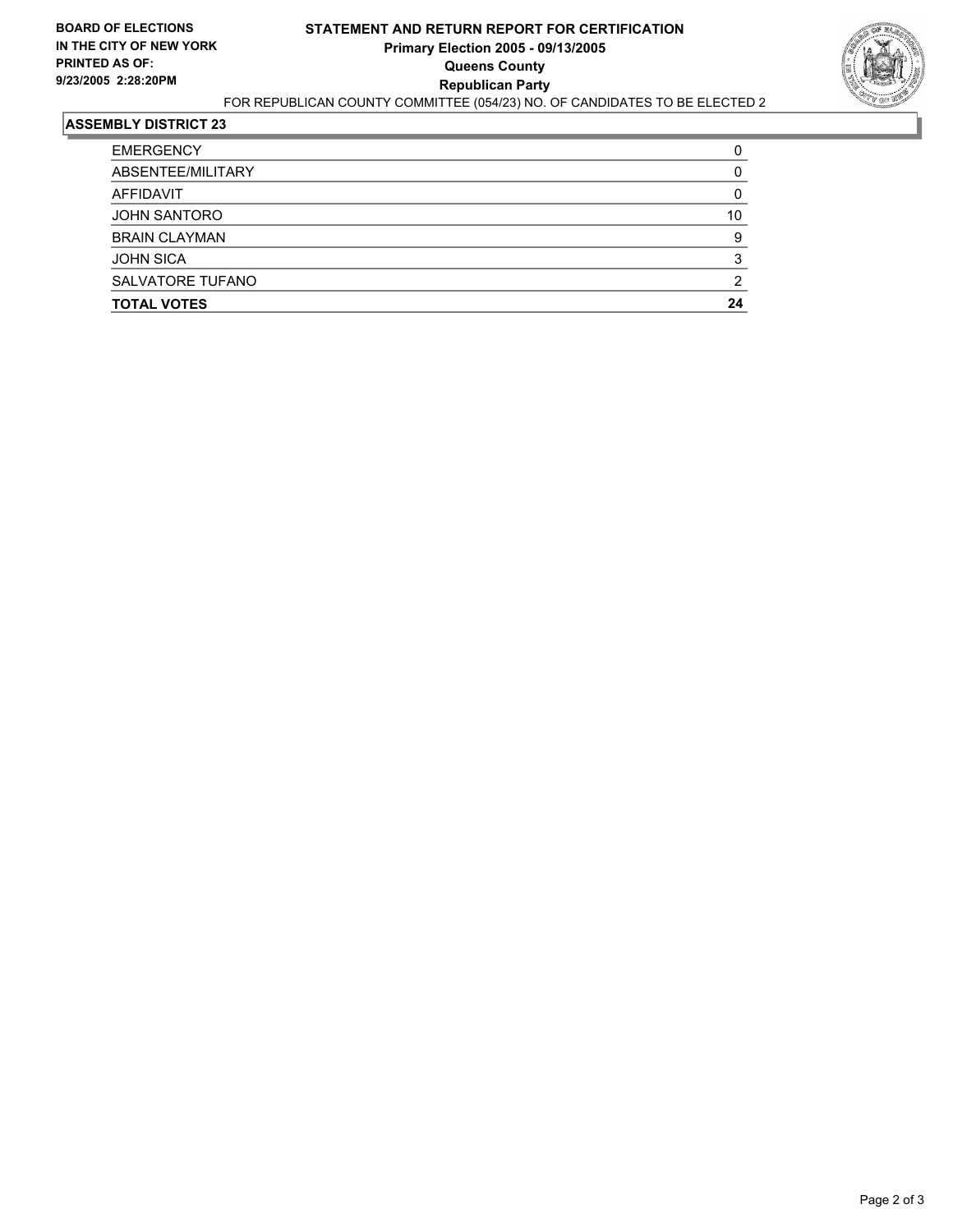#### **STATEMENT AND RETURN REPORT FOR CERTIFICATION Primary Election 2005 - 09/13/2005 Queens County Republican Party** FOR REPUBLICAN COUNTY COMMITTEE (054/23) NO. OF CANDIDATES TO BE ELECTED 2



### **TOTAL FOR REPUBLICAN COUNTY COMMITTEE (054/23) - Queens County**

| <b>TOTAL VOTES</b>      | 24 |
|-------------------------|----|
| <b>SALVATORE TUFANO</b> |    |
| <b>JOHN SICA</b>        |    |
| <b>BRAIN CLAYMAN</b>    | 9  |
| <b>JOHN SANTORO</b>     | 10 |
| AFFIDAVIT               |    |
| ABSENTEE/MILITARY       |    |
| <b>EMERGENCY</b>        |    |

We certify this statement to be correct, and have caused the same to be attested by the signatures of the members of the board, or a majority thereof, on

Secretary **Chairman** 

Date

Chief Clerk

Canvassing Board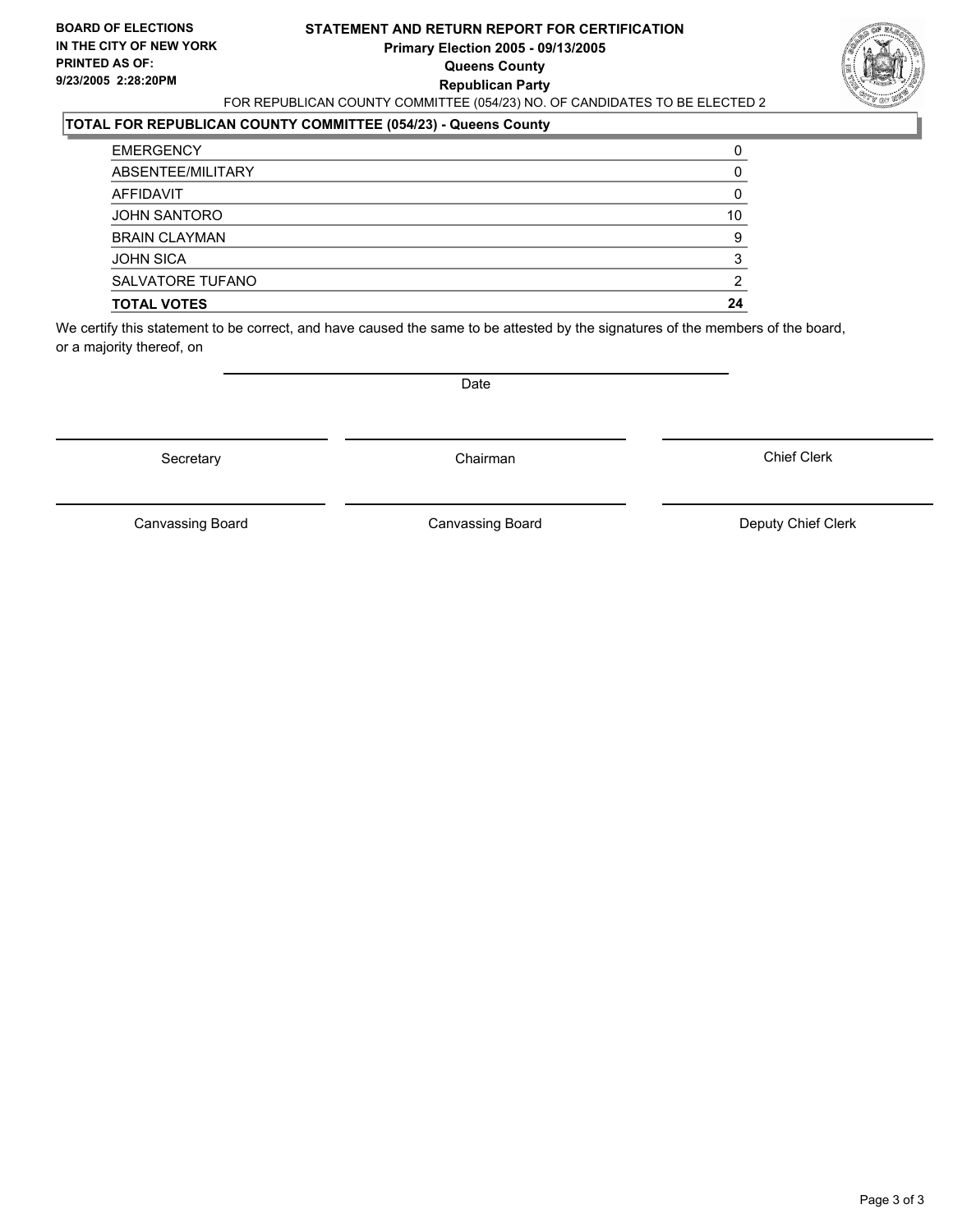

## **Primary Election 2005 - 09/13/2005 Queens County - Republican Party**

FOR REPUBLICAN COUNTY COMMITTEE (056/23) NO. OF CANDIDATES TO BE ELECTED 2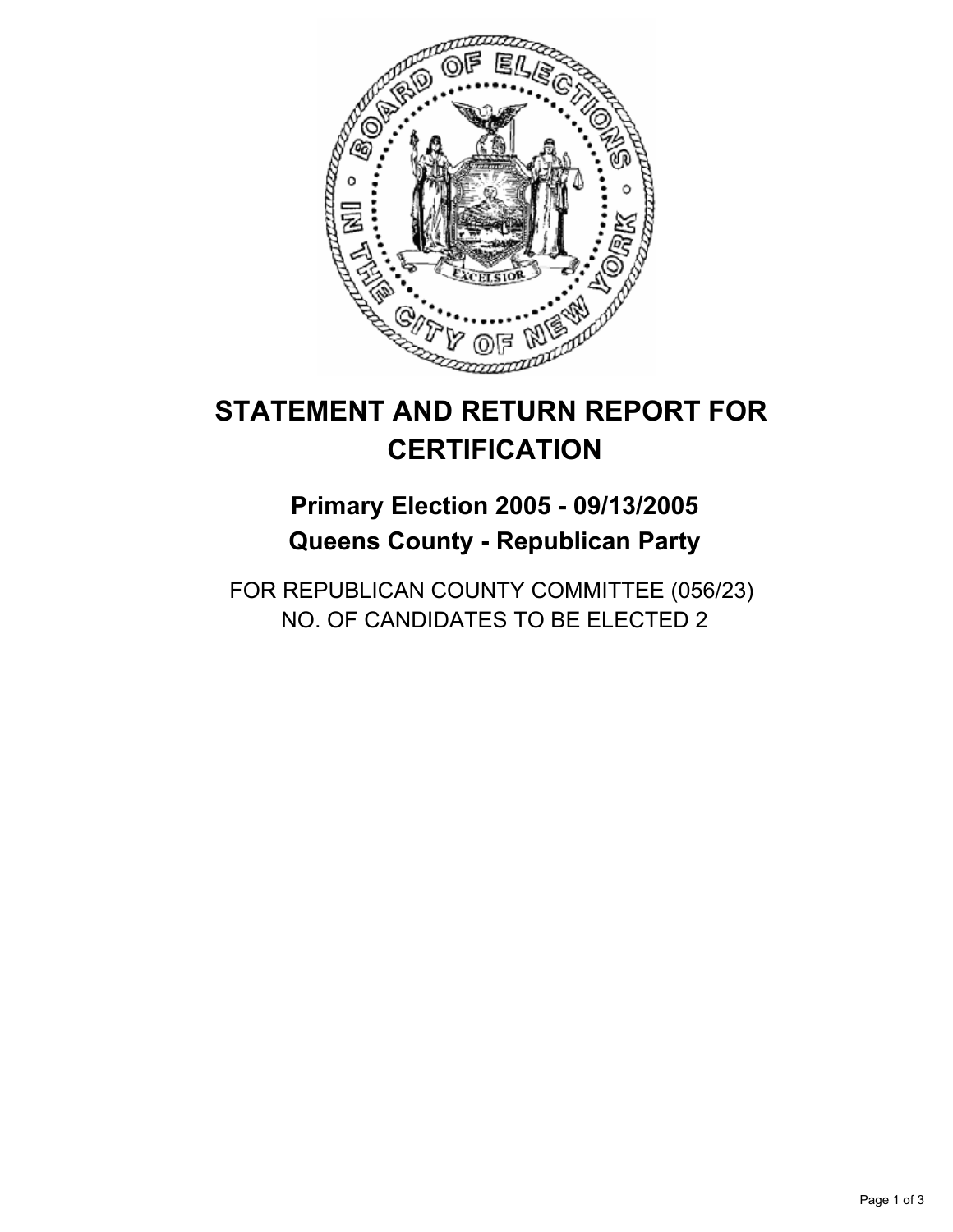

| <b>TOTAL VOTES</b>     | 14 |
|------------------------|----|
| THERESA COTRONE        |    |
| <b>NANCY SHARKEY</b>   |    |
| <b>GERARD J CRONIN</b> |    |
| <b>BEVERLY BAXTER</b>  |    |
| AFFIDAVIT              |    |
| ABSENTEE/MILITARY      |    |
| <b>EMERGENCY</b>       |    |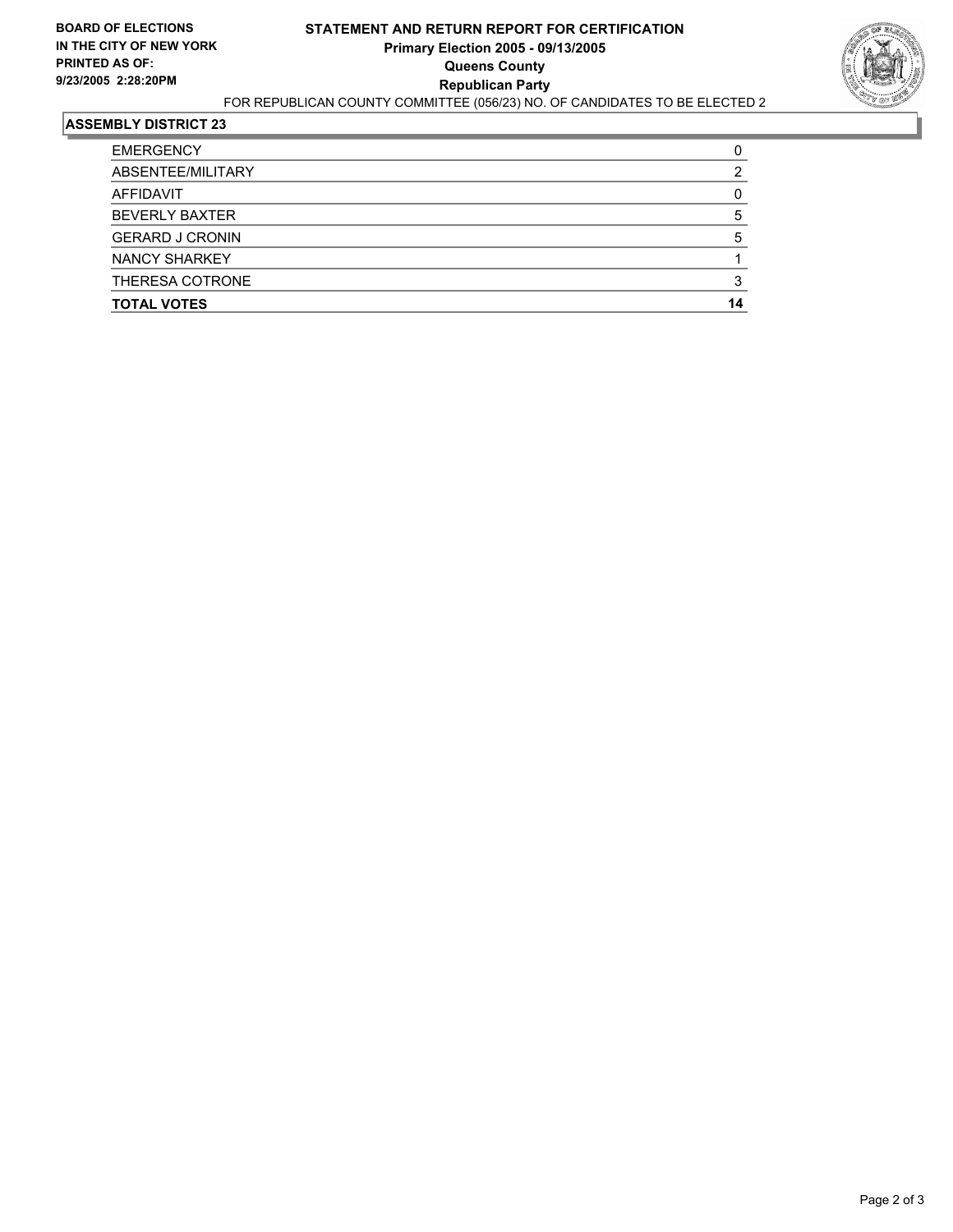#### **STATEMENT AND RETURN REPORT FOR CERTIFICATION Primary Election 2005 - 09/13/2005 Queens County Republican Party** FOR REPUBLICAN COUNTY COMMITTEE (056/23) NO. OF CANDIDATES TO BE ELECTED 2



### **TOTAL FOR REPUBLICAN COUNTY COMMITTEE (056/23) - Queens County**

| <b>TOTAL VOTES</b>     | 14 |
|------------------------|----|
| THERESA COTRONE        |    |
| NANCY SHARKEY          |    |
| <b>GERARD J CRONIN</b> |    |
| <b>BEVERLY BAXTER</b>  |    |
| AFFIDAVIT              |    |
| ABSENTEE/MILITARY      |    |
| <b>EMERGENCY</b>       |    |

We certify this statement to be correct, and have caused the same to be attested by the signatures of the members of the board, or a majority thereof, on

Secretary **Chairman** 

Date

Chief Clerk

Canvassing Board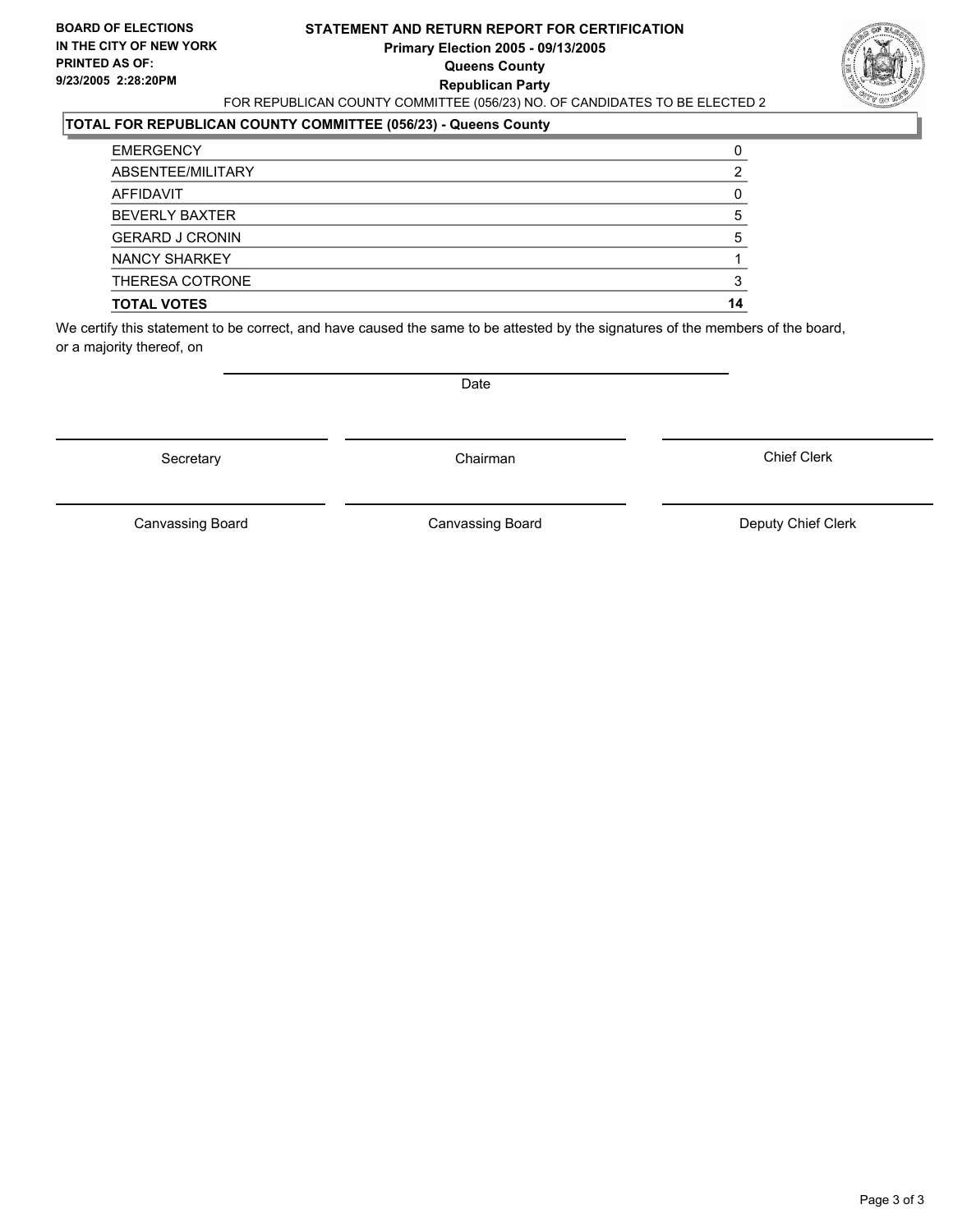

## **Primary Election 2005 - 09/13/2005 Queens County - Republican Party**

FOR REPUBLICAN COUNTY COMMITTEE (059/23) NO. OF CANDIDATES TO BE ELECTED 2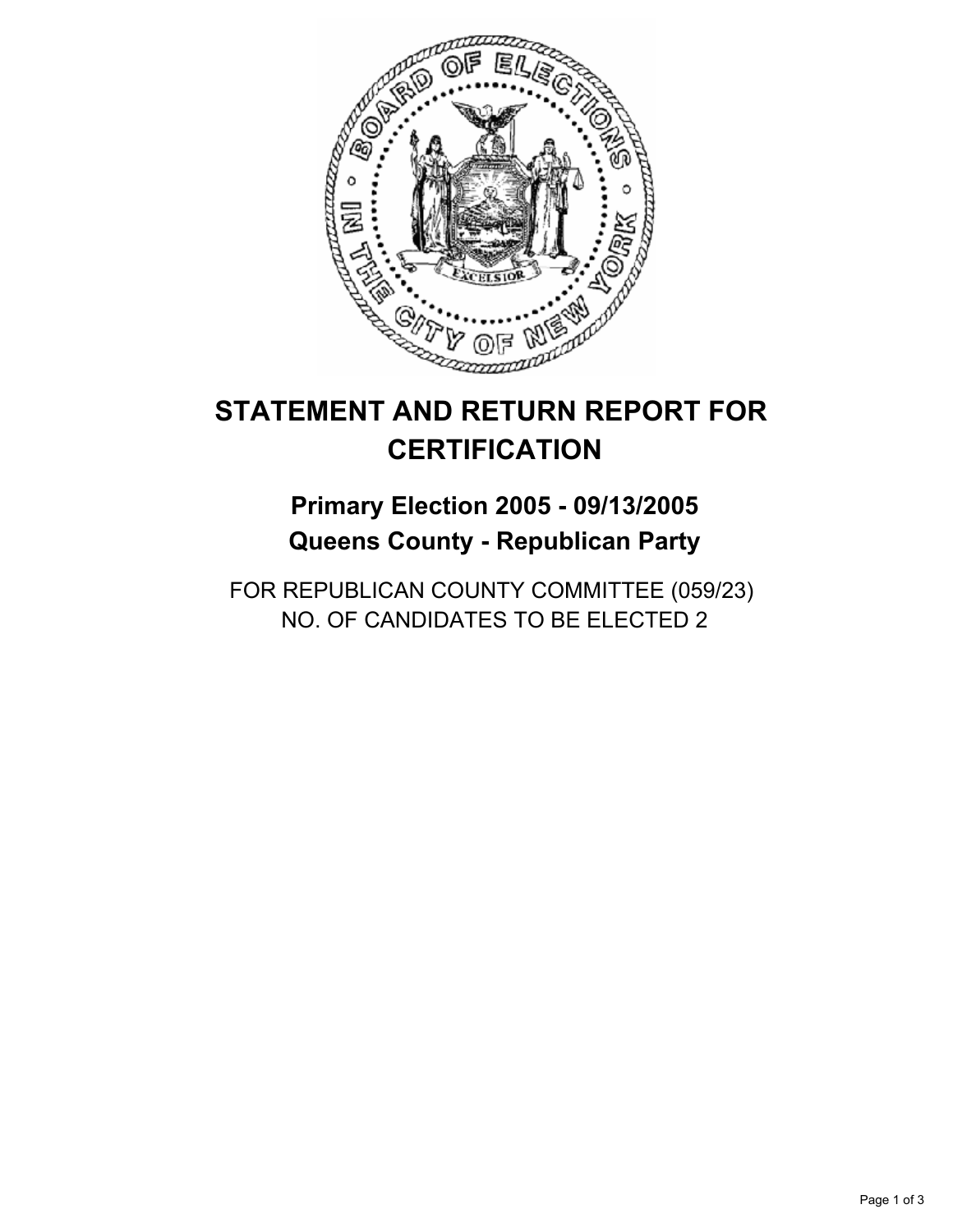

| ELIZABETH FEENEY         | 10 |
|--------------------------|----|
| <b>MARGUERITE STOLBA</b> | ົ  |
| <b>ROSEMARY KELLEHER</b> | 18 |
| <b>JOHN FARRELL</b>      | 15 |
| AFFIDAVIT                |    |
| ABSENTEE/MILITARY        |    |
| <b>EMERGENCY</b>         |    |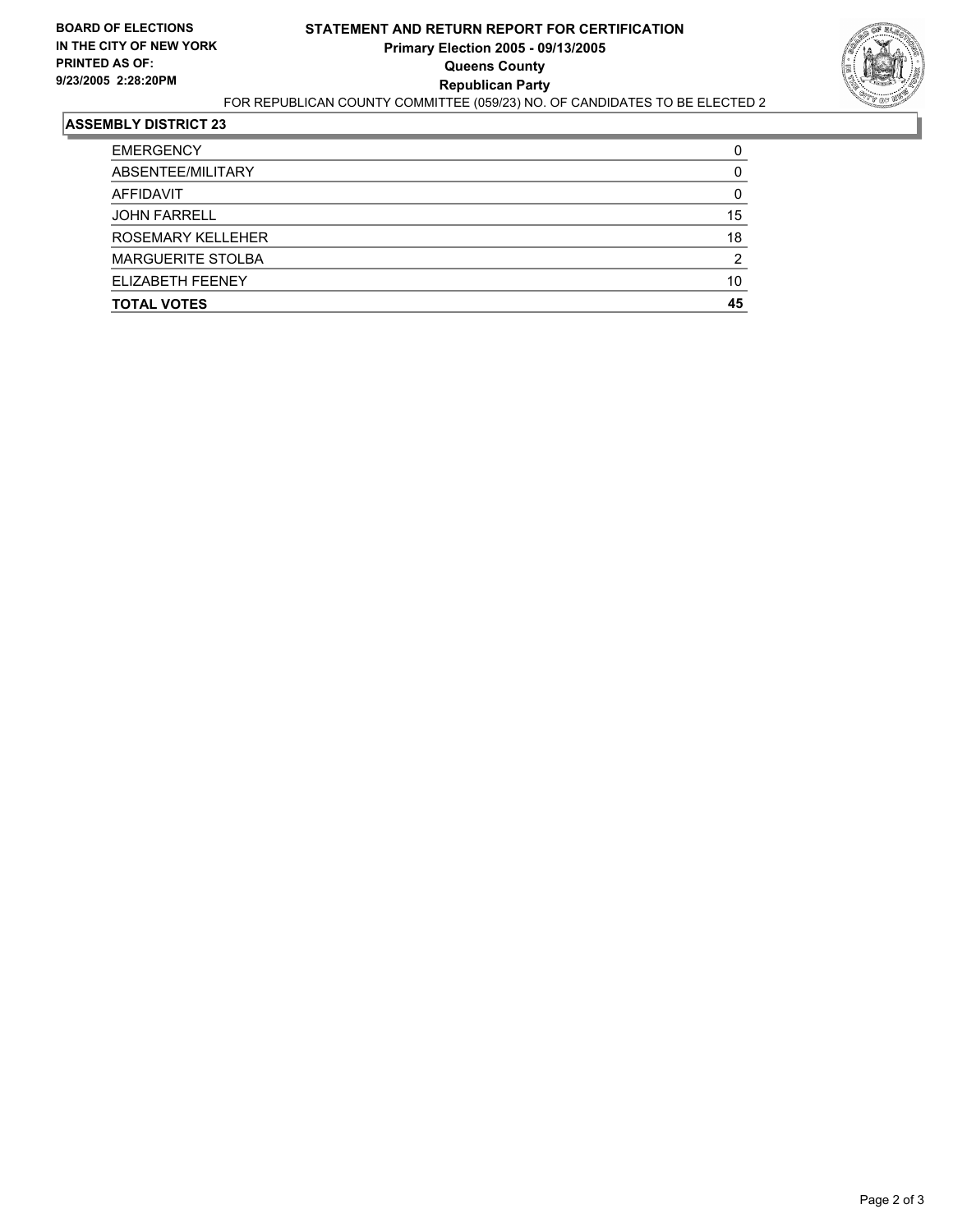#### **STATEMENT AND RETURN REPORT FOR CERTIFICATION Primary Election 2005 - 09/13/2005 Queens County Republican Party** FOR REPUBLICAN COUNTY COMMITTEE (059/23) NO. OF CANDIDATES TO BE ELECTED 2



### **TOTAL FOR REPUBLICAN COUNTY COMMITTEE (059/23) - Queens County**

| <b>JOHN FARRELL</b>      | 15 |
|--------------------------|----|
| <b>ROSEMARY KELLEHER</b> | 18 |
| <b>MARGUERITE STOLBA</b> | ◠  |
| ELIZABETH FEENEY         | 10 |
| <b>TOTAL VOTES</b>       | 45 |

We certify this statement to be correct, and have caused the same to be attested by the signatures of the members of the board, or a majority thereof, on

Secretary **Chairman** 

Date

Chief Clerk

Canvassing Board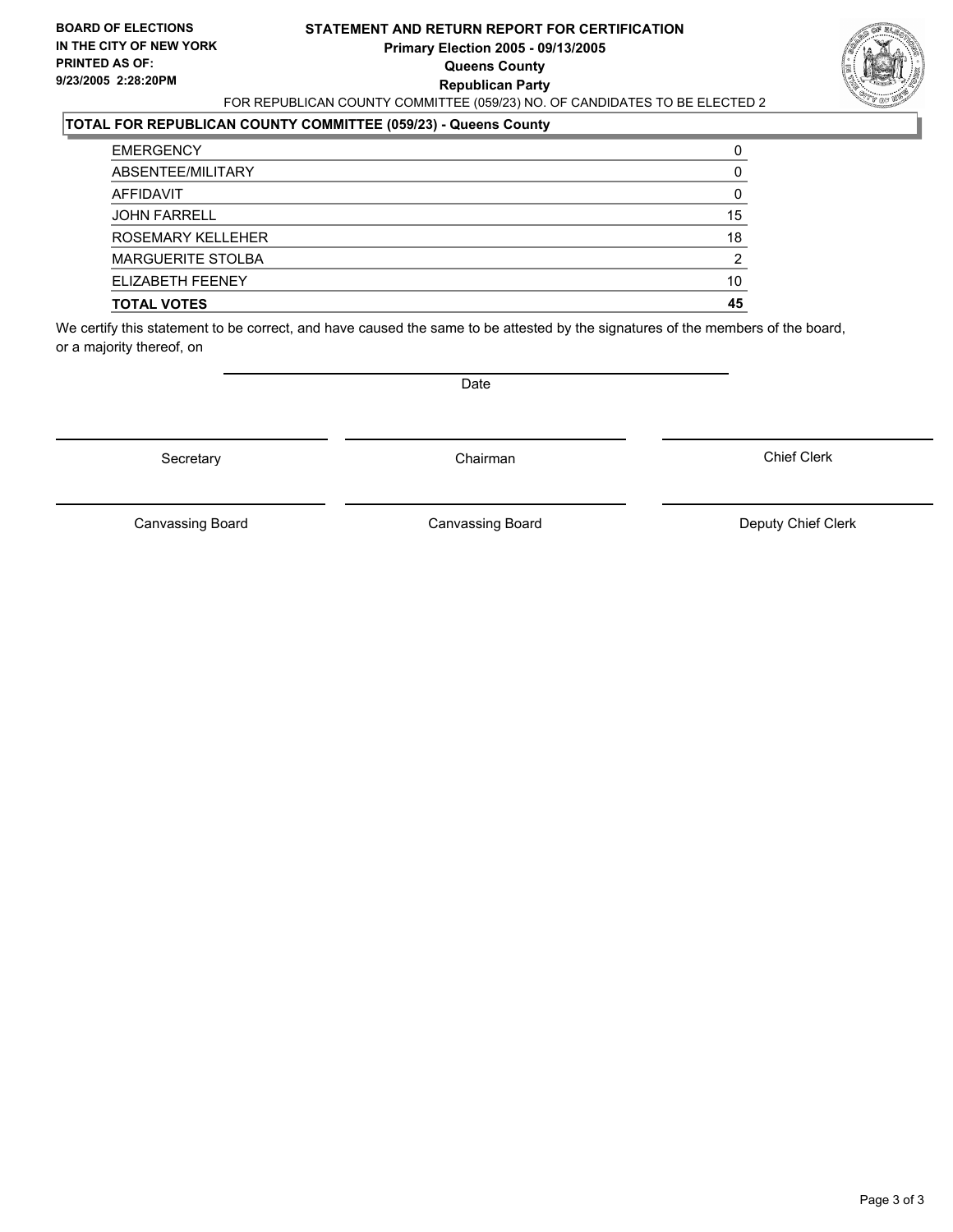

## **Primary Election 2005 - 09/13/2005 Queens County - Republican Party**

FOR REPUBLICAN COUNTY COMMITTEE (081/23) NO. OF CANDIDATES TO BE ELECTED 2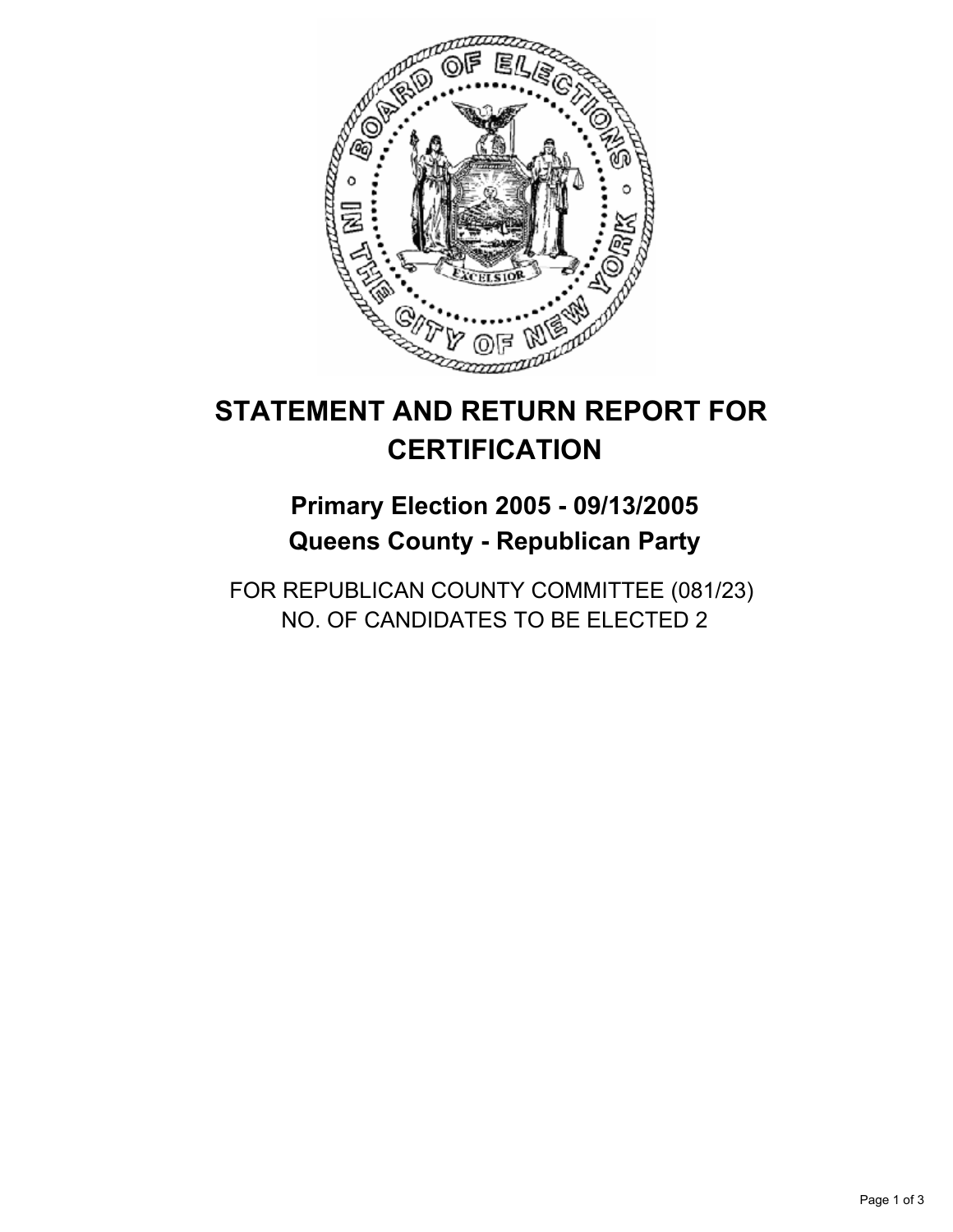

| <b>EMERGENCY</b>   |  |
|--------------------|--|
| ABSENTEE/MILITARY  |  |
| AFFIDAVIT          |  |
| <b>SOL GOROS</b>   |  |
| <b>RUTH GOROS</b>  |  |
| PINHAS OHANA       |  |
| <b>TAL OHANA</b>   |  |
| <b>TOTAL VOTES</b> |  |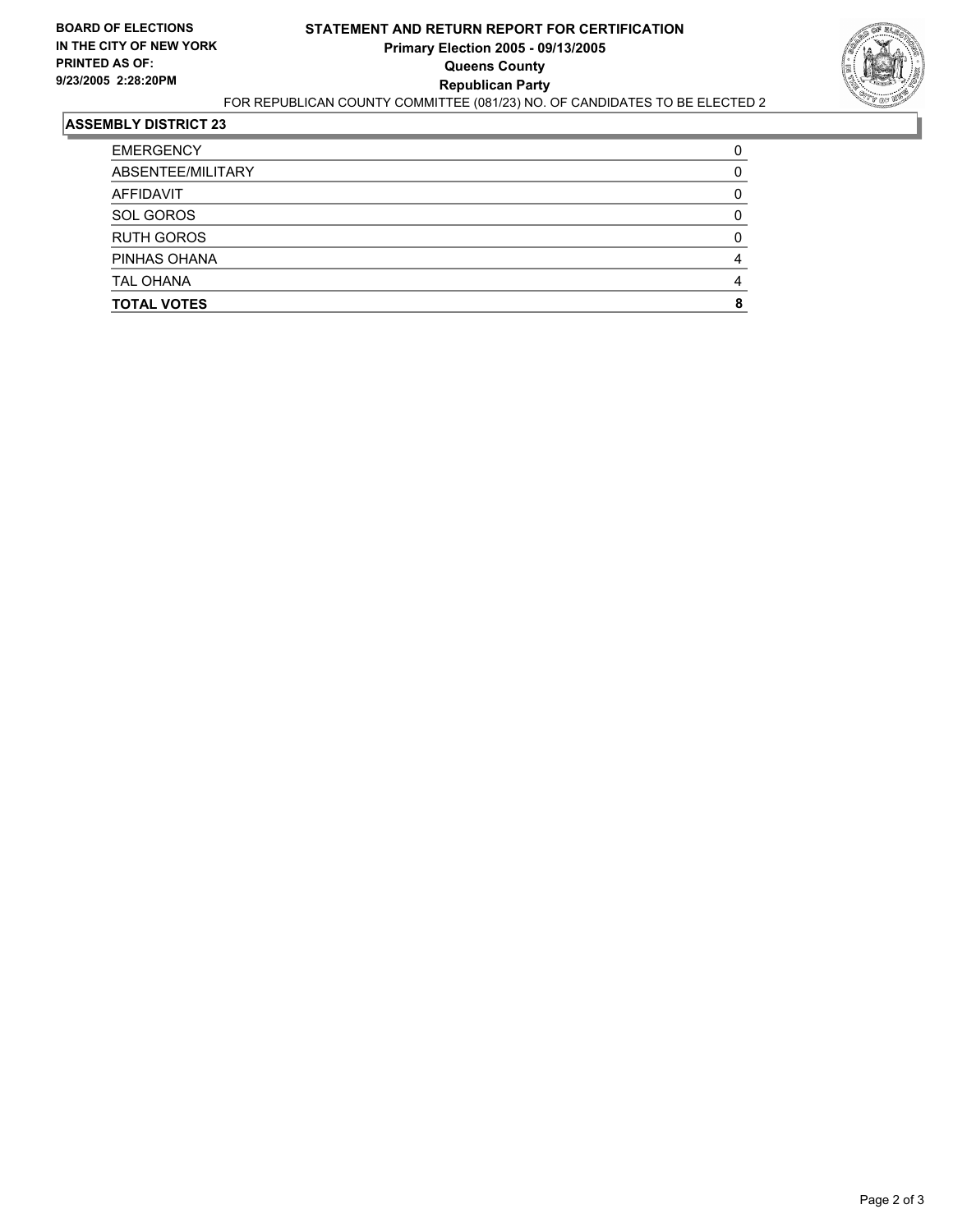#### **STATEMENT AND RETURN REPORT FOR CERTIFICATION Primary Election 2005 - 09/13/2005 Queens County Republican Party** FOR REPUBLICAN COUNTY COMMITTEE (081/23) NO. OF CANDIDATES TO BE ELECTED 2



### **TOTAL FOR REPUBLICAN COUNTY COMMITTEE (081/23) - Queens County**

| <b>EMERGENCY</b>   |  |
|--------------------|--|
| ABSENTEE/MILITARY  |  |
| AFFIDAVIT          |  |
| SOL GOROS          |  |
| <b>RUTH GOROS</b>  |  |
| PINHAS OHANA       |  |
| <b>TAL OHANA</b>   |  |
| <b>TOTAL VOTES</b> |  |

We certify this statement to be correct, and have caused the same to be attested by the signatures of the members of the board, or a majority thereof, on

Secretary **Chairman** 

Date

Chief Clerk

Canvassing Board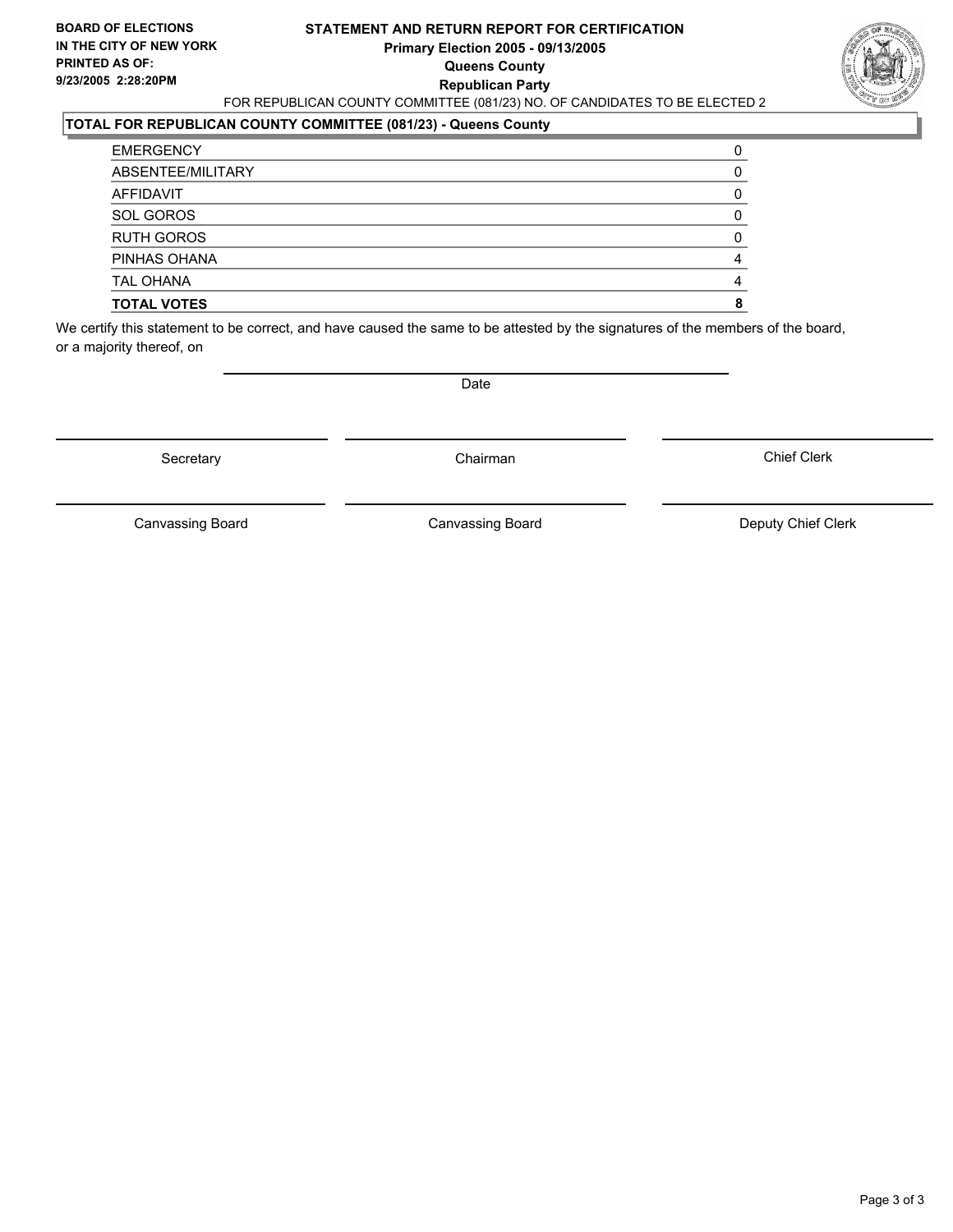

## **Primary Election 2005 - 09/13/2005 Queens County - Republican Party**

FOR REPUBLICAN COUNTY COMMITTEE (082/23) NO. OF CANDIDATES TO BE ELECTED 2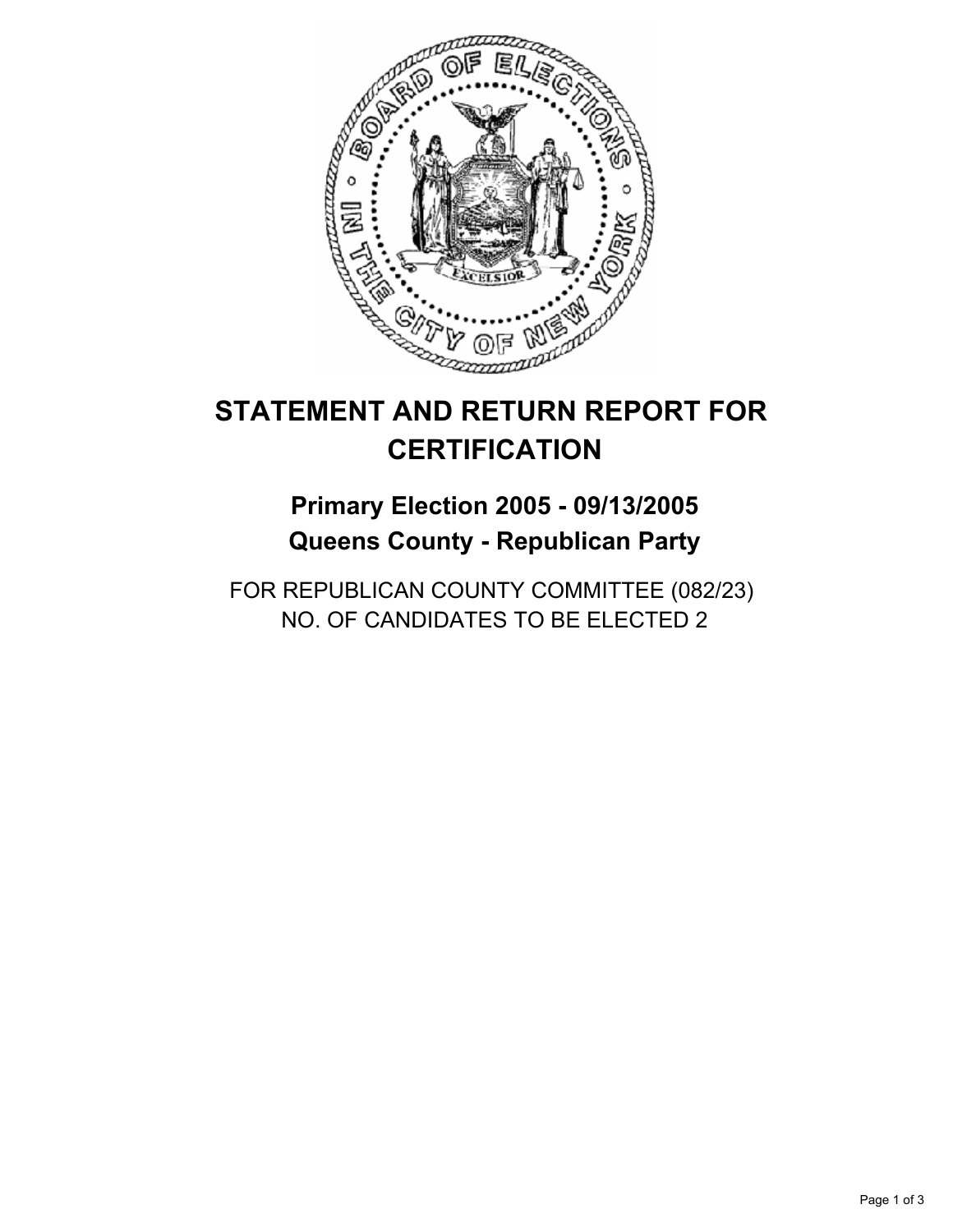

| <b>EMERGENCY</b>        |  |
|-------------------------|--|
| ABSENTEE/MILITARY       |  |
| AFFIDAVIT               |  |
| <b>MORRIS R. BEMBEN</b> |  |
| <b>FRANCES M VAIANA</b> |  |
| EDWARD S RASKIN         |  |
| <b>TOTAL VOTES</b>      |  |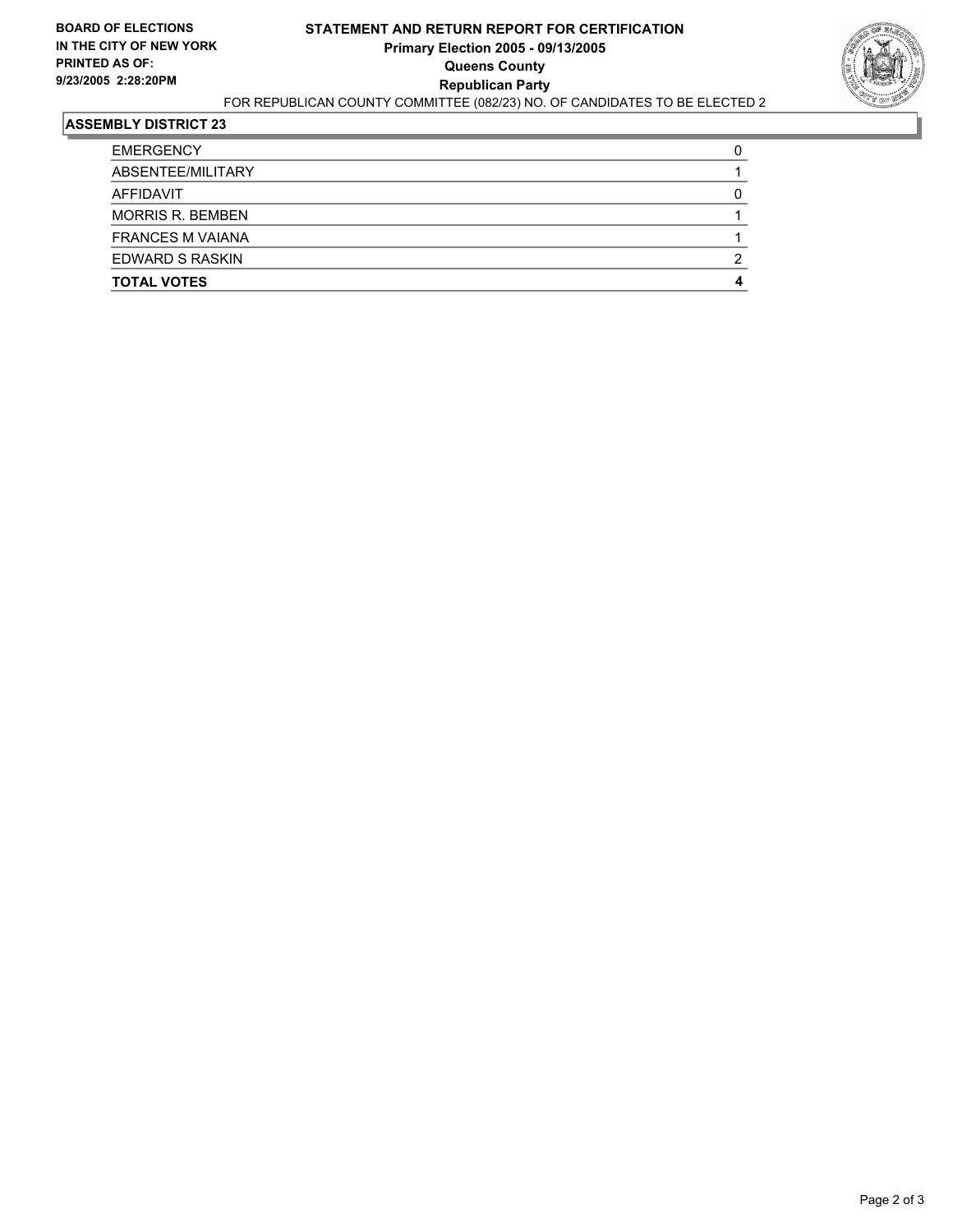#### **STATEMENT AND RETURN REPORT FOR CERTIFICATION Primary Election 2005 - 09/13/2005 Queens County Republican Party** FOR REPUBLICAN COUNTY COMMITTEE (082/23) NO. OF CANDIDATES TO BE ELECTED 2



#### **TOTAL FOR REPUBLICAN COUNTY COMMITTEE (082/23) - Queens County**

| <b>EMERGENCY</b>        |   |
|-------------------------|---|
| ABSENTEE/MILITARY       |   |
| AFFIDAVIT               |   |
| <b>MORRIS R. BEMBEN</b> |   |
| <b>FRANCES M VAIANA</b> |   |
| EDWARD S RASKIN         | ◠ |
| <b>TOTAL VOTES</b>      |   |

We certify this statement to be correct, and have caused the same to be attested by the signatures of the members of the board, or a majority thereof, on

Date

Secretary **Chairman** 

Chief Clerk

Canvassing Board **Canvassing Board** Canvassing Board **Deputy Chief Clerk** 

Canvassing Board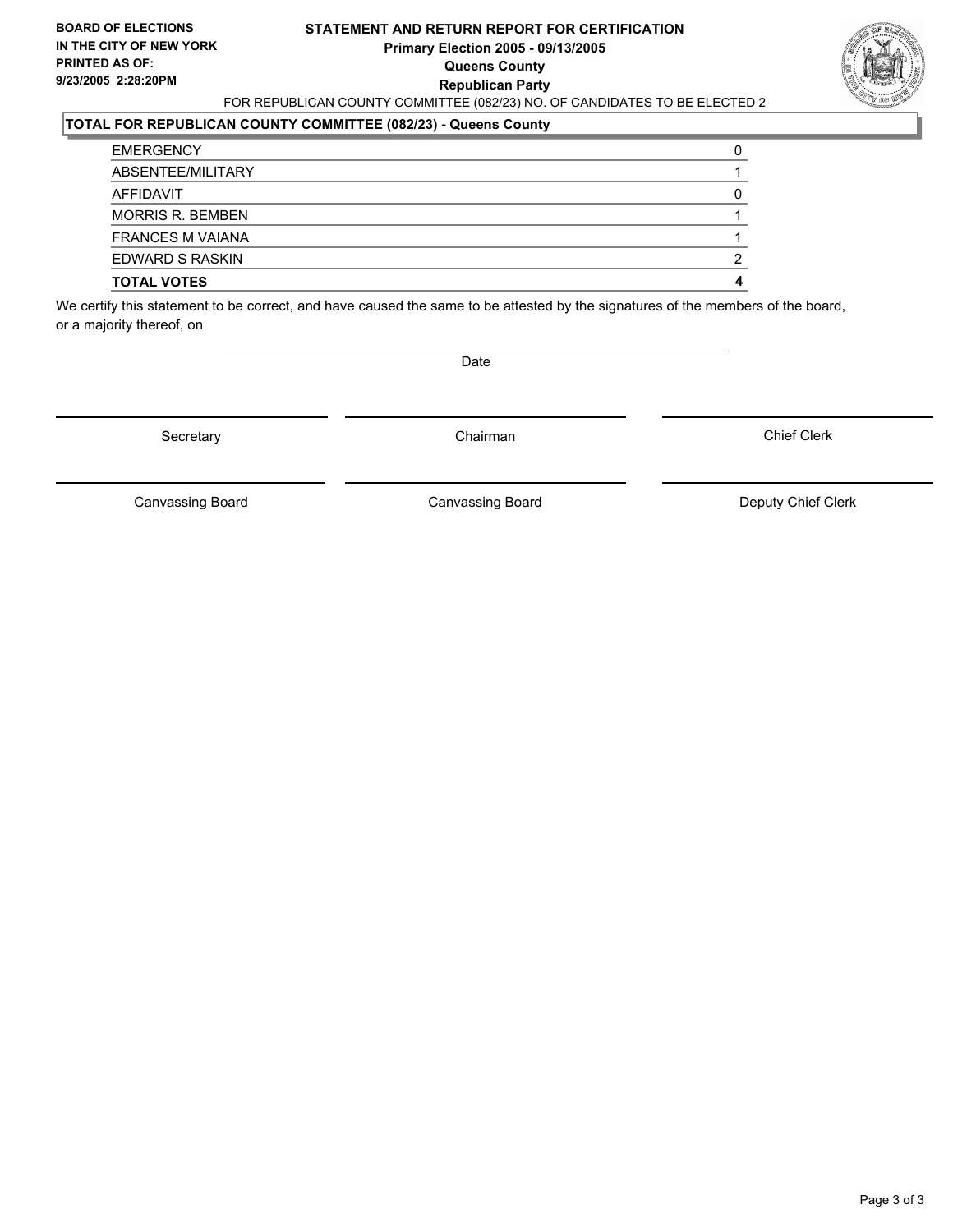

## **Primary Election 2005 - 09/13/2005 Queens County - Republican Party**

FOR REPUBLICAN COUNTY COMMITTEE (002/25) NO. OF CANDIDATES TO BE ELECTED 2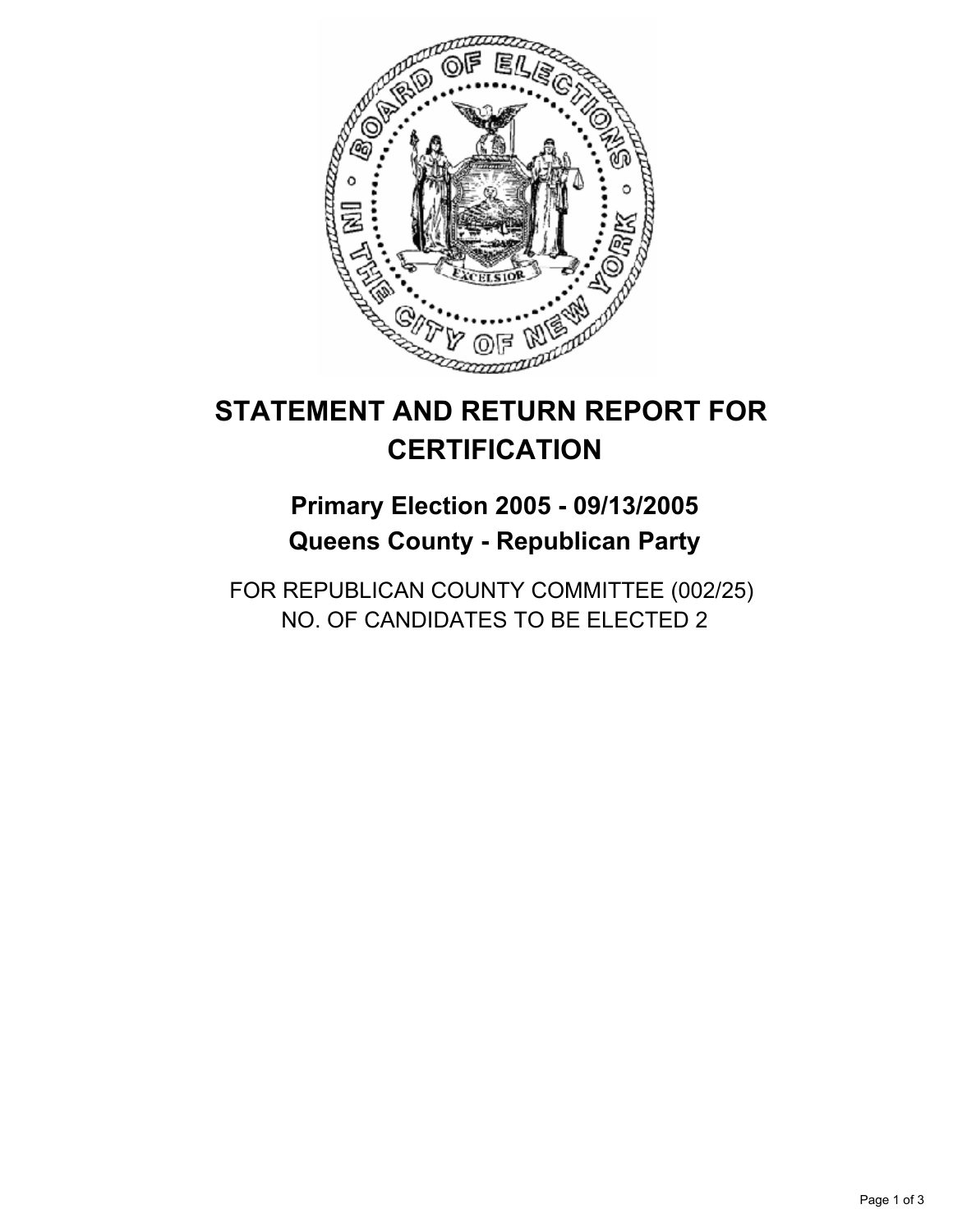

| <b>EMERGENCY</b>        |  |
|-------------------------|--|
| ABSENTEE/MILITARY       |  |
| AFFIDAVIT               |  |
| <b>JOHN L CORNELIUS</b> |  |
| THERESA CORNELIUS       |  |
| EILEEN RYAN             |  |
| <b>WILLIAM RYAN</b>     |  |
| <b>TOTAL VOTES</b>      |  |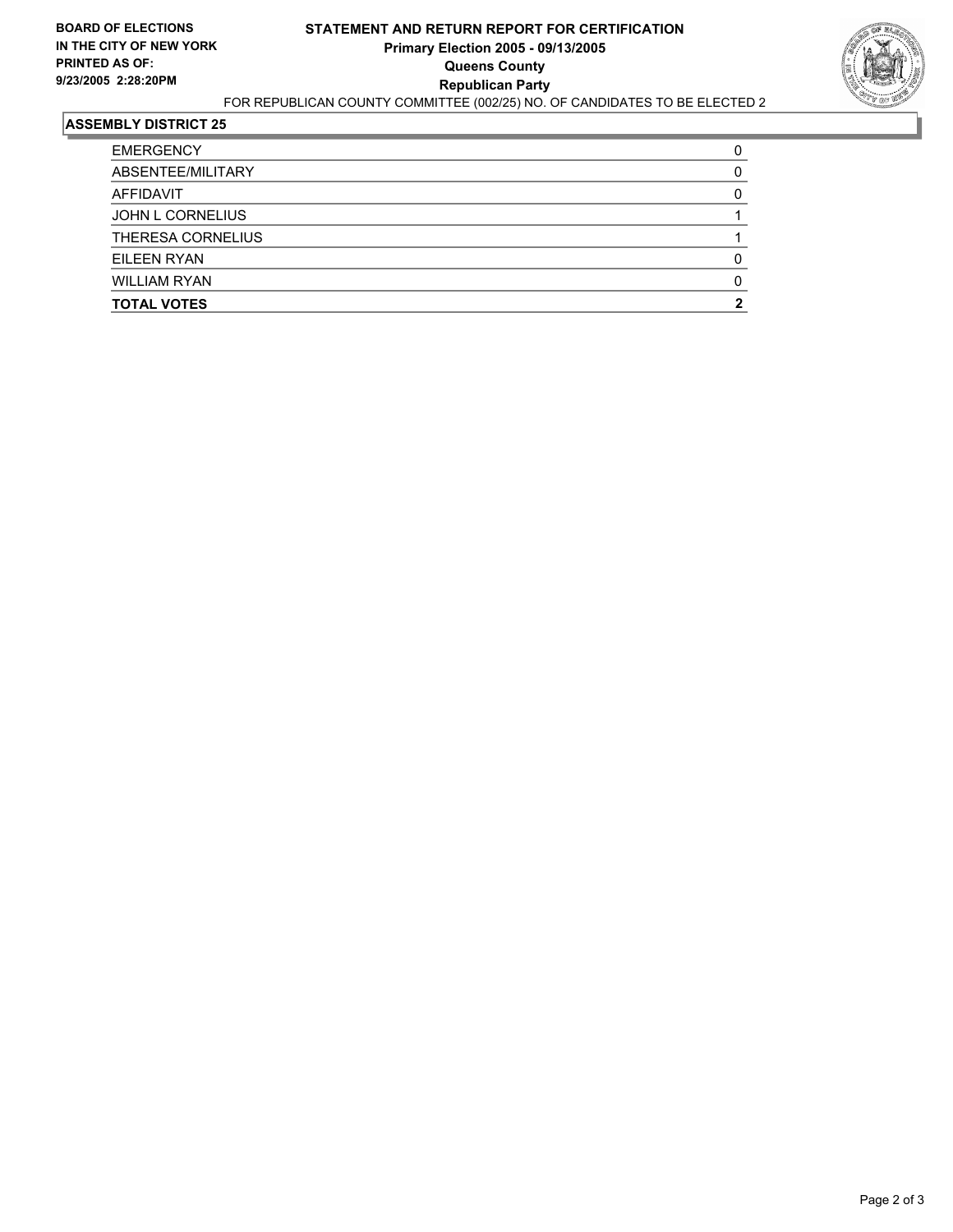#### **STATEMENT AND RETURN REPORT FOR CERTIFICATION Primary Election 2005 - 09/13/2005 Queens County Republican Party** FOR REPUBLICAN COUNTY COMMITTEE (002/25) NO. OF CANDIDATES TO BE ELECTED 2



### **TOTAL FOR REPUBLICAN COUNTY COMMITTEE (002/25) - Queens County**

| <b>TOTAL VOTES</b>       |  |
|--------------------------|--|
| <b>WILLIAM RYAN</b>      |  |
| EILEEN RYAN              |  |
| <b>THERESA CORNELIUS</b> |  |
| JOHN L CORNELIUS         |  |
| AFFIDAVIT                |  |
| ABSENTEE/MILITARY        |  |
| <b>EMERGENCY</b>         |  |

We certify this statement to be correct, and have caused the same to be attested by the signatures of the members of the board, or a majority thereof, on

Secretary **Chairman** 

Date

Chief Clerk

Canvassing Board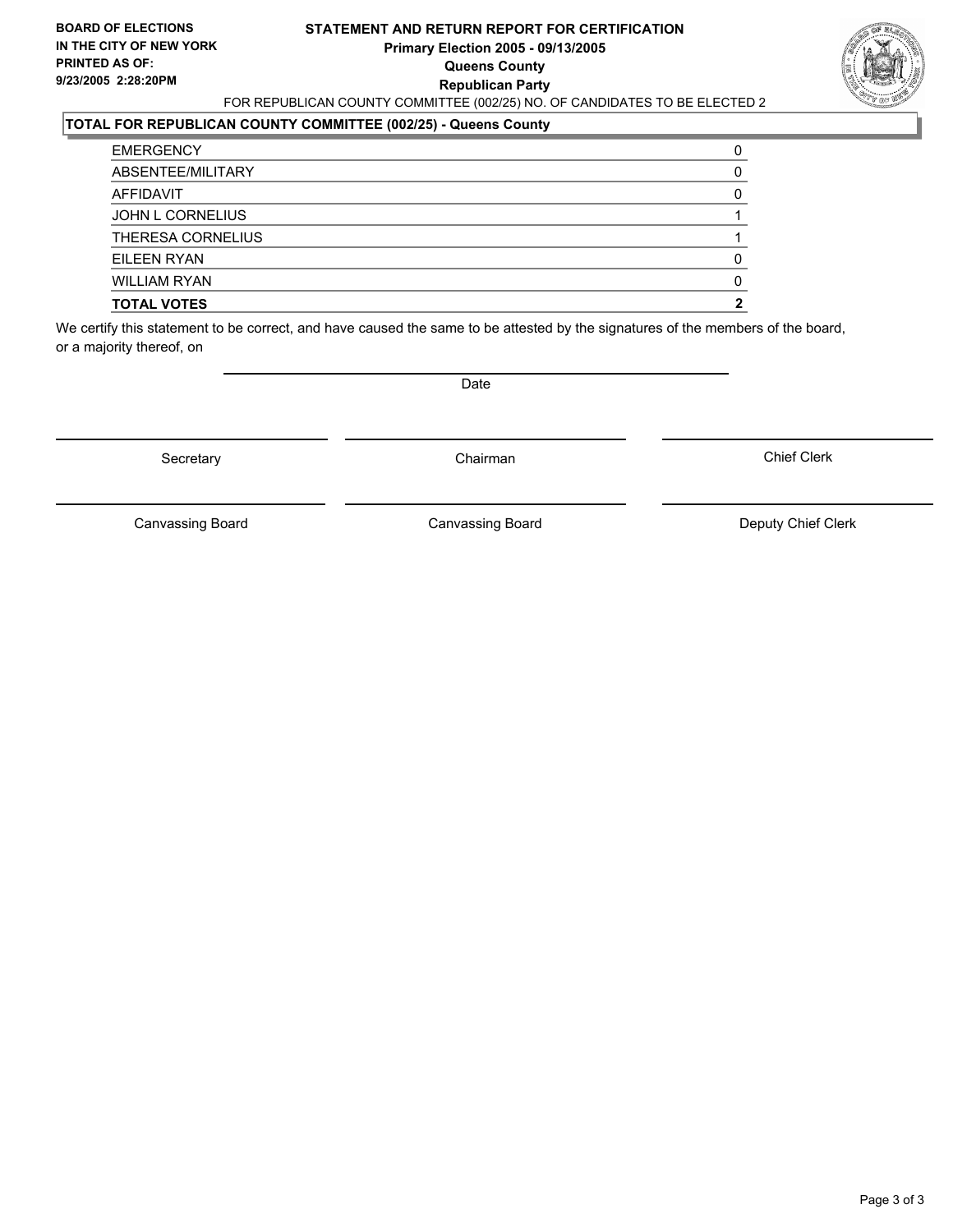

## **Primary Election 2005 - 09/13/2005 Queens County - Republican Party**

FOR REPUBLICAN COUNTY COMMITTEE (002/28) NO. OF CANDIDATES TO BE ELECTED 2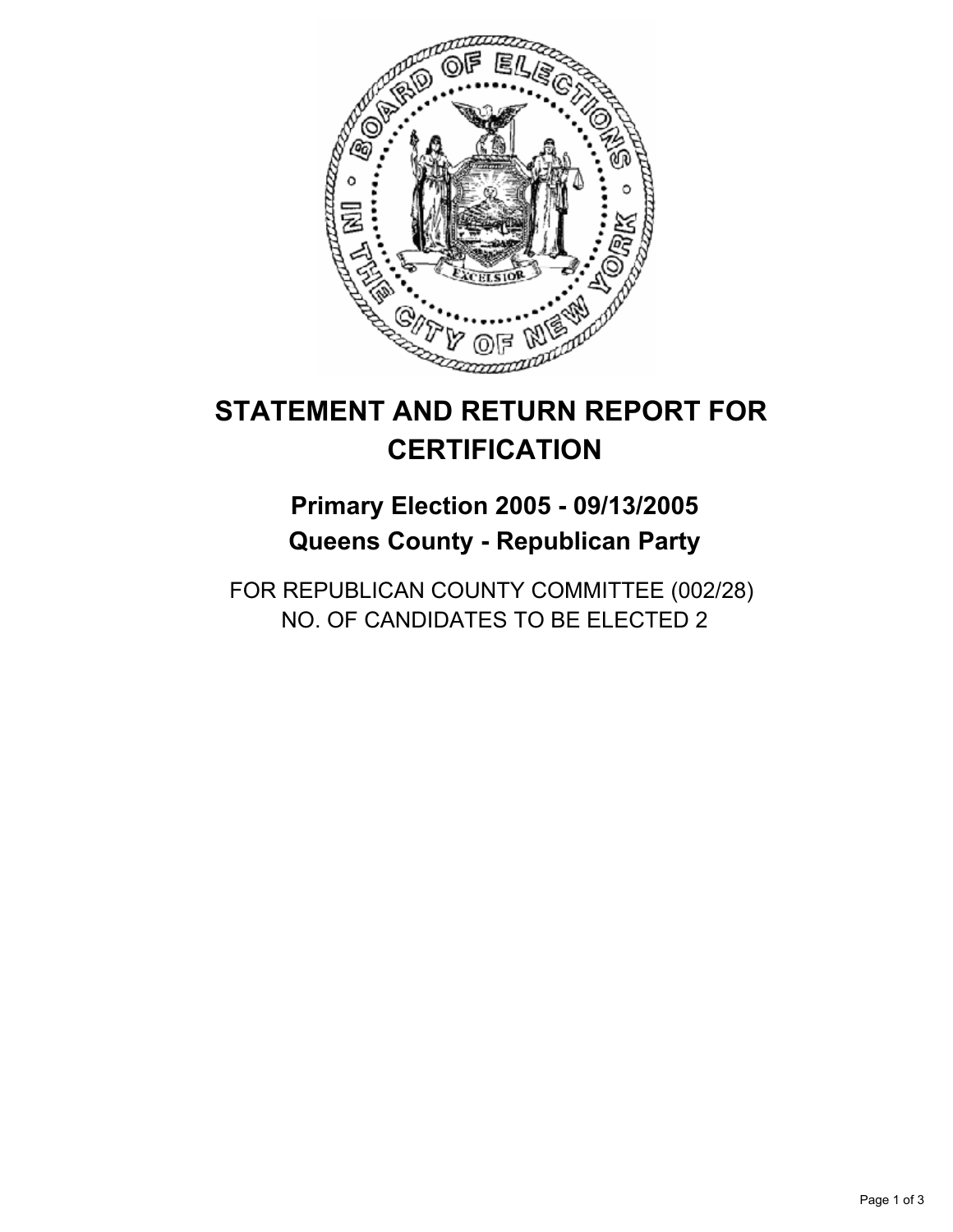

| <b>EMERGENCY</b>        |    |
|-------------------------|----|
| ABSENTEE/MILITARY       |    |
| AFFIDAVIT               |    |
| <b>JAMES G LEDDY</b>    |    |
| <b>LYNDA L BELLETTI</b> |    |
| <b>JOHN S SIRACUSA</b>  |    |
| <b>CONNIE CARUSO</b>    |    |
| <b>TOTAL VOTES</b>      | 13 |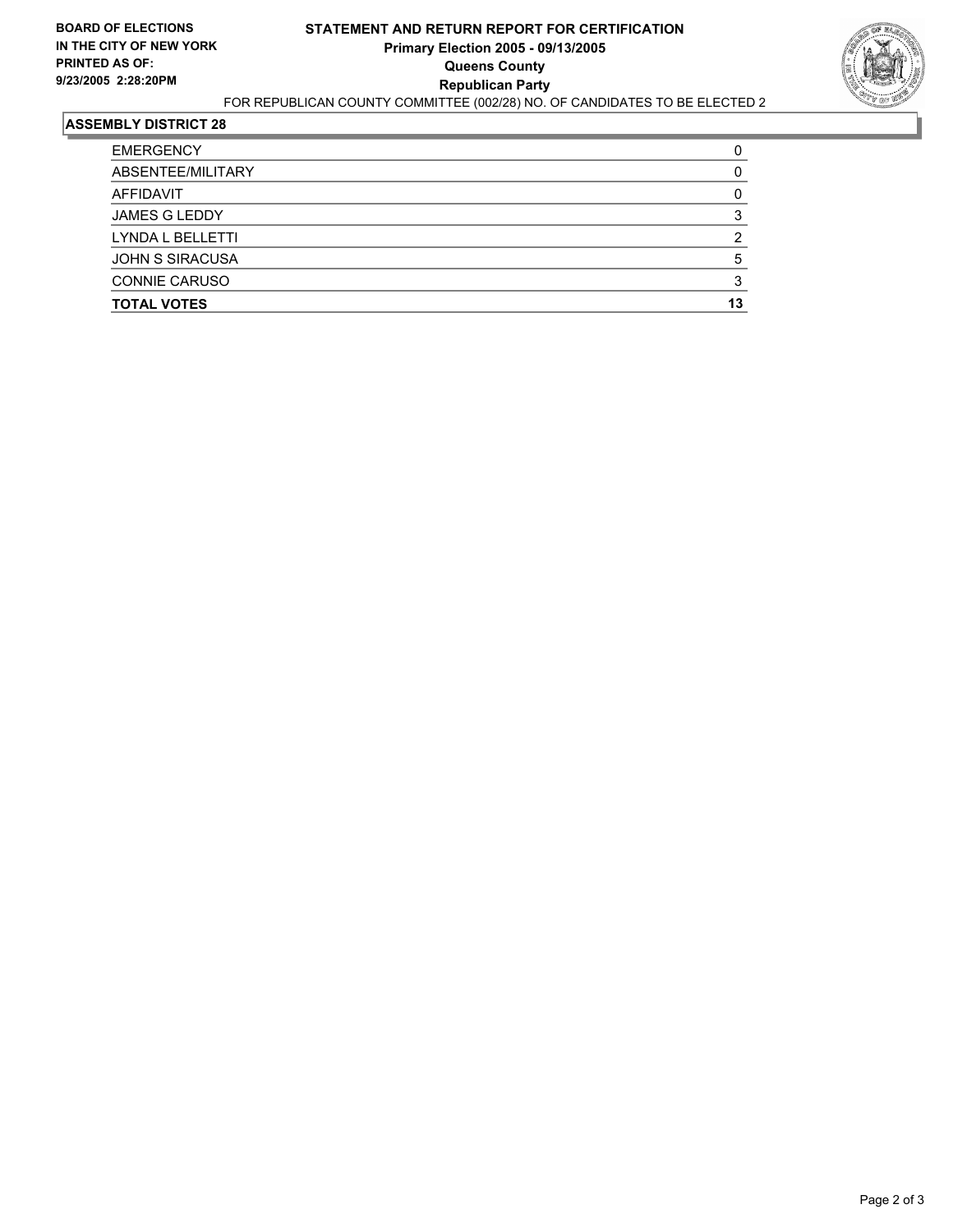#### **STATEMENT AND RETURN REPORT FOR CERTIFICATION Primary Election 2005 - 09/13/2005 Queens County Republican Party** FOR REPUBLICAN COUNTY COMMITTEE (002/28) NO. OF CANDIDATES TO BE ELECTED 2



### **TOTAL FOR REPUBLICAN COUNTY COMMITTEE (002/28) - Queens County**

| <b>TOTAL VOTES</b>     | 13 |
|------------------------|----|
| <b>CONNIE CARUSO</b>   |    |
| <b>JOHN S SIRACUSA</b> |    |
| LYNDA L BELLETTI       |    |
| <b>JAMES G LEDDY</b>   |    |
| AFFIDAVIT              |    |
| ABSENTEE/MILITARY      |    |
| <b>EMERGENCY</b>       |    |

We certify this statement to be correct, and have caused the same to be attested by the signatures of the members of the board, or a majority thereof, on

Secretary **Chairman** 

Date

Chief Clerk

Canvassing Board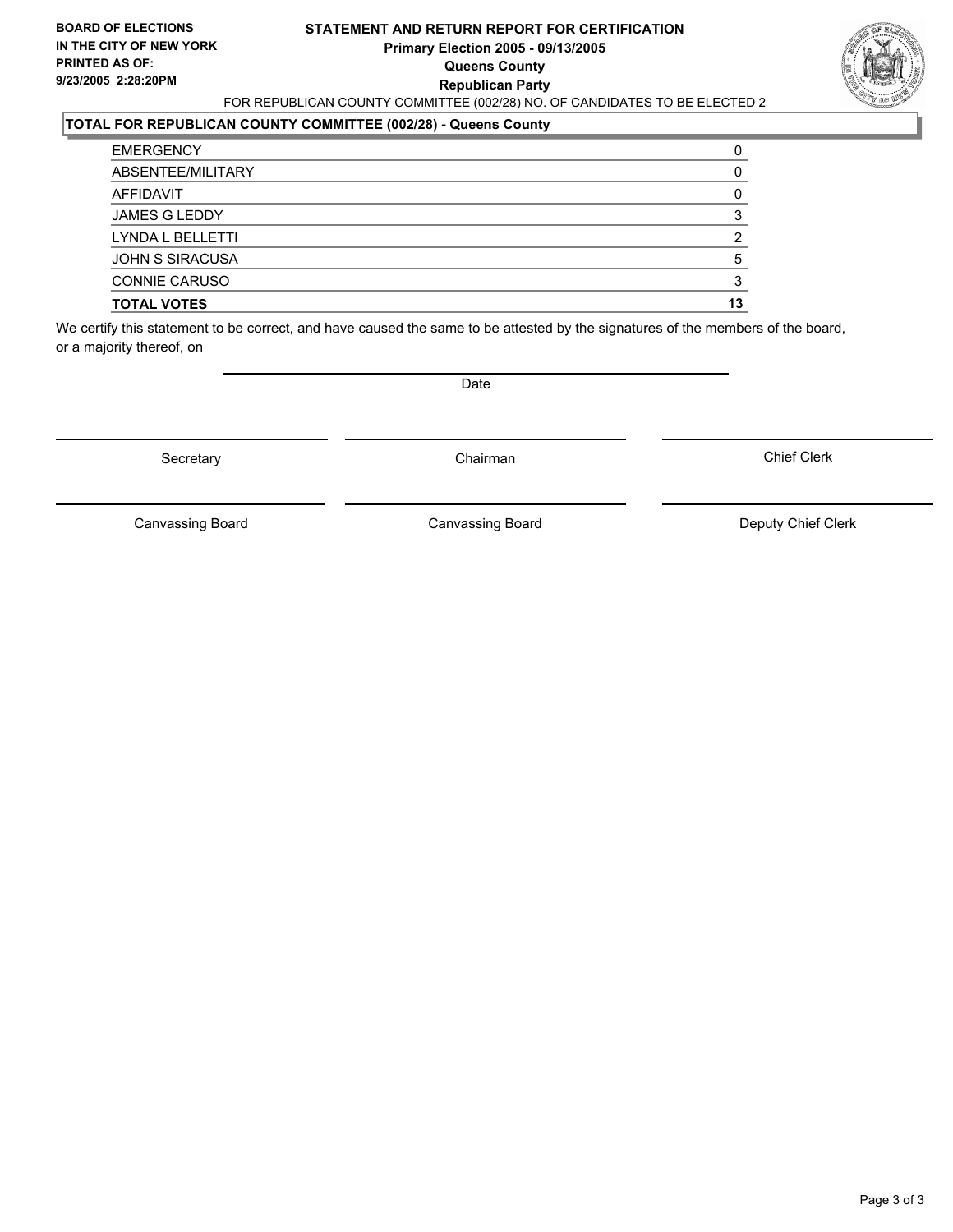

## **Primary Election 2005 - 09/13/2005 Queens County - Republican Party**

FOR REPUBLICAN COUNTY COMMITTEE (003/28) NO. OF CANDIDATES TO BE ELECTED 2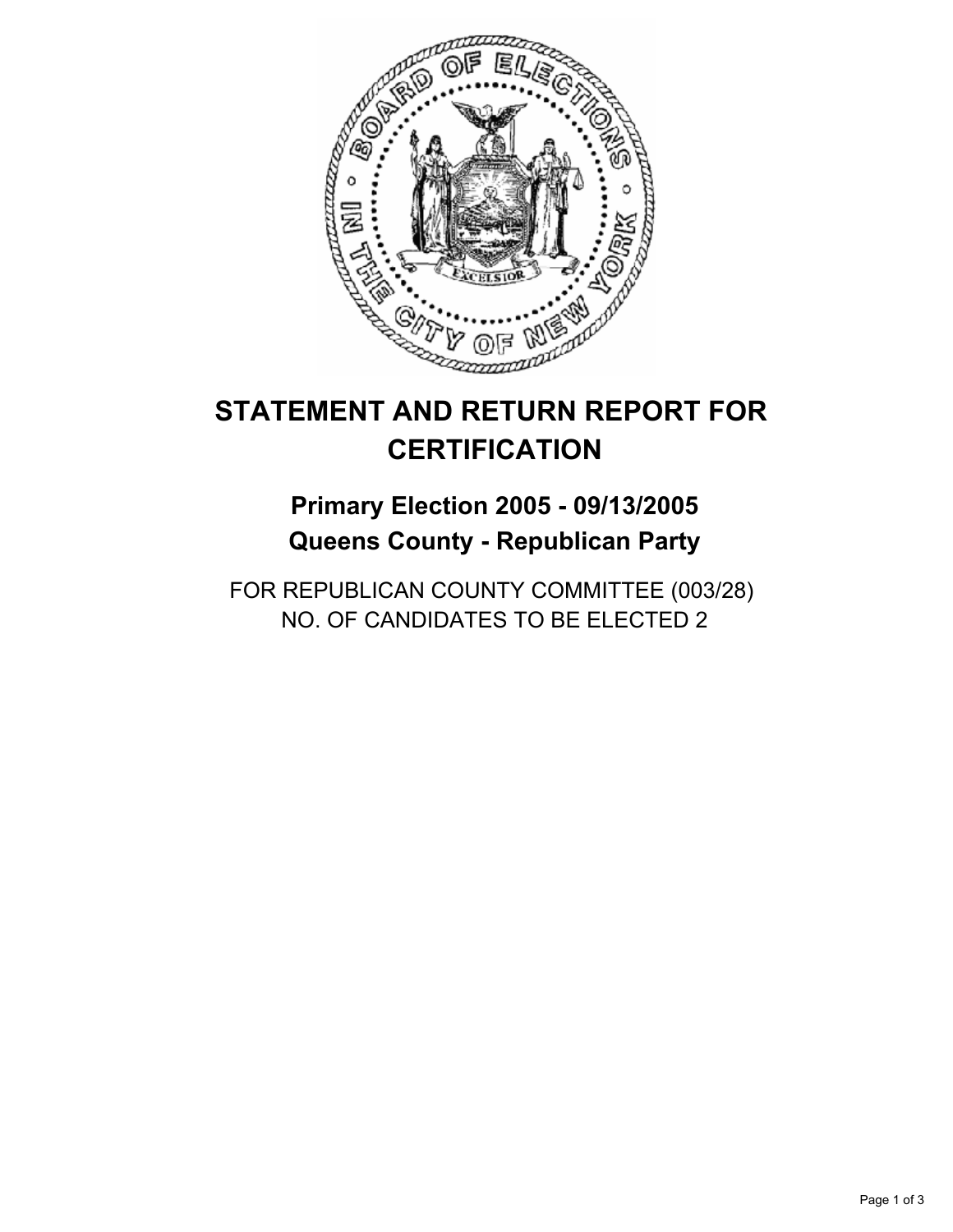

| <b>EMERGENCY</b>     |    |
|----------------------|----|
| ABSENTEE/MILITARY    |    |
| AFFIDAVIT            |    |
| <b>DEBRA MORHART</b> |    |
| <b>JOHN MORHART</b>  | 10 |
| RICHARD RUBINO       |    |
| <b>MARY A SZABO</b>  |    |
| <b>TOTAL VOTES</b>   | 24 |
|                      |    |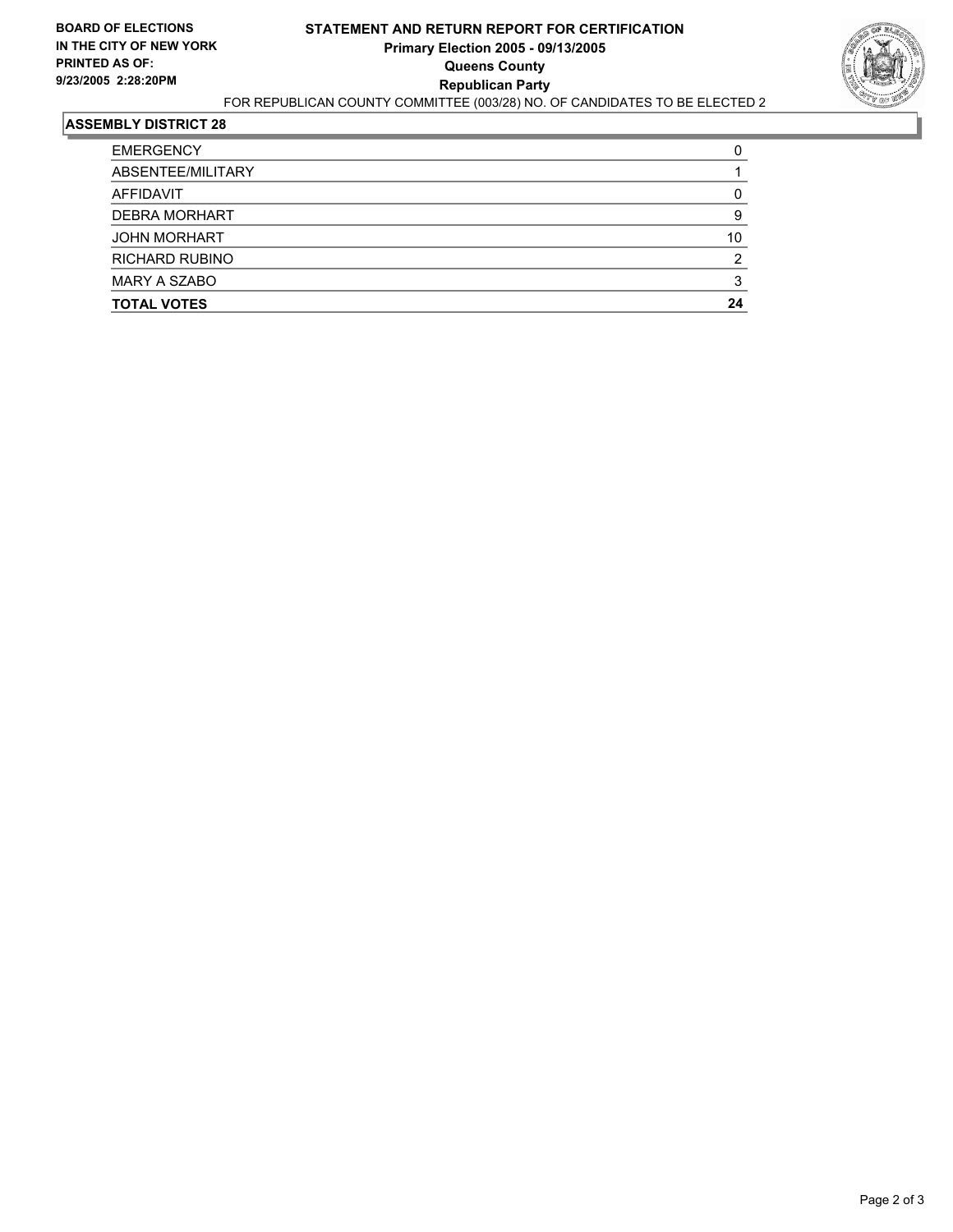#### **STATEMENT AND RETURN REPORT FOR CERTIFICATION Primary Election 2005 - 09/13/2005 Queens County Republican Party** FOR REPUBLICAN COUNTY COMMITTEE (003/28) NO. OF CANDIDATES TO BE ELECTED 2

### **TOTAL FOR REPUBLICAN COUNTY COMMITTEE (003/28) - Queens County**

| <b>TOTAL VOTES</b>    | 24 |
|-----------------------|----|
| <b>MARY A SZABO</b>   |    |
| <b>RICHARD RUBINO</b> |    |
| <b>JOHN MORHART</b>   | 10 |
| <b>DEBRA MORHART</b>  |    |
| AFFIDAVIT             |    |
| ABSENTEE/MILITARY     |    |
| <b>EMERGENCY</b>      |    |

We certify this statement to be correct, and have caused the same to be attested by the signatures of the members of the board, or a majority thereof, on

Secretary **Chairman** 

Date

Chief Clerk

Canvassing Board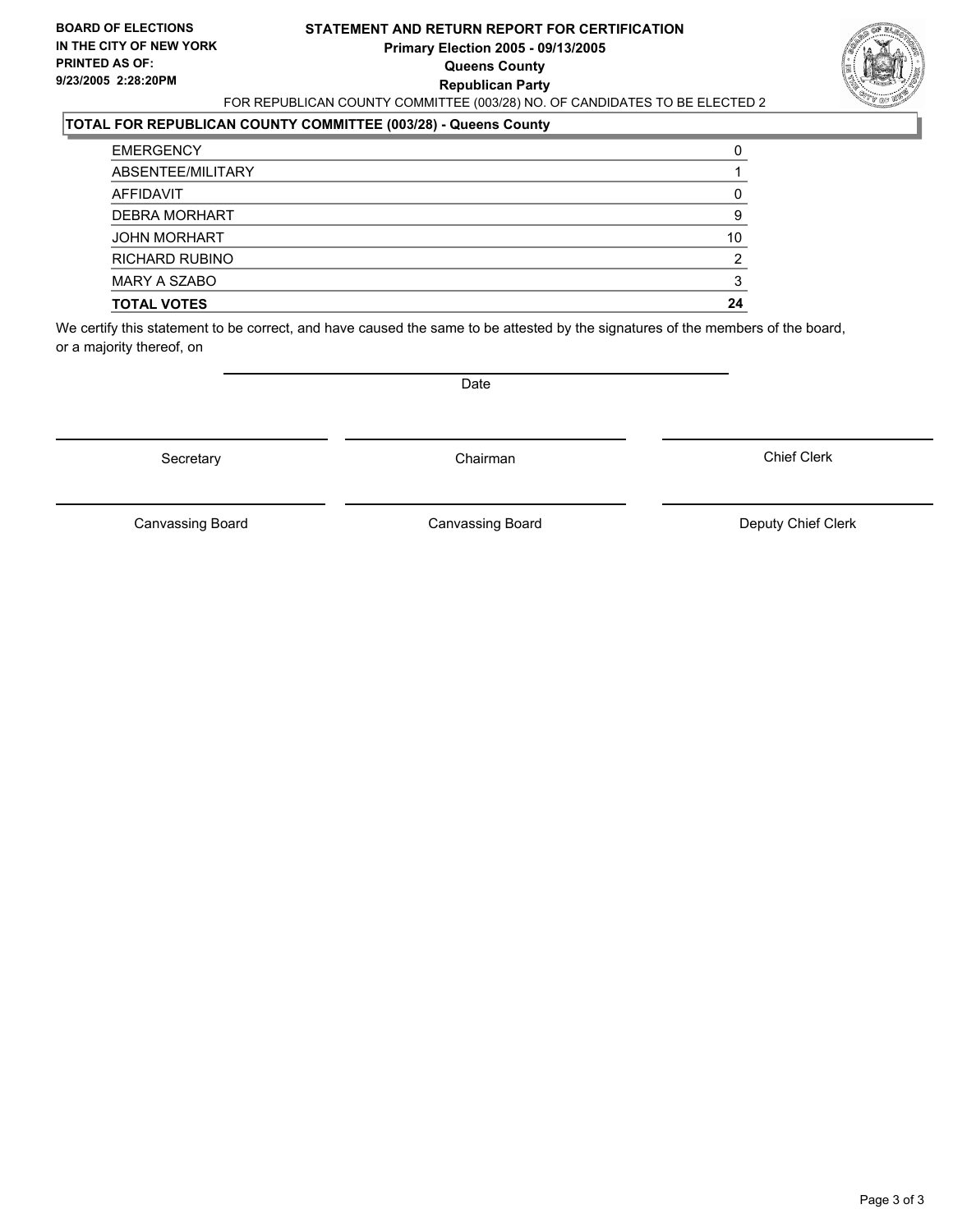

## **Primary Election 2005 - 09/13/2005 Queens County - Republican Party**

FOR REPUBLICAN COUNTY COMMITTEE (004/28) NO. OF CANDIDATES TO BE ELECTED 2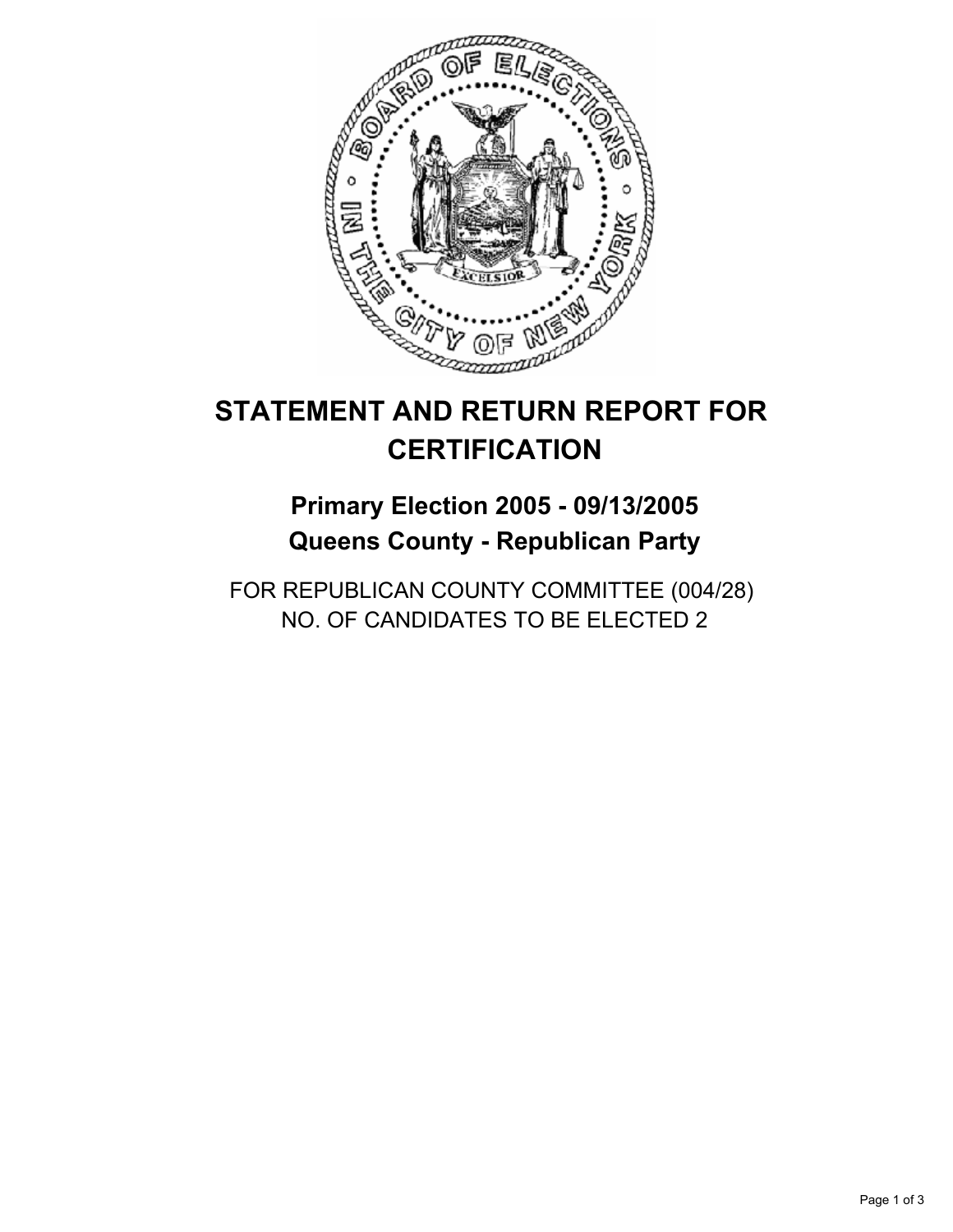

| <b>EMERGENCY</b>        |    |
|-------------------------|----|
| ABSENTEE/MILITARY       |    |
| AFFIDAVIT               |    |
| <b>HARRY J DURANDO</b>  |    |
| <b>LAURETTA K LEDDY</b> |    |
| ANGELA FORTE            | 12 |
| <b>LUANN CIMINO</b>     |    |
| <b>TOTAL VOTES</b>      | 22 |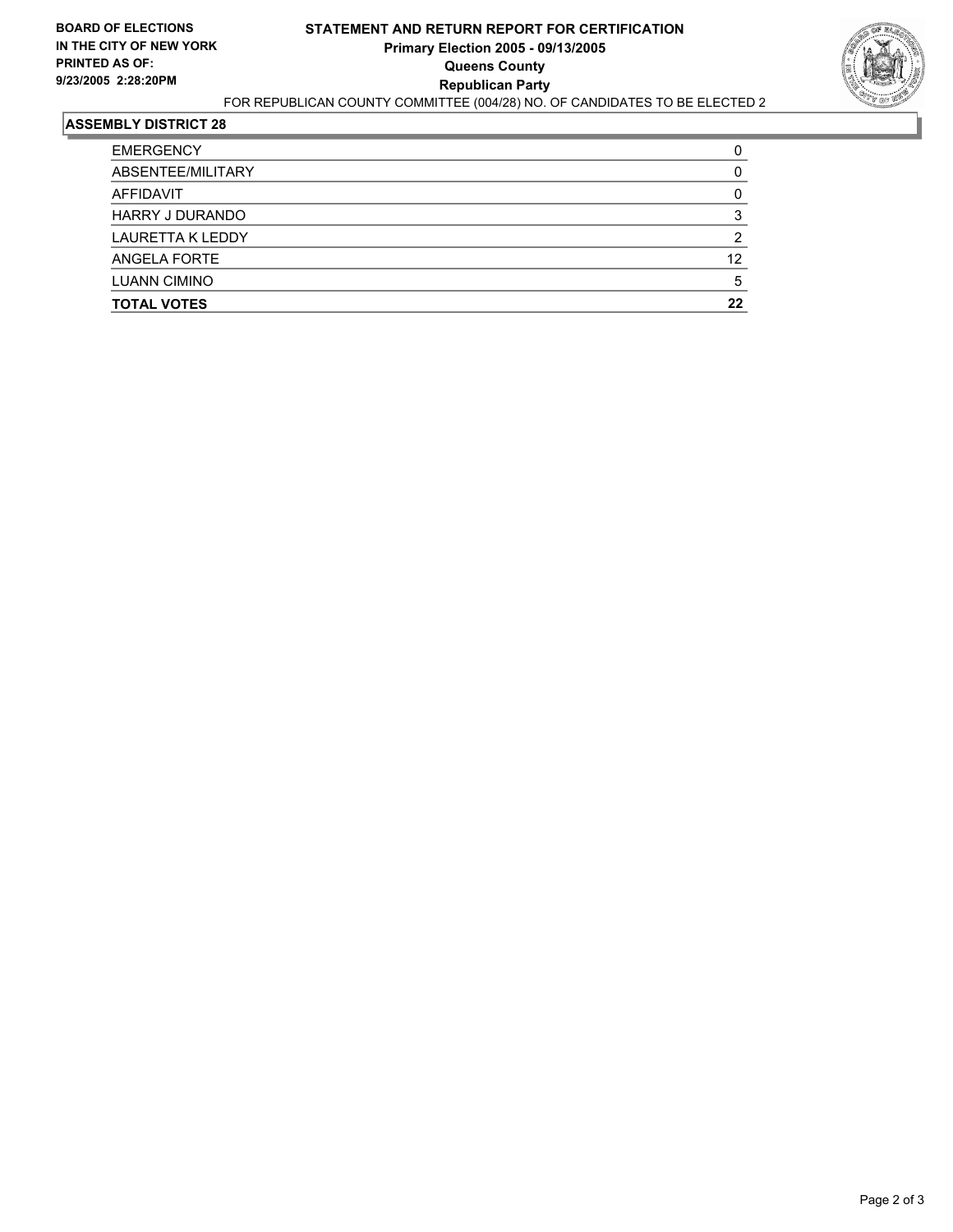#### **STATEMENT AND RETURN REPORT FOR CERTIFICATION Primary Election 2005 - 09/13/2005 Queens County Republican Party** FOR REPUBLICAN COUNTY COMMITTEE (004/28) NO. OF CANDIDATES TO BE ELECTED 2



#### **TOTAL FOR REPUBLICAN COUNTY COMMITTEE (004/28) - Queens County**

| <b>TOTAL VOTES</b>      | 22 |
|-------------------------|----|
| <b>LUANN CIMINO</b>     |    |
| ANGELA FORTE            | 12 |
| <b>LAURETTA K LEDDY</b> |    |
| <b>HARRY J DURANDO</b>  |    |
| AFFIDAVIT               |    |
| ABSENTEE/MILITARY       |    |
| <b>EMERGENCY</b>        |    |

We certify this statement to be correct, and have caused the same to be attested by the signatures of the members of the board, or a majority thereof, on

Secretary **Chairman** 

Date

Chief Clerk

Canvassing Board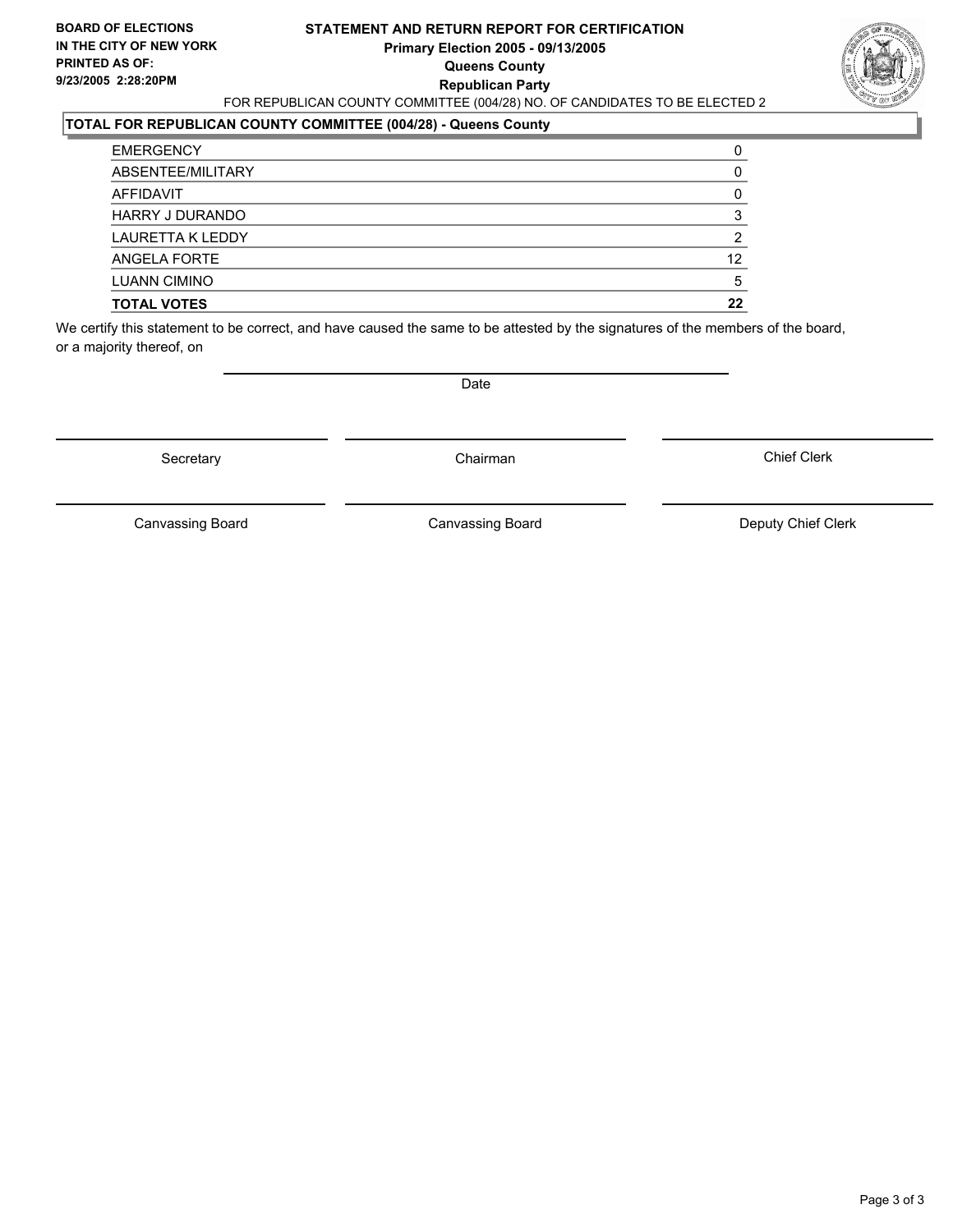

## **Primary Election 2005 - 09/13/2005 Queens County - Republican Party**

FOR REPUBLICAN COUNTY COMMITTEE (005/28) NO. OF CANDIDATES TO BE ELECTED 2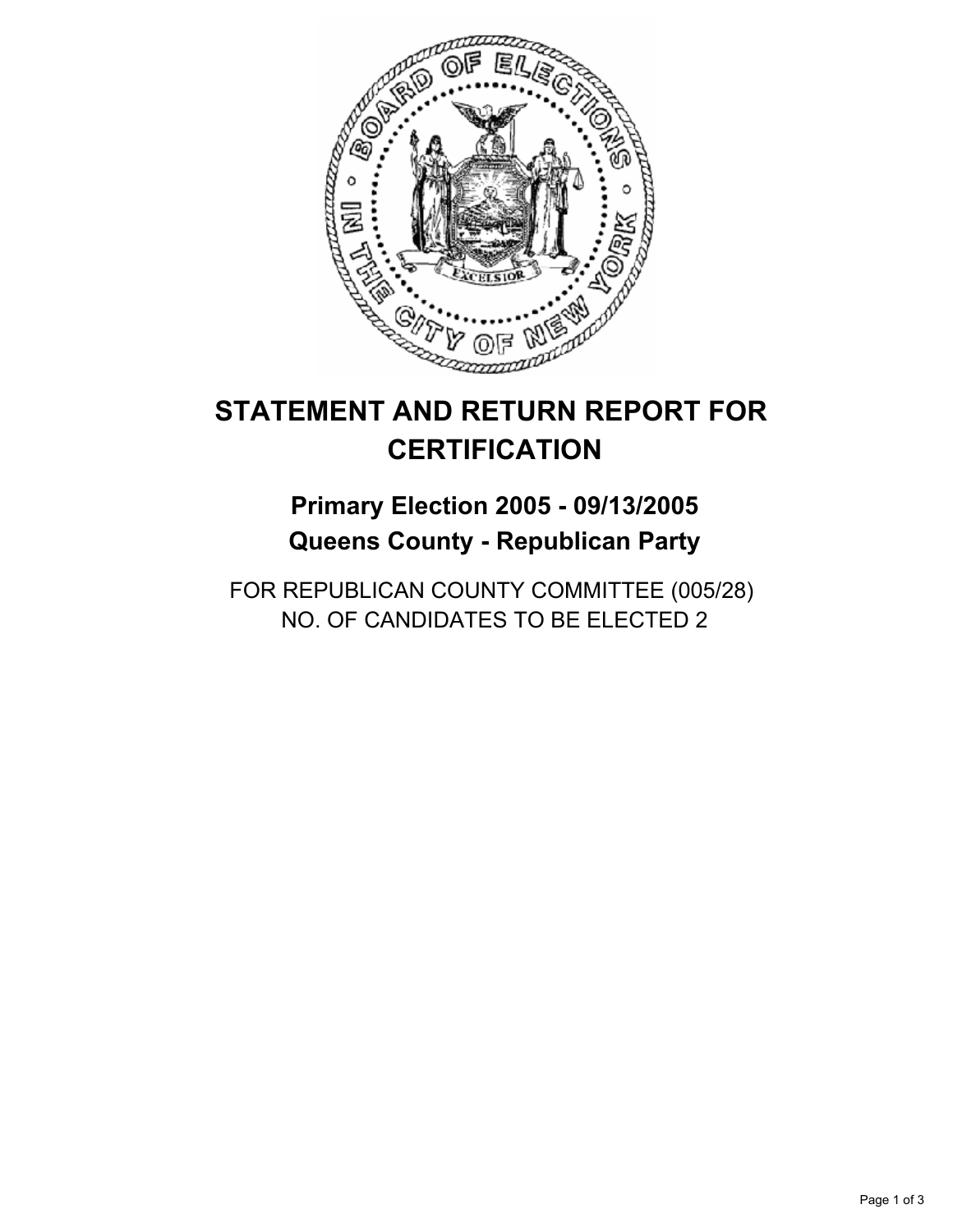

| <b>EMERGENCY</b>         |    |
|--------------------------|----|
| ABSENTEE/MILITARY        |    |
| AFFIDAVIT                |    |
| DOROTHY M BARTON         | 19 |
| NANCY M BARTON           | 17 |
| <b>DONATO R LAMONACA</b> |    |
| <b>INGA J LAMONACA</b>   |    |
| <b>TOTAL VOTES</b>       |    |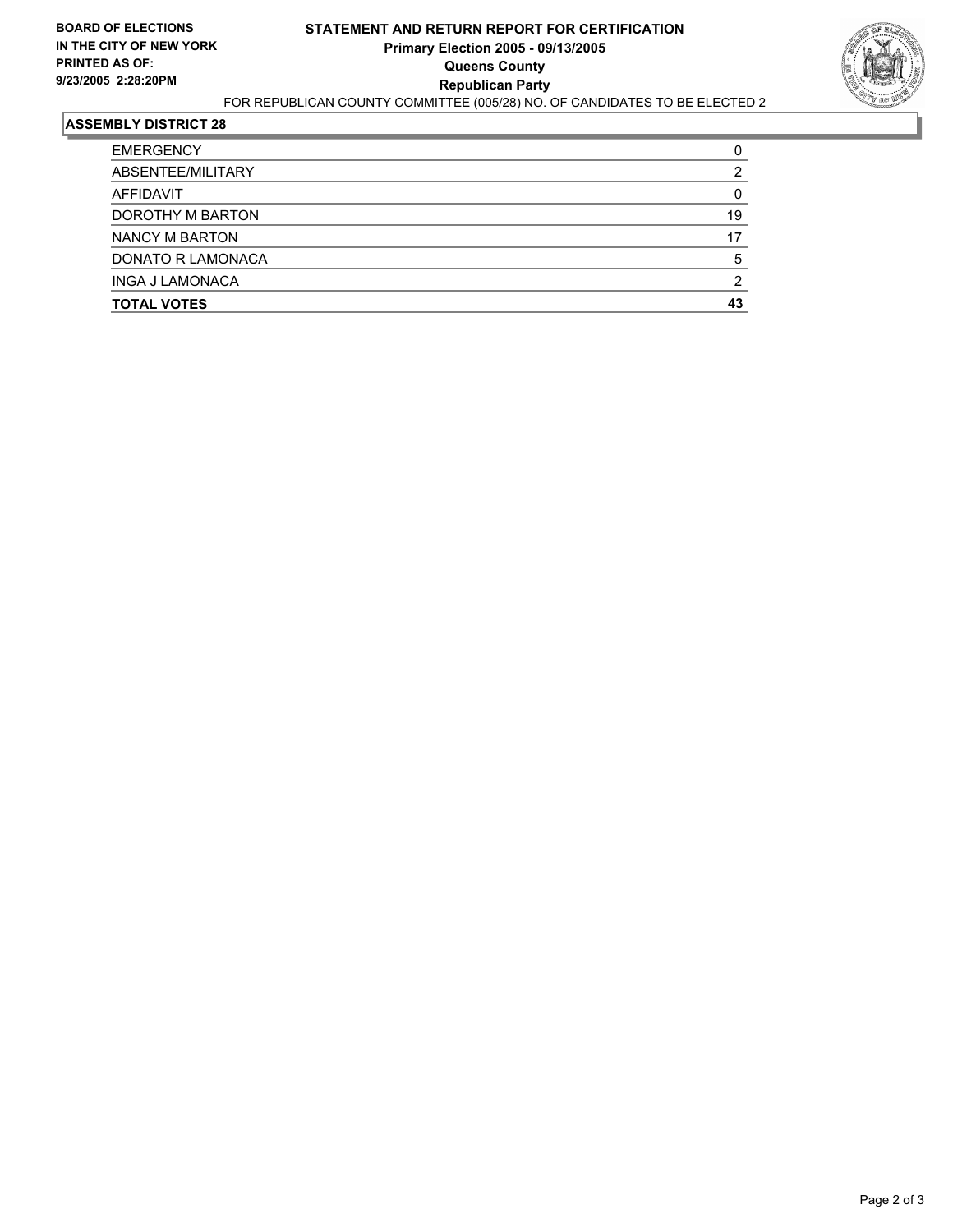#### **STATEMENT AND RETURN REPORT FOR CERTIFICATION Primary Election 2005 - 09/13/2005 Queens County Republican Party** FOR REPUBLICAN COUNTY COMMITTEE (005/28) NO. OF CANDIDATES TO BE ELECTED 2



#### **TOTAL FOR REPUBLICAN COUNTY COMMITTEE (005/28) - Queens County**

| <b>TOTAL VOTES</b>     | 43 |
|------------------------|----|
| <b>INGA J LAMONACA</b> |    |
| DONATO R LAMONACA      | 5  |
| NANCY M BARTON         | 17 |
| DOROTHY M BARTON       | 19 |
| AFFIDAVIT              |    |
| ABSENTEE/MILITARY      |    |
| <b>EMERGENCY</b>       |    |

We certify this statement to be correct, and have caused the same to be attested by the signatures of the members of the board, or a majority thereof, on

Secretary **Chairman** 

Date

Chief Clerk

Canvassing Board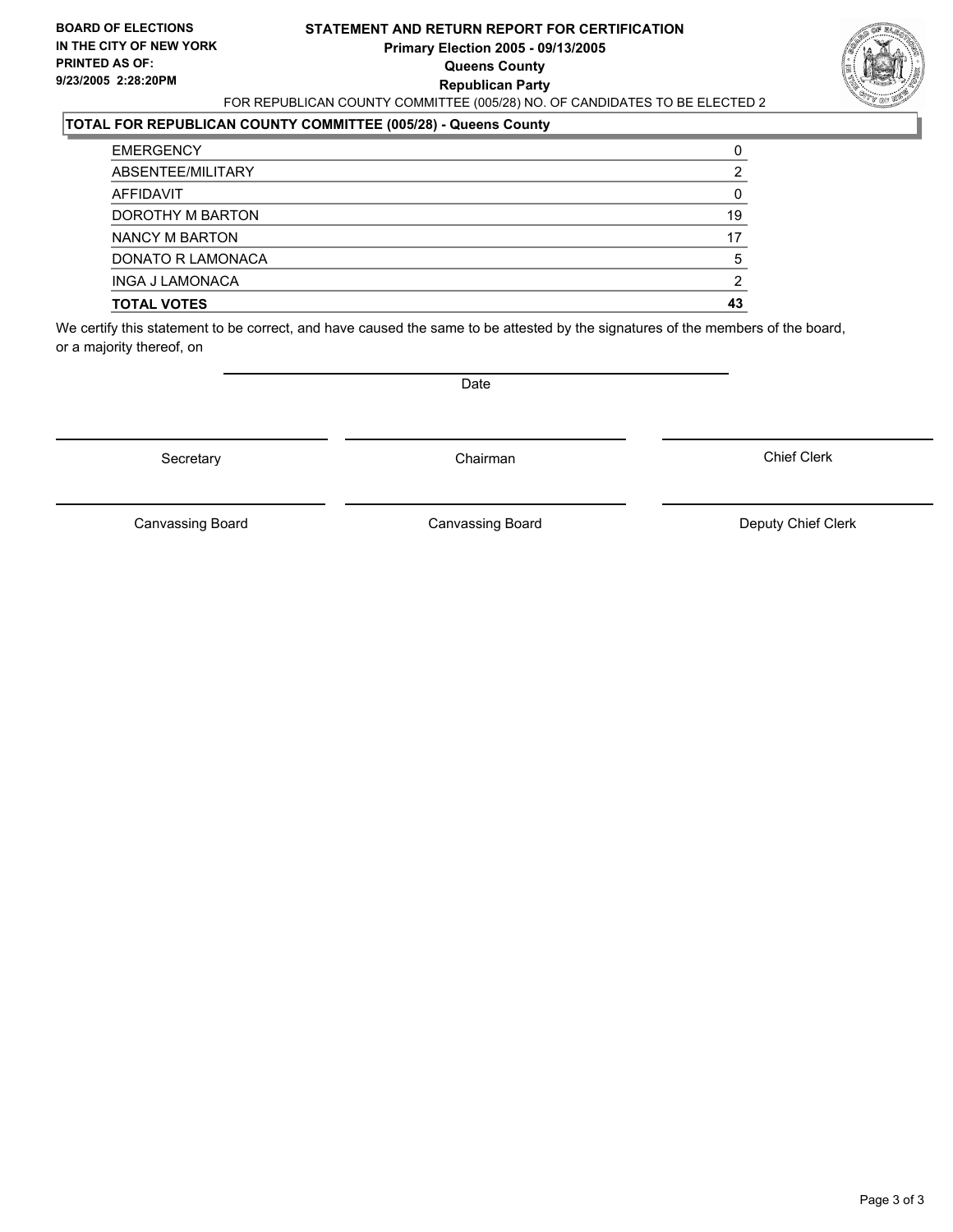

## **Primary Election 2005 - 09/13/2005 Queens County - Republican Party**

FOR REPUBLICAN COUNTY COMMITTEE (007/28) NO. OF CANDIDATES TO BE ELECTED 2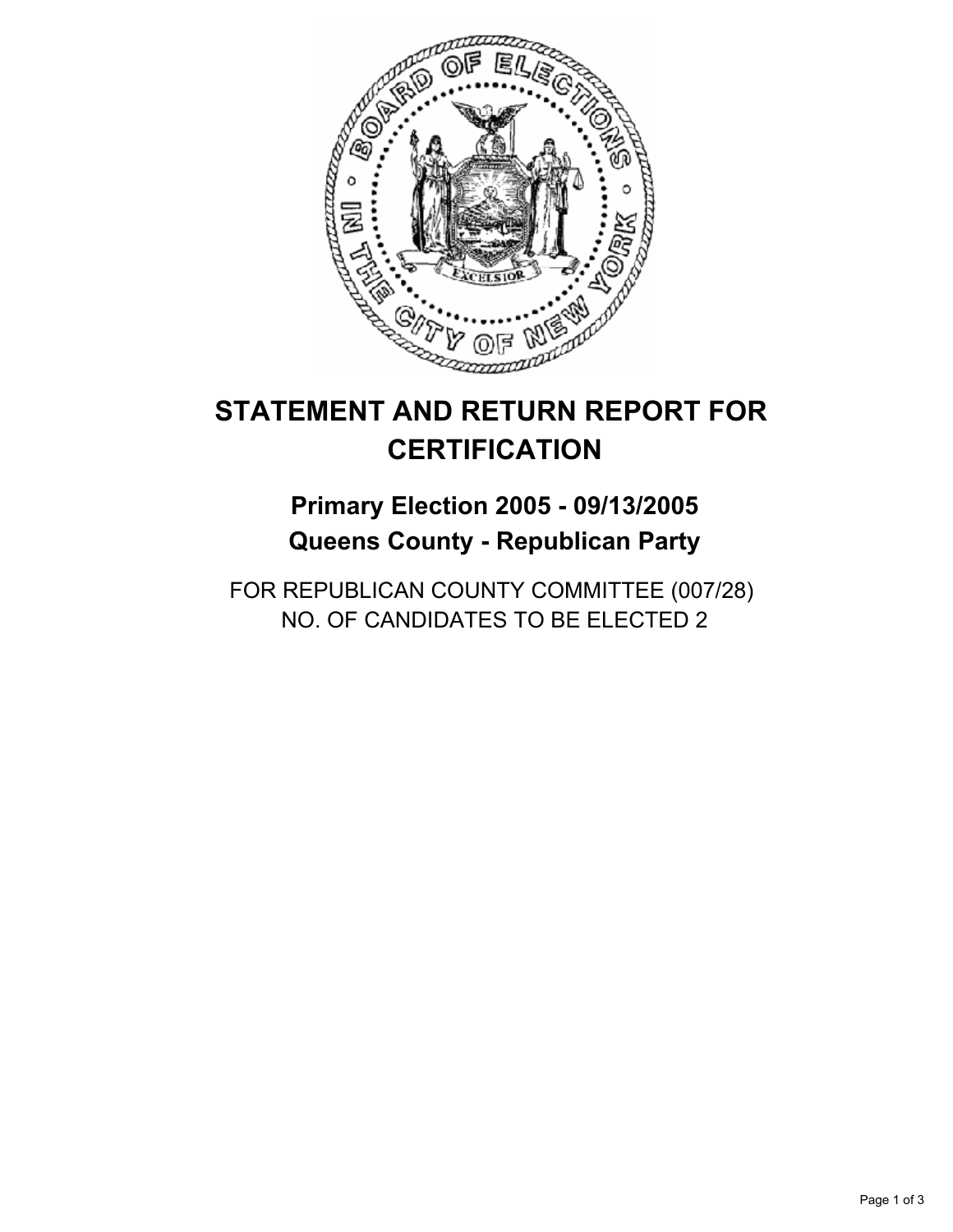

| <b>EMERGENCY</b>           |    |
|----------------------------|----|
| ABSENTEE/MILITARY          |    |
| AFFIDAVIT                  |    |
| <b>EDWARD G SHUSTERICH</b> | 17 |
| <b>PATRICIA SHUSTERICH</b> | 14 |
| <b>JOHN J WILSON</b>       | 10 |
| <b>JOSEPH TROTTI</b>       |    |
| <b>TOTAL VOTES</b>         | 49 |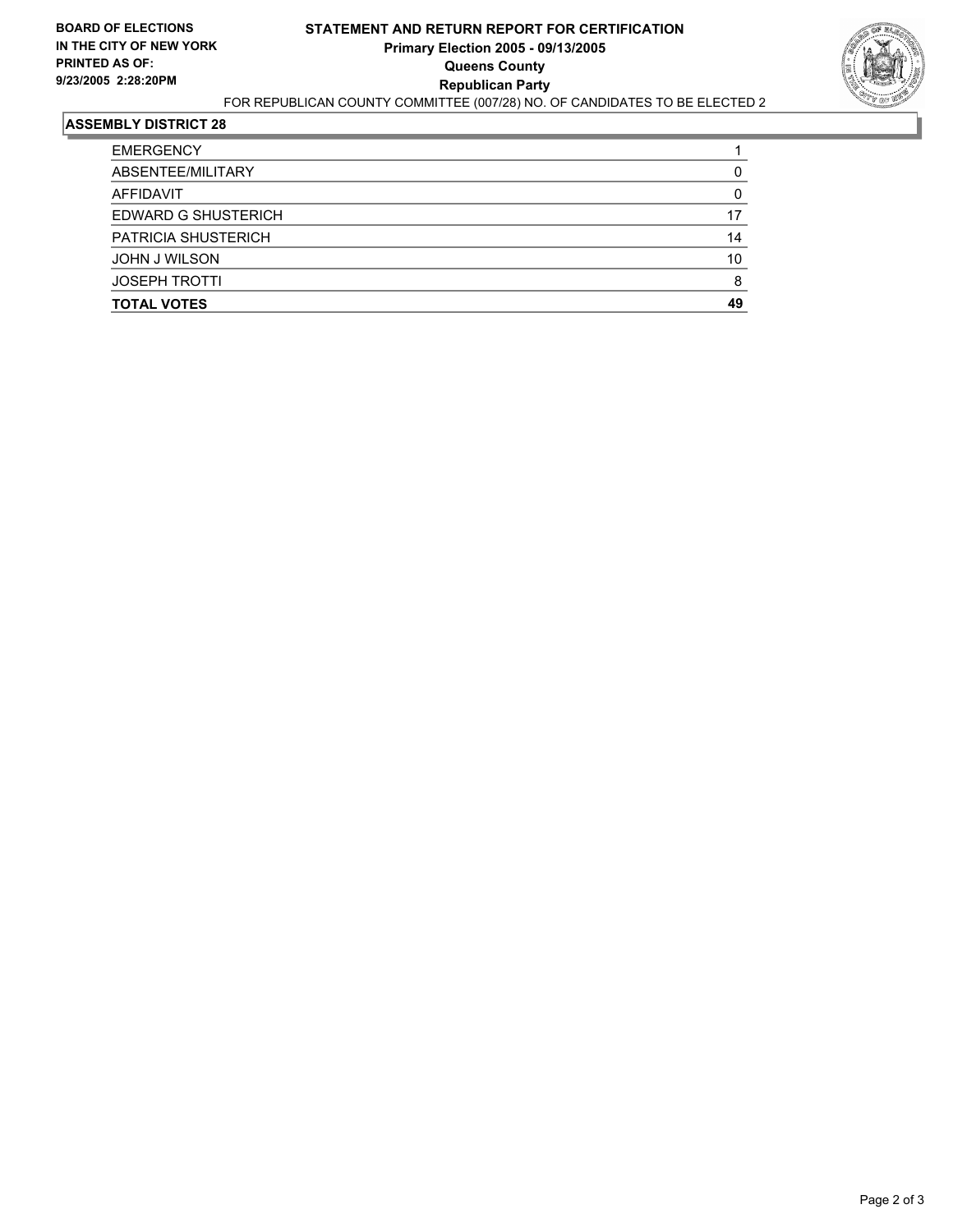#### **STATEMENT AND RETURN REPORT FOR CERTIFICATION Primary Election 2005 - 09/13/2005 Queens County Republican Party** FOR REPUBLICAN COUNTY COMMITTEE (007/28) NO. OF CANDIDATES TO BE ELECTED 2



#### **TOTAL FOR REPUBLICAN COUNTY COMMITTEE (007/28) - Queens County**

| <b>TOTAL VOTES</b>         | 49 |
|----------------------------|----|
| <b>JOSEPH TROTTI</b>       |    |
| JOHN J WILSON              | 10 |
| <b>PATRICIA SHUSTERICH</b> | 14 |
| EDWARD G SHUSTERICH        | 17 |
| AFFIDAVIT                  |    |
| ABSENTEE/MILITARY          |    |
| <b>EMERGENCY</b>           |    |

We certify this statement to be correct, and have caused the same to be attested by the signatures of the members of the board, or a majority thereof, on

Secretary **Chairman** 

Date

Chief Clerk

Canvassing Board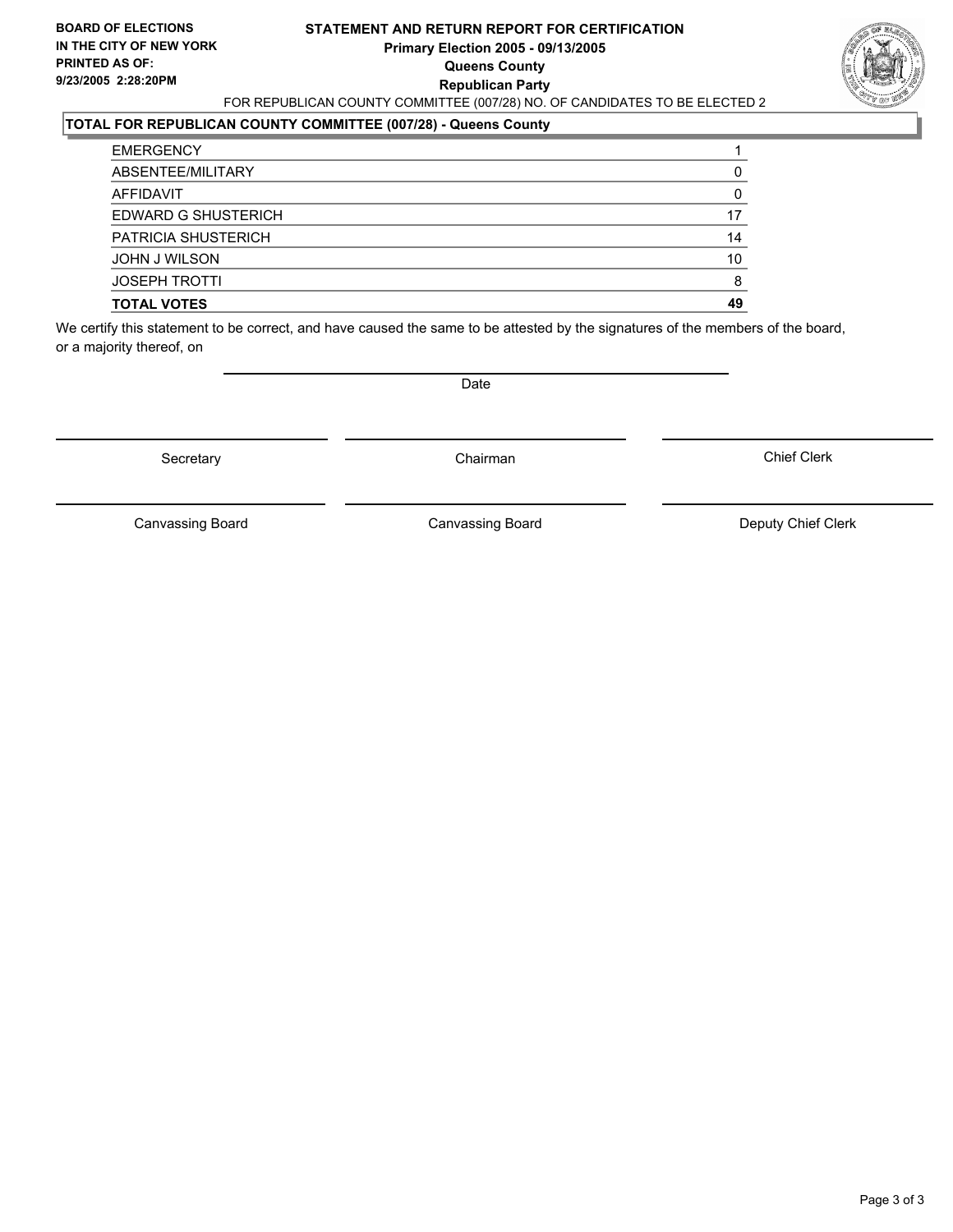

## **Primary Election 2005 - 09/13/2005 Queens County - Republican Party**

FOR REPUBLICAN COUNTY COMMITTEE (008/28) NO. OF CANDIDATES TO BE ELECTED 2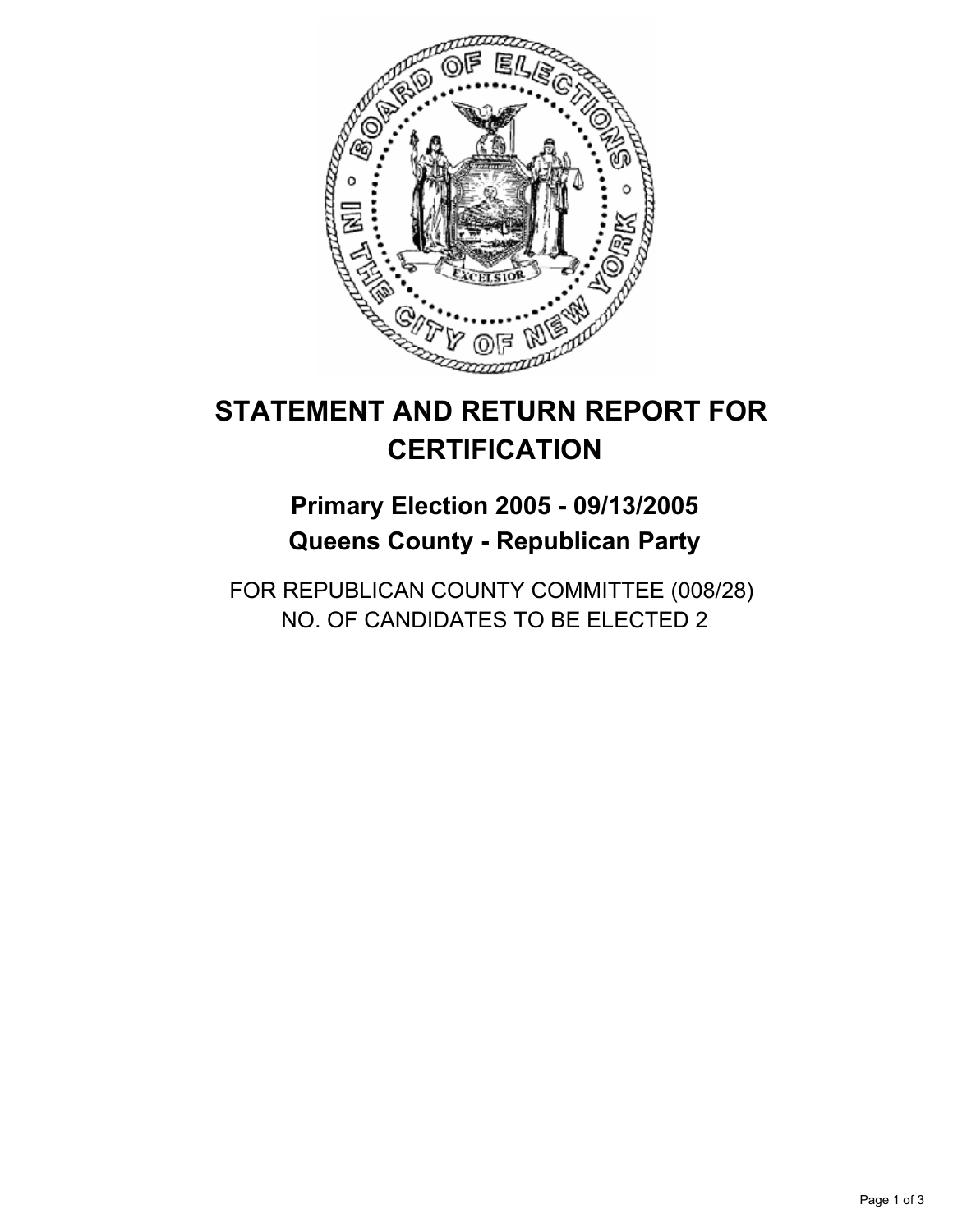

| <b>EMERGENCY</b>    |    |
|---------------------|----|
| ABSENTEE/MILITARY   |    |
| AFFIDAVIT           |    |
| NICHOLAS M FUSCO    | 18 |
| <b>ANTHONY COMO</b> | 27 |
| RITA B KOPETZ       |    |
| PAUL S SZABO, JR.   | ч  |
| <b>TOTAL VOTES</b>  | 58 |
|                     |    |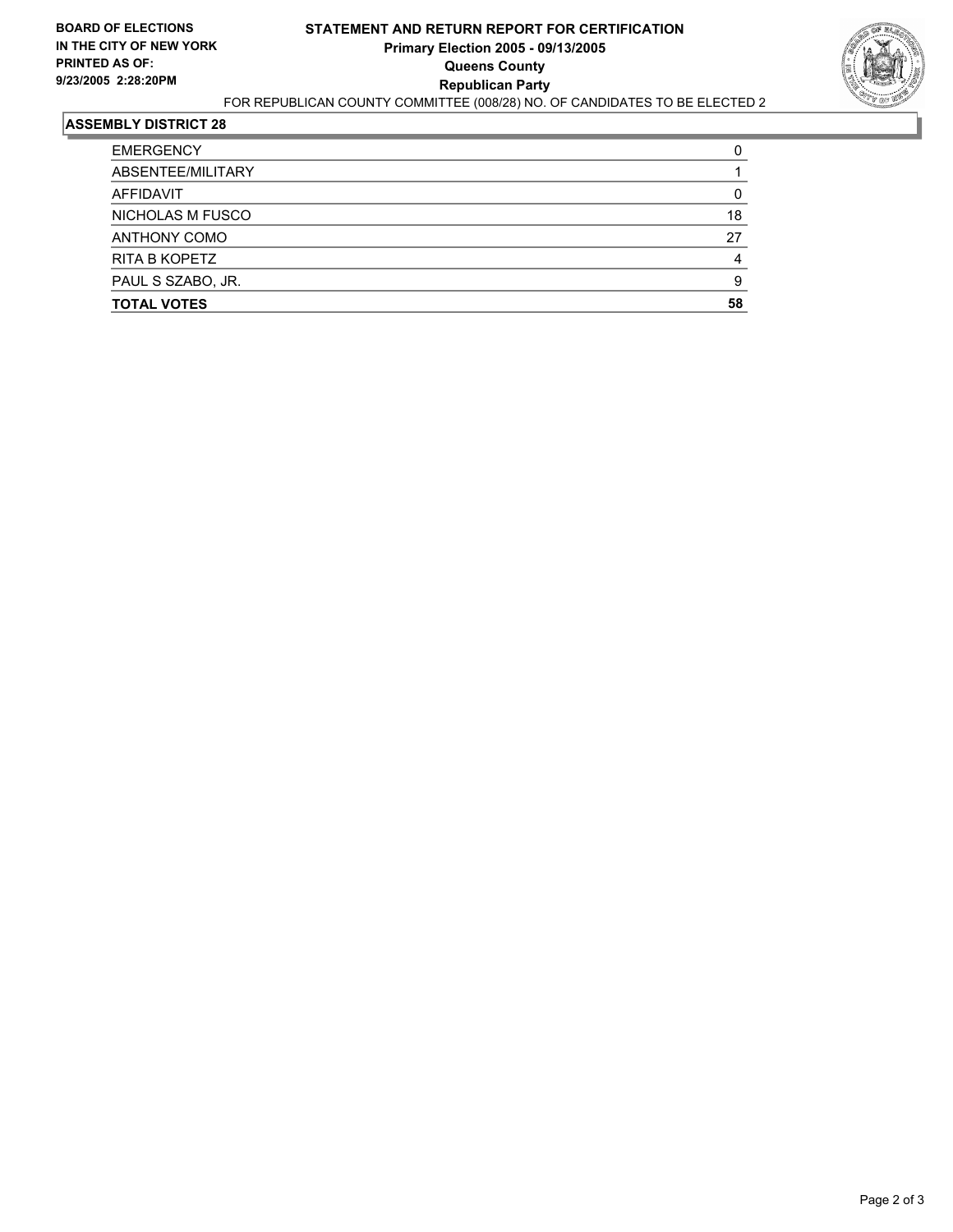#### **STATEMENT AND RETURN REPORT FOR CERTIFICATION Primary Election 2005 - 09/13/2005 Queens County Republican Party** FOR REPUBLICAN COUNTY COMMITTEE (008/28) NO. OF CANDIDATES TO BE ELECTED 2



### **TOTAL FOR REPUBLICAN COUNTY COMMITTEE (008/28) - Queens County**

| <b>TOTAL VOTES</b>   | 58 |
|----------------------|----|
| PAUL S SZABO, JR.    | 9  |
| <b>RITA B KOPETZ</b> |    |
| <b>ANTHONY COMO</b>  | 27 |
| NICHOLAS M FUSCO     | 18 |
| AFFIDAVIT            |    |
| ABSENTEE/MILITARY    |    |
| <b>EMERGENCY</b>     |    |

We certify this statement to be correct, and have caused the same to be attested by the signatures of the members of the board, or a majority thereof, on

Secretary **Chairman** 

Date

Chief Clerk

Canvassing Board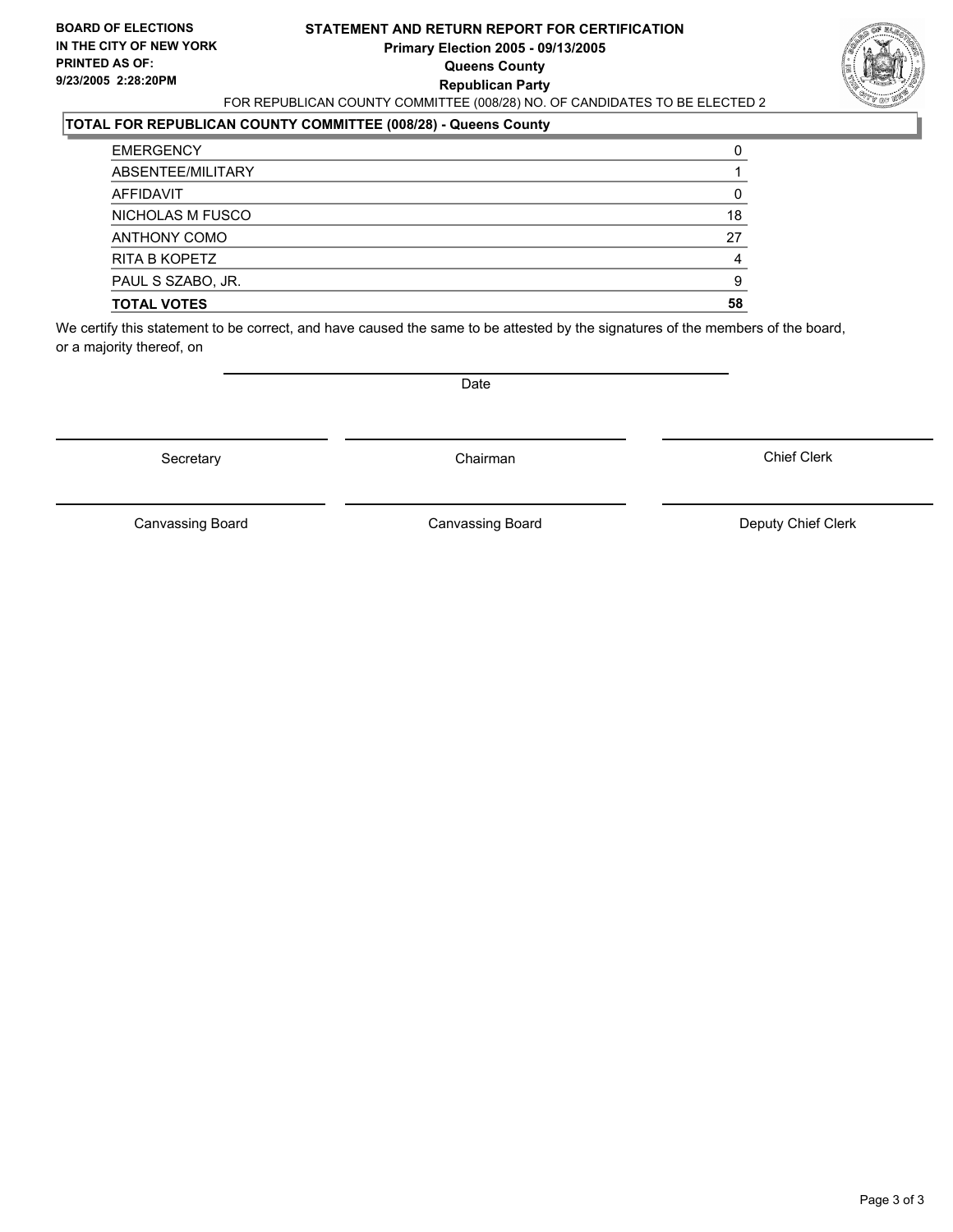

## **Primary Election 2005 - 09/13/2005 Queens County - Republican Party**

FOR REPUBLICAN COUNTY COMMITTEE (010/28) NO. OF CANDIDATES TO BE ELECTED 2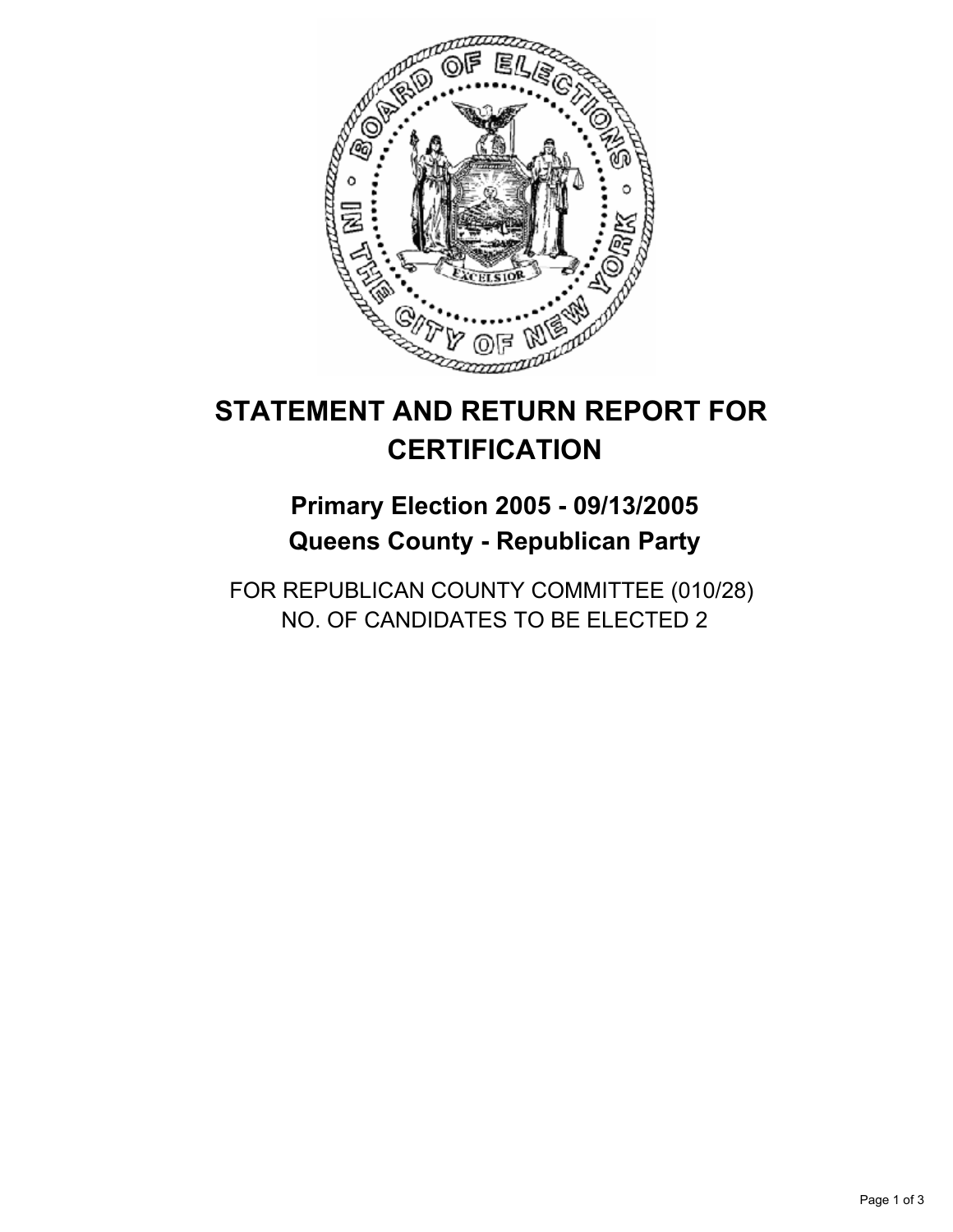

| <b>EMERGENCY</b>         |    |
|--------------------------|----|
| ABSENTEE/MILITARY        |    |
| AFFIDAVIT                |    |
| LISA FERRANTI            |    |
| <b>JAMES ZICCARDI</b>    |    |
| <b>MARION GRECO</b>      |    |
| <b>MICHAEL G BUCKLEY</b> |    |
| <b>TOTAL VOTES</b>       | 22 |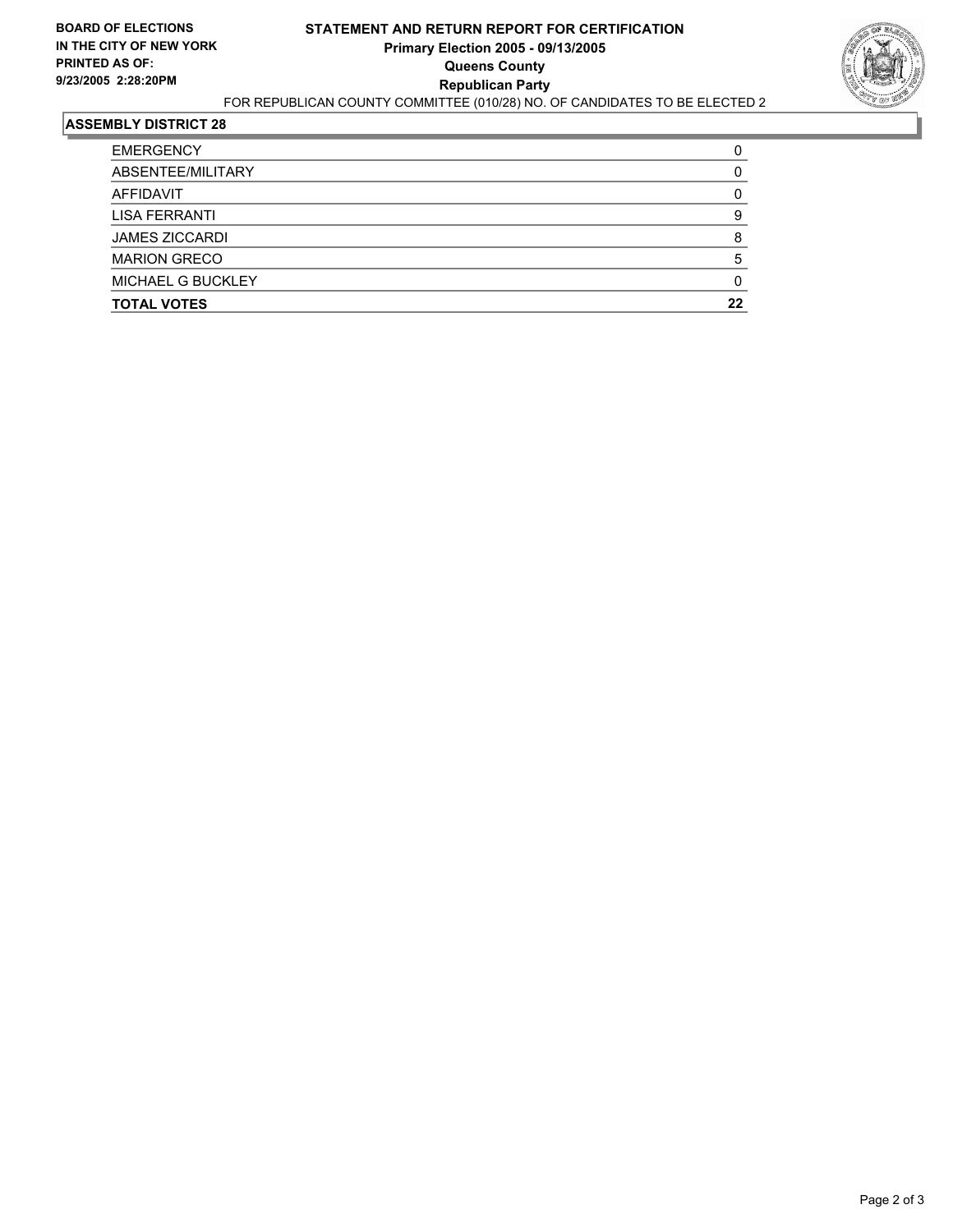#### **STATEMENT AND RETURN REPORT FOR CERTIFICATION Primary Election 2005 - 09/13/2005 Queens County Republican Party** FOR REPUBLICAN COUNTY COMMITTEE (010/28) NO. OF CANDIDATES TO BE ELECTED 2



### **TOTAL FOR REPUBLICAN COUNTY COMMITTEE (010/28) - Queens County**

| <b>TOTAL VOTES</b>       | 22 |
|--------------------------|----|
| <b>MICHAEL G BUCKLEY</b> |    |
| <b>MARION GRECO</b>      |    |
| <b>JAMES ZICCARDI</b>    |    |
| LISA FERRANTI            |    |
| AFFIDAVIT                |    |
| ABSENTEE/MILITARY        |    |
| <b>EMERGENCY</b>         |    |

We certify this statement to be correct, and have caused the same to be attested by the signatures of the members of the board, or a majority thereof, on

Secretary **Chairman** 

Date

Chief Clerk

Canvassing Board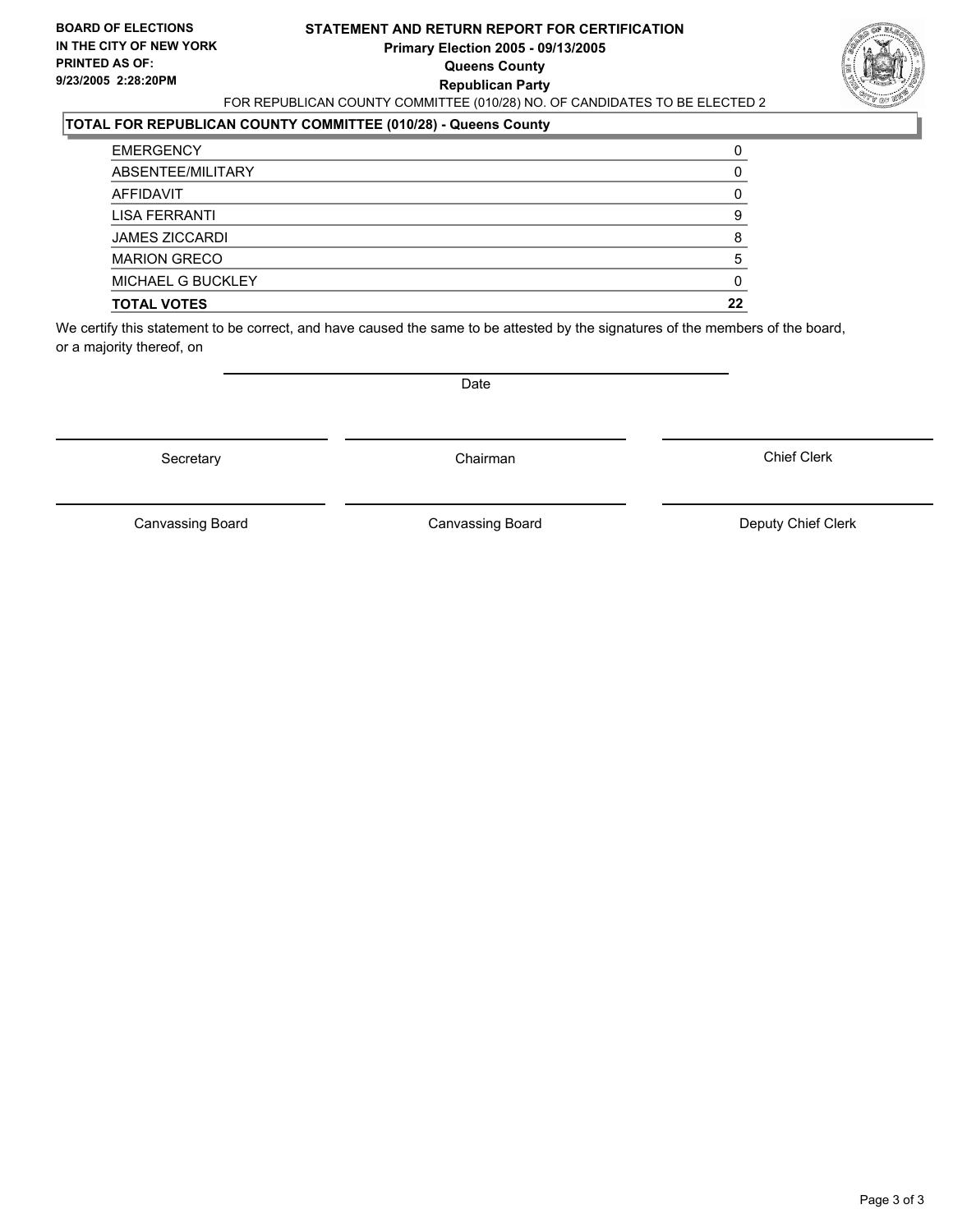

## **Primary Election 2005 - 09/13/2005 Queens County - Republican Party**

FOR REPUBLICAN COUNTY COMMITTEE (012/28) NO. OF CANDIDATES TO BE ELECTED 2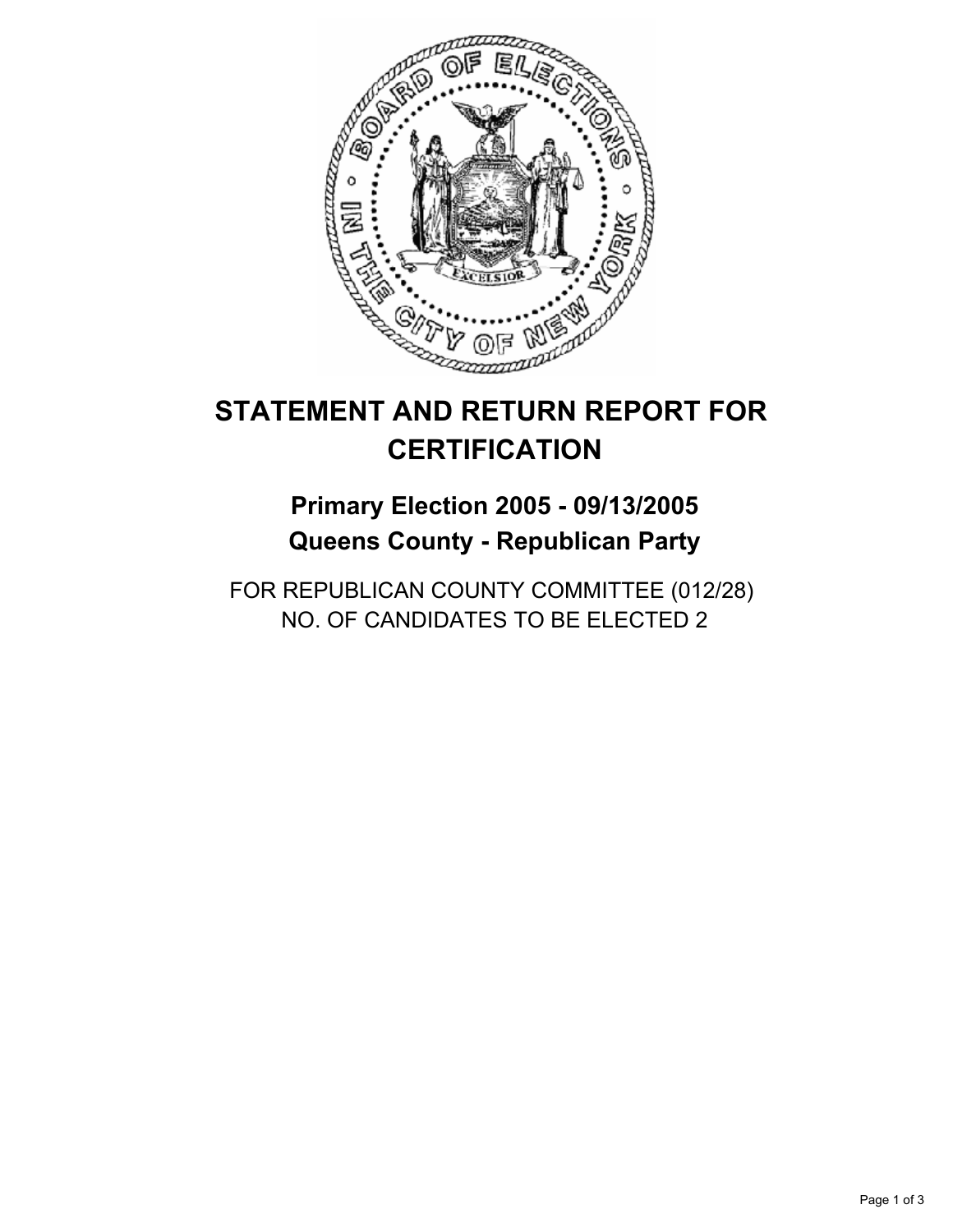

| <b>TOTAL VOTES</b>      | 20 |
|-------------------------|----|
| <b>JOSEPH V KELLY</b>   |    |
| PATRICIA A MALETTA      |    |
| <b>GINETA A LOTREAN</b> |    |
| DOREL LOTREAN           |    |
| AFFIDAVIT               |    |
| ABSENTEE/MILITARY       |    |
| <b>EMERGENCY</b>        |    |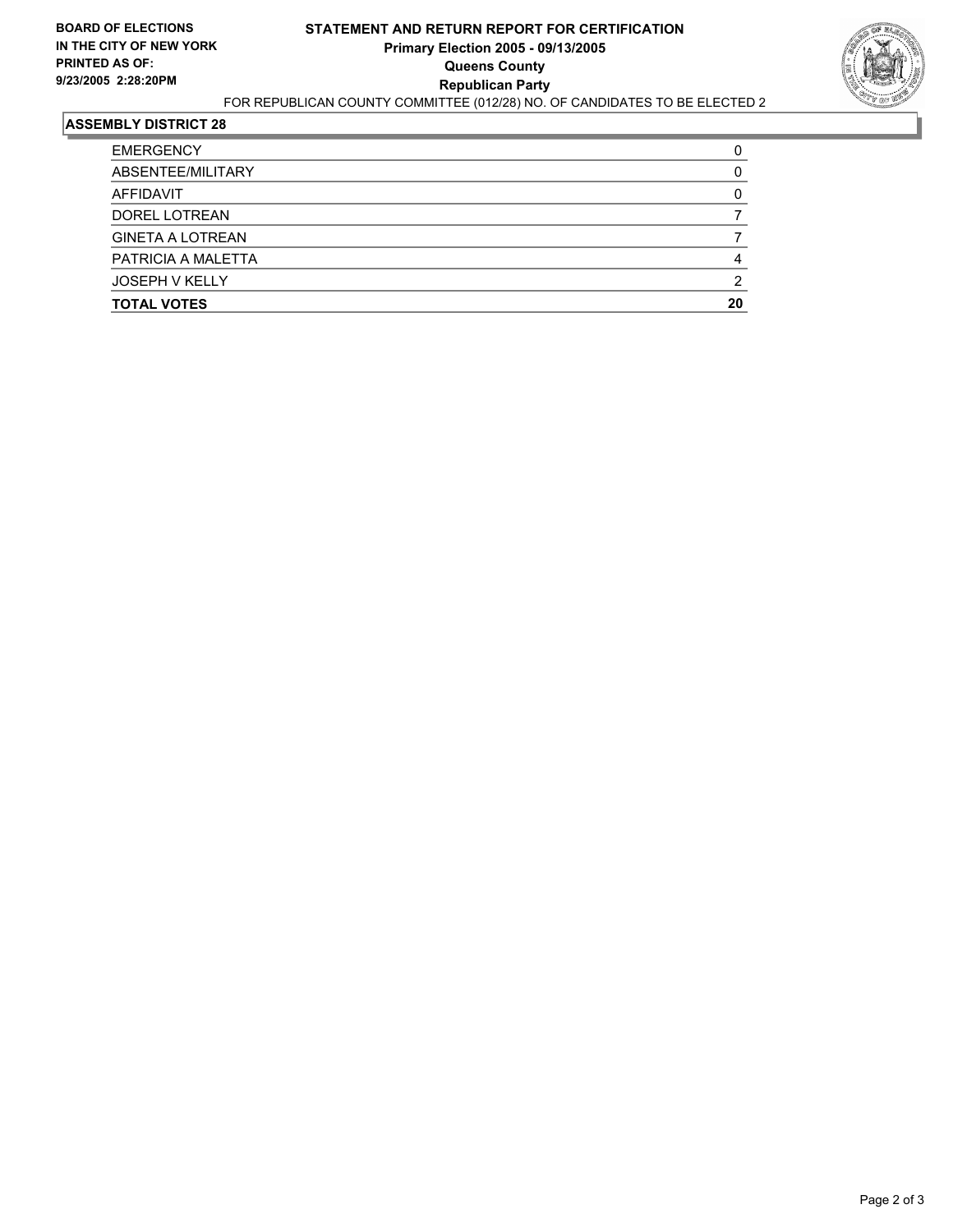#### **STATEMENT AND RETURN REPORT FOR CERTIFICATION Primary Election 2005 - 09/13/2005 Queens County Republican Party** FOR REPUBLICAN COUNTY COMMITTEE (012/28) NO. OF CANDIDATES TO BE ELECTED 2



#### **TOTAL FOR REPUBLICAN COUNTY COMMITTEE (012/28) - Queens County**

| <b>TOTAL VOTES</b>      | 20 |
|-------------------------|----|
| <b>JOSEPH V KELLY</b>   |    |
| PATRICIA A MALETTA      |    |
| <b>GINETA A LOTREAN</b> |    |
| DOREL LOTREAN           |    |
| AFFIDAVIT               |    |
| ABSENTEE/MILITARY       |    |
| <b>EMERGENCY</b>        |    |

We certify this statement to be correct, and have caused the same to be attested by the signatures of the members of the board, or a majority thereof, on

Secretary **Chairman** 

Date

Chief Clerk

Canvassing Board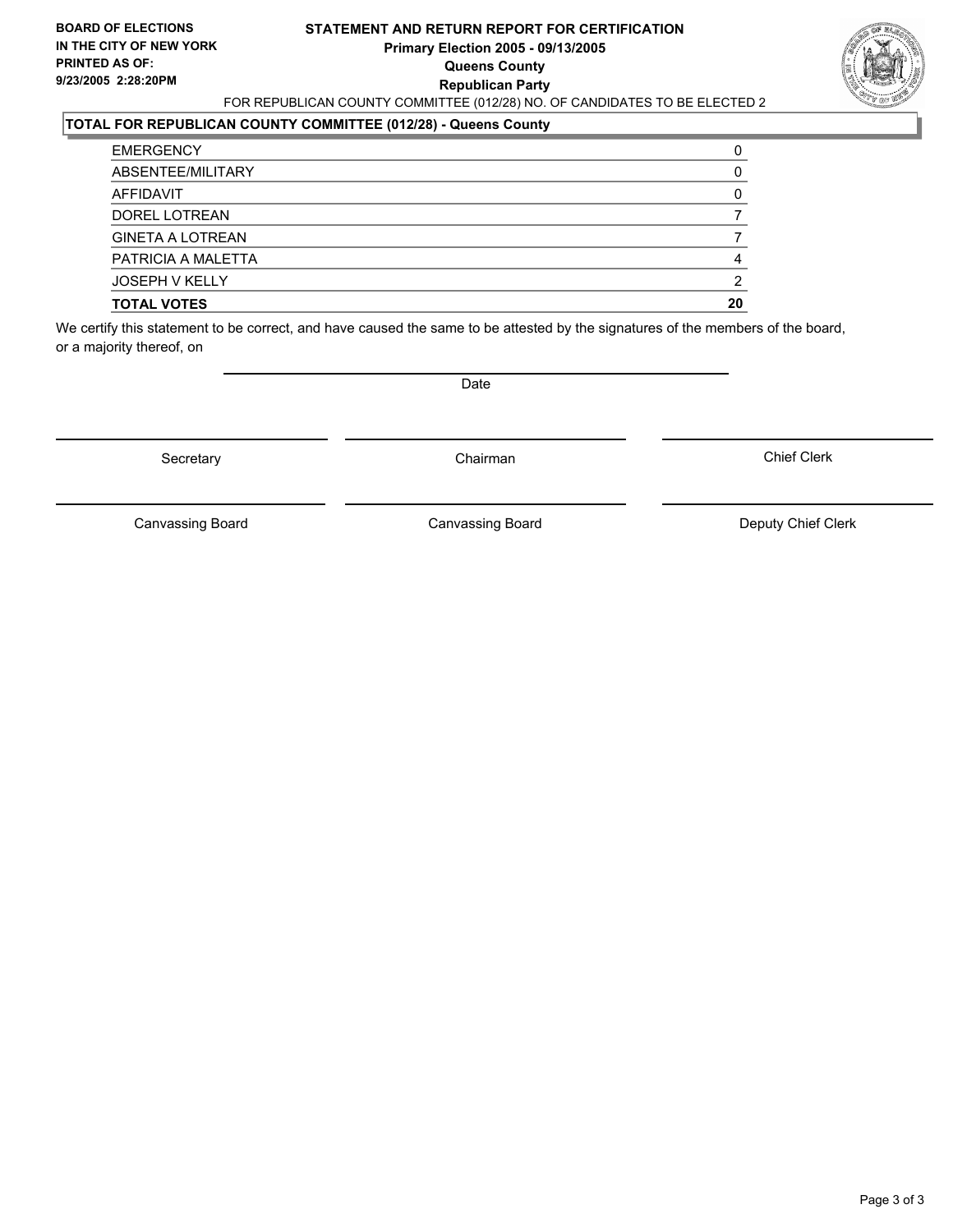

## **Primary Election 2005 - 09/13/2005 Queens County - Republican Party**

FOR REPUBLICAN COUNTY COMMITTEE (013/28) NO. OF CANDIDATES TO BE ELECTED 2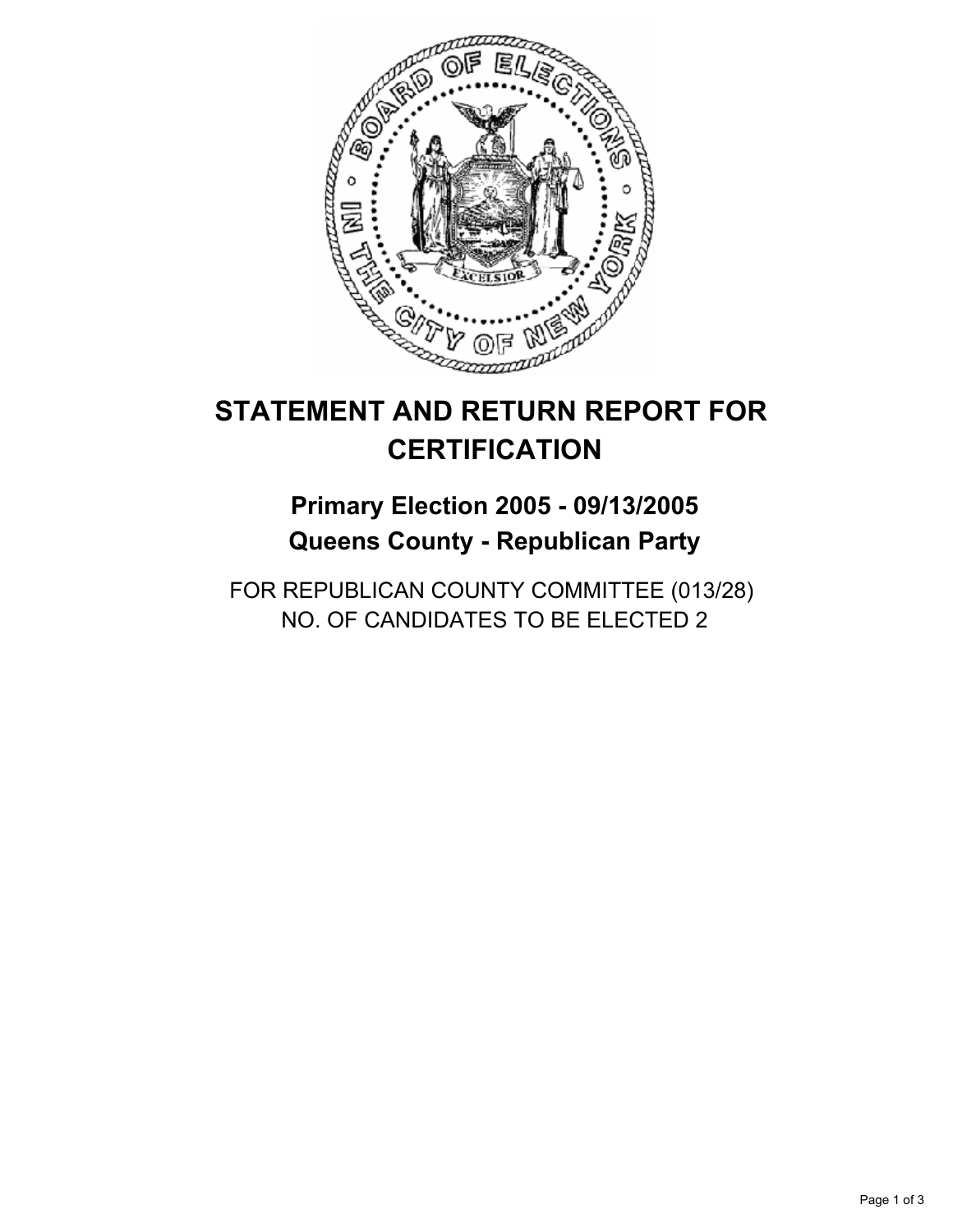

| <b>EMERGENCY</b>       |    |
|------------------------|----|
| ABSENTEE/MILITARY      |    |
| AFFIDAVIT              |    |
| DONNA MILLER-GALLAGHER | 18 |
| <b>ERIKA MICHEL</b>    |    |
| PETER SCHLOSSMACHER    |    |
| DANIELLE C TOMMASO     |    |
| <b>TOTAL VOTES</b>     | 36 |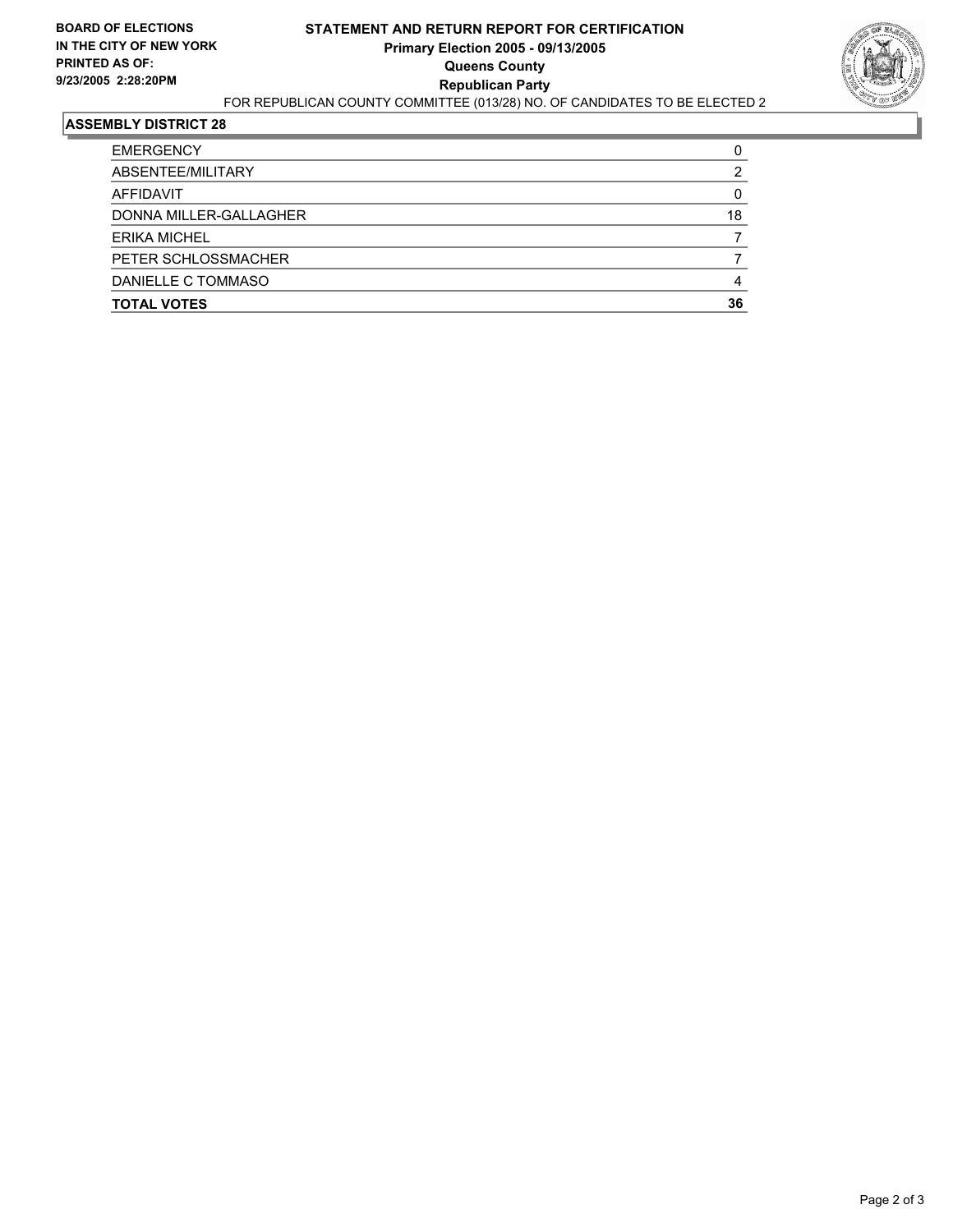#### **STATEMENT AND RETURN REPORT FOR CERTIFICATION Primary Election 2005 - 09/13/2005 Queens County Republican Party** FOR REPUBLICAN COUNTY COMMITTEE (013/28) NO. OF CANDIDATES TO BE ELECTED 2



### **TOTAL FOR REPUBLICAN COUNTY COMMITTEE (013/28) - Queens County**

| <b>EMERGENCY</b>       |    |
|------------------------|----|
| ABSENTEE/MILITARY      |    |
| AFFIDAVIT              |    |
| DONNA MILLER-GALLAGHER | 18 |
| ERIKA MICHEL           |    |
| PETER SCHLOSSMACHER    |    |
| DANIELLE C TOMMASO     |    |
| <b>TOTAL VOTES</b>     | 36 |

We certify this statement to be correct, and have caused the same to be attested by the signatures of the members of the board, or a majority thereof, on

Secretary **Chairman** 

Date

Chief Clerk

Canvassing Board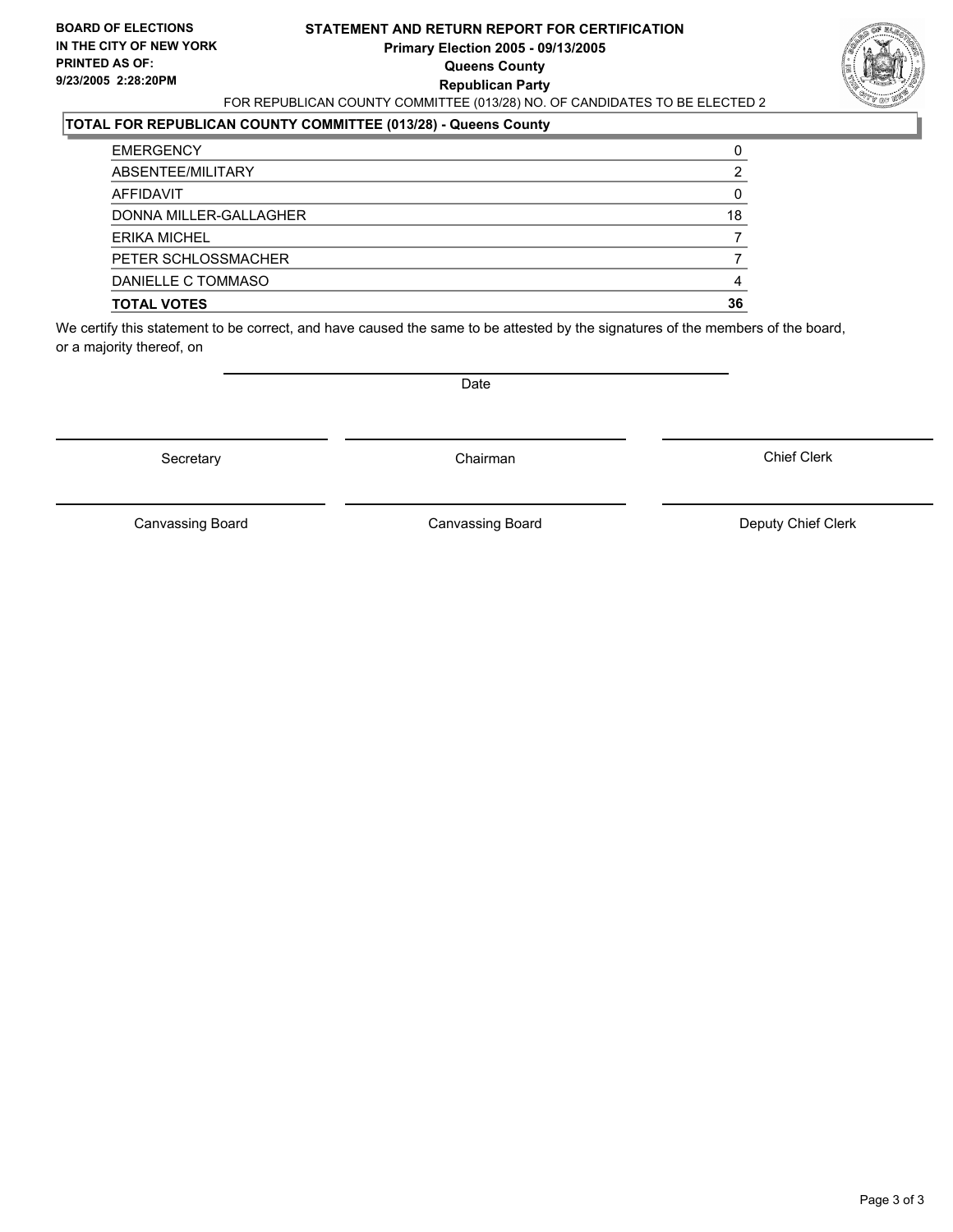

## **Primary Election 2005 - 09/13/2005 Queens County - Republican Party**

FOR REPUBLICAN COUNTY COMMITTEE (014/28) NO. OF CANDIDATES TO BE ELECTED 2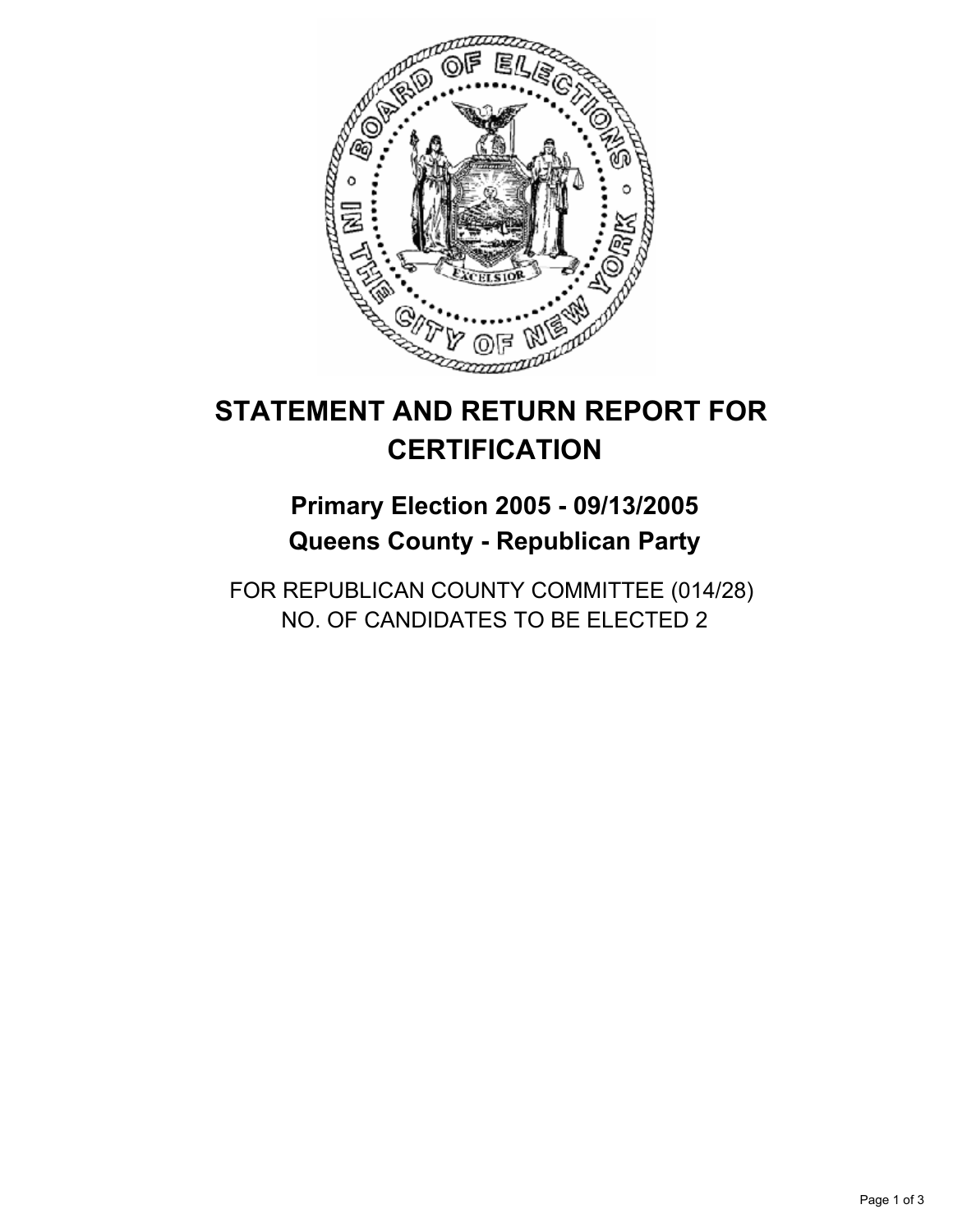

| ABSENTEE/MILITARY  | າ  |
|--------------------|----|
| AFFIDAVIT          |    |
| MARCELLO LORUSSO   | 13 |
| AMALIA A FRANZONE  | 12 |
| LYNDA A METZGER    | 16 |
| RICHARD A METZGER  | 19 |
| <b>TOTAL VOTES</b> | 60 |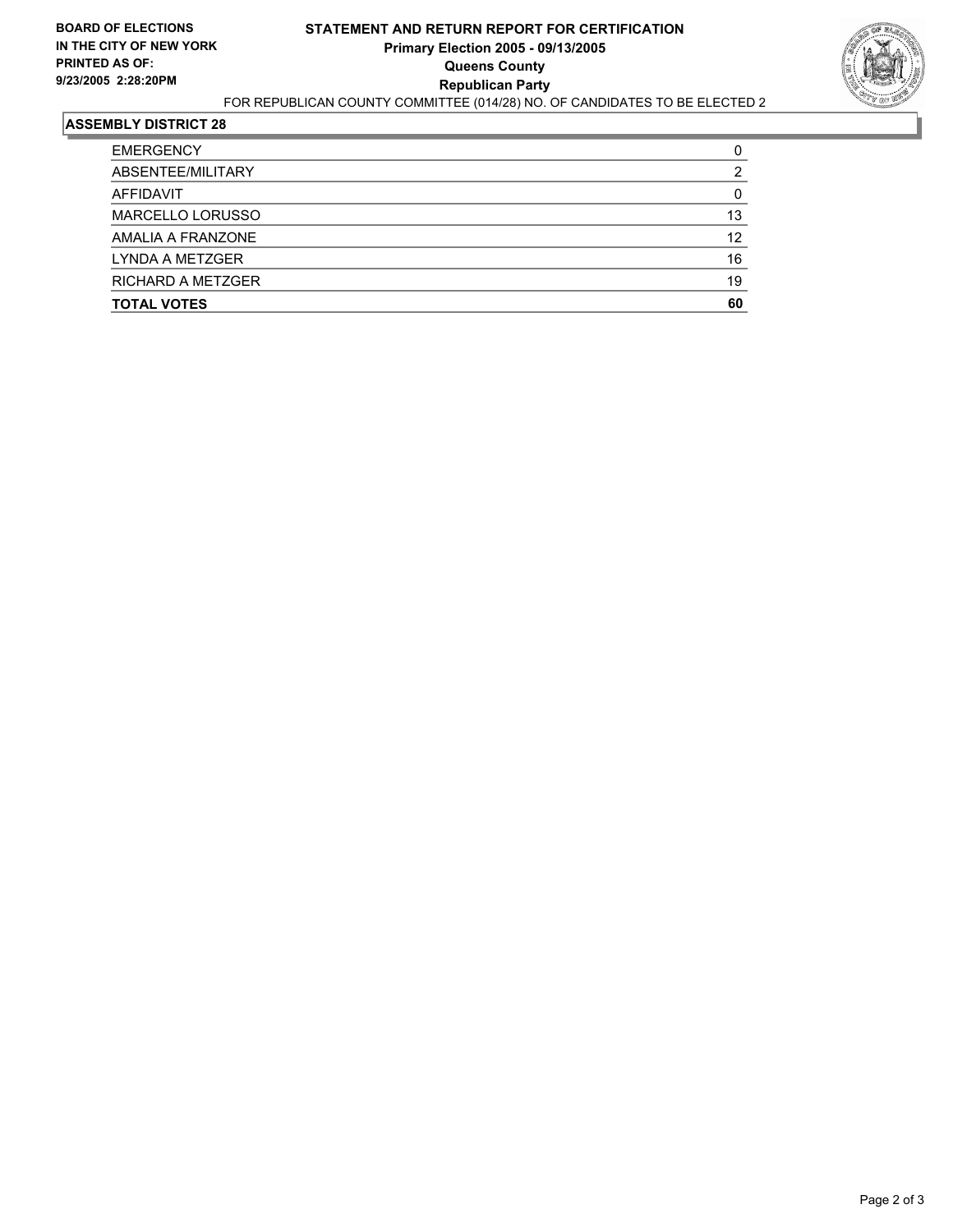#### **STATEMENT AND RETURN REPORT FOR CERTIFICATION Primary Election 2005 - 09/13/2005 Queens County Republican Party** FOR REPUBLICAN COUNTY COMMITTEE (014/28) NO. OF CANDIDATES TO BE ELECTED 2



### **TOTAL FOR REPUBLICAN COUNTY COMMITTEE (014/28) - Queens County**

| <b>EMERGENCY</b>         |    |
|--------------------------|----|
| ABSENTEE/MILITARY        |    |
| AFFIDAVIT                |    |
| MARCELLO LORUSSO         | 13 |
| AMALIA A FRANZONE        | 12 |
| LYNDA A METZGER          | 16 |
| <b>RICHARD A METZGER</b> | 19 |
| <b>TOTAL VOTES</b>       | 60 |

We certify this statement to be correct, and have caused the same to be attested by the signatures of the members of the board, or a majority thereof, on

Secretary **Chairman** 

Date

Chief Clerk

Canvassing Board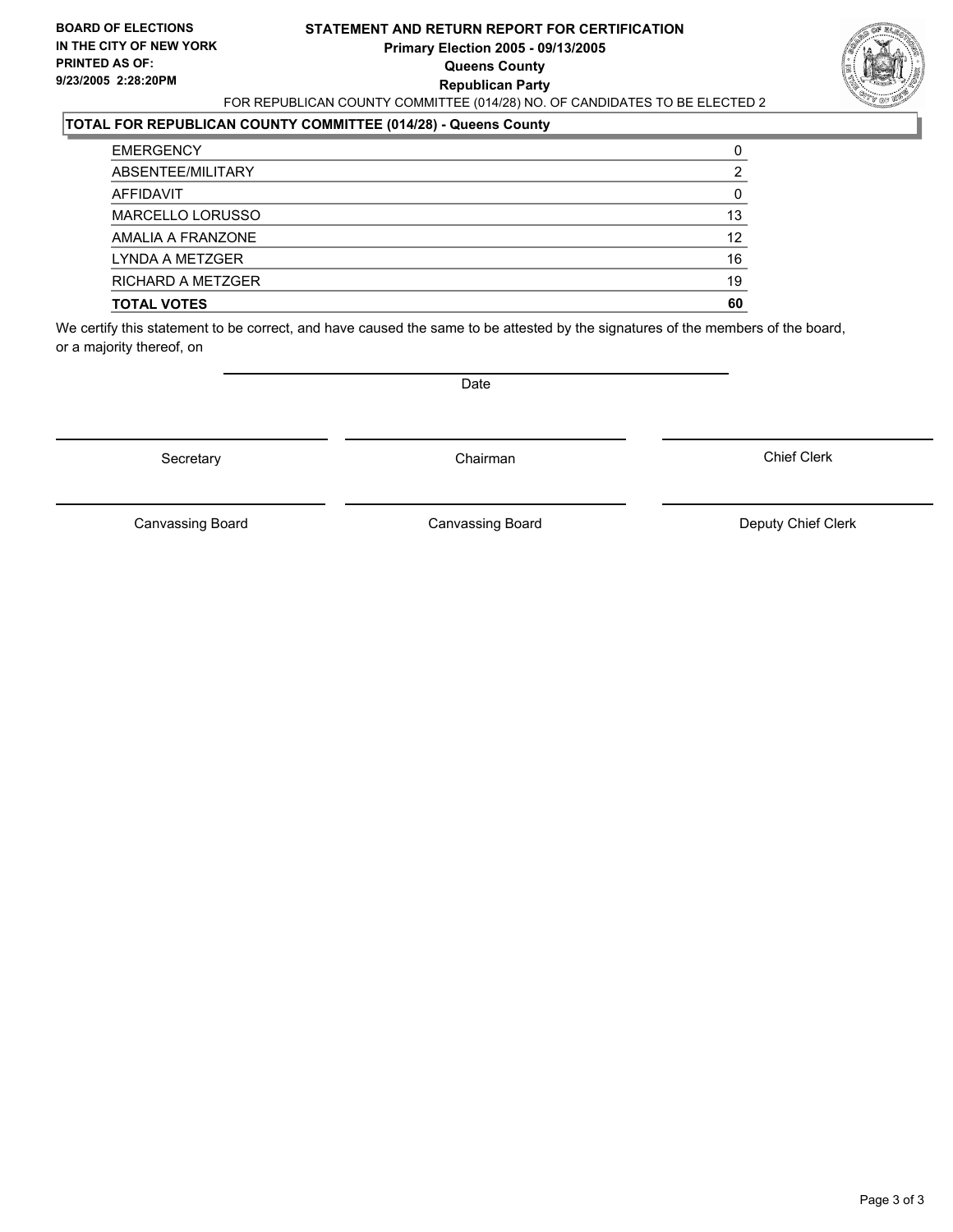

## **Primary Election 2005 - 09/13/2005 Queens County - Republican Party**

FOR REPUBLICAN COUNTY COMMITTEE (015/28) NO. OF CANDIDATES TO BE ELECTED 2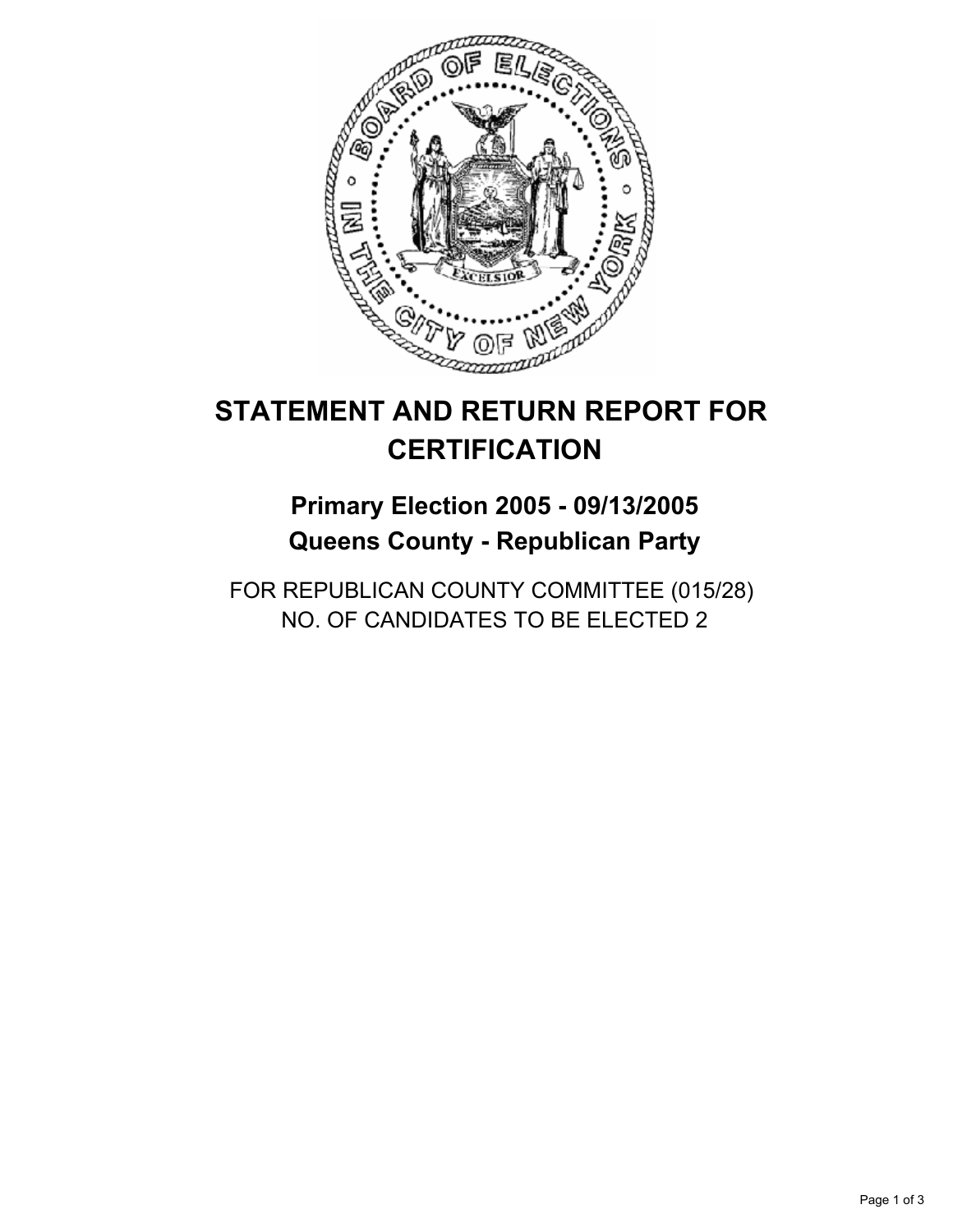

| <b>EMERGENCY</b>        |    |
|-------------------------|----|
| ABSENTEE/MILITARY       |    |
| AFFIDAVIT               |    |
| <b>HARRIET L GEORGE</b> | 12 |
| <b>FRANK G STUHLER</b>  |    |
| PETER GIFFEN            | 18 |
| <b>JUDITH BEDENICK</b>  | 16 |
| <b>TOTAL VOTES</b>      | 53 |
|                         |    |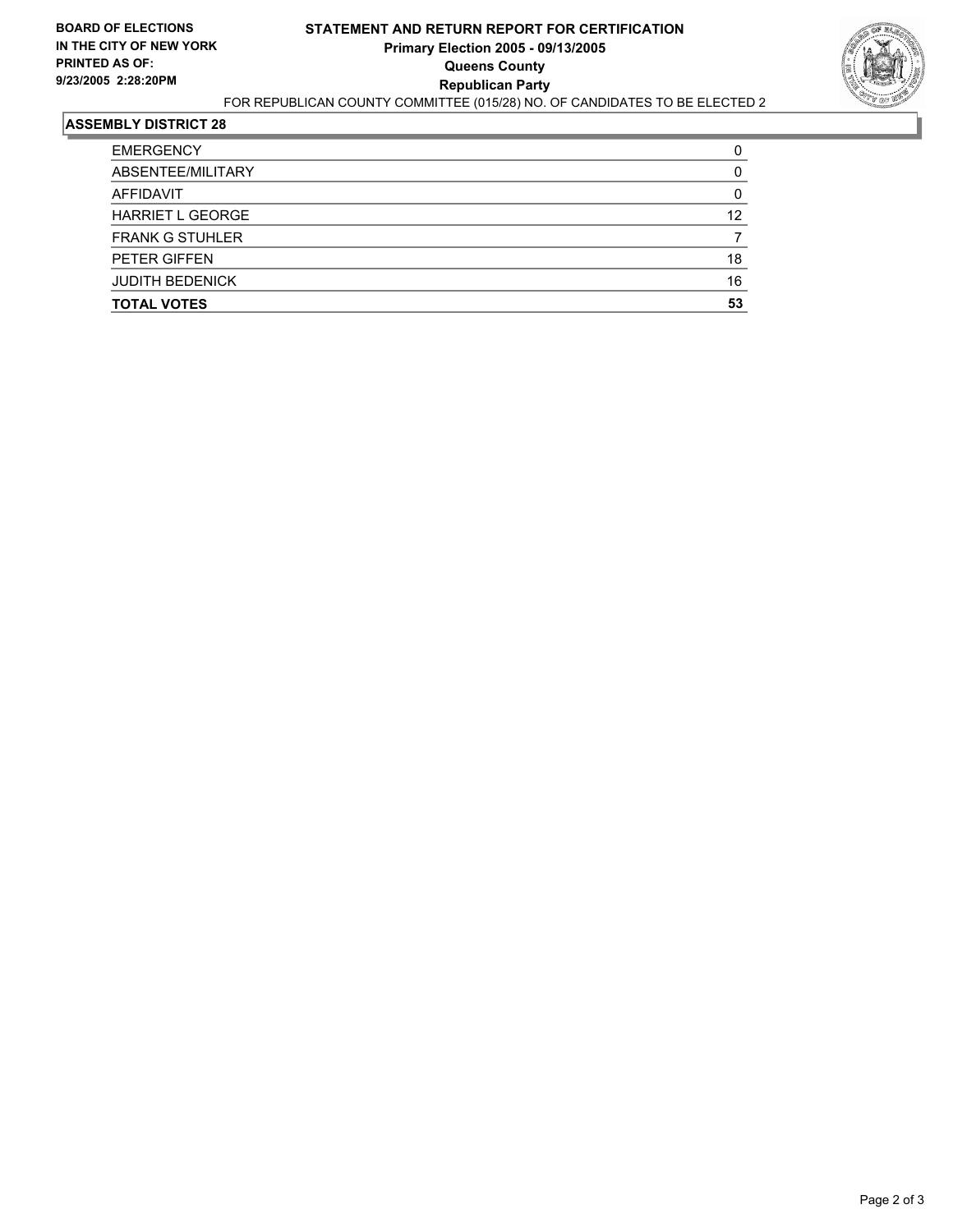#### **STATEMENT AND RETURN REPORT FOR CERTIFICATION Primary Election 2005 - 09/13/2005 Queens County Republican Party** FOR REPUBLICAN COUNTY COMMITTEE (015/28) NO. OF CANDIDATES TO BE ELECTED 2



### **TOTAL FOR REPUBLICAN COUNTY COMMITTEE (015/28) - Queens County**

| <b>EMERGENCY</b>        |    |
|-------------------------|----|
| ABSENTEE/MILITARY       |    |
| AFFIDAVIT               |    |
| <b>HARRIET L GEORGE</b> | 12 |
| <b>FRANK G STUHLER</b>  |    |
| PETER GIFFEN            | 18 |
| <b>JUDITH BEDENICK</b>  | 16 |
| <b>TOTAL VOTES</b>      | 53 |

We certify this statement to be correct, and have caused the same to be attested by the signatures of the members of the board, or a majority thereof, on

Secretary **Chairman** 

Date

Chief Clerk

Canvassing Board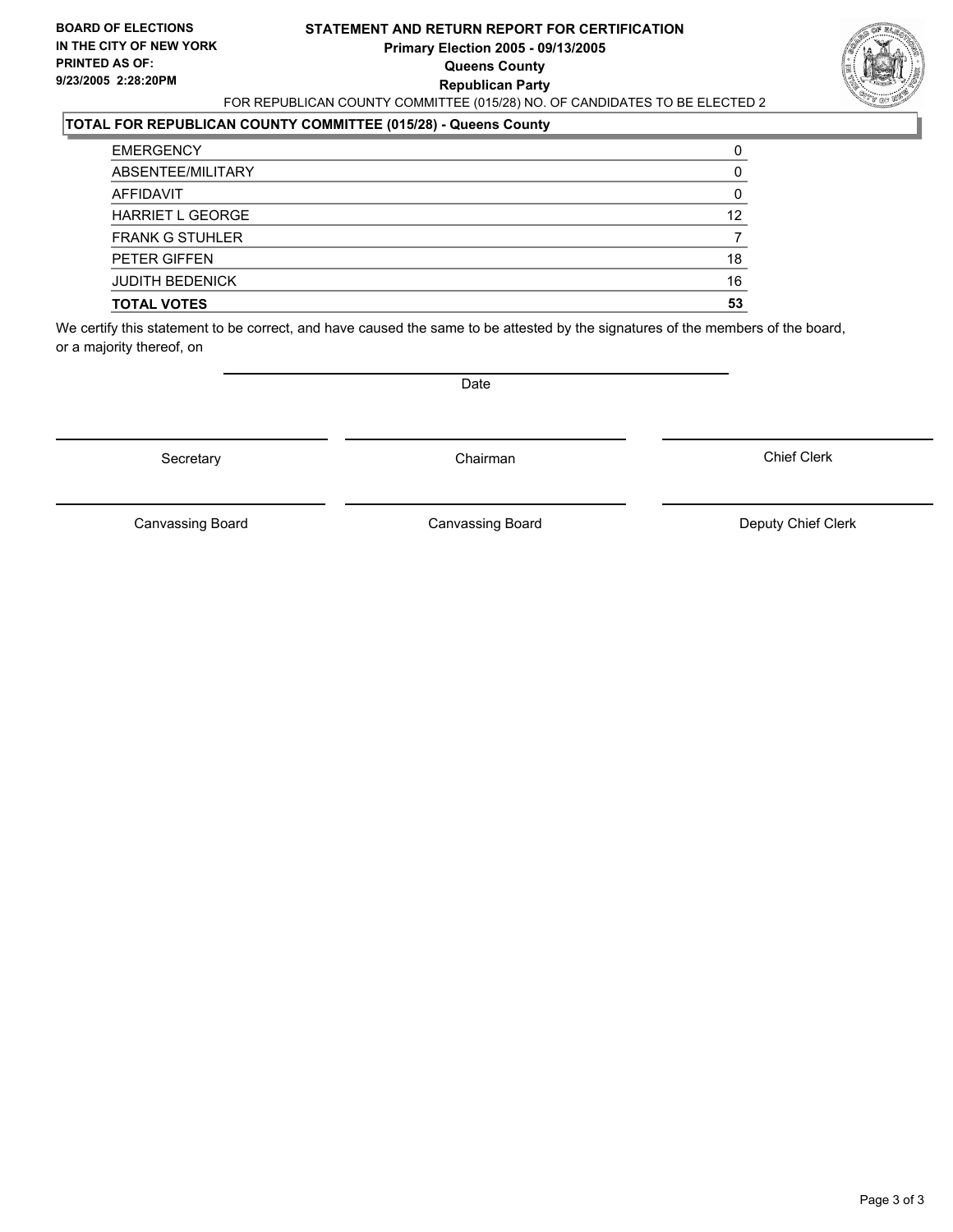

## **Primary Election 2005 - 09/13/2005 Queens County - Republican Party**

FOR REPUBLICAN COUNTY COMMITTEE (016/28) NO. OF CANDIDATES TO BE ELECTED 2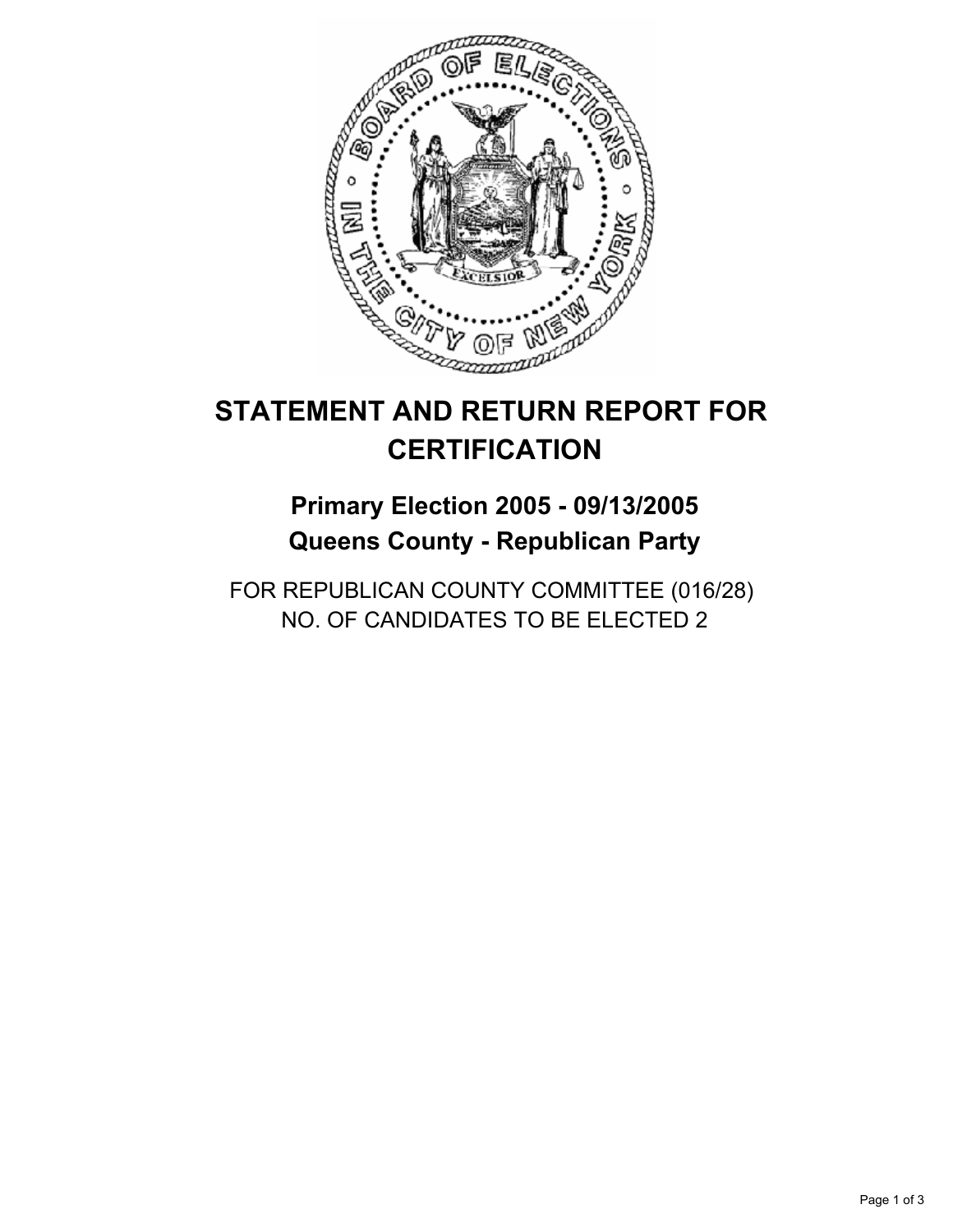

| <b>EMERGENCY</b>          |    |
|---------------------------|----|
| ABSENTEE/MILITARY         |    |
| AFFIDAVIT                 |    |
| <b>DENNIS P GALLAGHER</b> | 22 |
| <b>LAURA MICHEL</b>       |    |
| <b>HELEN SURACE</b>       |    |
| <b>HENRY C MALON</b>      |    |
| <b>TOTAL VOTES</b>        |    |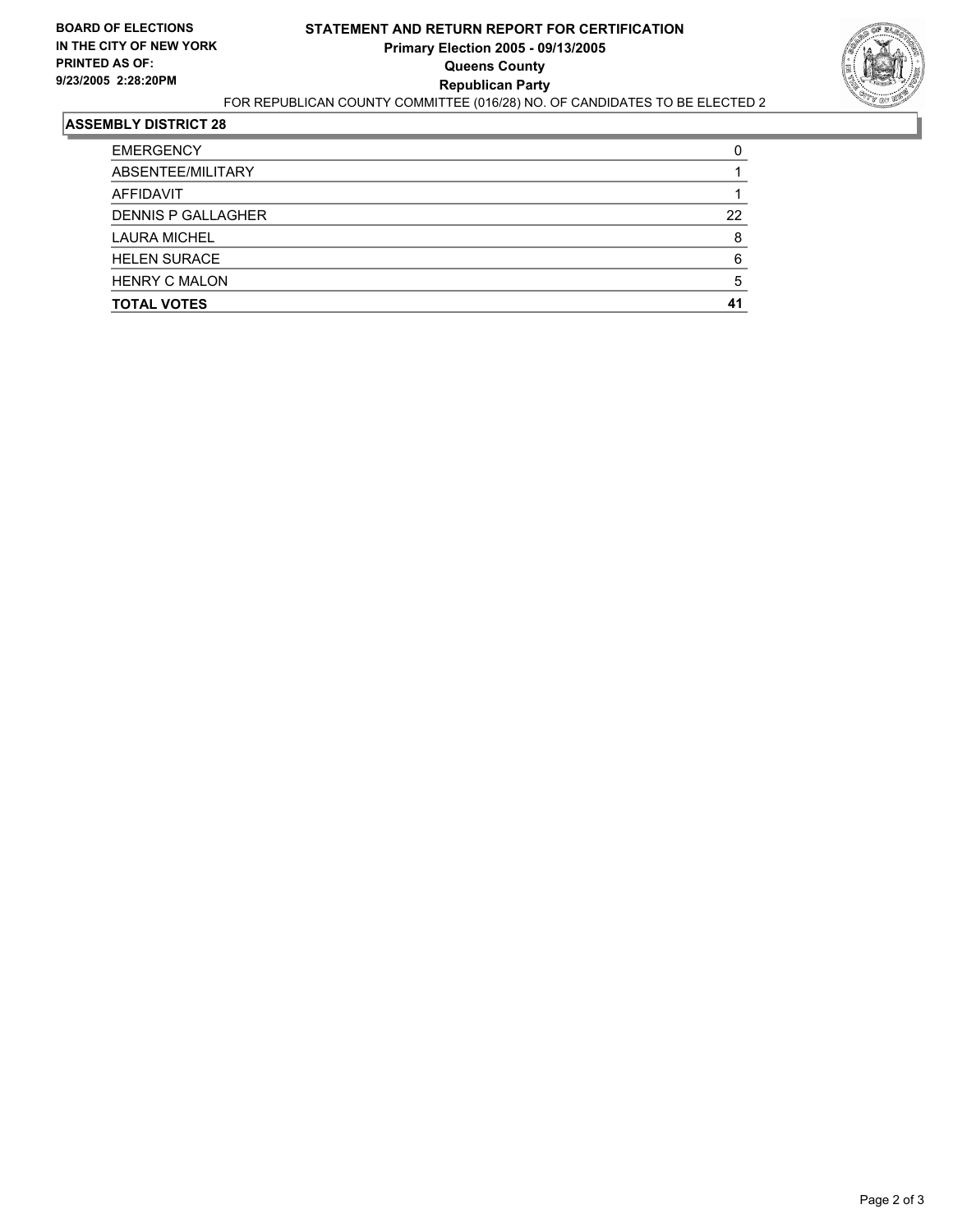#### **STATEMENT AND RETURN REPORT FOR CERTIFICATION Primary Election 2005 - 09/13/2005 Queens County Republican Party** FOR REPUBLICAN COUNTY COMMITTEE (016/28) NO. OF CANDIDATES TO BE ELECTED 2

### **TOTAL FOR REPUBLICAN COUNTY COMMITTEE (016/28) - Queens County**

| <b>TOTAL VOTES</b>        | 41 |
|---------------------------|----|
| <b>HENRY C MALON</b>      |    |
| <b>HELEN SURACE</b>       | 6  |
| <b>LAURA MICHEL</b>       | 8  |
| <b>DENNIS P GALLAGHER</b> | 22 |
| AFFIDAVIT                 |    |
| ABSENTEE/MILITARY         |    |
| <b>EMERGENCY</b>          |    |

We certify this statement to be correct, and have caused the same to be attested by the signatures of the members of the board, or a majority thereof, on

Secretary **Chairman** 

Date

Chief Clerk

Canvassing Board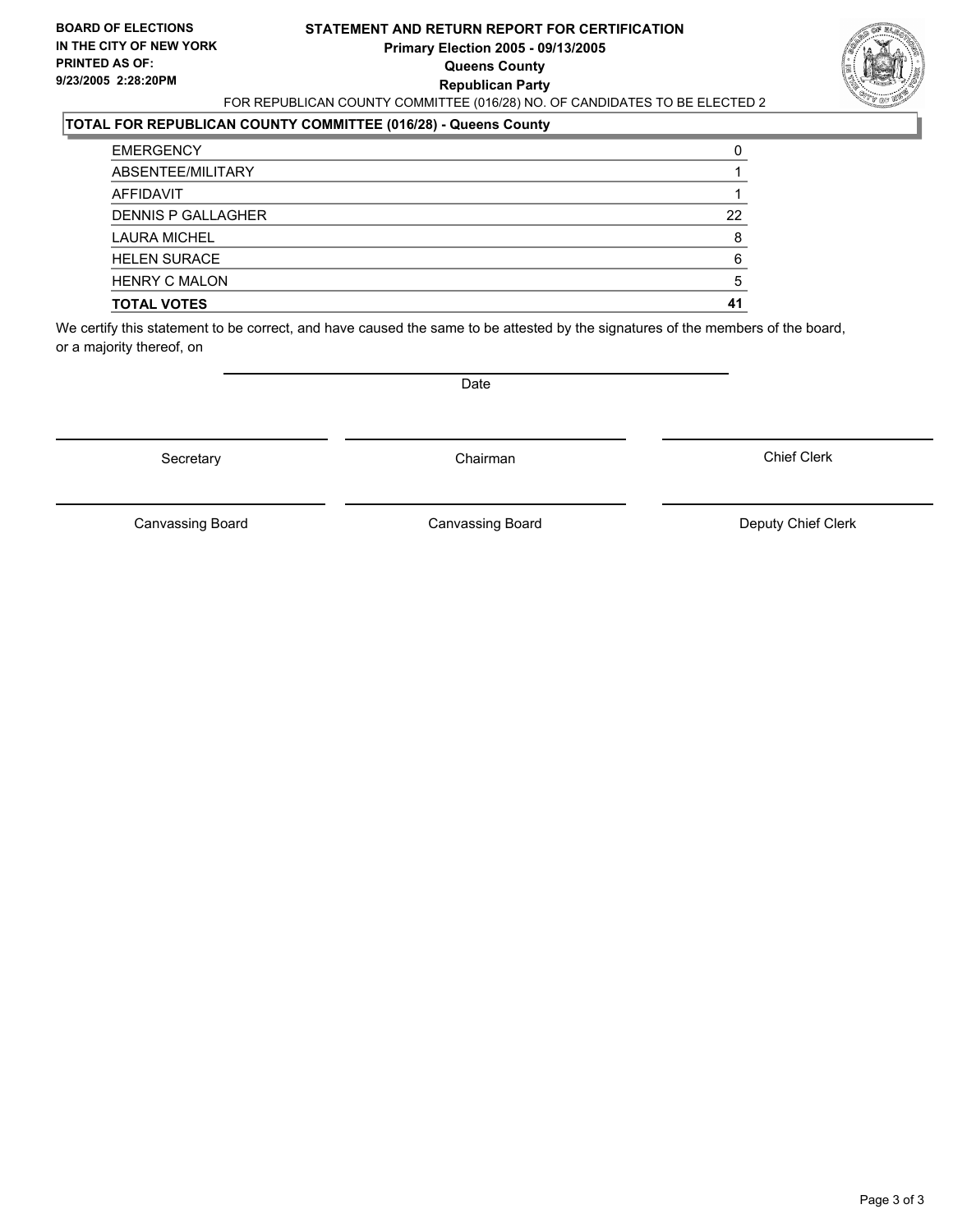

## **Primary Election 2005 - 09/13/2005 Queens County - Republican Party**

FOR REPUBLICAN COUNTY COMMITTEE (018/28) NO. OF CANDIDATES TO BE ELECTED 2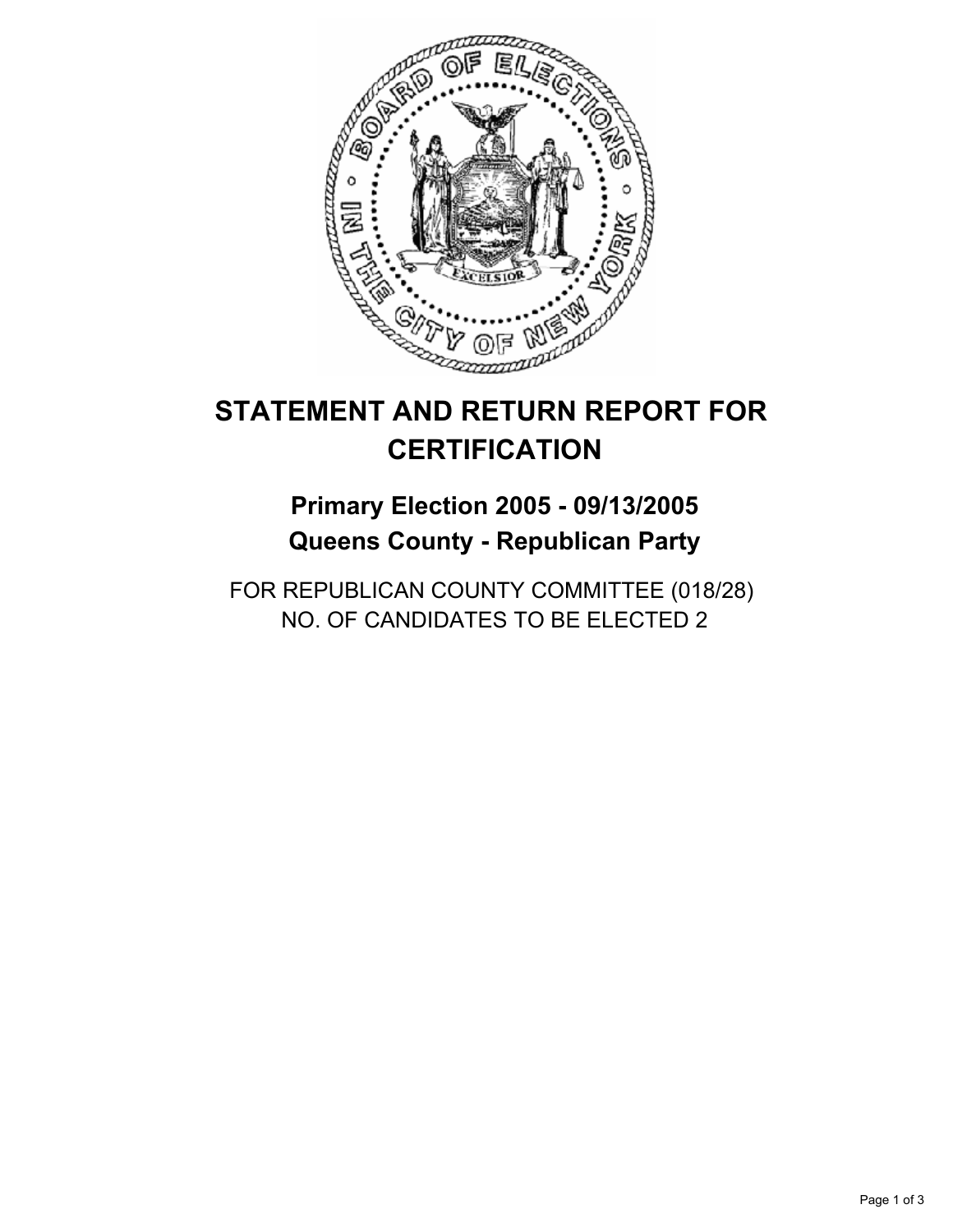

| <b>TOTAL VOTES</b>        | 44 |
|---------------------------|----|
| JEFFREY J MILLER          | 11 |
| ROBERT EIDT               | 11 |
| <b>CATHERINE A SUMSKY</b> |    |
| <b>LOUIS BERTOLAS</b>     | 14 |
| AFFIDAVIT                 |    |
| ABSENTEE/MILITARY         |    |
| <b>EMERGENCY</b>          |    |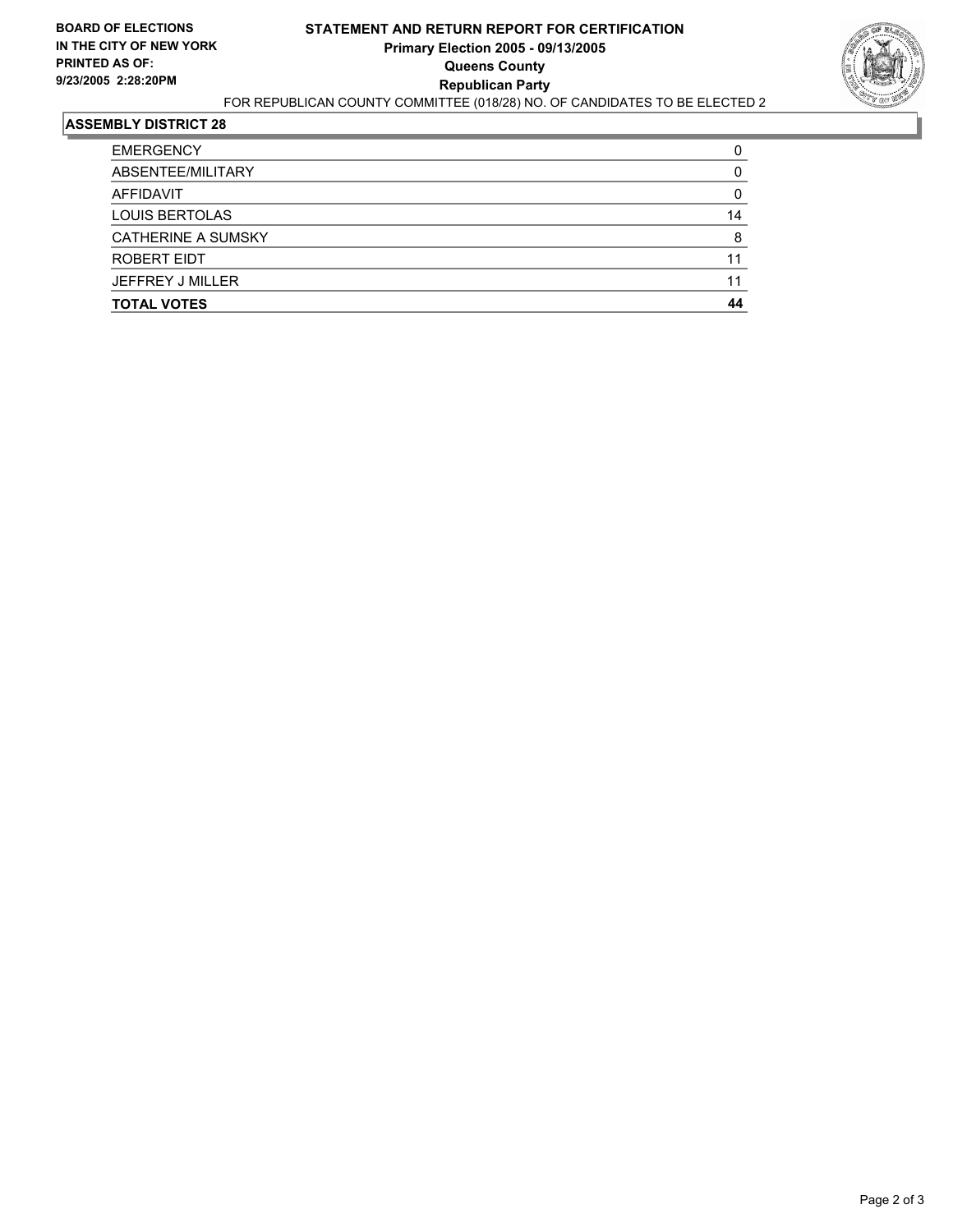#### **STATEMENT AND RETURN REPORT FOR CERTIFICATION Primary Election 2005 - 09/13/2005 Queens County Republican Party** FOR REPUBLICAN COUNTY COMMITTEE (018/28) NO. OF CANDIDATES TO BE ELECTED 2



### **TOTAL FOR REPUBLICAN COUNTY COMMITTEE (018/28) - Queens County**

| <b>TOTAL VOTES</b>        | 44 |
|---------------------------|----|
| JEFFREY J MILLER          | 11 |
| ROBERT EIDT               | 11 |
| <b>CATHERINE A SUMSKY</b> |    |
| <b>LOUIS BERTOLAS</b>     | 14 |
| AFFIDAVIT                 |    |
| ABSENTEE/MILITARY         |    |
| <b>EMERGENCY</b>          |    |

We certify this statement to be correct, and have caused the same to be attested by the signatures of the members of the board, or a majority thereof, on

Secretary **Chairman** 

Date

Chief Clerk

Canvassing Board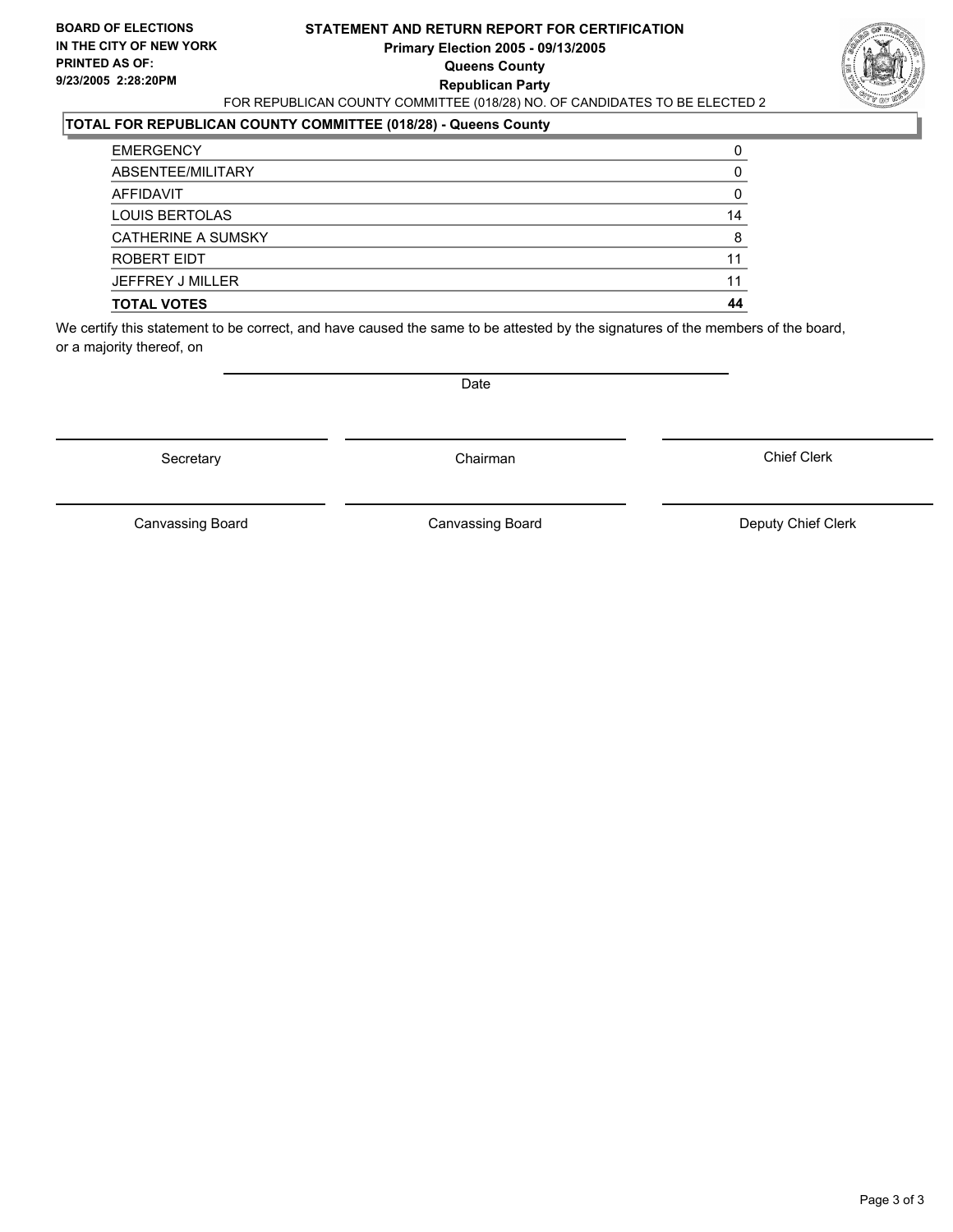

## **Primary Election 2005 - 09/13/2005 Queens County - Republican Party**

FOR REPUBLICAN COUNTY COMMITTEE (020/28) NO. OF CANDIDATES TO BE ELECTED 2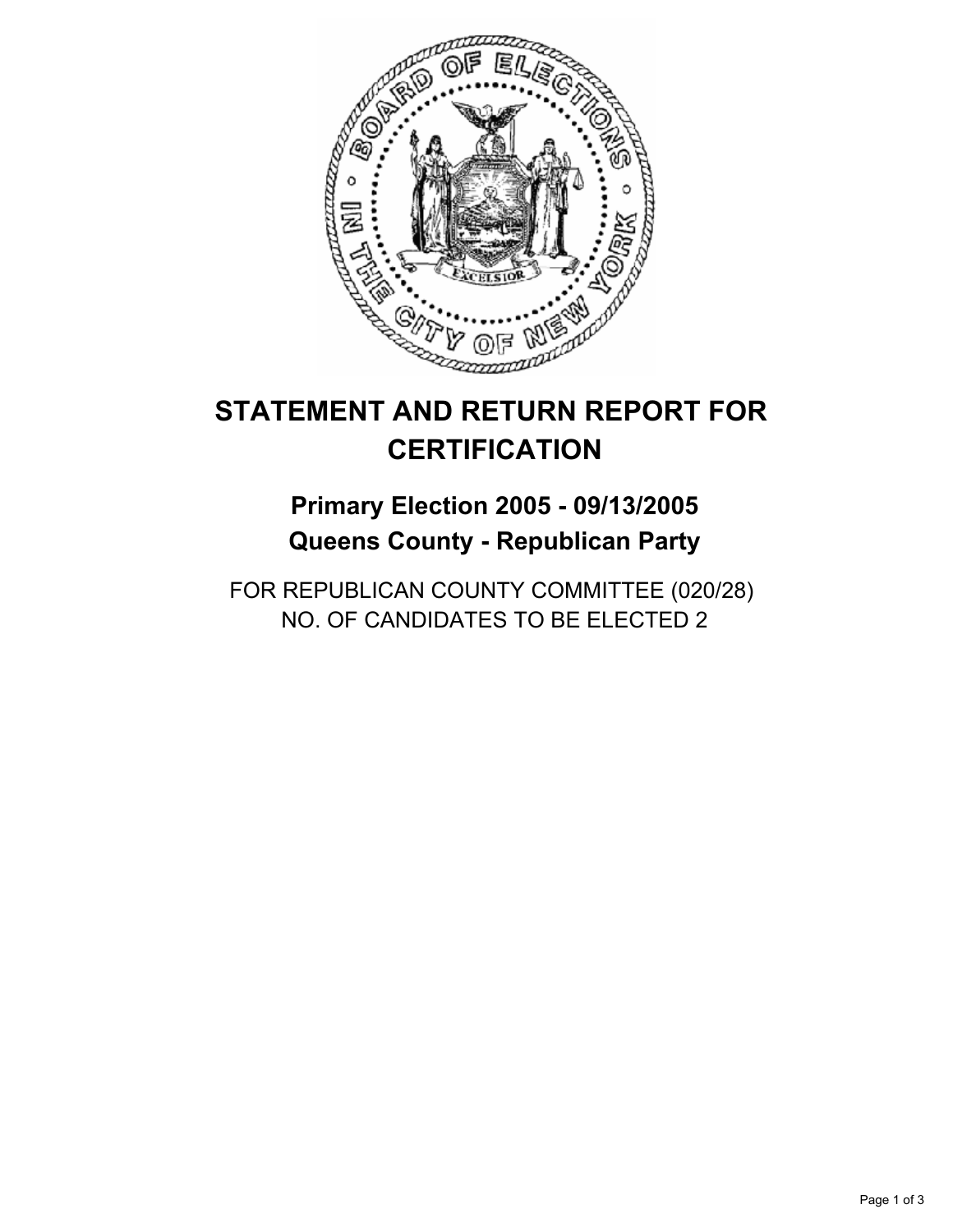

| <b>EMERGENCY</b>       |    |
|------------------------|----|
| ABSENTEE/MILITARY      |    |
| AFFIDAVIT              |    |
| <b>BREDA M BUCKLEY</b> | 13 |
| JOHN C ATTANAS         |    |
| <b>ALLEN MUNCAN</b>    |    |
| ANGELA CHIERICHELLA    |    |
| <b>TOTAL VOTES</b>     | 29 |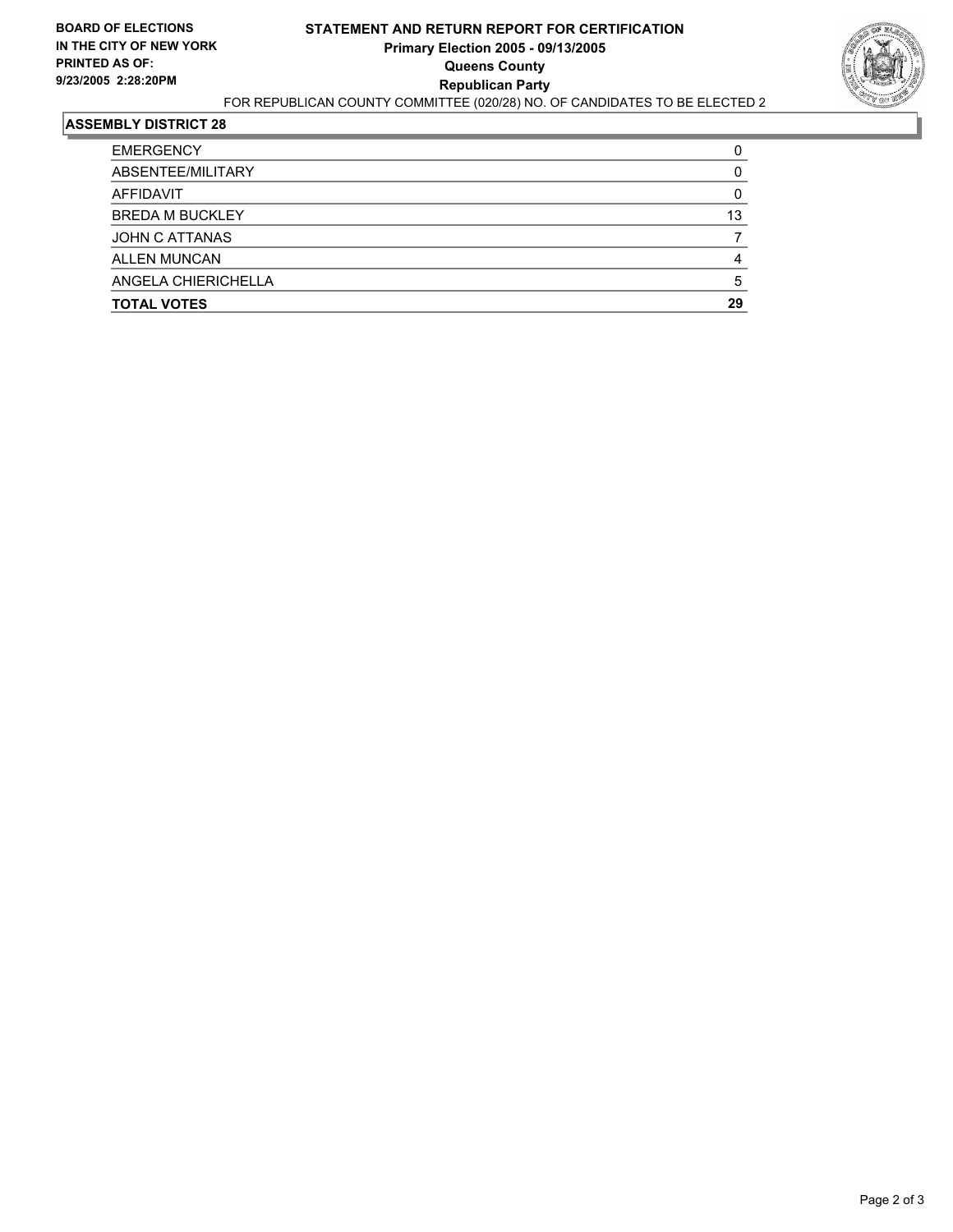#### **STATEMENT AND RETURN REPORT FOR CERTIFICATION Primary Election 2005 - 09/13/2005 Queens County Republican Party** FOR REPUBLICAN COUNTY COMMITTEE (020/28) NO. OF CANDIDATES TO BE ELECTED 2



### **TOTAL FOR REPUBLICAN COUNTY COMMITTEE (020/28) - Queens County**

| <b>EMERGENCY</b>       |    |
|------------------------|----|
| ABSENTEE/MILITARY      |    |
| AFFIDAVIT              |    |
| <b>BREDA M BUCKLEY</b> | 13 |
| JOHN C ATTANAS         |    |
| <b>ALLEN MUNCAN</b>    |    |
| ANGELA CHIERICHELLA    |    |
| <b>TOTAL VOTES</b>     | 29 |

We certify this statement to be correct, and have caused the same to be attested by the signatures of the members of the board, or a majority thereof, on

Secretary **Chairman** 

Date

Chief Clerk

Canvassing Board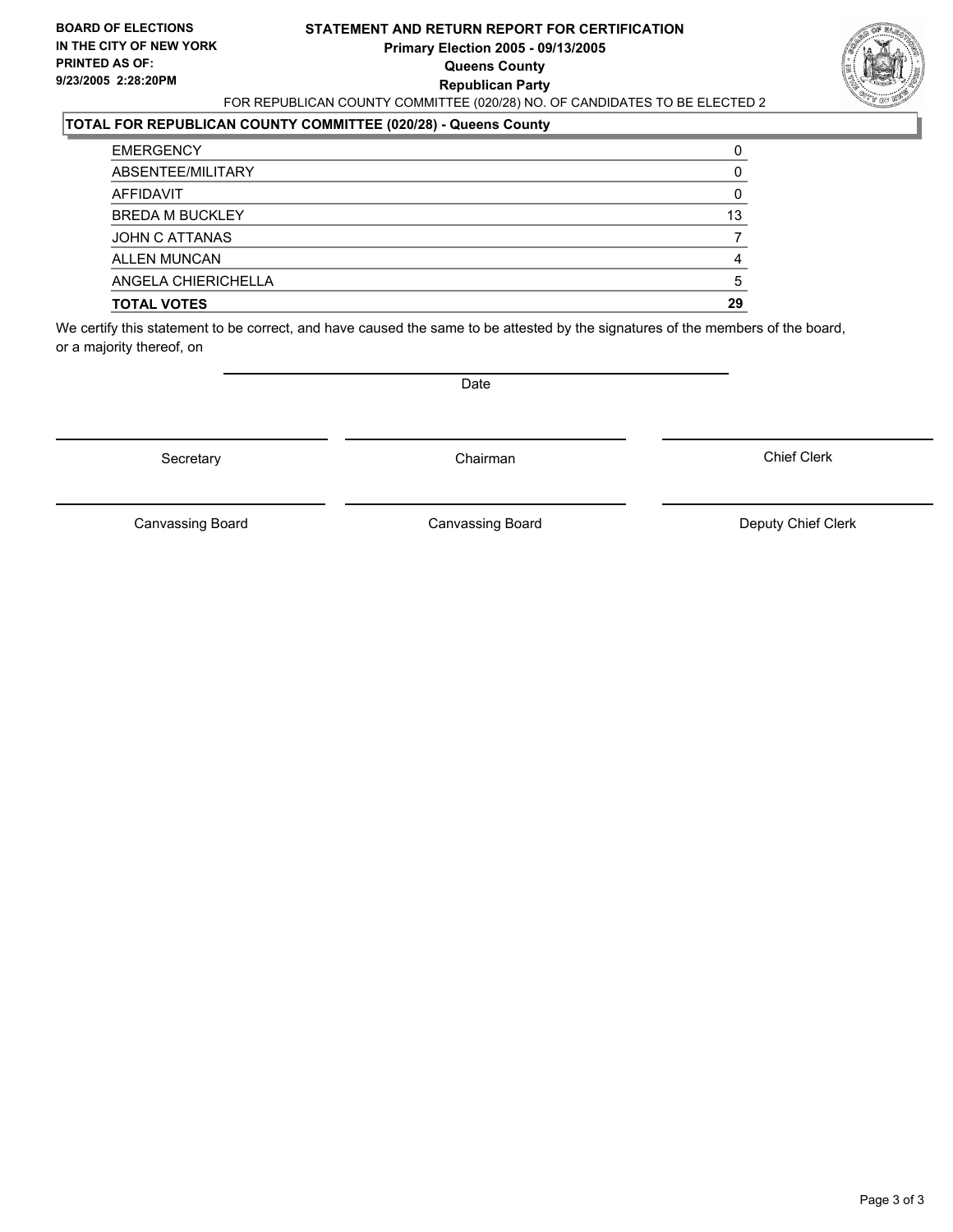

## **Primary Election 2005 - 09/13/2005 Queens County - Republican Party**

FOR REPUBLICAN COUNTY COMMITTEE (023/28) NO. OF CANDIDATES TO BE ELECTED 2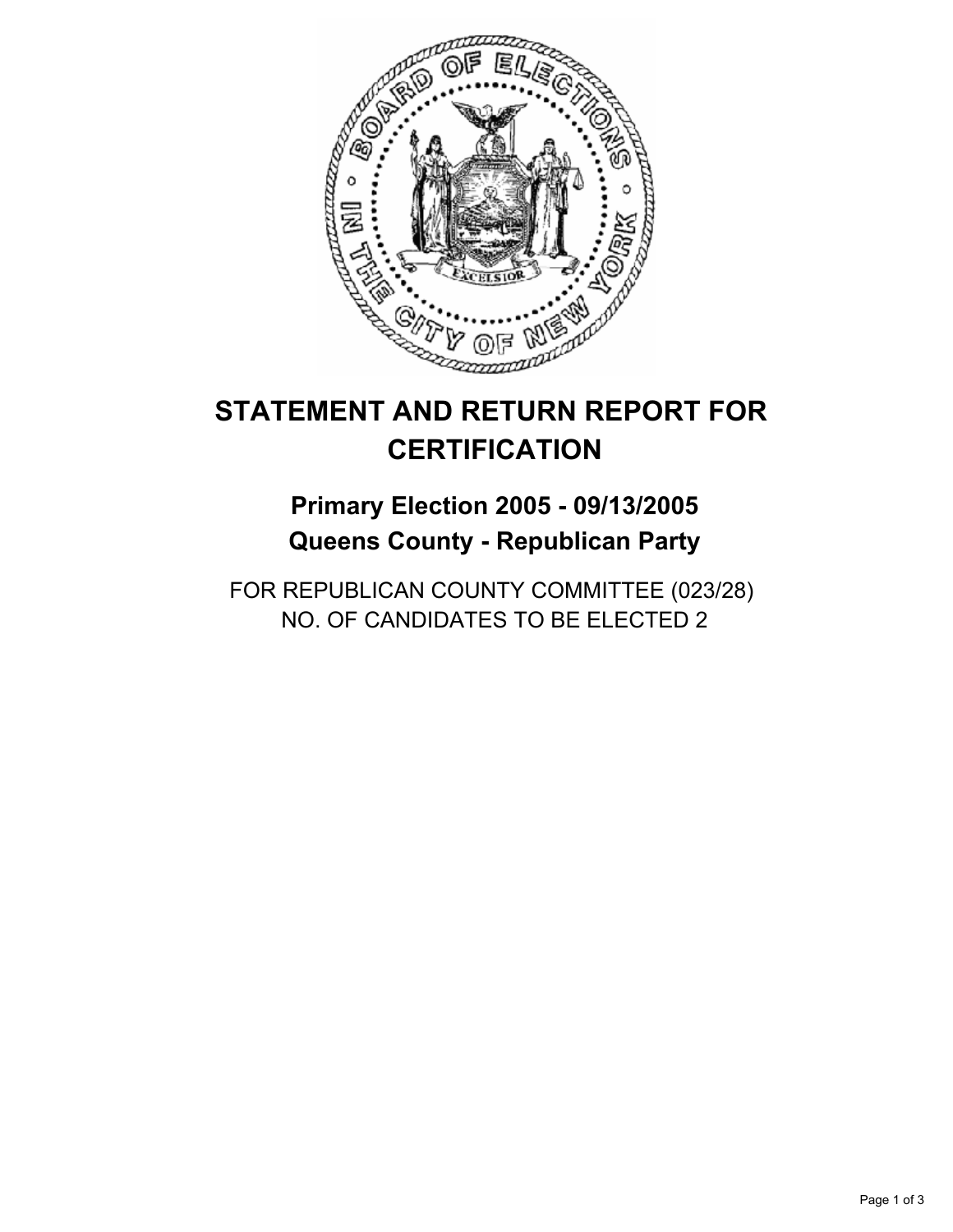

| <b>EMERGENCY</b>          |    |
|---------------------------|----|
| ABSENTEE/MILITARY         |    |
| AFFIDAVIT                 |    |
| CAROL M MCDONALD MULVANEY | 14 |
| <b>BARTHOLOMEW BRUNO</b>  | 18 |
| RUDOLPH WINKLER           |    |
| NANCY A WINKLER           |    |
| <b>TOTAL VOTES</b>        | 44 |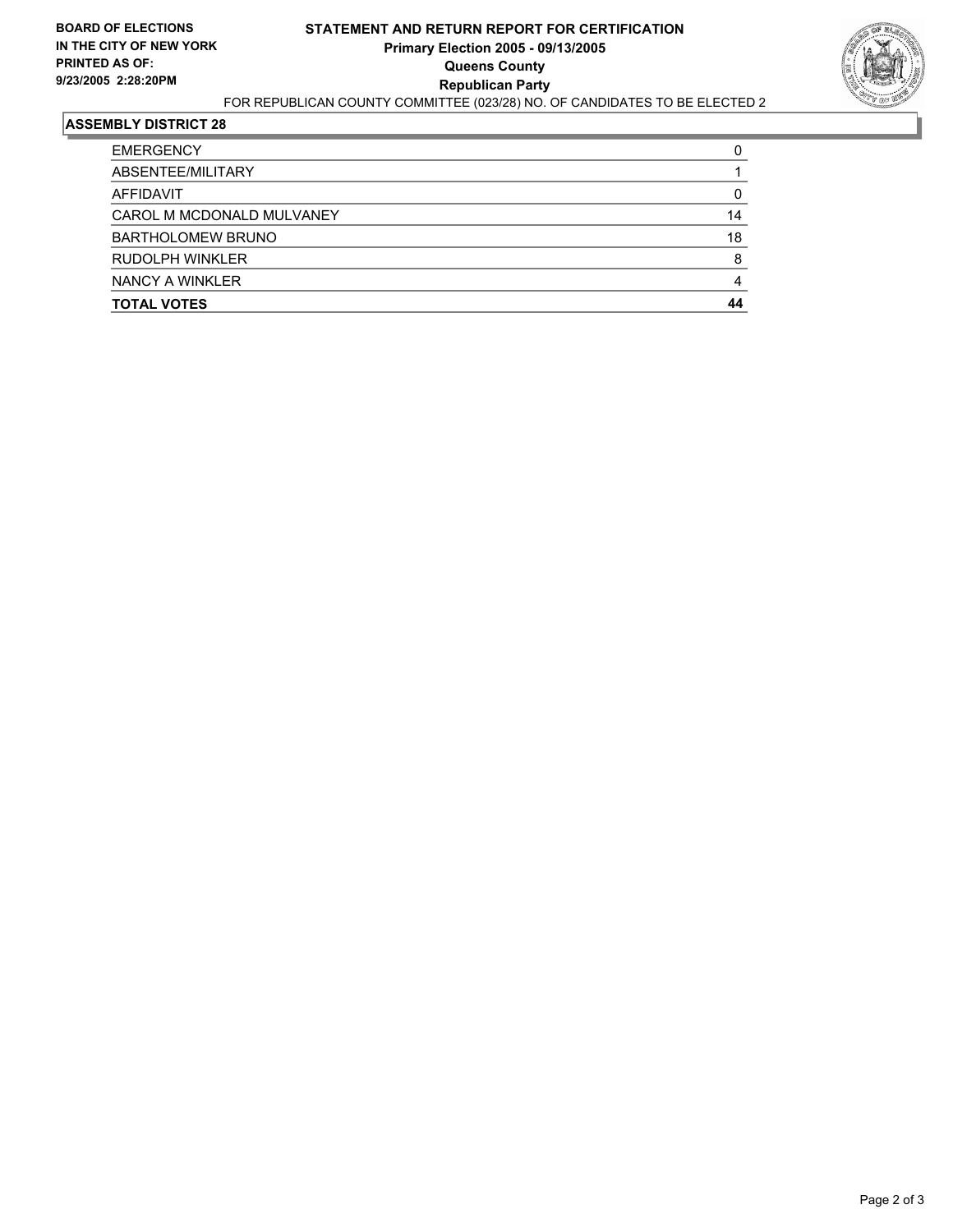#### **STATEMENT AND RETURN REPORT FOR CERTIFICATION Primary Election 2005 - 09/13/2005 Queens County Republican Party** FOR REPUBLICAN COUNTY COMMITTEE (023/28) NO. OF CANDIDATES TO BE ELECTED 2



#### **TOTAL FOR REPUBLICAN COUNTY COMMITTEE (023/28) - Queens County**

| <b>TOTAL VOTES</b>        | 44 |
|---------------------------|----|
| NANCY A WINKLER           |    |
| <b>RUDOLPH WINKLER</b>    |    |
| <b>BARTHOLOMEW BRUNO</b>  | 18 |
| CAROL M MCDONALD MULVANEY | 14 |
| AFFIDAVIT                 |    |
| ABSENTEE/MILITARY         |    |
| <b>EMERGENCY</b>          |    |

We certify this statement to be correct, and have caused the same to be attested by the signatures of the members of the board, or a majority thereof, on

Secretary **Chairman** 

Date

Chief Clerk

Canvassing Board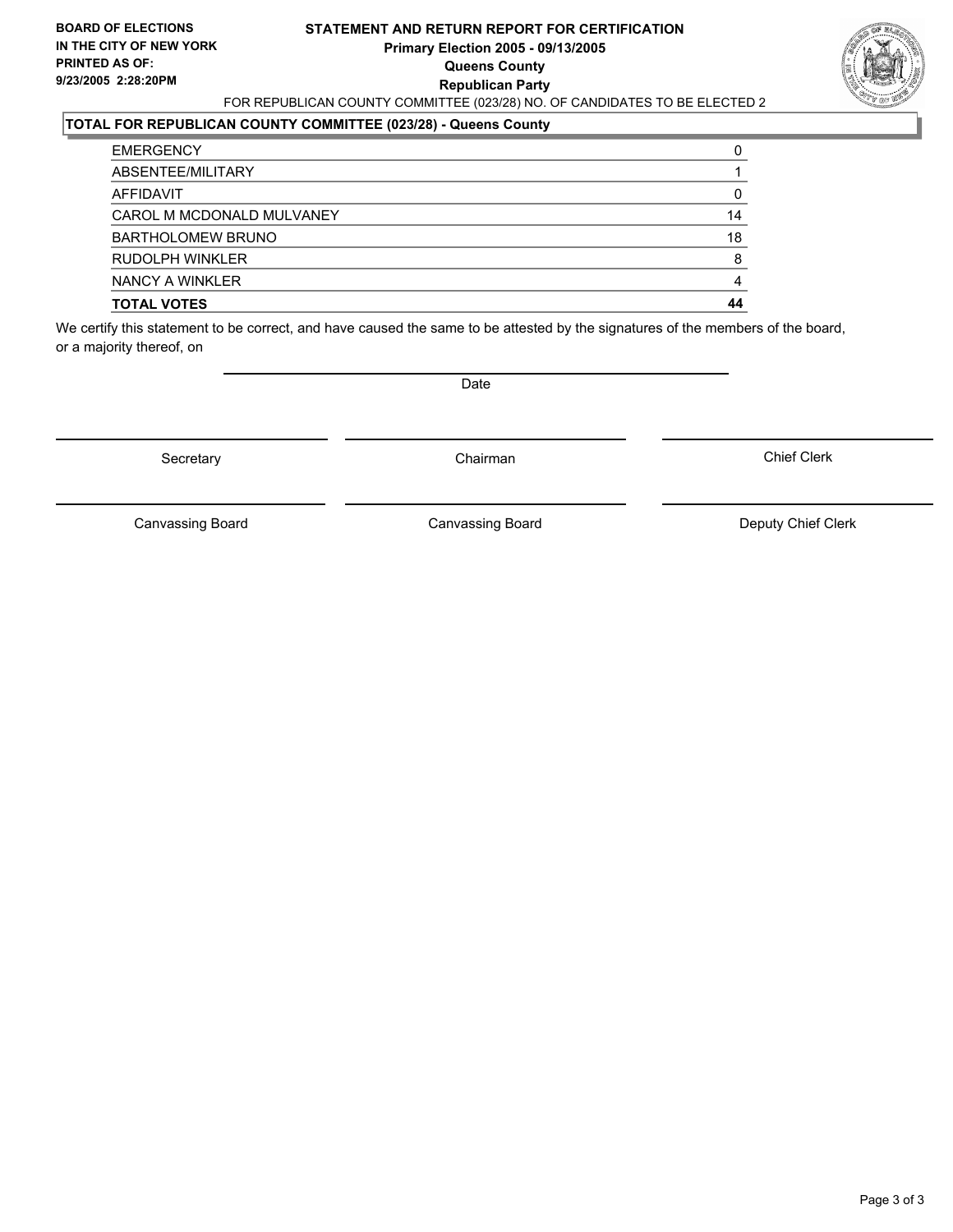

## **Primary Election 2005 - 09/13/2005 Queens County - Republican Party**

FOR REPUBLICAN COUNTY COMMITTEE (039/28) NO. OF CANDIDATES TO BE ELECTED 2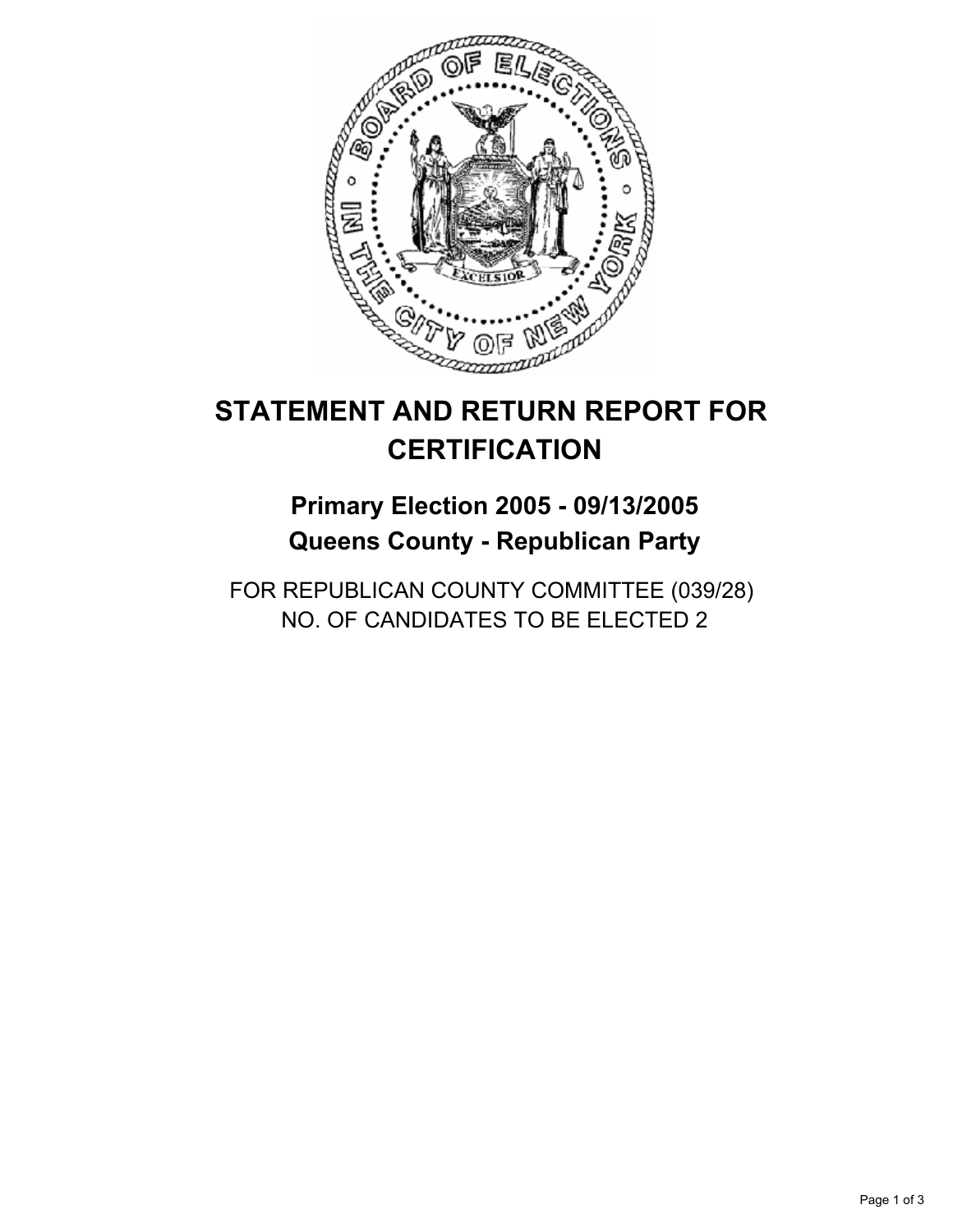

| <b>TOTAL VOTES</b>     | 26 |
|------------------------|----|
| <b>STACEY KENNA</b>    |    |
| <b>FRANCIS KENNA</b>   |    |
| SARAH C JONES          |    |
| <b>SHARON R HUNTER</b> |    |
| AFFIDAVIT              |    |
| ABSENTEE/MILITARY      |    |
| <b>EMERGENCY</b>       |    |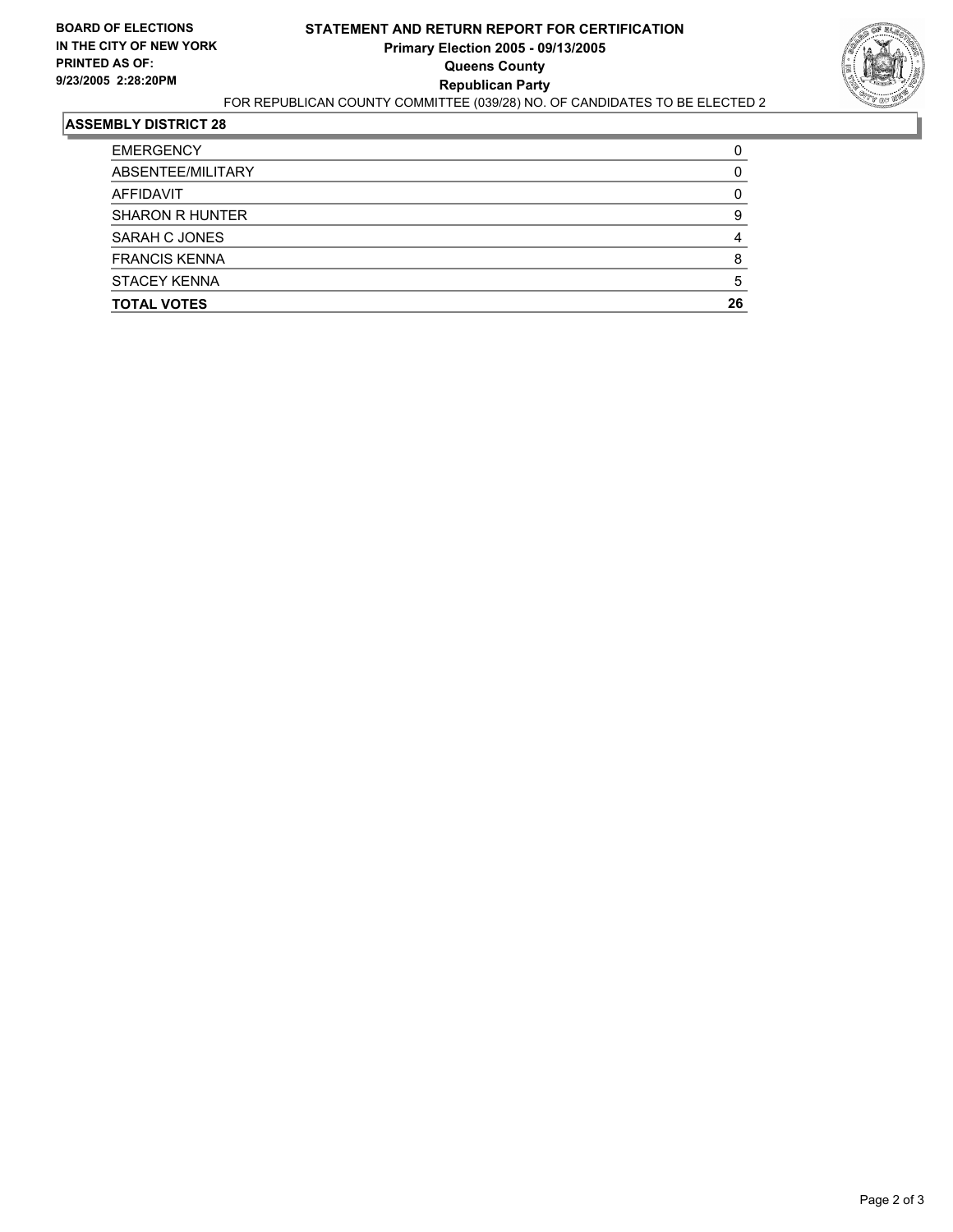#### **STATEMENT AND RETURN REPORT FOR CERTIFICATION Primary Election 2005 - 09/13/2005 Queens County Republican Party** FOR REPUBLICAN COUNTY COMMITTEE (039/28) NO. OF CANDIDATES TO BE ELECTED 2



#### **TOTAL FOR REPUBLICAN COUNTY COMMITTEE (039/28) - Queens County**

| <b>TOTAL VOTES</b>     | 26 |
|------------------------|----|
| <b>STACEY KENNA</b>    |    |
| <b>FRANCIS KENNA</b>   |    |
| SARAH C JONES          |    |
| <b>SHARON R HUNTER</b> |    |
| AFFIDAVIT              |    |
| ABSENTEE/MILITARY      |    |
| <b>EMERGENCY</b>       |    |

We certify this statement to be correct, and have caused the same to be attested by the signatures of the members of the board, or a majority thereof, on

Secretary **Chairman** 

Date

Chief Clerk

Canvassing Board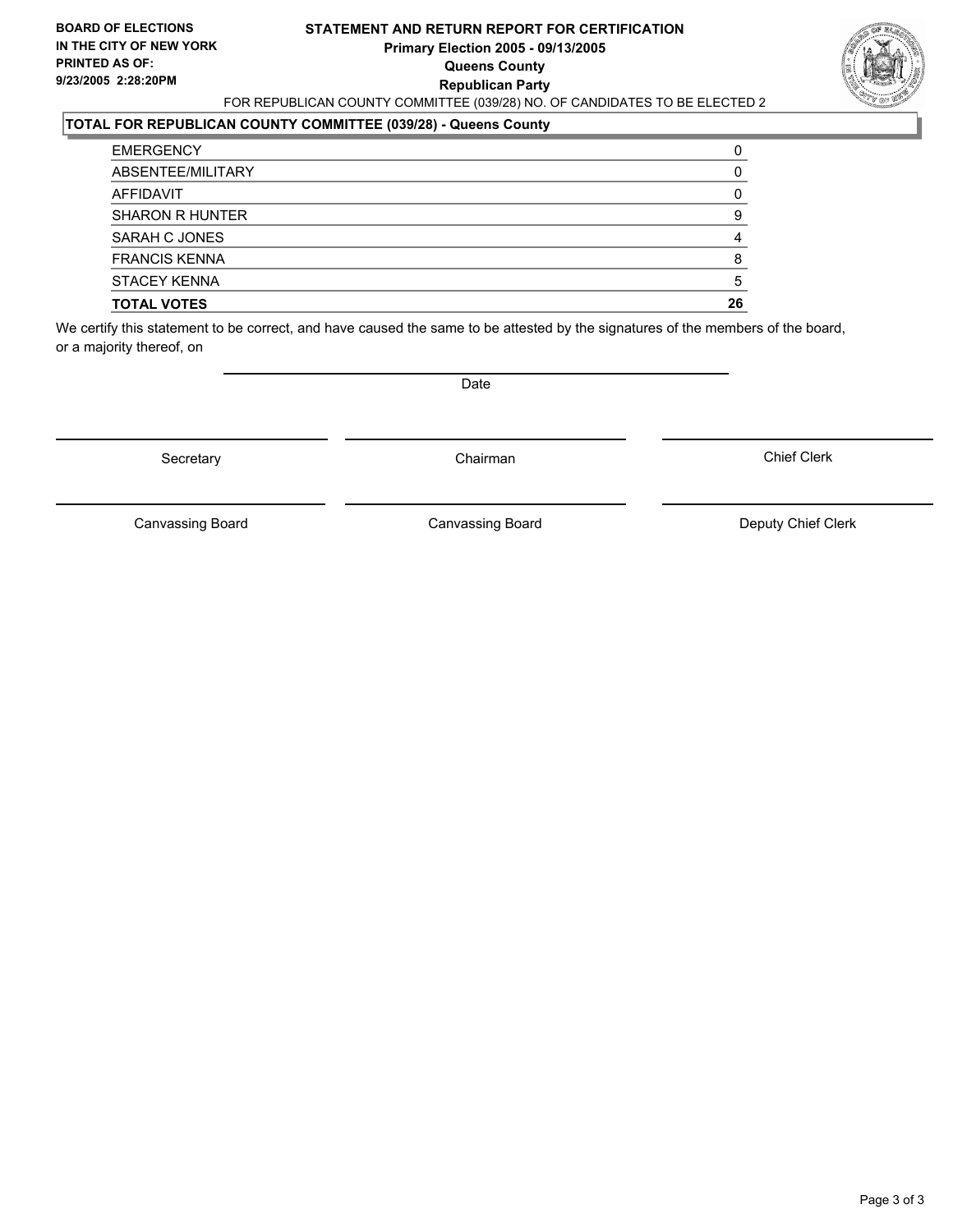

## **Primary Election 2005 - 09/13/2005 Queens County - Republican Party**

FOR REPUBLICAN COUNTY COMMITTEE (043/28) NO. OF CANDIDATES TO BE ELECTED 2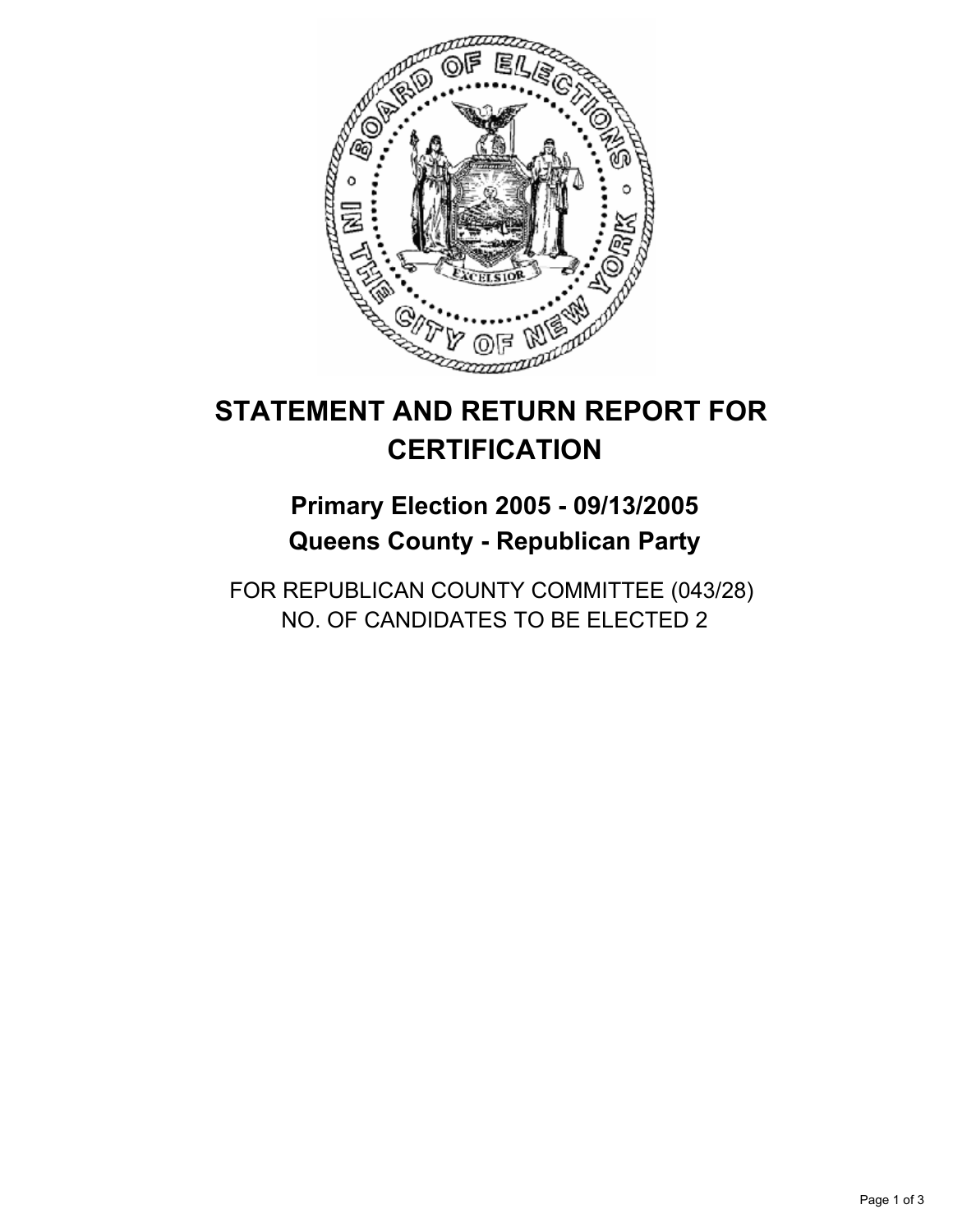

| <b>TOTAL VOTES</b>        |  |
|---------------------------|--|
| <b>JOAN L PAIDER</b>      |  |
| <b>KENNETH H PAIDER</b>   |  |
| ANN M FOLEY               |  |
| <b>MARGARET C MORAHAN</b> |  |
| AFFIDAVIT                 |  |
| ABSENTEE/MILITARY         |  |
| <b>EMERGENCY</b>          |  |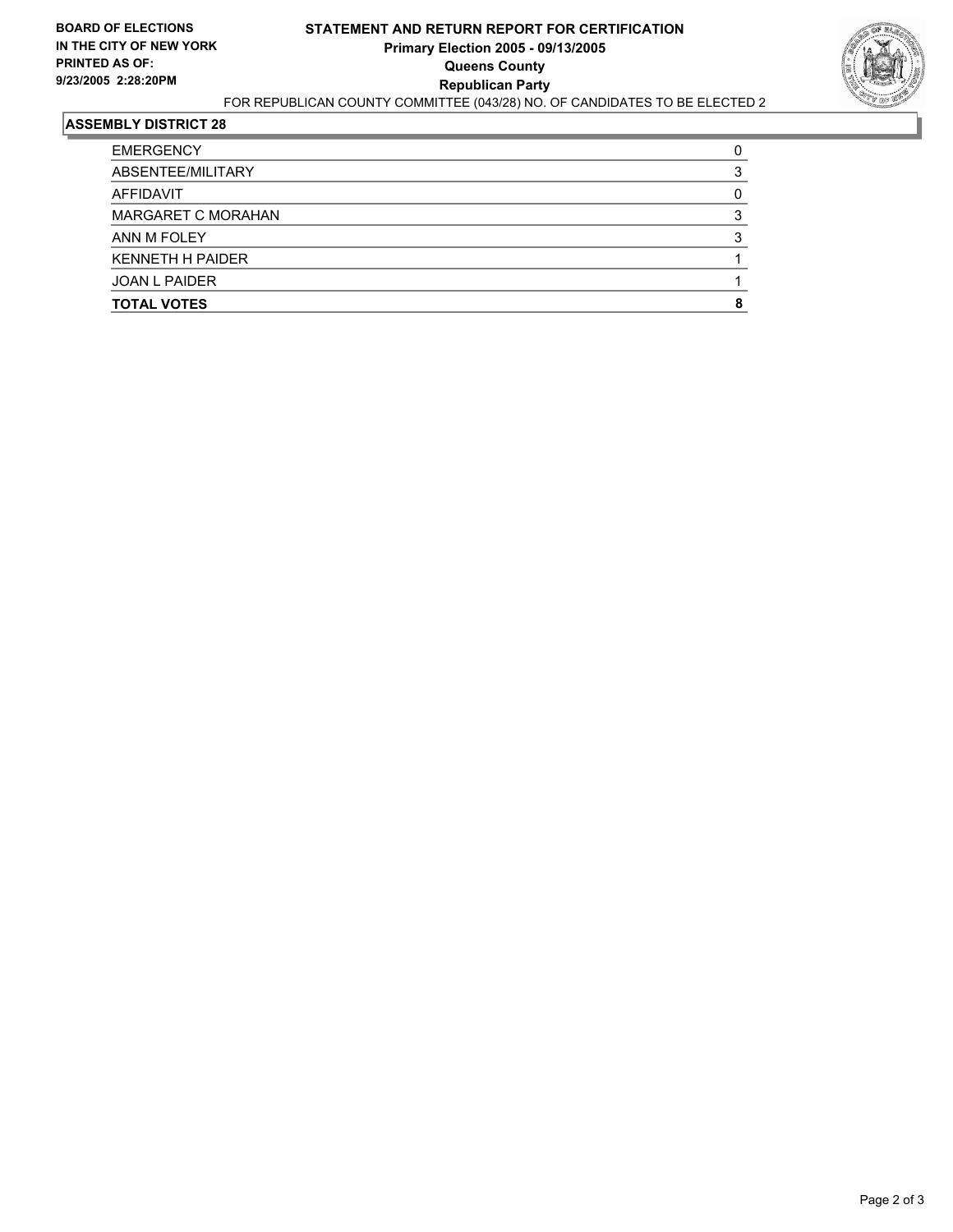#### **STATEMENT AND RETURN REPORT FOR CERTIFICATION Primary Election 2005 - 09/13/2005 Queens County Republican Party** FOR REPUBLICAN COUNTY COMMITTEE (043/28) NO. OF CANDIDATES TO BE ELECTED 2



#### **TOTAL FOR REPUBLICAN COUNTY COMMITTEE (043/28) - Queens County**

| <b>TOTAL VOTES</b>        |  |
|---------------------------|--|
| <b>JOAN L PAIDER</b>      |  |
| <b>KENNETH H PAIDER</b>   |  |
| ANN M FOLEY               |  |
| <b>MARGARET C MORAHAN</b> |  |
| AFFIDAVIT                 |  |
| ABSENTEE/MILITARY         |  |
| <b>EMERGENCY</b>          |  |

We certify this statement to be correct, and have caused the same to be attested by the signatures of the members of the board, or a majority thereof, on

Secretary **Chairman** 

Date

Chief Clerk

Canvassing Board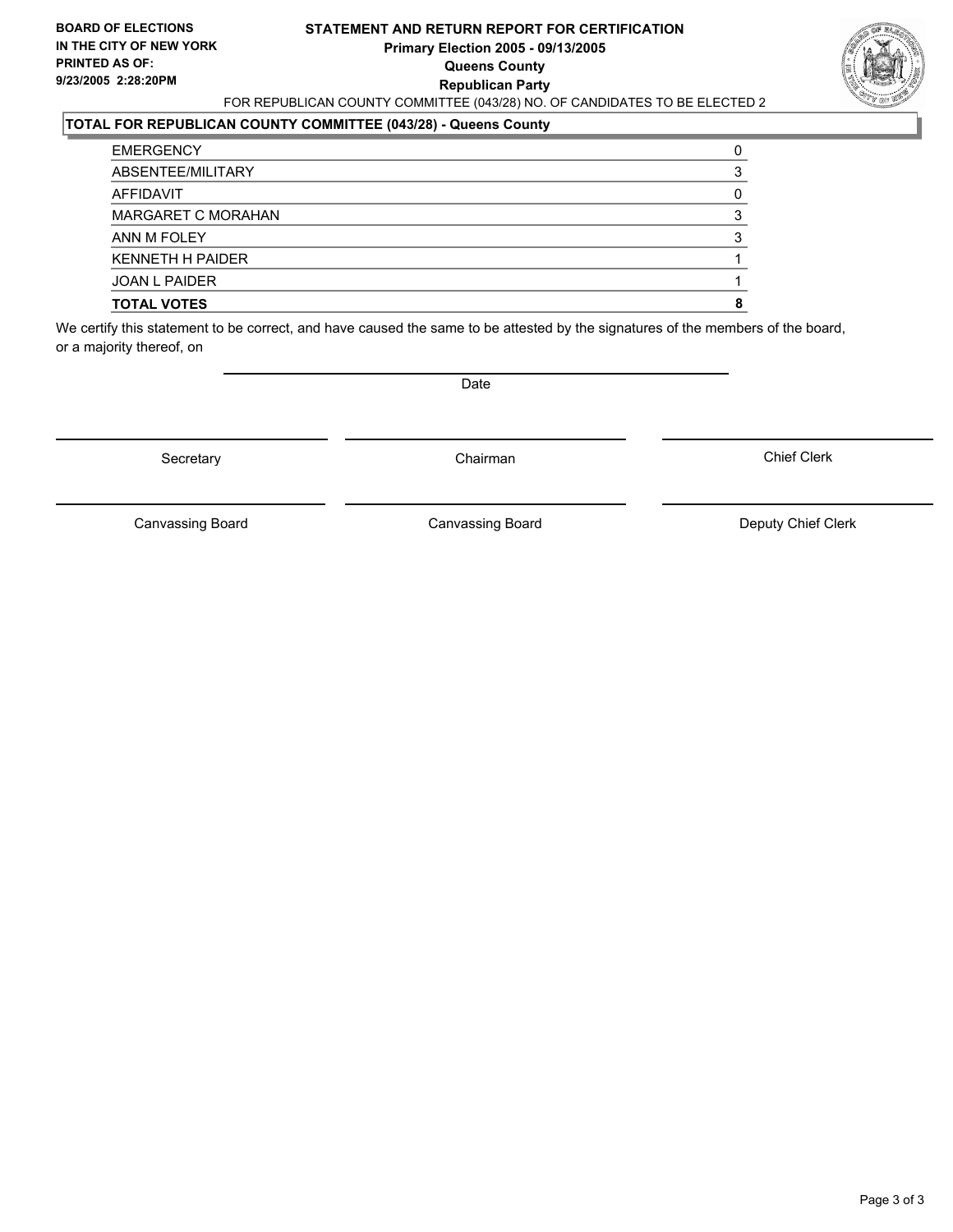

## **Primary Election 2005 - 09/13/2005 Queens County - Republican Party**

FOR REPUBLICAN COUNTY COMMITTEE (047/28) NO. OF CANDIDATES TO BE ELECTED 2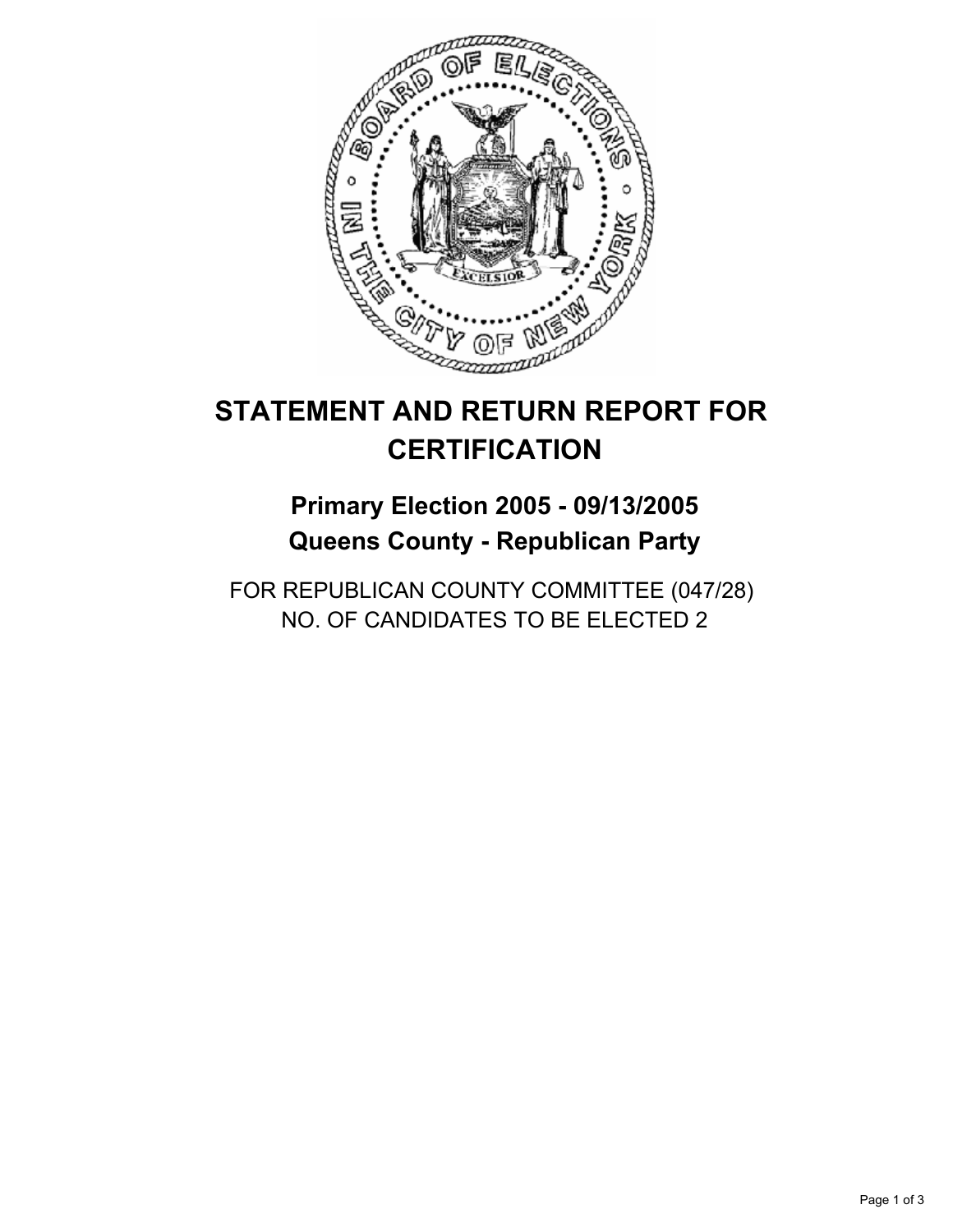

| <b>EMERGENCY</b>           |  |
|----------------------------|--|
| ABSENTEE/MILITARY          |  |
| AFFIDAVIT                  |  |
| DAVID W GRUNNER            |  |
| <b>GLENN T VANNOSTRAND</b> |  |
| ELVIRA PITEO               |  |
| <b>PATRICK PITEO</b>       |  |
| <b>TOTAL VOTES</b>         |  |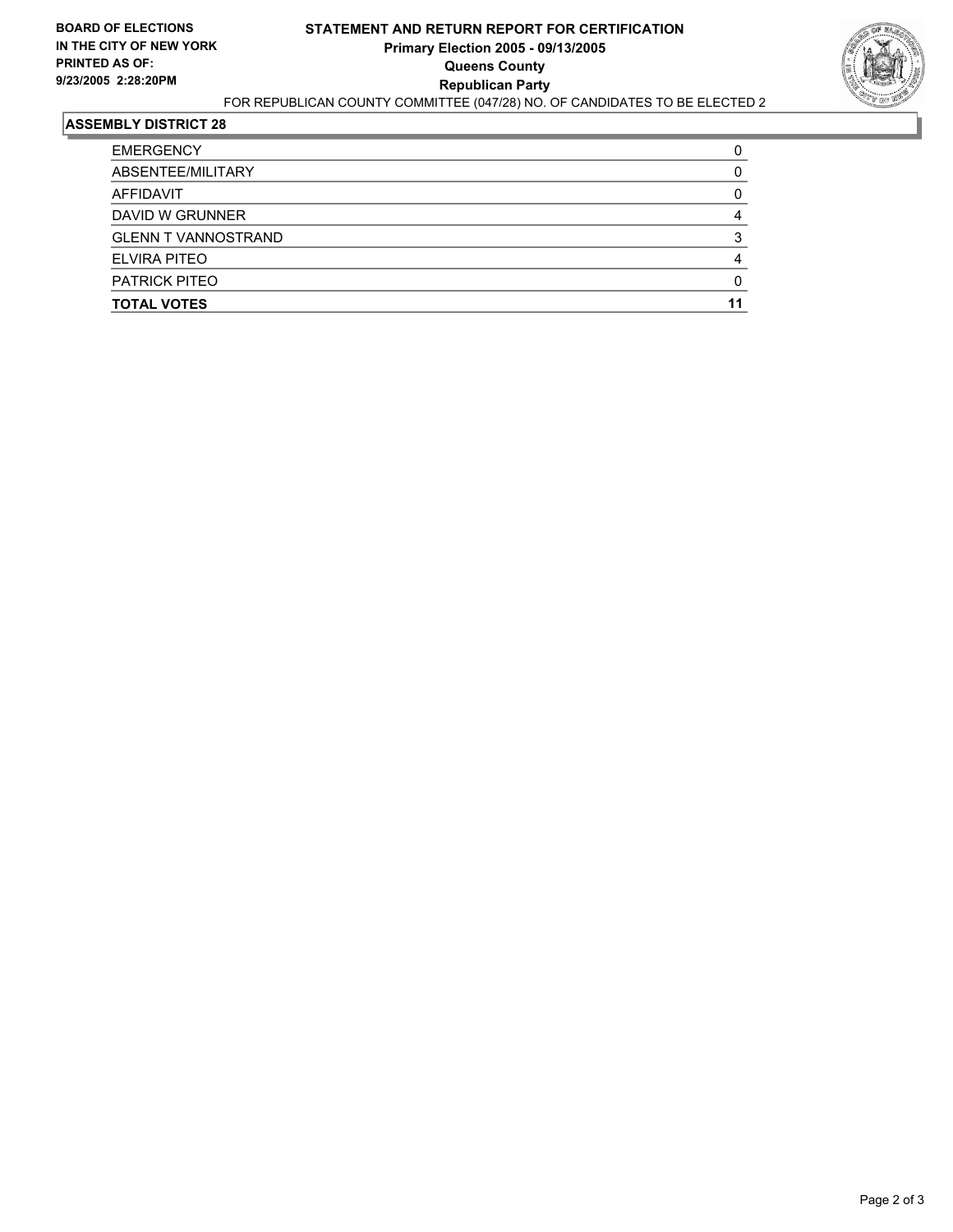#### **STATEMENT AND RETURN REPORT FOR CERTIFICATION Primary Election 2005 - 09/13/2005 Queens County Republican Party** FOR REPUBLICAN COUNTY COMMITTEE (047/28) NO. OF CANDIDATES TO BE ELECTED 2



### **TOTAL FOR REPUBLICAN COUNTY COMMITTEE (047/28) - Queens County**

| <b>TOTAL VOTES</b>         |   |
|----------------------------|---|
| <b>PATRICK PITEO</b>       |   |
| ELVIRA PITEO               |   |
| <b>GLENN T VANNOSTRAND</b> | 2 |
| DAVID W GRUNNER            |   |
| AFFIDAVIT                  |   |
| ABSENTEE/MILITARY          |   |
| <b>EMERGENCY</b>           |   |

We certify this statement to be correct, and have caused the same to be attested by the signatures of the members of the board, or a majority thereof, on

Secretary **Chairman** 

Date

Chief Clerk

Canvassing Board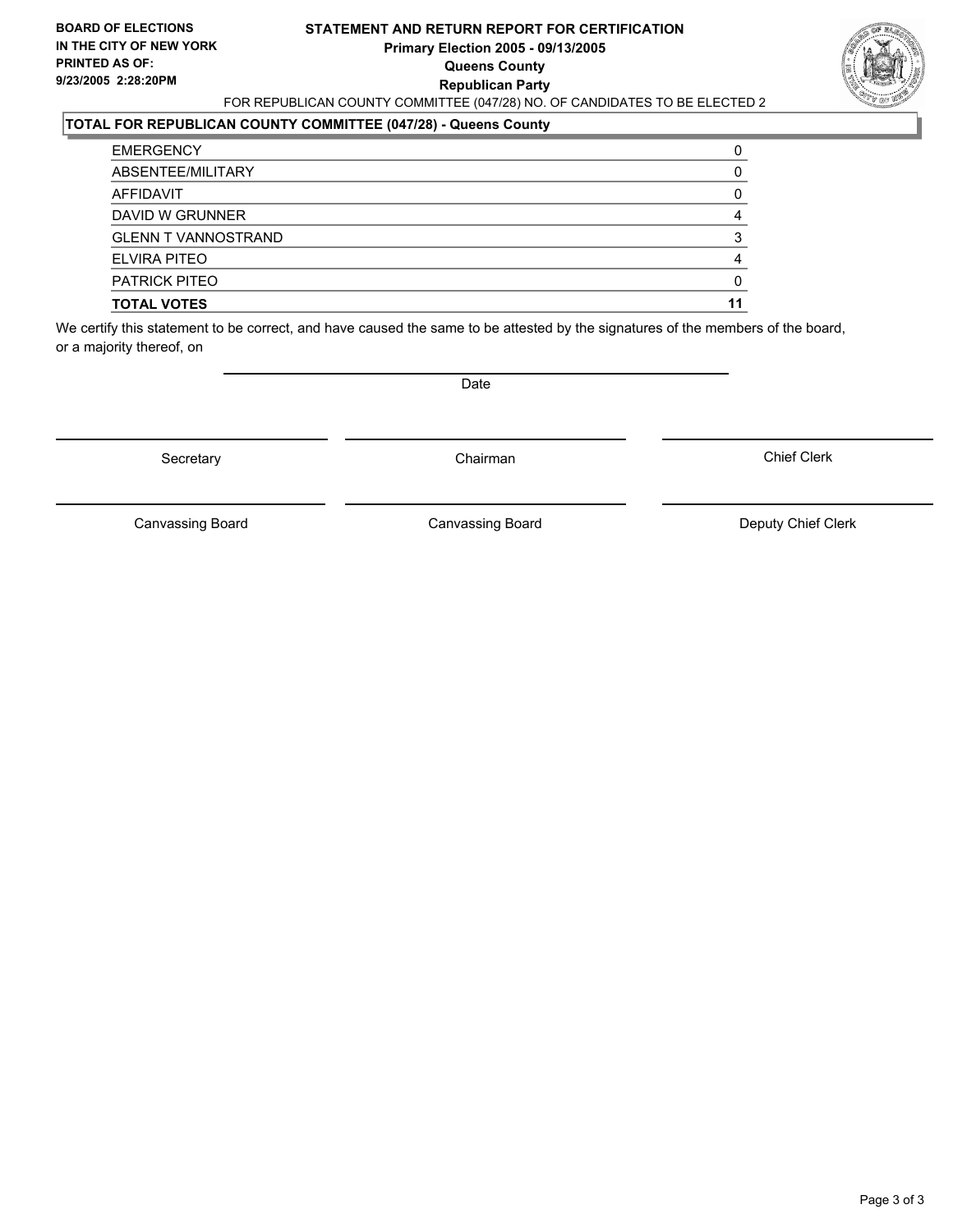

## **Primary Election 2005 - 09/13/2005 Queens County - Republican Party**

FOR REPUBLICAN COUNTY COMMITTEE (048/28) NO. OF CANDIDATES TO BE ELECTED 2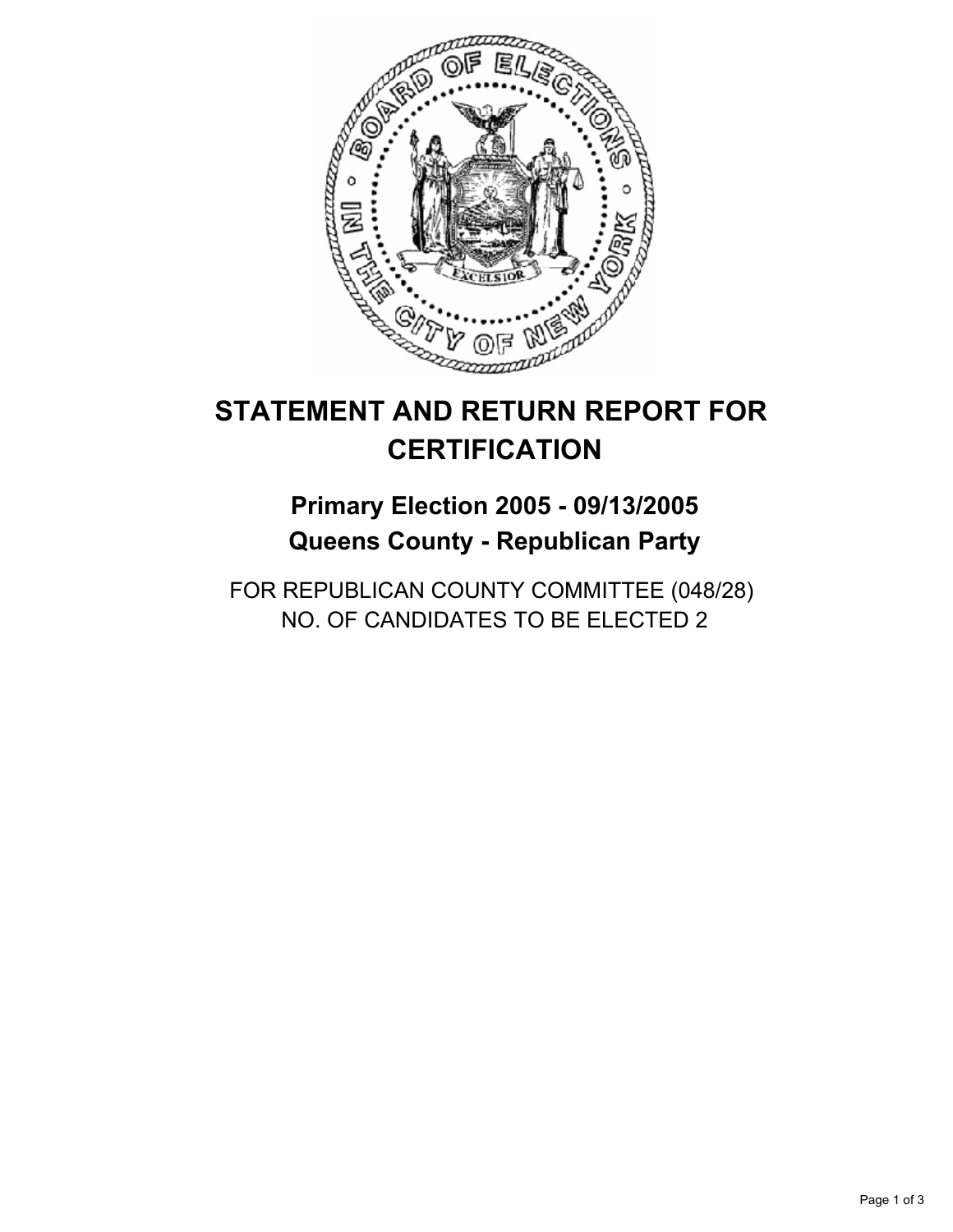

| <b>EMERGENCY</b>         |    |
|--------------------------|----|
| ABSENTEE/MILITARY        |    |
| AFFIDAVIT                |    |
| <b>MARINA GENGO</b>      |    |
| CATHERINE A REYES        |    |
| <b>TERESA C O'KEEFE</b>  |    |
| <b>KENNETH P O'KEEFE</b> |    |
| <b>TOTAL VOTES</b>       | 12 |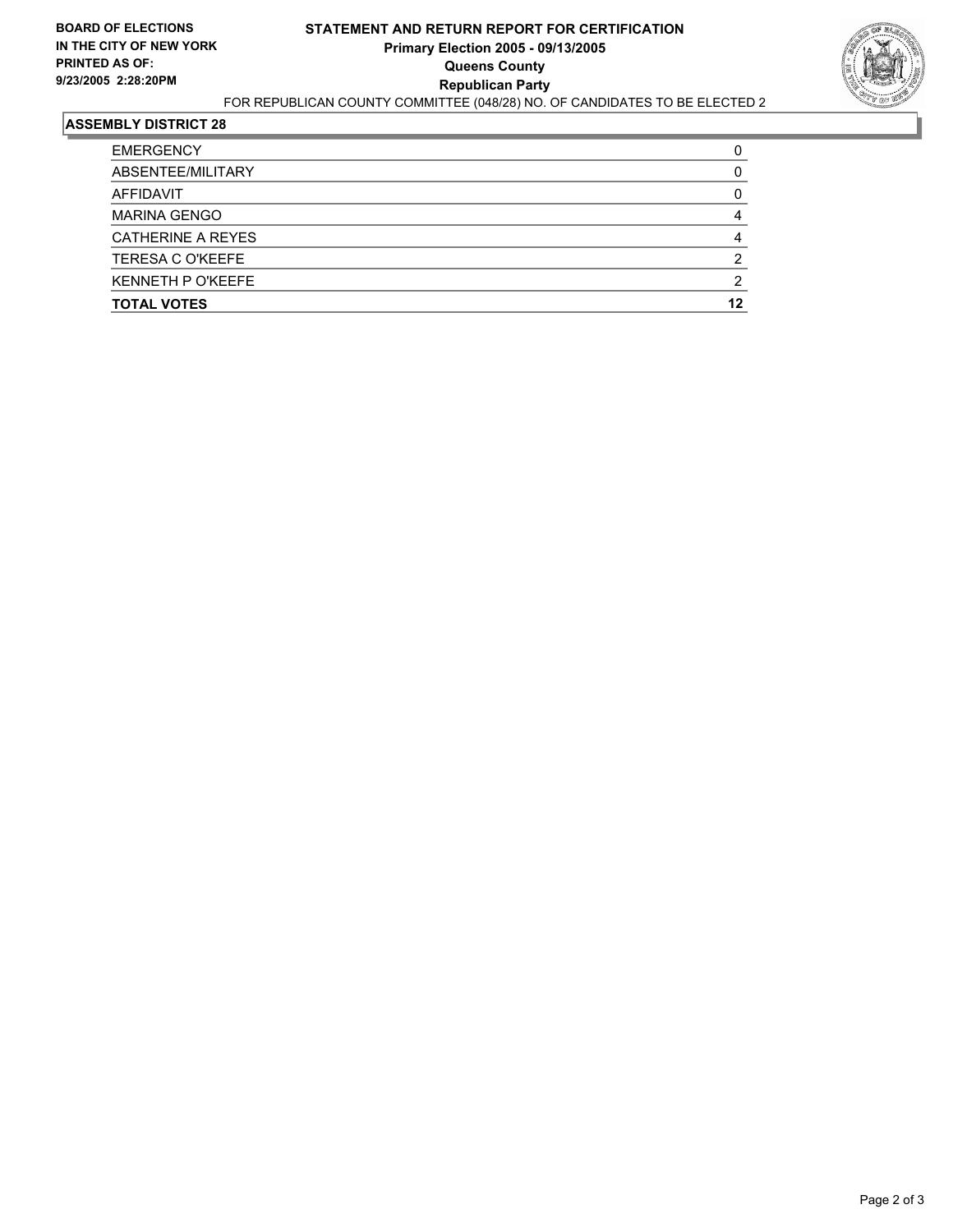#### **STATEMENT AND RETURN REPORT FOR CERTIFICATION Primary Election 2005 - 09/13/2005 Queens County Republican Party** FOR REPUBLICAN COUNTY COMMITTEE (048/28) NO. OF CANDIDATES TO BE ELECTED 2



### **TOTAL FOR REPUBLICAN COUNTY COMMITTEE (048/28) - Queens County**

| <b>TOTAL VOTES</b>       | 12 |
|--------------------------|----|
| <b>KENNETH P O'KEEFE</b> |    |
| <b>TERESA C O'KEEFE</b>  | ◠  |
| <b>CATHERINE A REYES</b> |    |
| <b>MARINA GENGO</b>      |    |
| AFFIDAVIT                |    |
| ABSENTEE/MILITARY        |    |
| <b>EMERGENCY</b>         |    |

We certify this statement to be correct, and have caused the same to be attested by the signatures of the members of the board, or a majority thereof, on

Secretary **Chairman** 

Date

Chief Clerk

Canvassing Board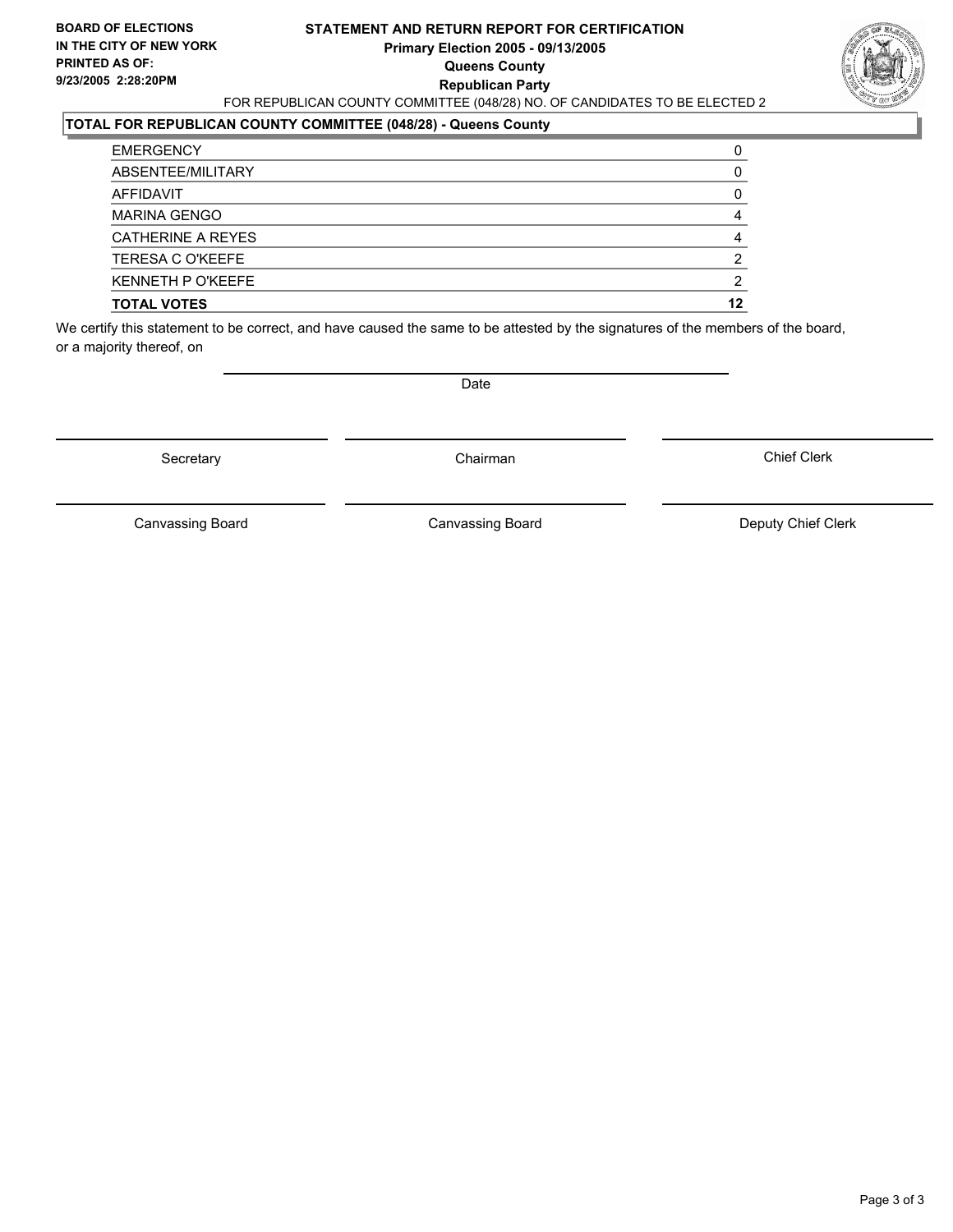

## **Primary Election 2005 - 09/13/2005 Queens County - Republican Party**

FOR REPUBLICAN COUNTY COMMITTEE (049/28) NO. OF CANDIDATES TO BE ELECTED 2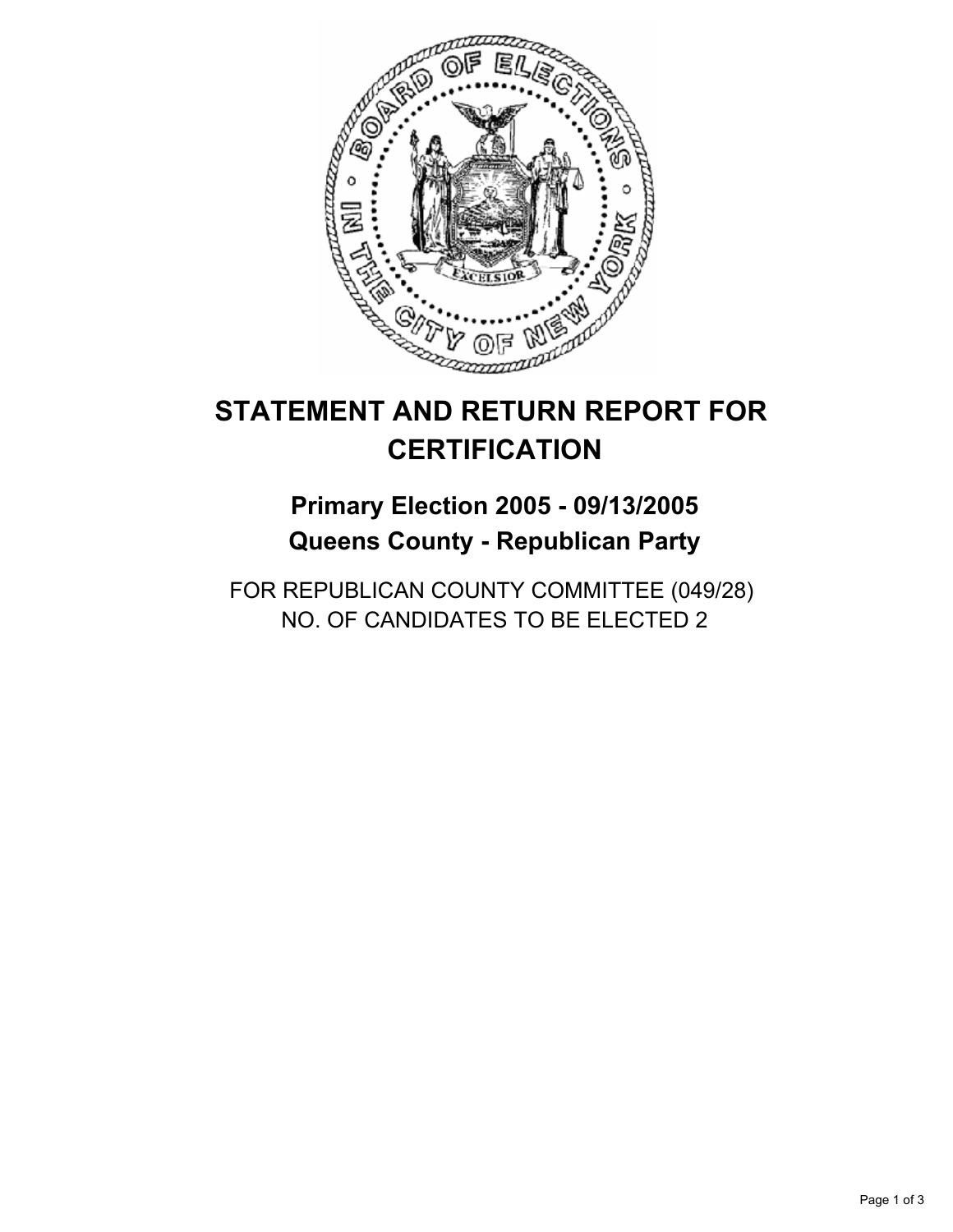

| <b>EMERGENCY</b>     |  |
|----------------------|--|
| ABSENTEE/MILITARY    |  |
| AFFIDAVIT            |  |
| <b>NEIL BELLETTI</b> |  |
| <b>RITA BELLETTI</b> |  |
| ANGELINA FERZOLA     |  |
| ROBERT A MORRA       |  |
| <b>TOTAL VOTES</b>   |  |
|                      |  |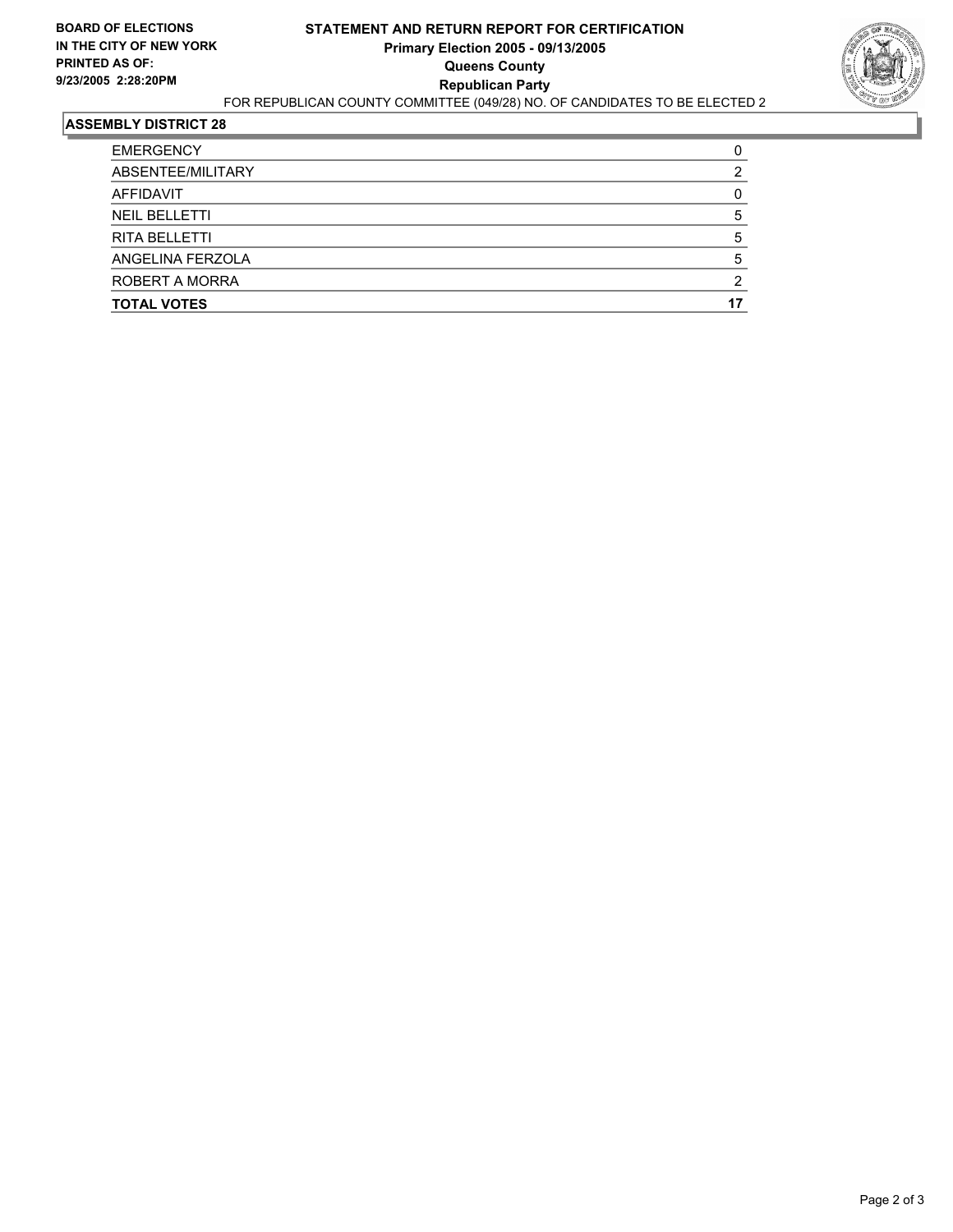#### **STATEMENT AND RETURN REPORT FOR CERTIFICATION Primary Election 2005 - 09/13/2005 Queens County Republican Party** FOR REPUBLICAN COUNTY COMMITTEE (049/28) NO. OF CANDIDATES TO BE ELECTED 2



#### **TOTAL FOR REPUBLICAN COUNTY COMMITTEE (049/28) - Queens County**

| <b>TOTAL VOTES</b>   |  |
|----------------------|--|
| ROBERT A MORRA       |  |
| ANGELINA FERZOLA     |  |
| <b>RITA BELLETTI</b> |  |
| <b>NEIL BELLETTI</b> |  |
| AFFIDAVIT            |  |
| ABSENTEE/MILITARY    |  |
| <b>EMERGENCY</b>     |  |

We certify this statement to be correct, and have caused the same to be attested by the signatures of the members of the board, or a majority thereof, on

Secretary **Chairman** 

Date

Chief Clerk

Canvassing Board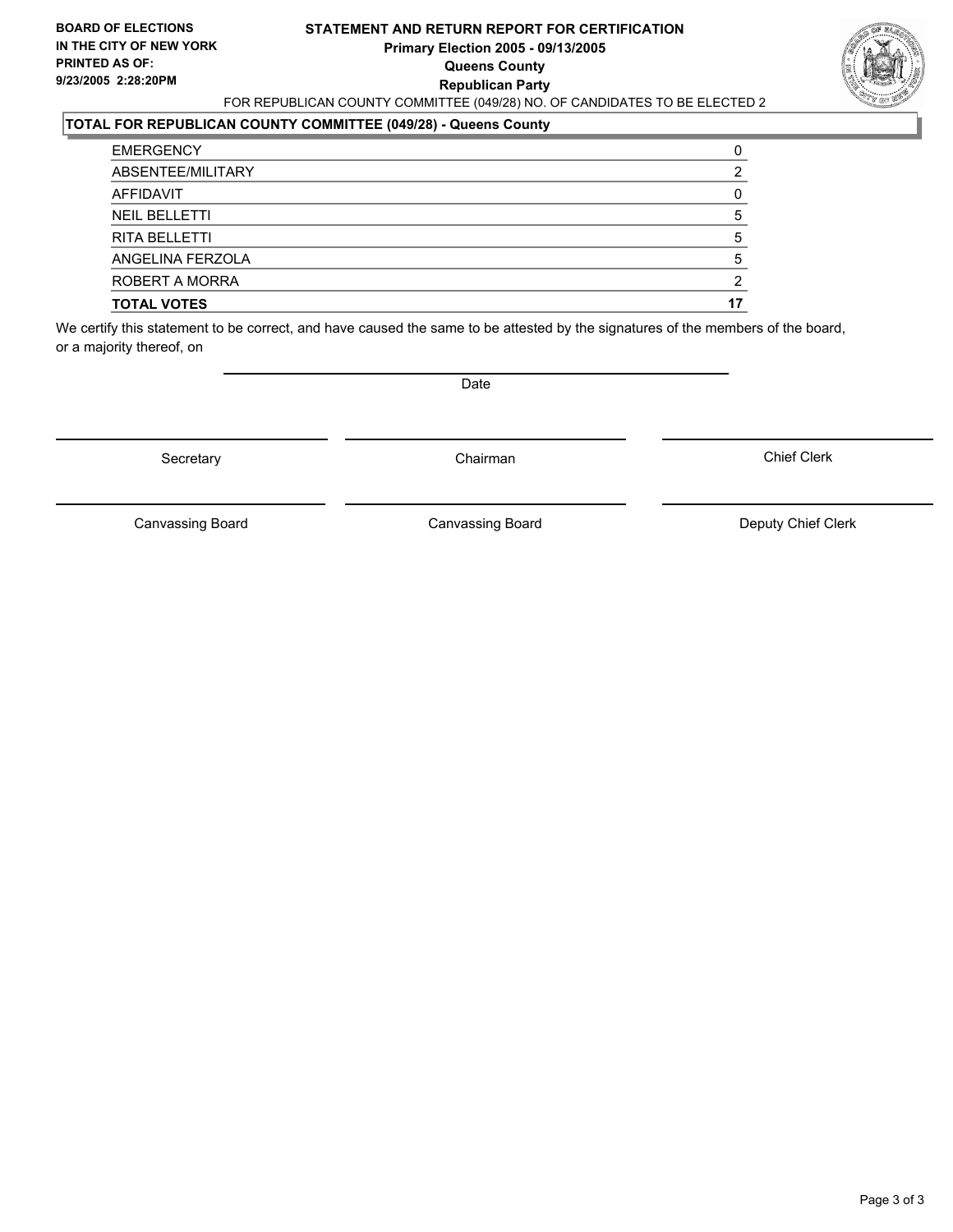

## **Primary Election 2005 - 09/13/2005 Queens County - Republican Party**

FOR REPUBLICAN COUNTY COMMITTEE (053/28) NO. OF CANDIDATES TO BE ELECTED 2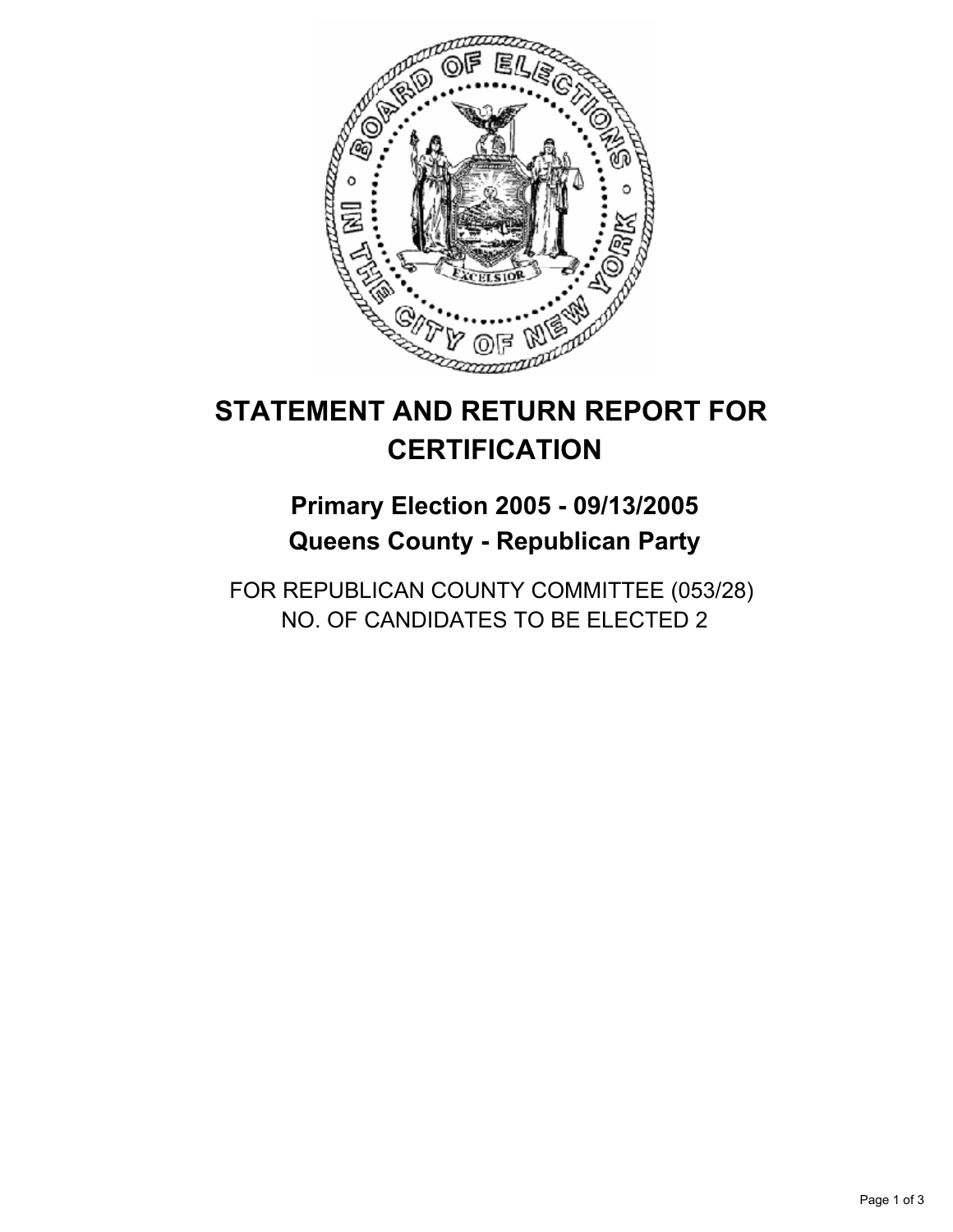

| <b>EMERGENCY</b>       |    |
|------------------------|----|
| ABSENTEE/MILITARY      |    |
| AFFIDAVIT              |    |
| <b>SUSIE MACMILLAN</b> |    |
| PHILOMINA J SCHMID     | 6  |
| MAGDALENA METZGER      |    |
| ADAM J METZGER         |    |
| <b>TOTAL VOTES</b>     | 26 |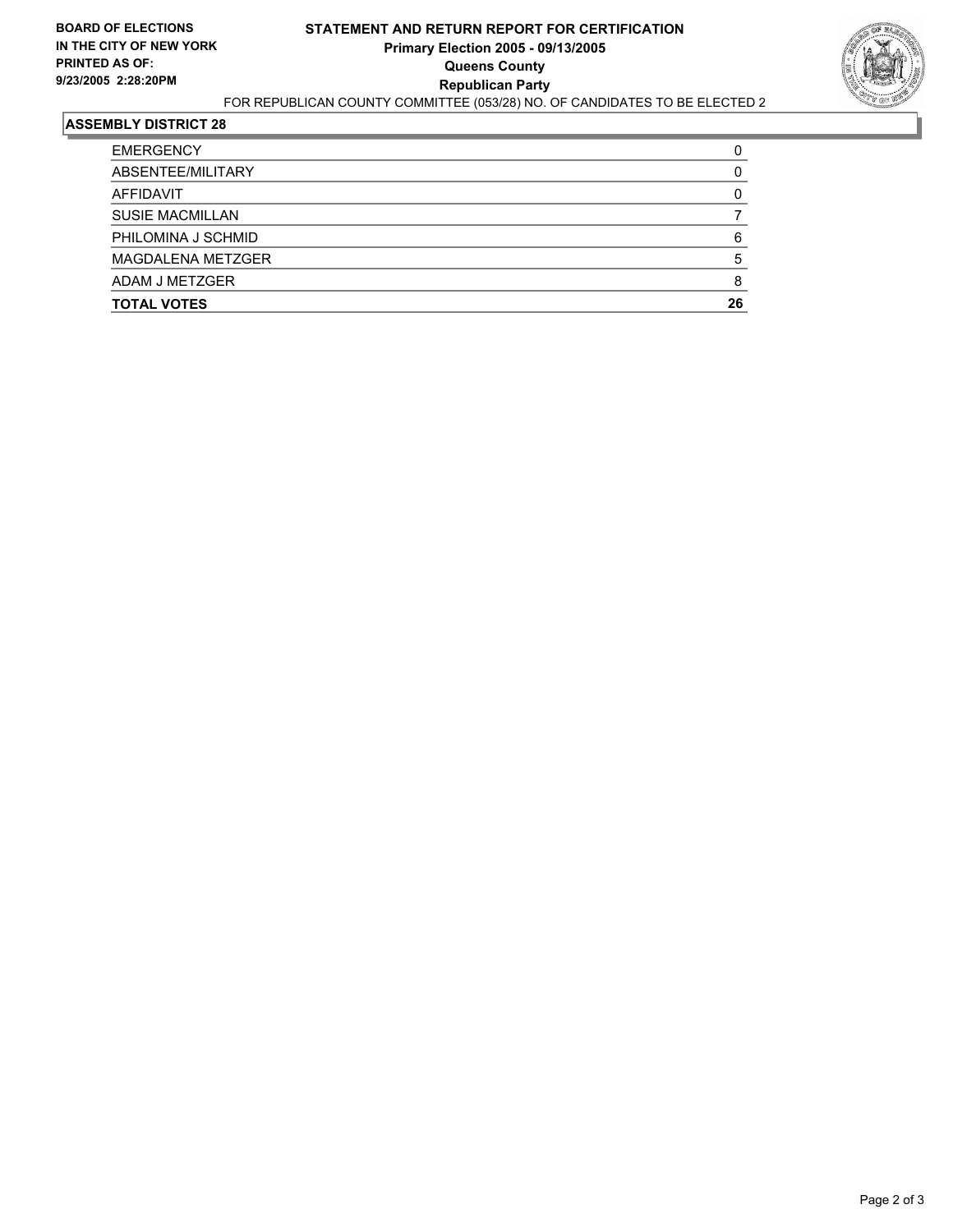#### **STATEMENT AND RETURN REPORT FOR CERTIFICATION Primary Election 2005 - 09/13/2005 Queens County Republican Party** FOR REPUBLICAN COUNTY COMMITTEE (053/28) NO. OF CANDIDATES TO BE ELECTED 2



### **TOTAL FOR REPUBLICAN COUNTY COMMITTEE (053/28) - Queens County**

| <b>TOTAL VOTES</b>       | 26 |
|--------------------------|----|
| ADAM J METZGER           |    |
| <b>MAGDALENA METZGER</b> |    |
| PHILOMINA J SCHMID       |    |
| <b>SUSIE MACMILLAN</b>   |    |
| AFFIDAVIT                |    |
| ABSENTEE/MILITARY        |    |
| <b>EMERGENCY</b>         |    |

We certify this statement to be correct, and have caused the same to be attested by the signatures of the members of the board, or a majority thereof, on

Secretary **Chairman** 

Date

Chief Clerk

Canvassing Board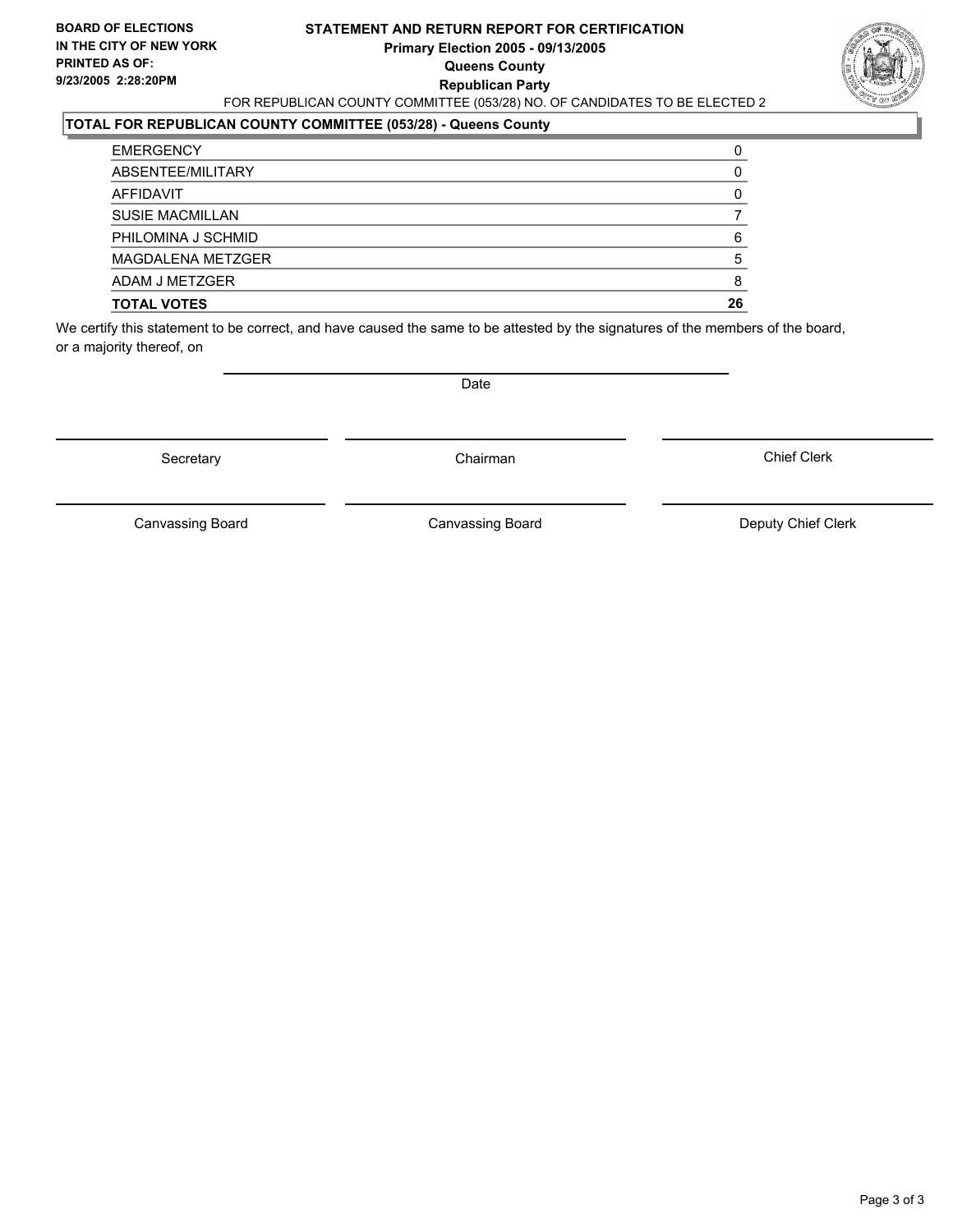

## **Primary Election 2005 - 09/13/2005 Queens County - Republican Party**

FOR REPUBLICAN COUNTY COMMITTEE (054/28) NO. OF CANDIDATES TO BE ELECTED 2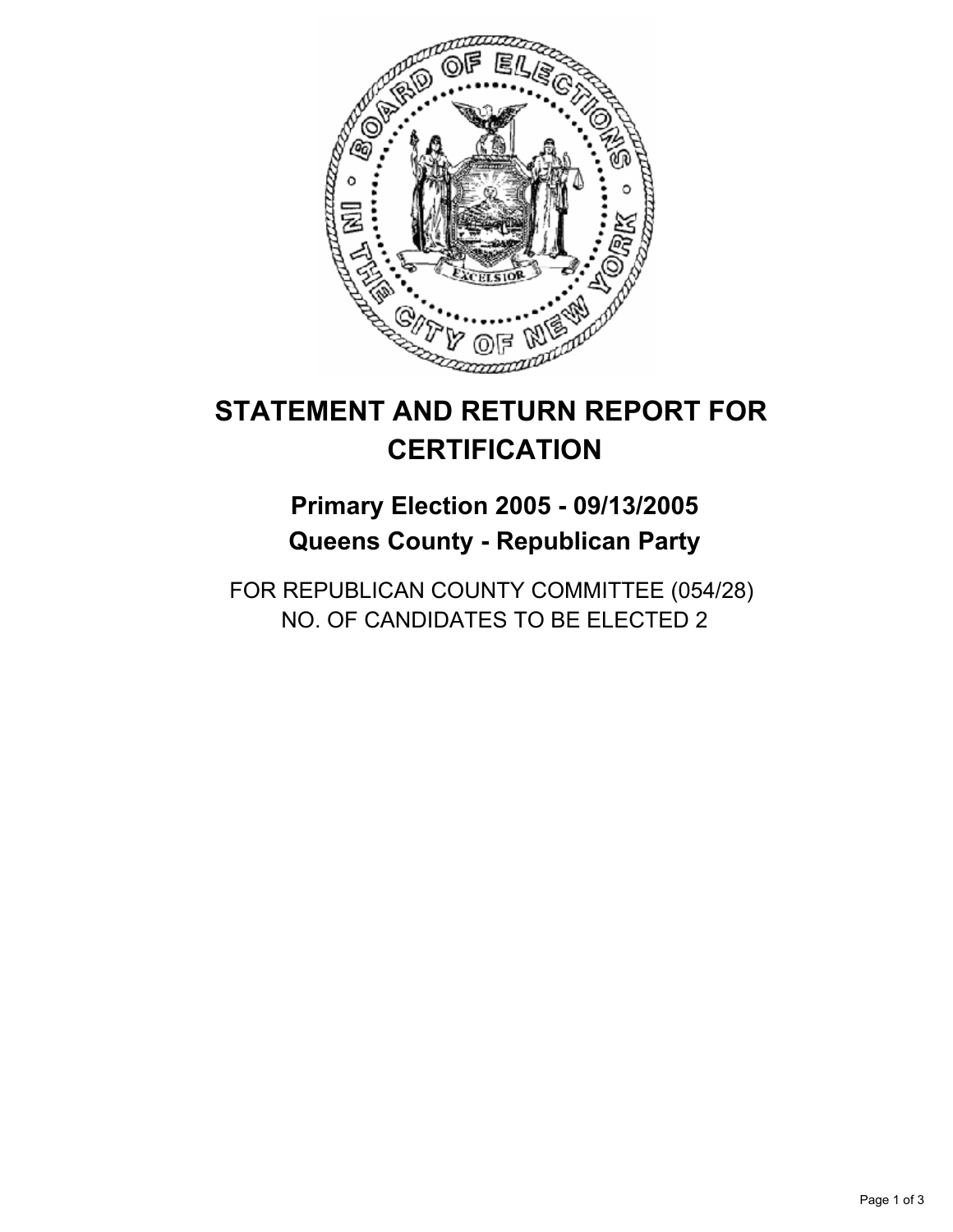

| <b>TOTAL VOTES</b>        | 20 |
|---------------------------|----|
| <b>VIRGINIA R TRAINOR</b> |    |
| <b>KATHLEEN P TRAINOR</b> |    |
| EVELYN F DECOURSEY        |    |
| <b>BRIAN W DECOURSEY</b>  |    |
| AFFIDAVIT                 |    |
| ABSENTEE/MILITARY         |    |
| <b>EMERGENCY</b>          |    |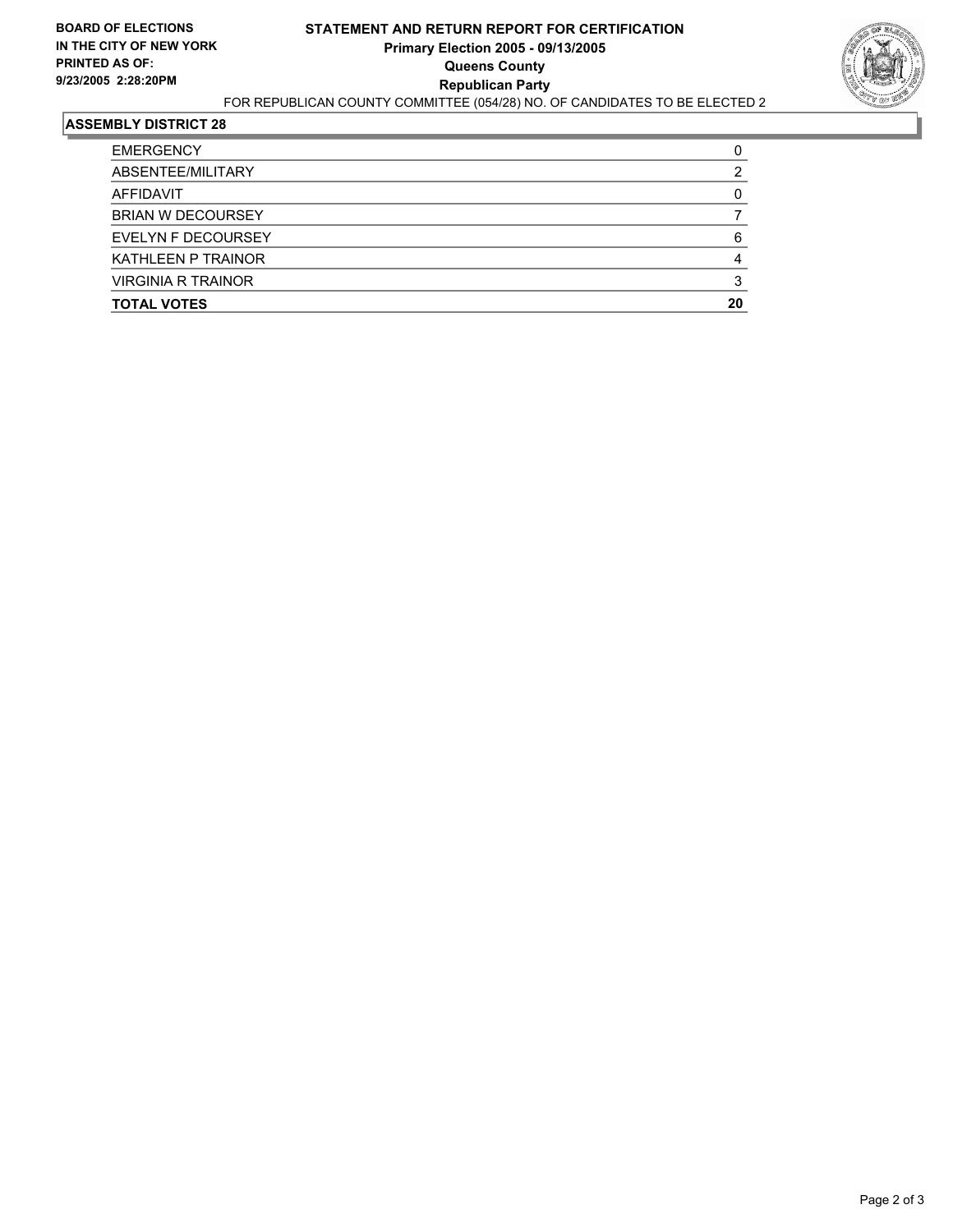#### **STATEMENT AND RETURN REPORT FOR CERTIFICATION Primary Election 2005 - 09/13/2005 Queens County Republican Party** FOR REPUBLICAN COUNTY COMMITTEE (054/28) NO. OF CANDIDATES TO BE ELECTED 2

### **TOTAL FOR REPUBLICAN COUNTY COMMITTEE (054/28) - Queens County**

| <b>TOTAL VOTES</b>        | 20 |
|---------------------------|----|
| <b>VIRGINIA R TRAINOR</b> |    |
| <b>KATHLEEN P TRAINOR</b> | 4  |
| EVELYN F DECOURSEY        | 6  |
| <b>BRIAN W DECOURSEY</b>  |    |
| AFFIDAVIT                 |    |
| ABSENTEE/MILITARY         |    |
| <b>EMERGENCY</b>          |    |

We certify this statement to be correct, and have caused the same to be attested by the signatures of the members of the board, or a majority thereof, on

Secretary **Chairman** 

Date

Chief Clerk

Canvassing Board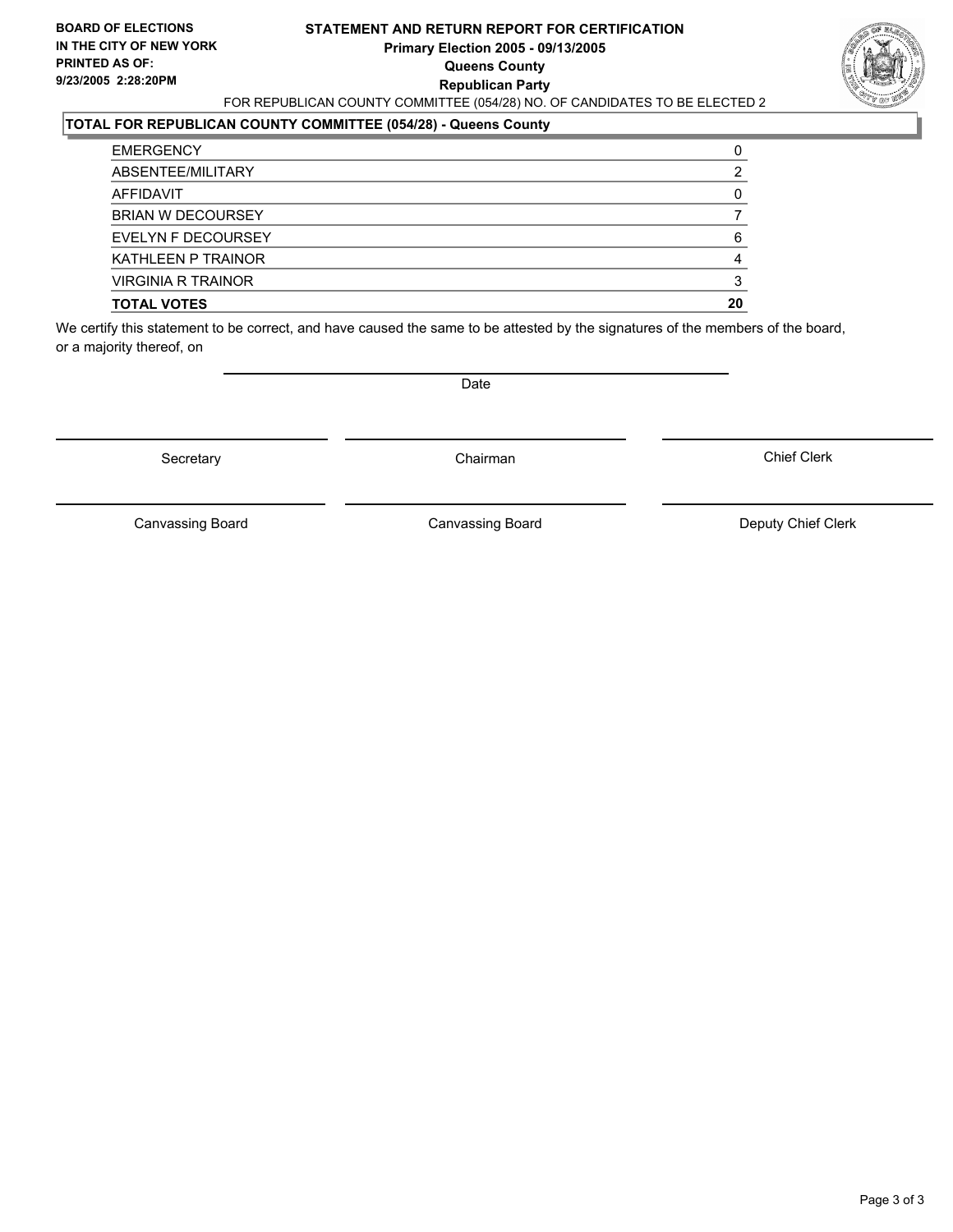

## **Primary Election 2005 - 09/13/2005 Queens County - Republican Party**

FOR REPUBLICAN COUNTY COMMITTEE (056/28) NO. OF CANDIDATES TO BE ELECTED 2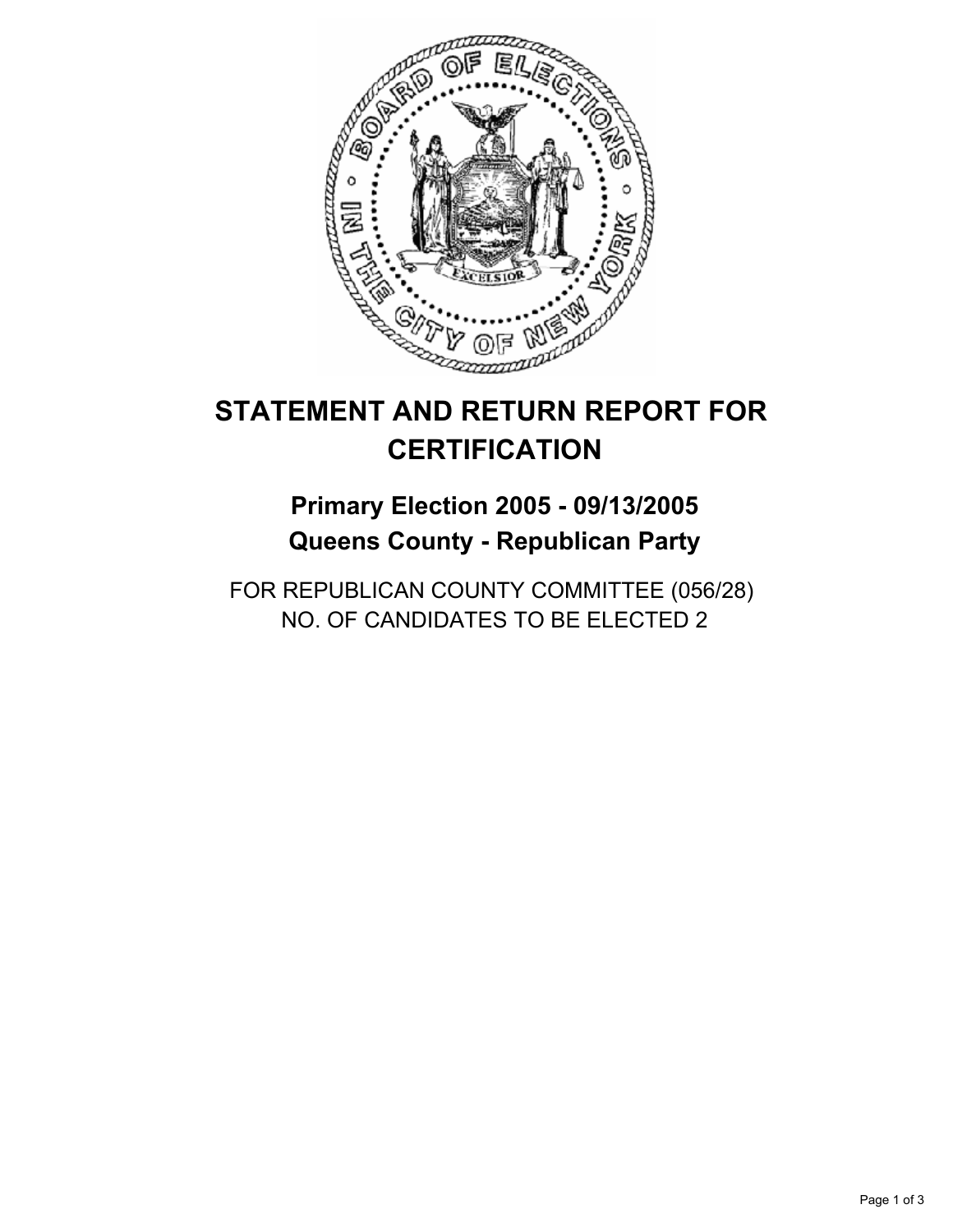

| <b>TOTAL VOTES</b>      |  |
|-------------------------|--|
| <b>JANINE M MICHEL</b>  |  |
| <b>GISELA S MENGLER</b> |  |
| ROXANA CALINESCU        |  |
| <b>IRENE S CIENKI</b>   |  |
| AFFIDAVIT               |  |
| ABSENTEE/MILITARY       |  |
| <b>EMERGENCY</b>        |  |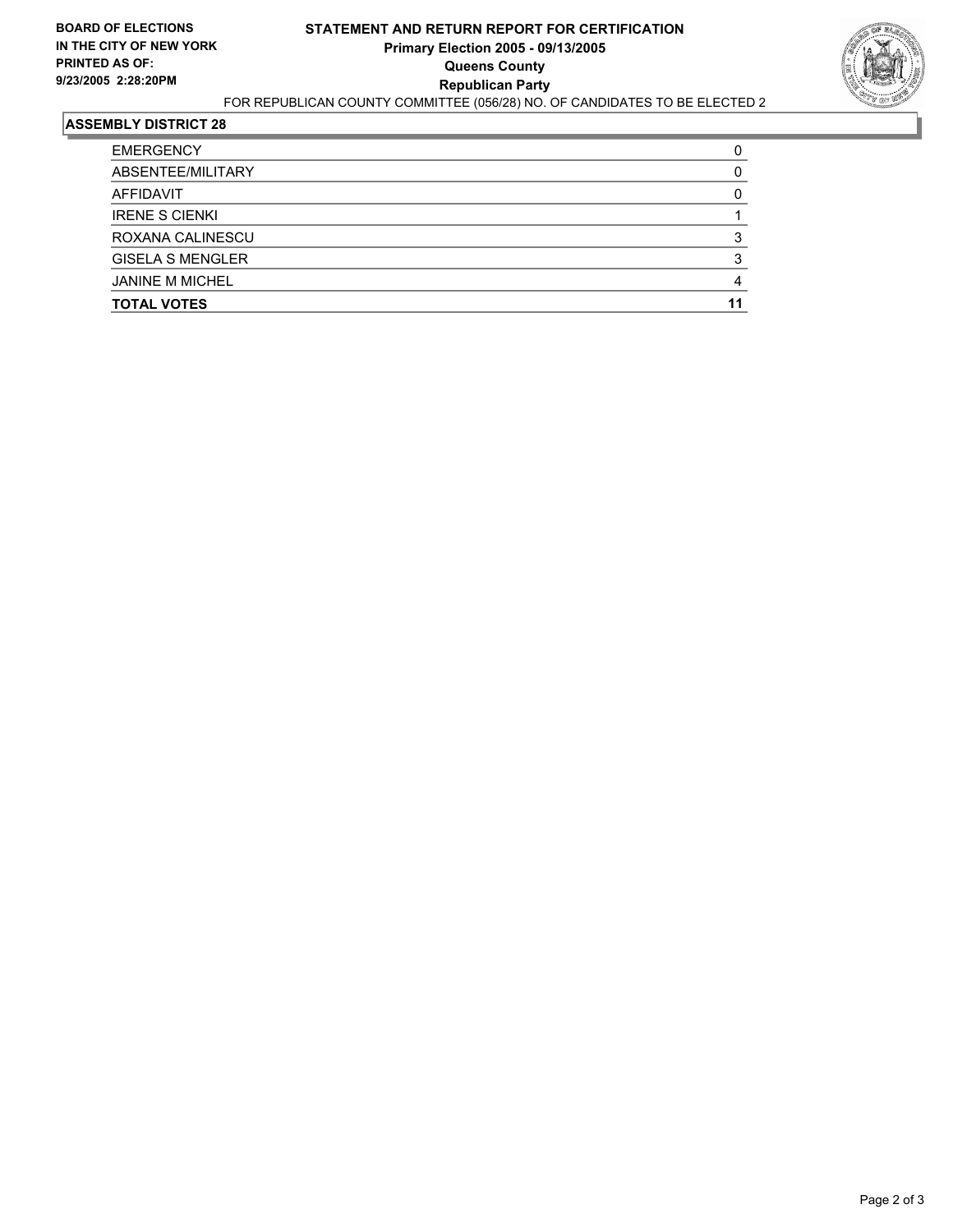#### **STATEMENT AND RETURN REPORT FOR CERTIFICATION Primary Election 2005 - 09/13/2005 Queens County Republican Party** FOR REPUBLICAN COUNTY COMMITTEE (056/28) NO. OF CANDIDATES TO BE ELECTED 2



### **TOTAL FOR REPUBLICAN COUNTY COMMITTEE (056/28) - Queens County**

| <b>TOTAL VOTES</b>      |  |
|-------------------------|--|
| <b>JANINE M MICHEL</b>  |  |
| <b>GISELA S MENGLER</b> |  |
| ROXANA CALINESCU        |  |
| <b>IRENE S CIENKI</b>   |  |
| AFFIDAVIT               |  |
| ABSENTEE/MILITARY       |  |
| <b>EMERGENCY</b>        |  |

We certify this statement to be correct, and have caused the same to be attested by the signatures of the members of the board, or a majority thereof, on

Secretary **Chairman** 

Date

Chief Clerk

Canvassing Board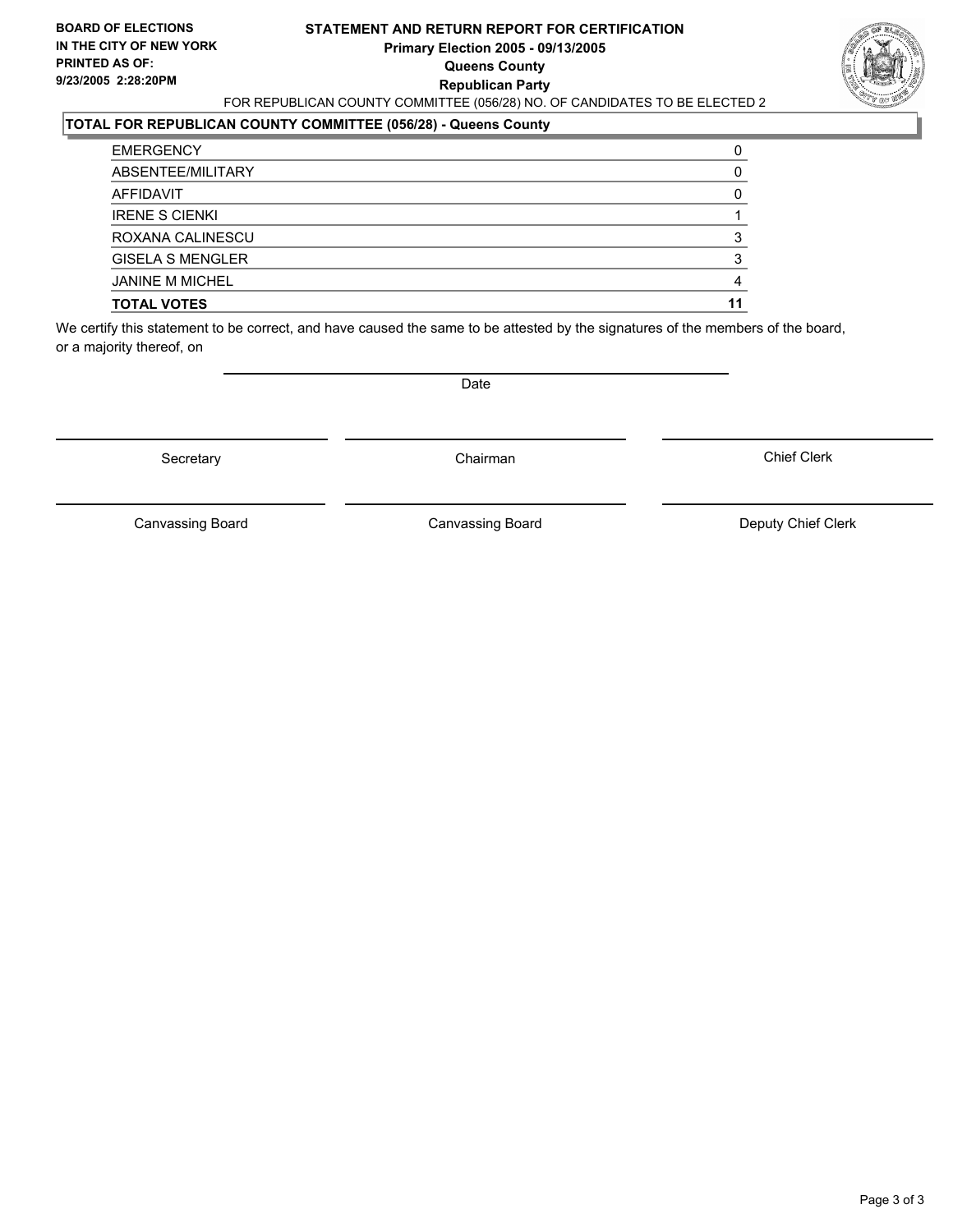

## **Primary Election 2005 - 09/13/2005 Queens County - Republican Party**

FOR REPUBLICAN COUNTY COMMITTEE (075/28) NO. OF CANDIDATES TO BE ELECTED 2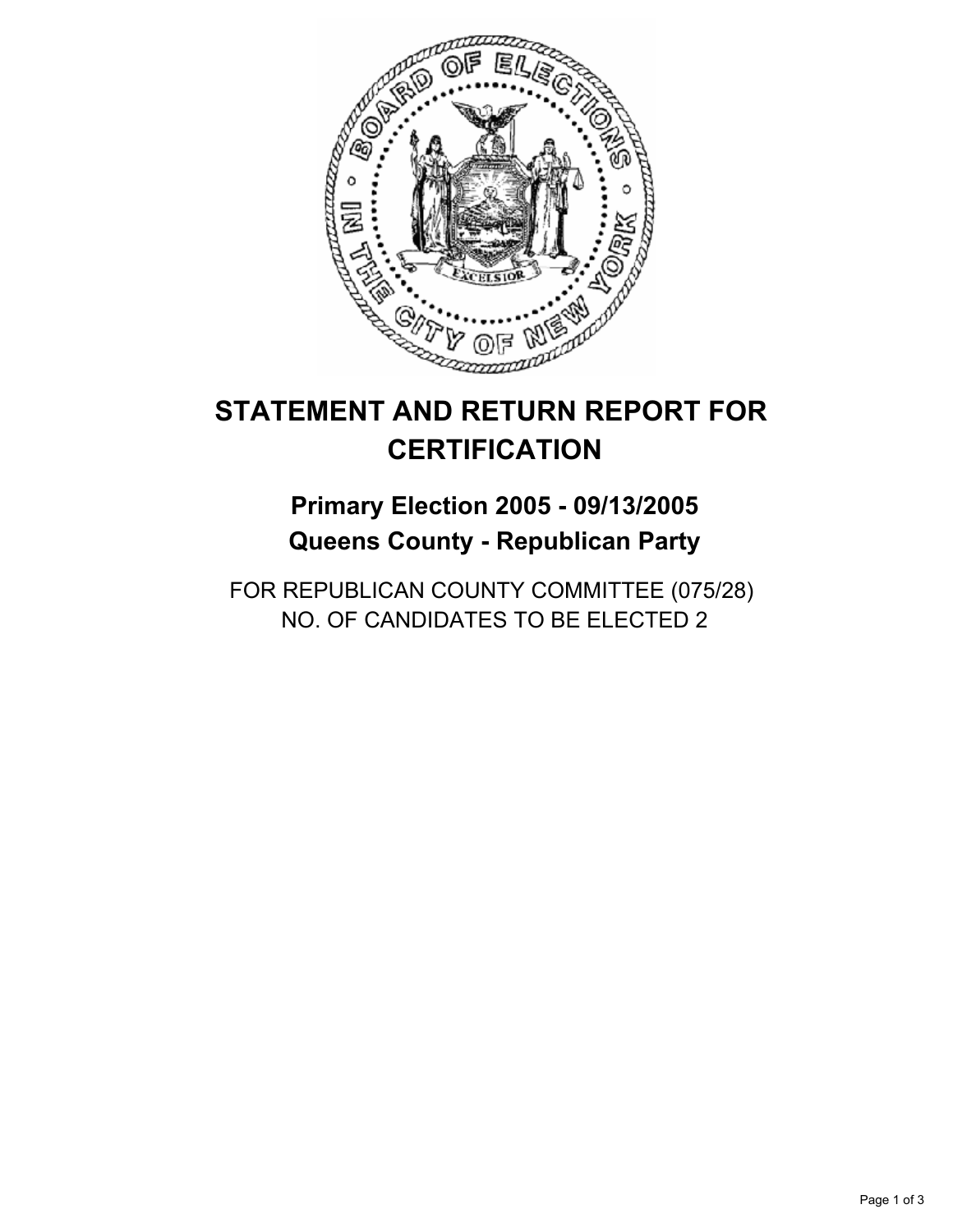

| <b>EMERGENCY</b>        |  |
|-------------------------|--|
| ABSENTEE/MILITARY       |  |
| AFFIDAVIT               |  |
| <b>KEVIN A MCAULEY</b>  |  |
| ELEANOR H MCAULEY       |  |
| <b>MARGARET M SAVER</b> |  |
| JUAN D REYES II         |  |
| <b>TOTAL VOTES</b>      |  |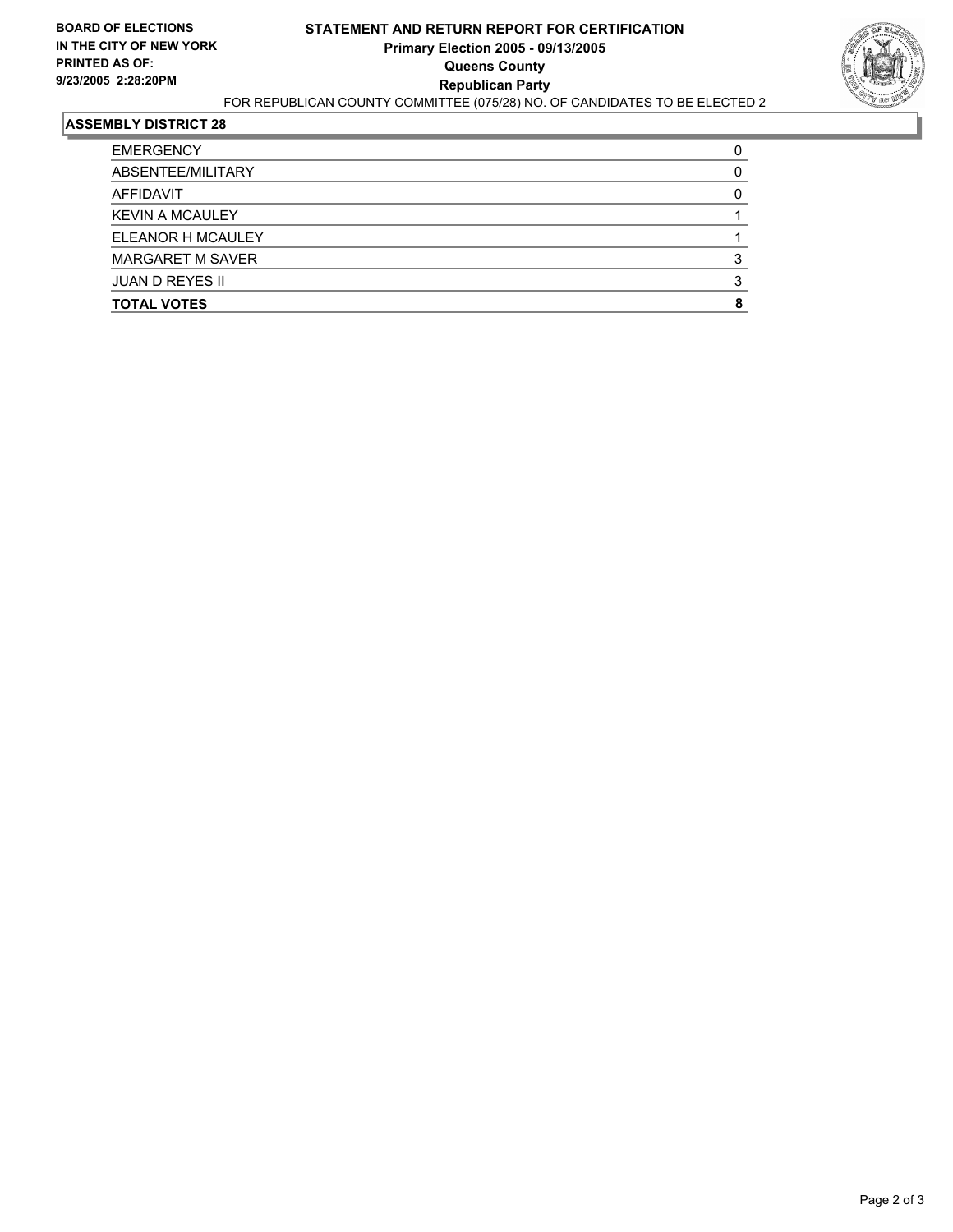#### **STATEMENT AND RETURN REPORT FOR CERTIFICATION Primary Election 2005 - 09/13/2005 Queens County Republican Party** FOR REPUBLICAN COUNTY COMMITTEE (075/28) NO. OF CANDIDATES TO BE ELECTED 2



### **TOTAL FOR REPUBLICAN COUNTY COMMITTEE (075/28) - Queens County**

| <b>TOTAL VOTES</b>     |  |
|------------------------|--|
| <b>JUAN D REYES II</b> |  |
| MARGARET M SAVER       |  |
| ELEANOR H MCAULEY      |  |
| <b>KEVIN A MCAULEY</b> |  |
| AFFIDAVIT              |  |
| ABSENTEE/MILITARY      |  |
| <b>EMERGENCY</b>       |  |

We certify this statement to be correct, and have caused the same to be attested by the signatures of the members of the board, or a majority thereof, on

Secretary **Chairman** 

Date

Chief Clerk

Canvassing Board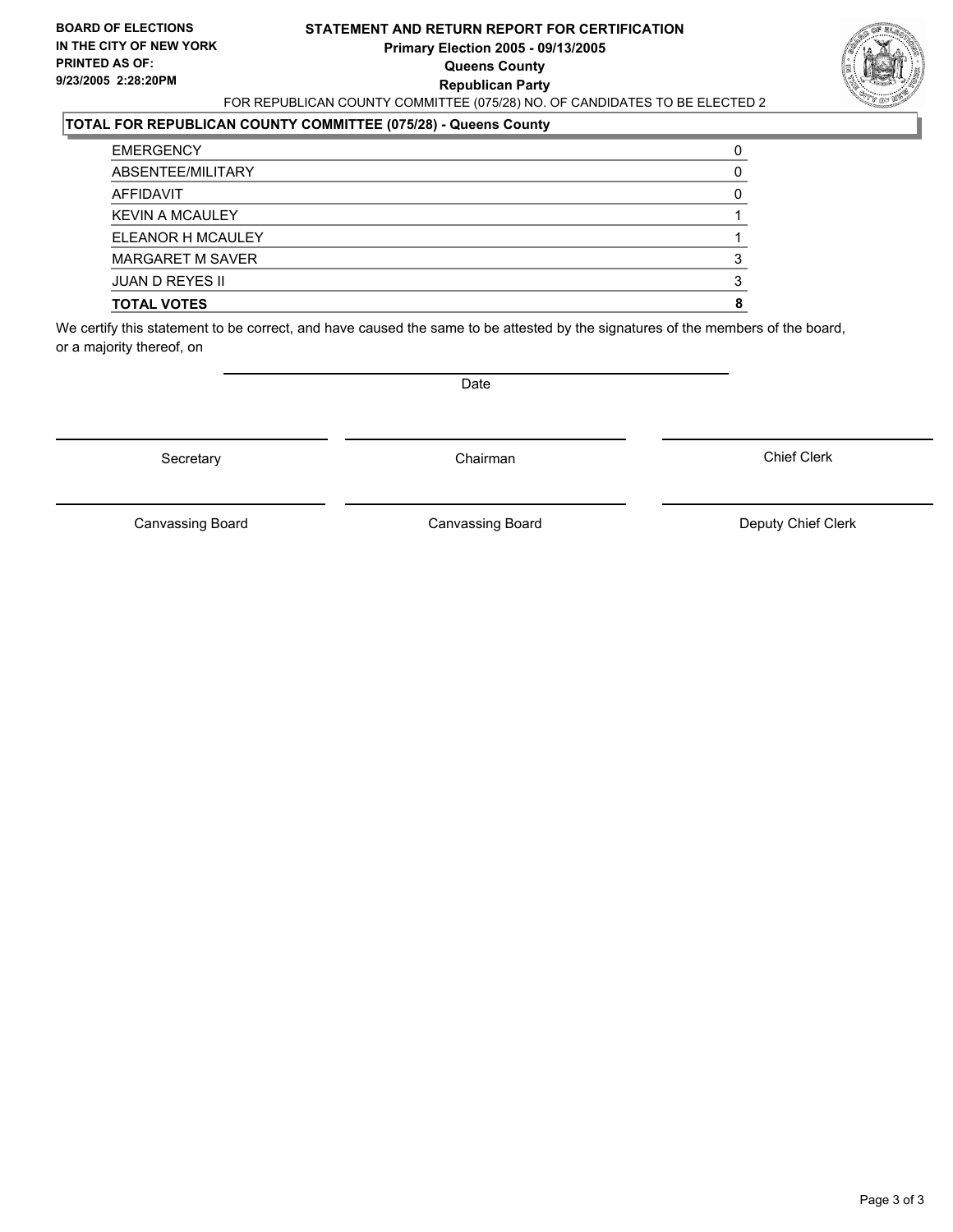

## **Primary Election 2005 - 09/13/2005 Queens County - Republican Party**

FOR REPUBLICAN COUNTY COMMITTEE (078/28) NO. OF CANDIDATES TO BE ELECTED 2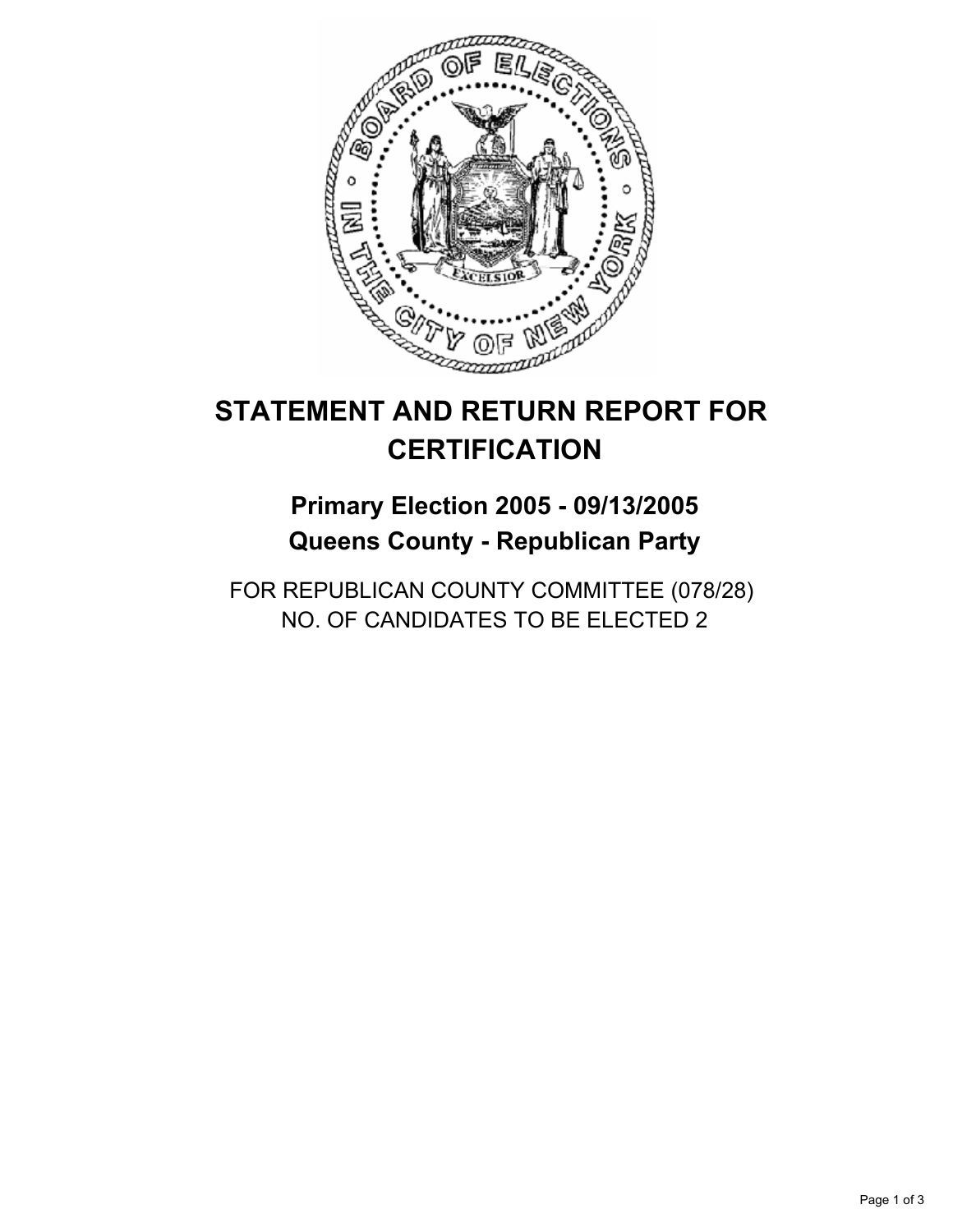

| <b>EMERGENCY</b>       |    |
|------------------------|----|
| ABSENTEE/MILITARY      |    |
| AFFIDAVIT              |    |
| <b>LUCY E SWANSON</b>  |    |
| <b>TIMOTHY E SHEA</b>  | 6  |
| <b>BRADLEY J WALLS</b> | 25 |
| <b>CHRISTA T WALLS</b> | 19 |
| <b>TOTAL VOTES</b>     | 59 |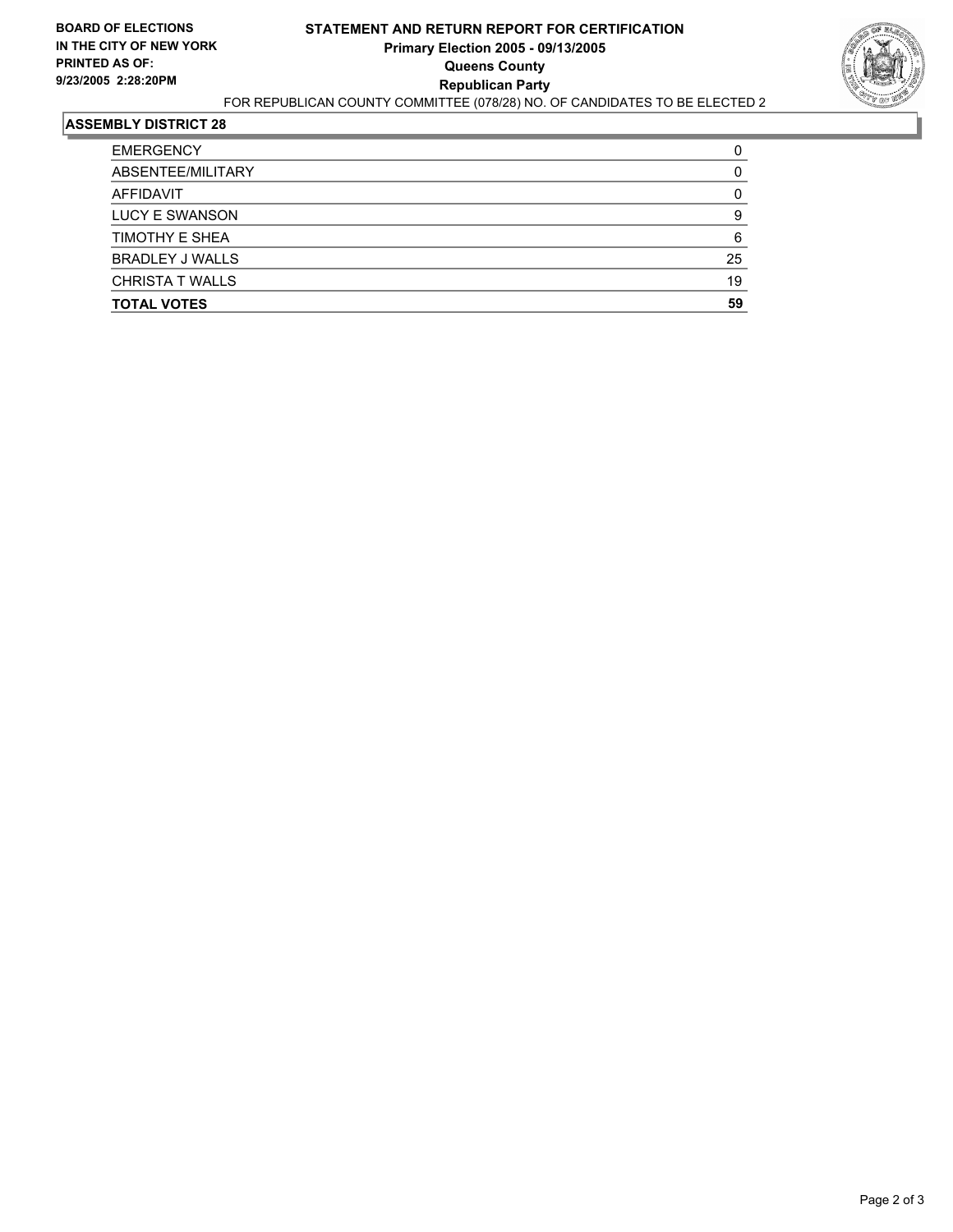#### **STATEMENT AND RETURN REPORT FOR CERTIFICATION Primary Election 2005 - 09/13/2005 Queens County Republican Party** FOR REPUBLICAN COUNTY COMMITTEE (078/28) NO. OF CANDIDATES TO BE ELECTED 2



### **TOTAL FOR REPUBLICAN COUNTY COMMITTEE (078/28) - Queens County**

| <b>TOTAL VOTES</b>     | 59 |
|------------------------|----|
| <b>CHRISTA T WALLS</b> | 19 |
| <b>BRADLEY J WALLS</b> | 25 |
| TIMOTHY E SHEA         | 6  |
| LUCY E SWANSON         |    |
| AFFIDAVIT              |    |
| ABSENTEE/MILITARY      |    |
| <b>EMERGENCY</b>       |    |

We certify this statement to be correct, and have caused the same to be attested by the signatures of the members of the board, or a majority thereof, on

Secretary **Chairman** 

Date

Chief Clerk

Canvassing Board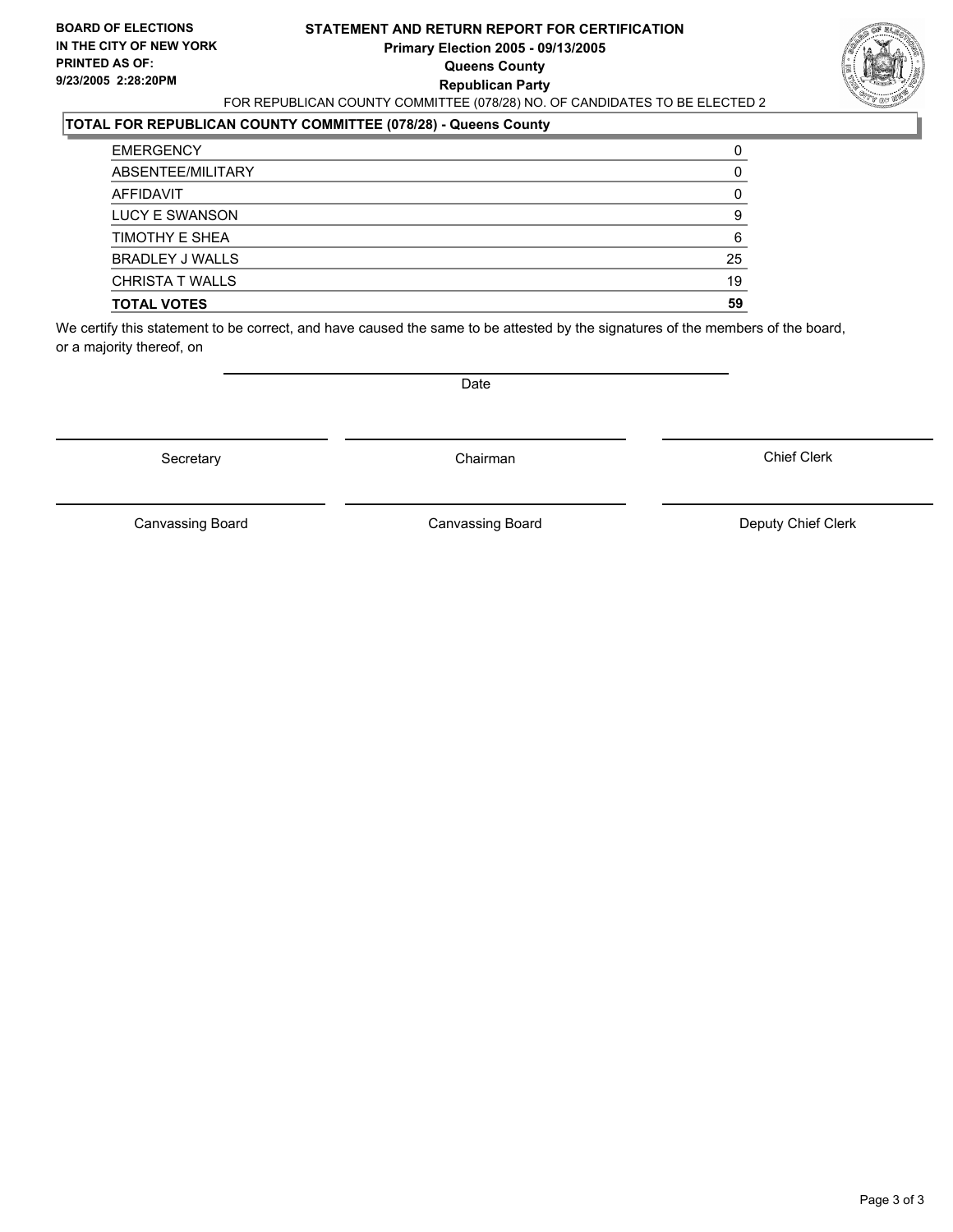

## **Primary Election 2005 - 09/13/2005 Queens County - Republican Party**

FOR REPUBLICAN COUNTY COMMITTEE (092/28) NO. OF CANDIDATES TO BE ELECTED 2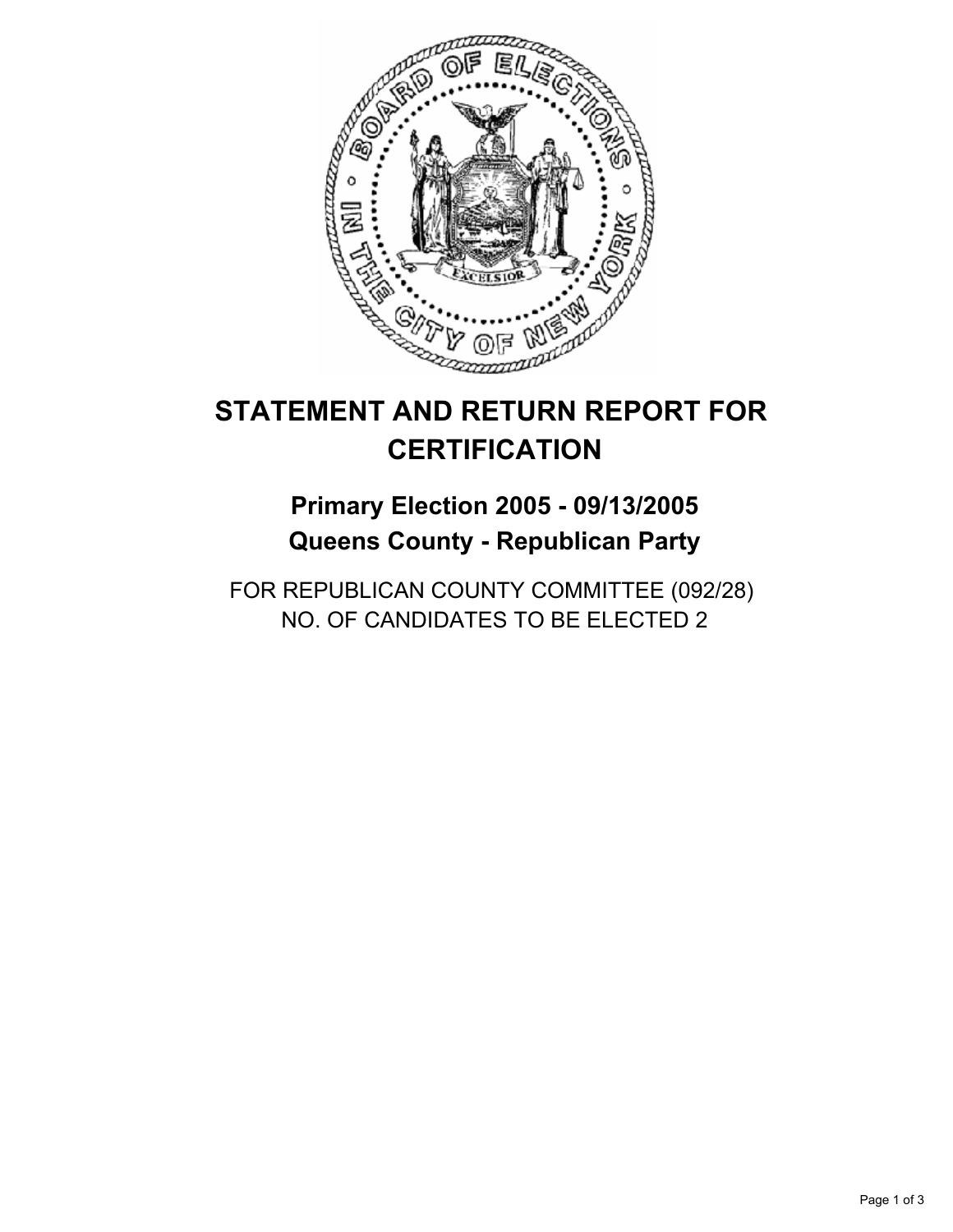

| <b>EMERGENCY</b>           |  |
|----------------------------|--|
| ABSENTEE/MILITARY          |  |
| AFFIDAVIT                  |  |
| ROSARIA COMO               |  |
| <b>MARGARET OGNIBENE</b>   |  |
| <b>JOHN GARRETT</b>        |  |
| <b>CHRISTOPHER OMALLEY</b> |  |
| <b>TOTAL VOTES</b>         |  |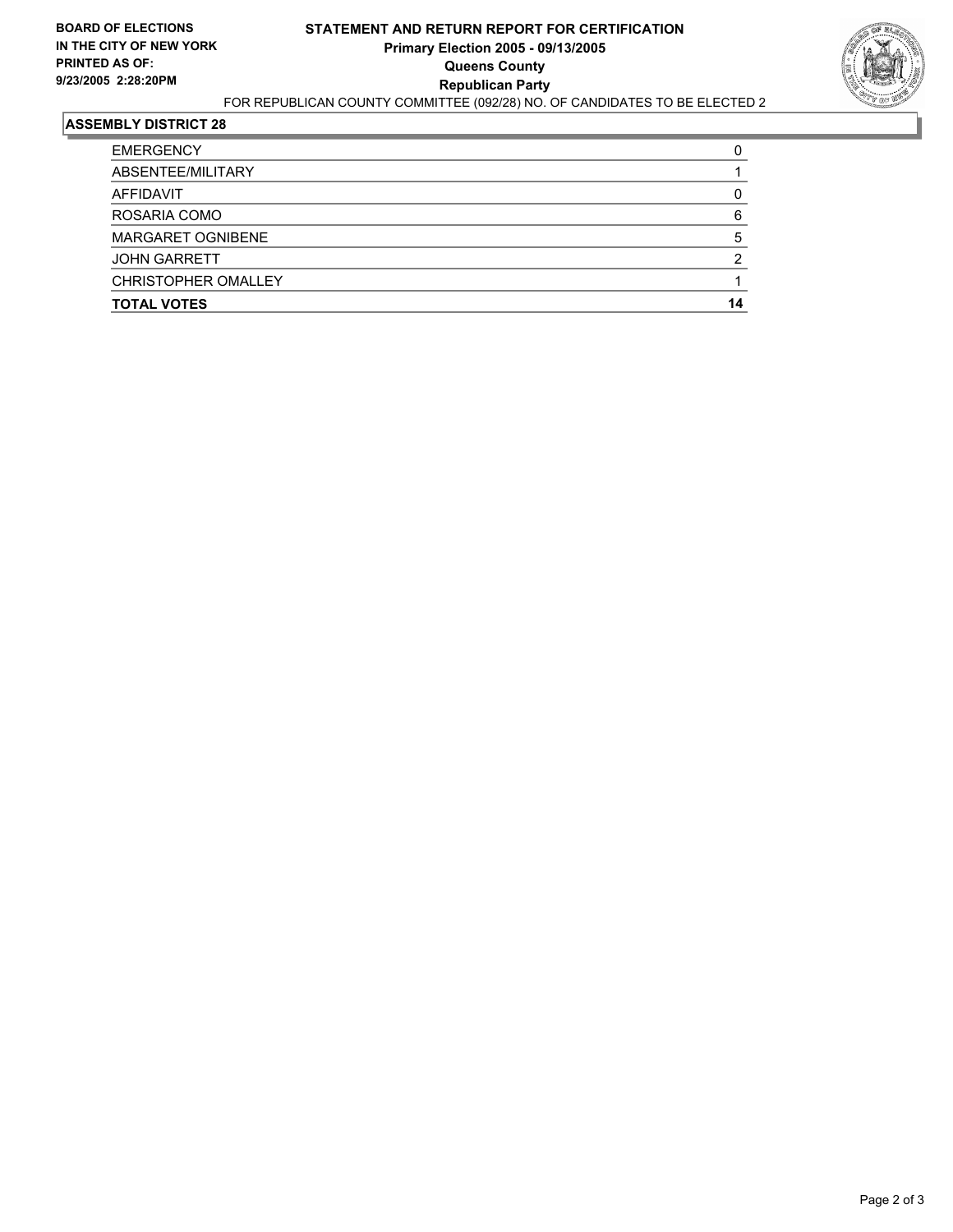#### **STATEMENT AND RETURN REPORT FOR CERTIFICATION Primary Election 2005 - 09/13/2005 Queens County Republican Party** FOR REPUBLICAN COUNTY COMMITTEE (092/28) NO. OF CANDIDATES TO BE ELECTED 2



### **TOTAL FOR REPUBLICAN COUNTY COMMITTEE (092/28) - Queens County**

| <b>TOTAL VOTES</b>       | 14 |
|--------------------------|----|
| CHRISTOPHER OMALLEY      |    |
| <b>JOHN GARRETT</b>      |    |
| <b>MARGARET OGNIBENE</b> |    |
| ROSARIA COMO             | 6  |
| AFFIDAVIT                |    |
| ABSENTEE/MILITARY        |    |
| <b>EMERGENCY</b>         |    |

We certify this statement to be correct, and have caused the same to be attested by the signatures of the members of the board, or a majority thereof, on

Secretary **Chairman** 

Date

Chief Clerk

Canvassing Board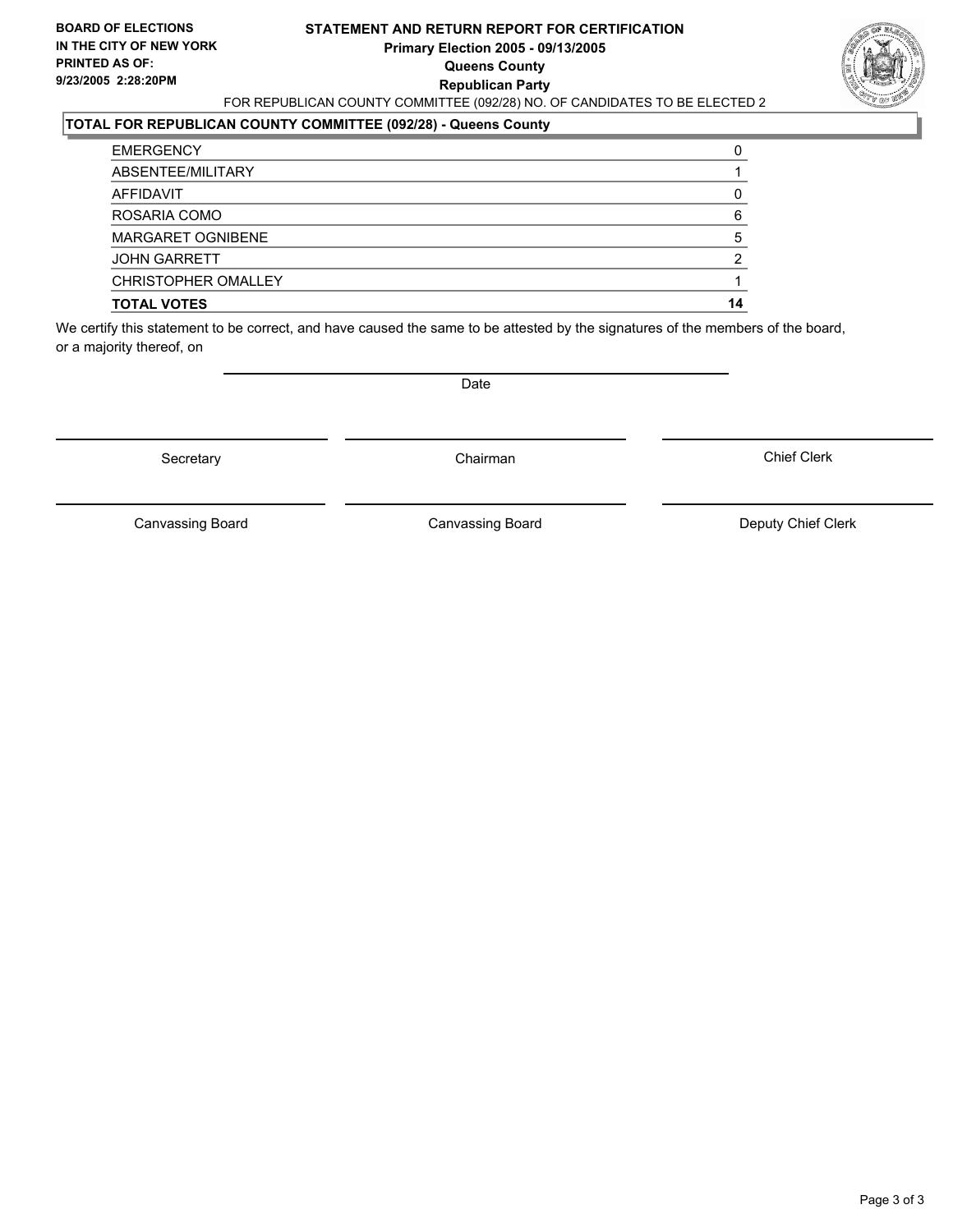

## **Primary Election 2005 - 09/13/2005 Queens County - Republican Party**

FOR REPUBLICAN COUNTY COMMITTEE (093/28) NO. OF CANDIDATES TO BE ELECTED 2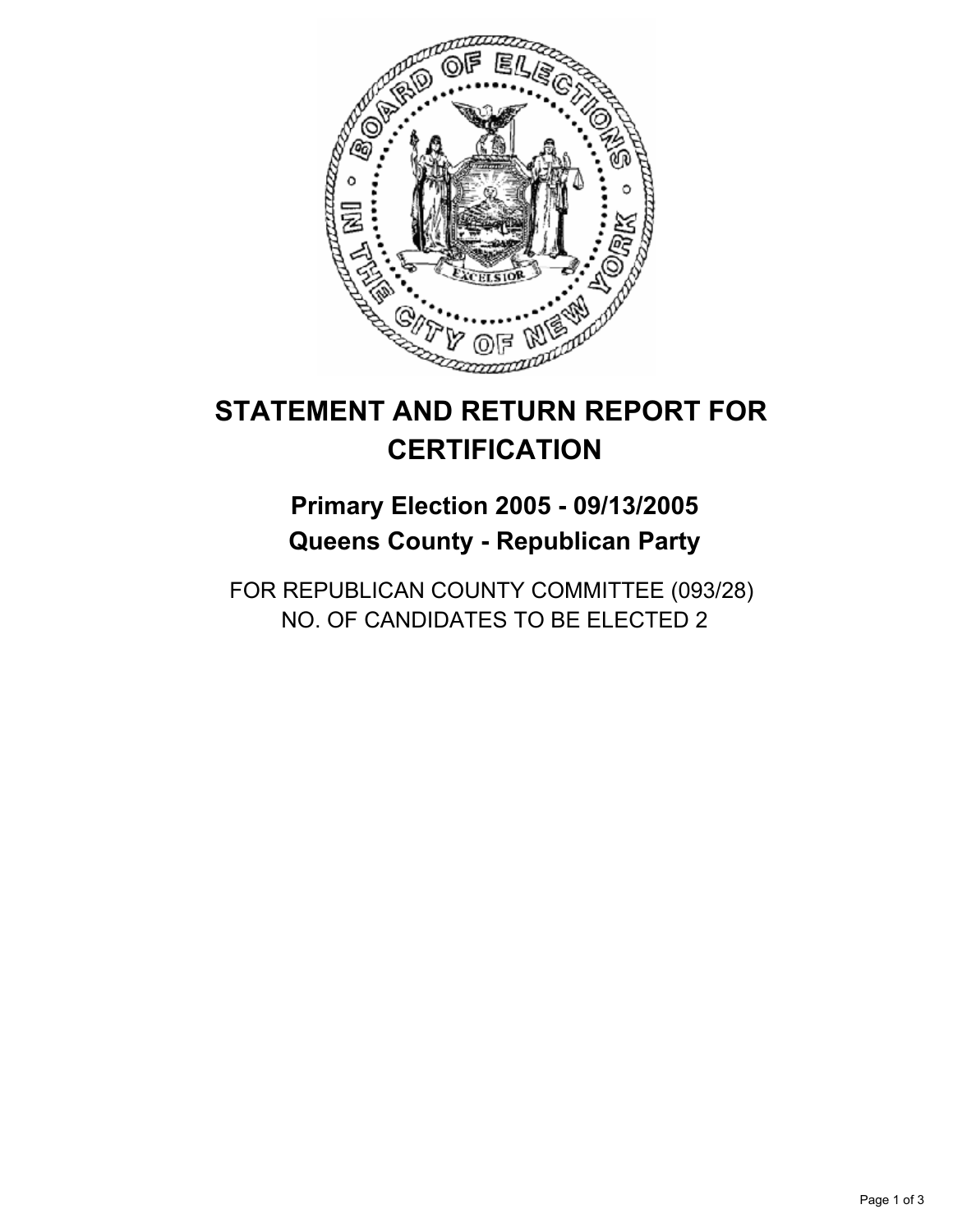

| <b>TOTAL VOTES</b>     | 28 |
|------------------------|----|
| <b>MIMI VALENTI</b>    |    |
| <b>GASPARE VALENTI</b> | 11 |
| ANGELA R SCHLOSSMACHER |    |
| <b>JOSEPH V KELLY</b>  |    |
| AFFIDAVIT              |    |
| ABSENTEE/MILITARY      |    |
| <b>EMERGENCY</b>       |    |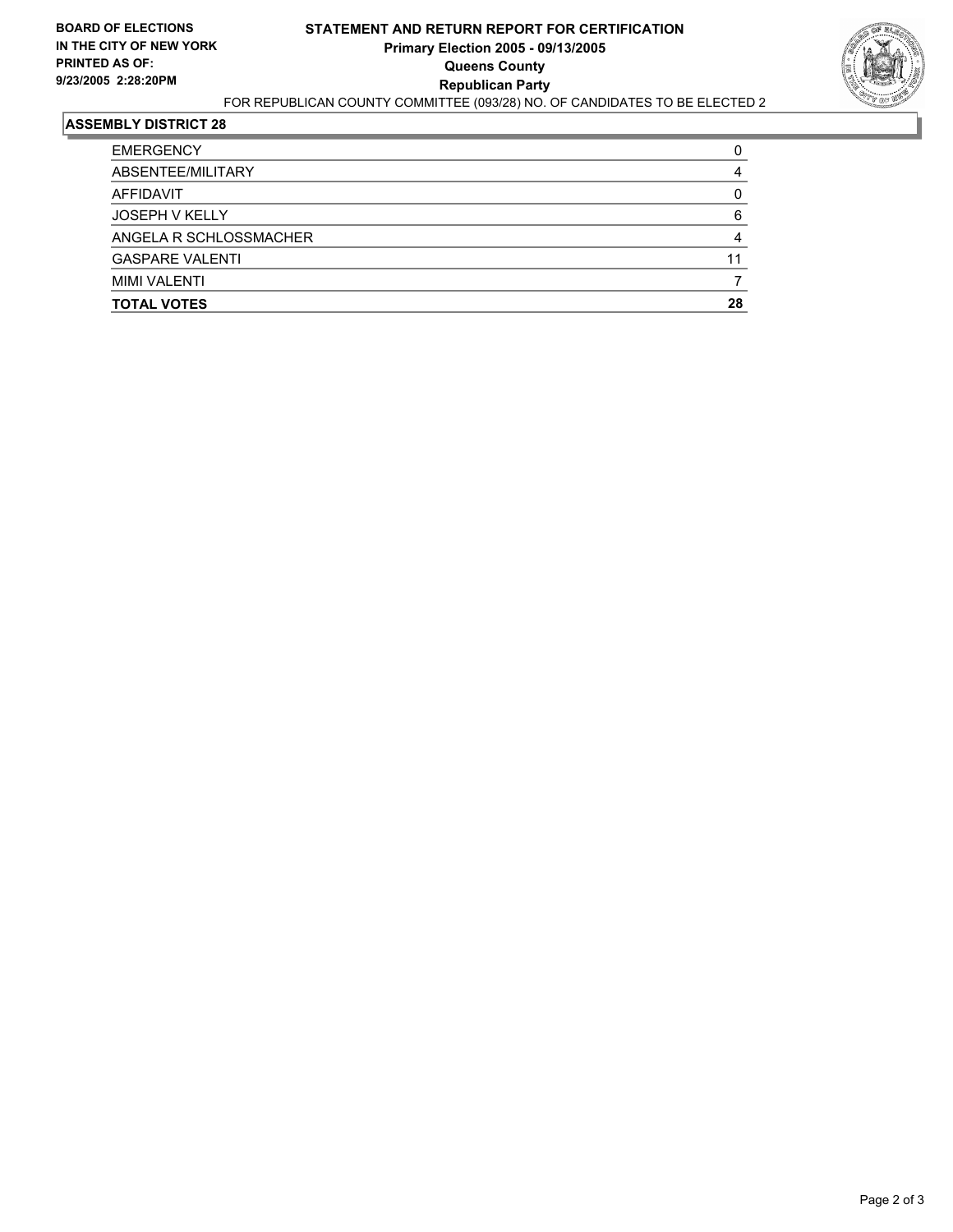#### **STATEMENT AND RETURN REPORT FOR CERTIFICATION Primary Election 2005 - 09/13/2005 Queens County Republican Party** FOR REPUBLICAN COUNTY COMMITTEE (093/28) NO. OF CANDIDATES TO BE ELECTED 2



#### **TOTAL FOR REPUBLICAN COUNTY COMMITTEE (093/28) - Queens County**

| <b>TOTAL VOTES</b>     | 28 |
|------------------------|----|
| <b>MIMI VALENTI</b>    |    |
| <b>GASPARE VALENTI</b> | 11 |
| ANGELA R SCHLOSSMACHER |    |
| <b>JOSEPH V KELLY</b>  |    |
| AFFIDAVIT              |    |
| ABSENTEE/MILITARY      |    |
| <b>EMERGENCY</b>       |    |

We certify this statement to be correct, and have caused the same to be attested by the signatures of the members of the board, or a majority thereof, on

Secretary **Chairman** 

Date

Chief Clerk

Canvassing Board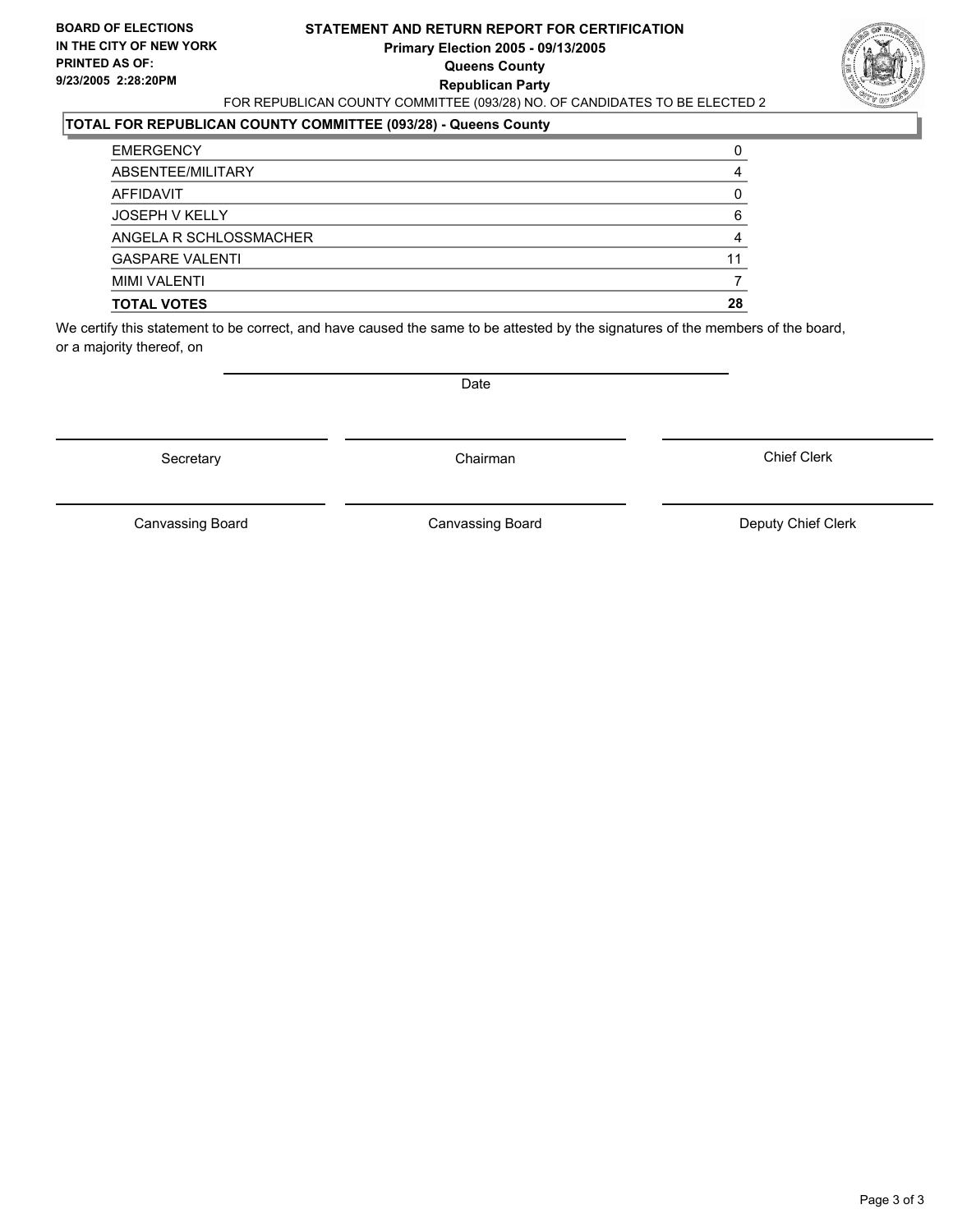

## **Primary Election 2005 - 09/13/2005 Queens County - Republican Party**

FOR REPUBLICAN COUNTY COMMITTEE (094/28) NO. OF CANDIDATES TO BE ELECTED 2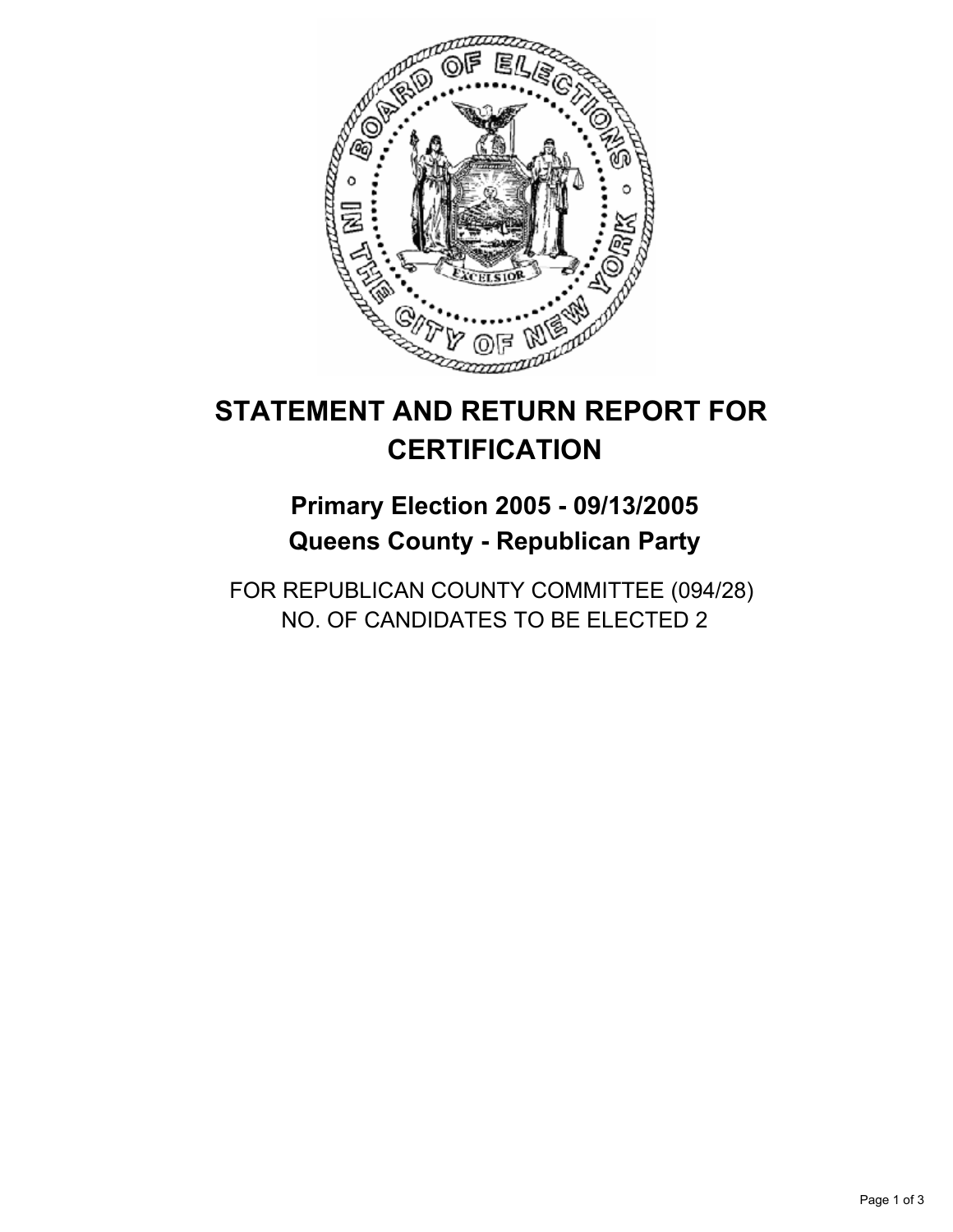

| <b>EMERGENCY</b>        |    |
|-------------------------|----|
| ABSENTEE/MILITARY       |    |
| AFFIDAVIT               |    |
| ARNOLD DAVIS            |    |
| <b>STEVEN A FREY</b>    |    |
| <b>GABRIEL TAPALAGA</b> | 16 |
| MARGARET KETA-TAPALAGA  |    |
| <b>TOTAL VOTES</b>      |    |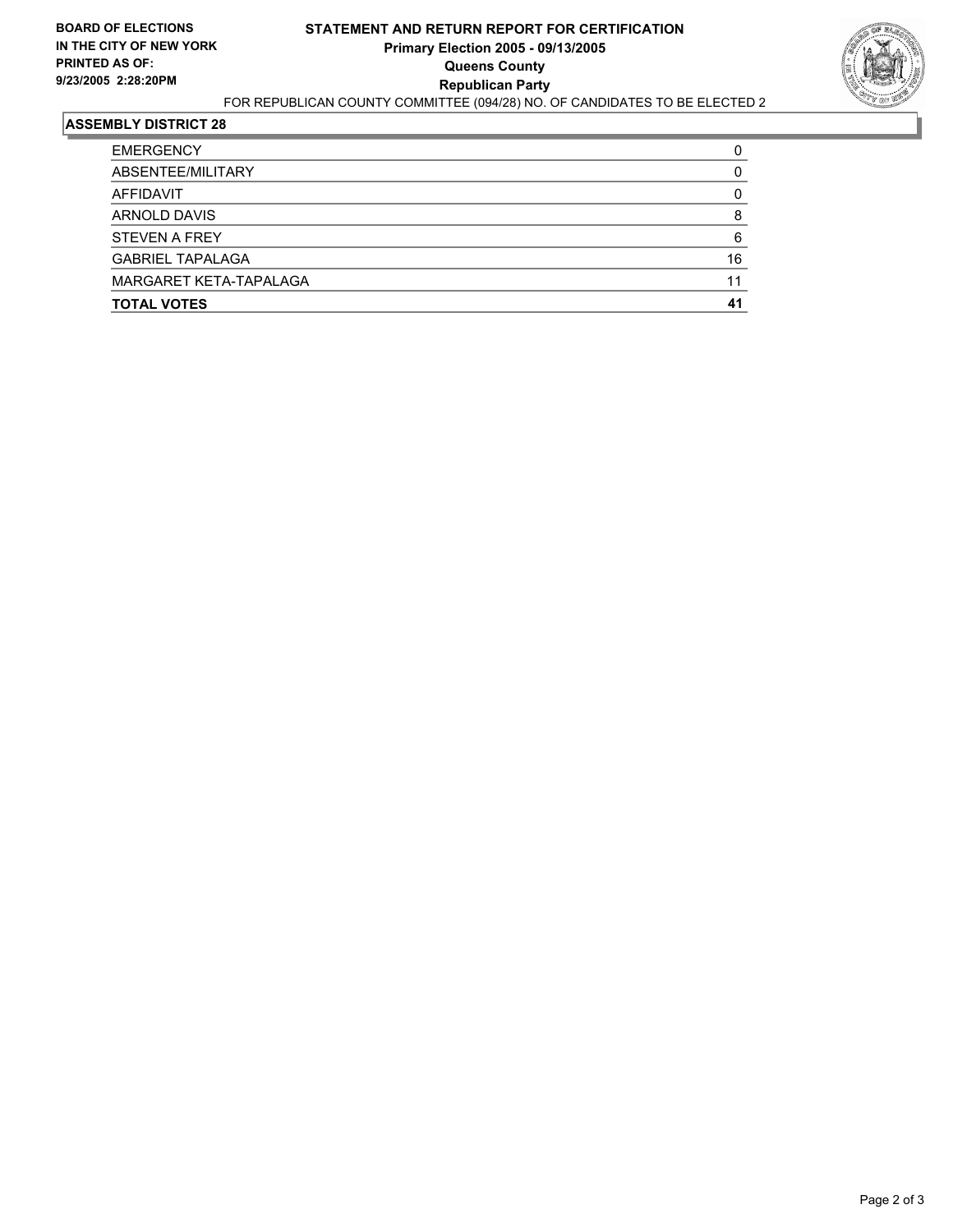#### **STATEMENT AND RETURN REPORT FOR CERTIFICATION Primary Election 2005 - 09/13/2005 Queens County Republican Party** FOR REPUBLICAN COUNTY COMMITTEE (094/28) NO. OF CANDIDATES TO BE ELECTED 2



### **TOTAL FOR REPUBLICAN COUNTY COMMITTEE (094/28) - Queens County**

| <b>TOTAL VOTES</b>      | 41 |
|-------------------------|----|
| MARGARET KETA-TAPALAGA  | 11 |
| <b>GABRIEL TAPALAGA</b> | 16 |
| <b>STEVEN A FREY</b>    | 6  |
| ARNOLD DAVIS            |    |
| AFFIDAVIT               |    |
| ABSENTEE/MILITARY       |    |
| <b>EMERGENCY</b>        |    |

We certify this statement to be correct, and have caused the same to be attested by the signatures of the members of the board, or a majority thereof, on

Secretary **Chairman** 

Date

Chief Clerk

Canvassing Board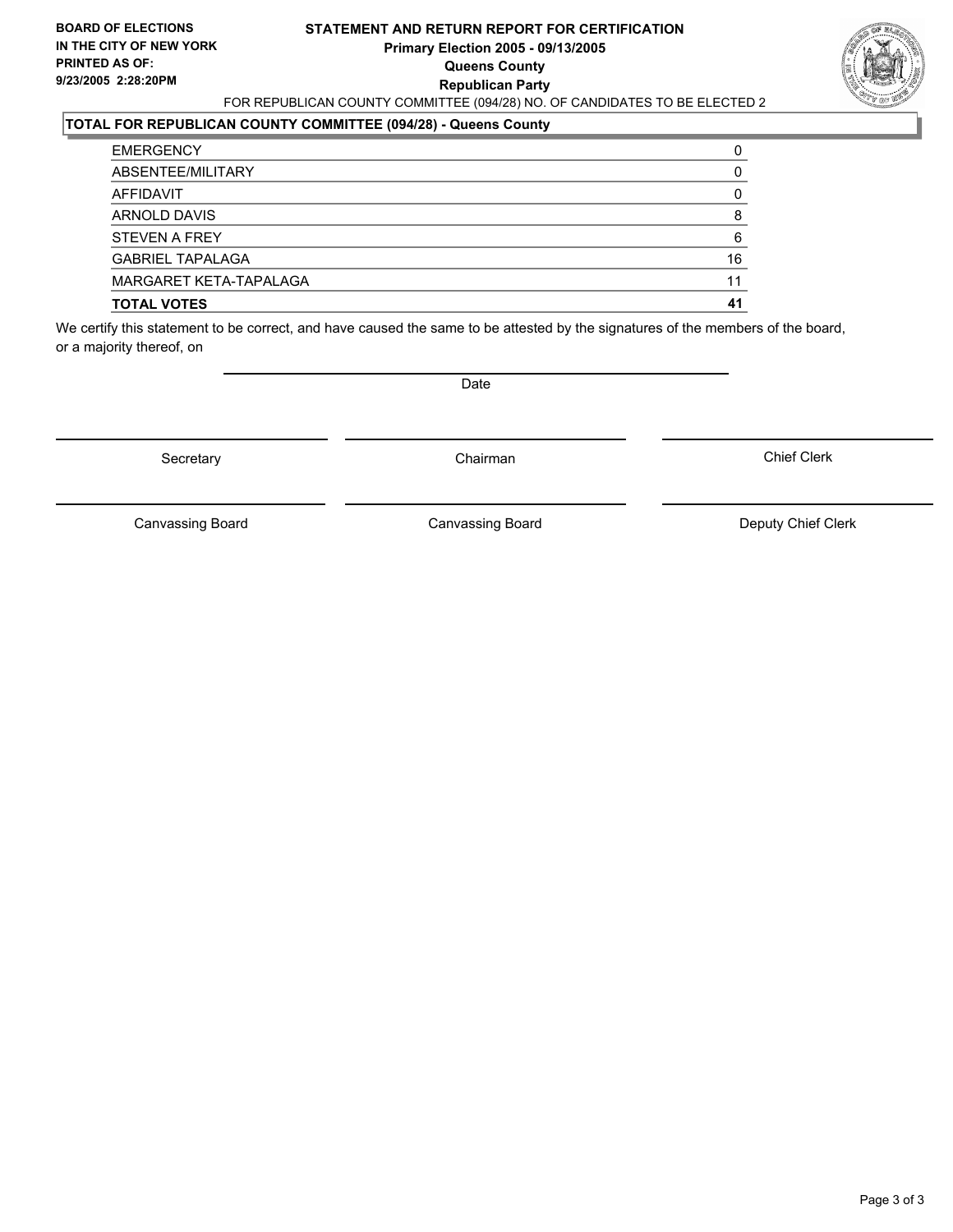

## **Primary Election 2005 - 09/13/2005 Queens County - Republican Party**

FOR REPUBLICAN COUNTY COMMITTEE (095/28) NO. OF CANDIDATES TO BE ELECTED 2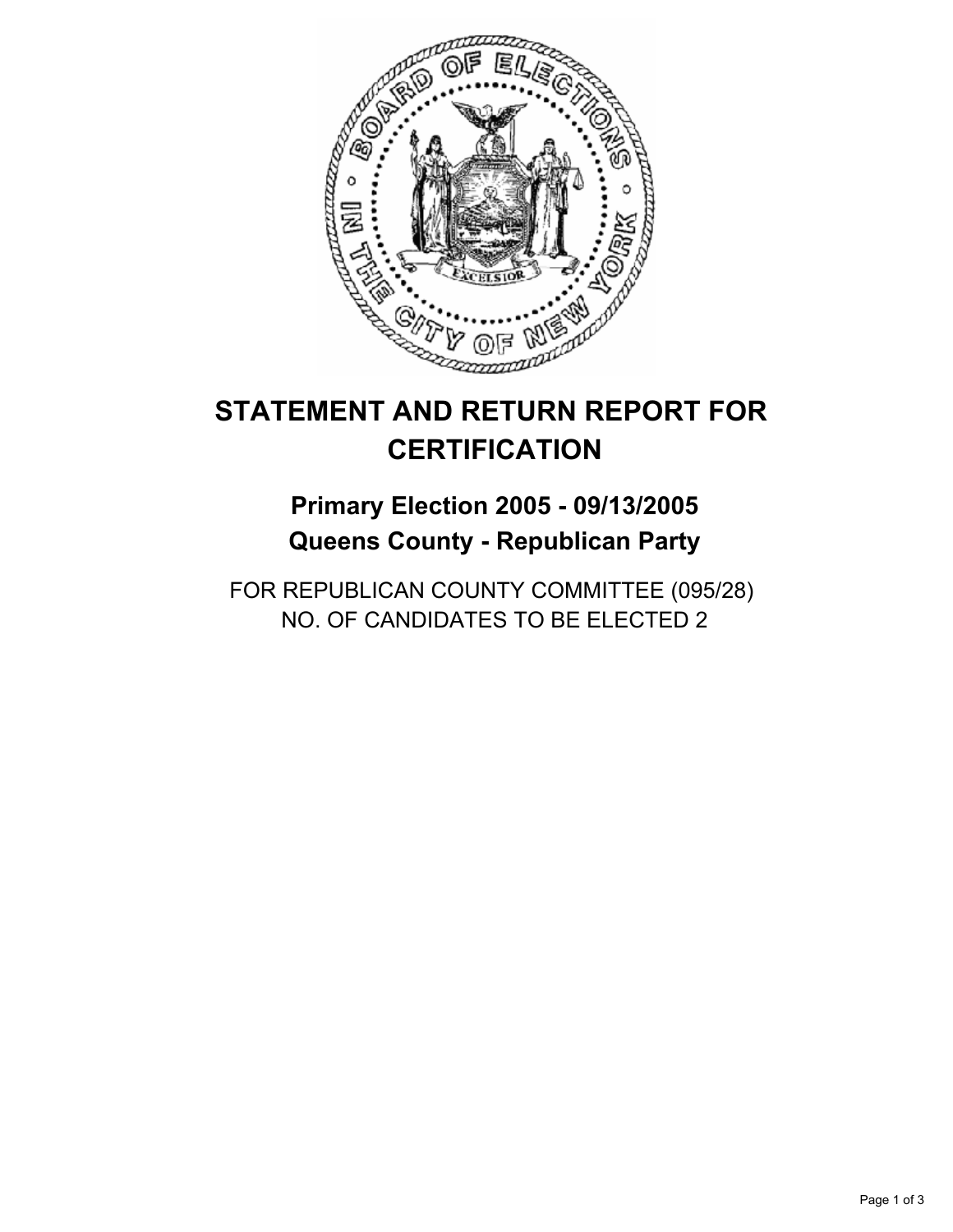

| <b>EMERGENCY</b>                |    |
|---------------------------------|----|
| ABSENTEE/MILITARY               |    |
| AFFIDAVIT                       |    |
| MICHAEL W MICHEL                |    |
| <b>MARIA L SWANSON</b>          |    |
| <b>WILLIAM T CARRINGTON III</b> |    |
| <b>TOTAL VOTES</b>              | 12 |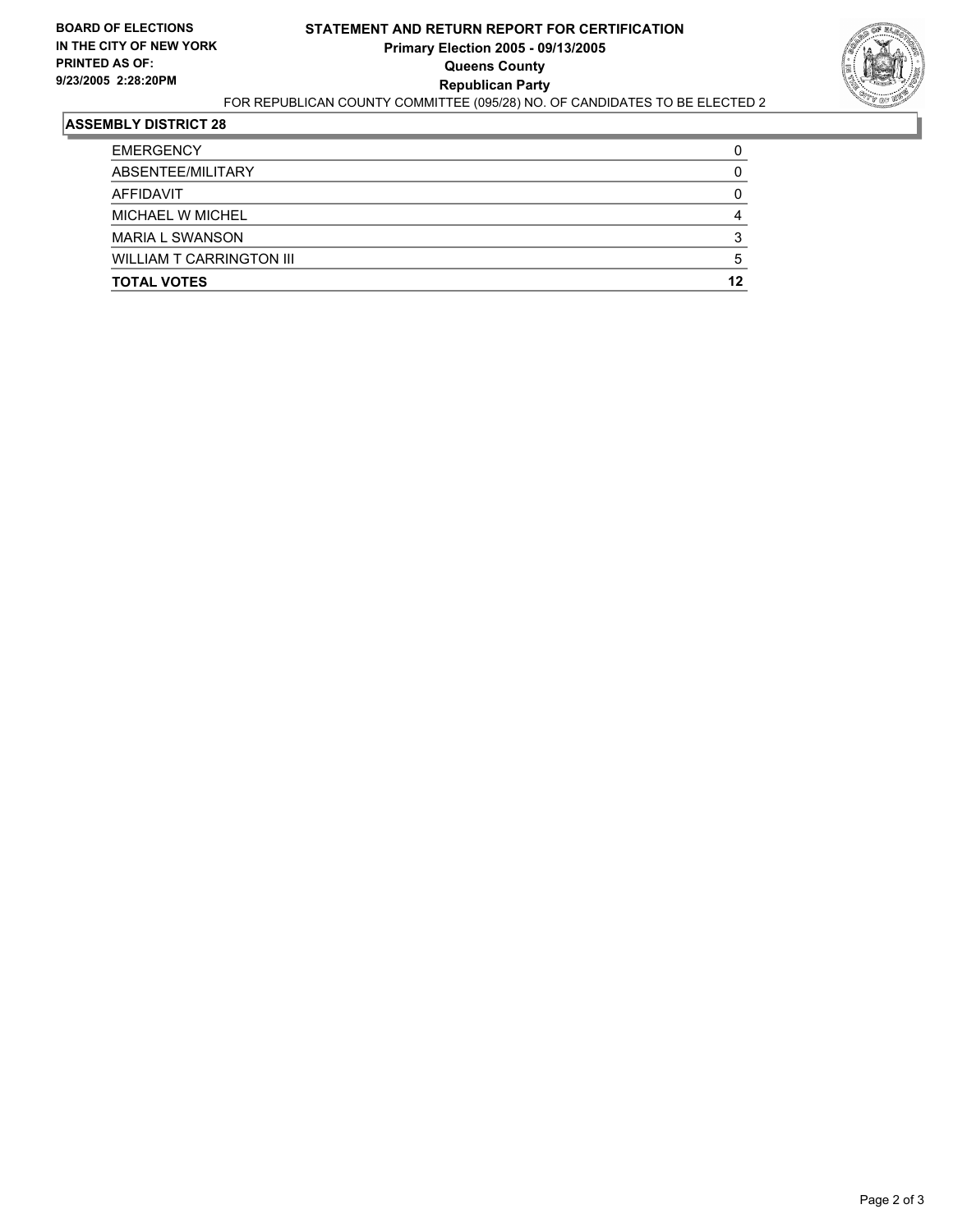#### **STATEMENT AND RETURN REPORT FOR CERTIFICATION Primary Election 2005 - 09/13/2005 Queens County Republican Party** FOR REPUBLICAN COUNTY COMMITTEE (095/28) NO. OF CANDIDATES TO BE ELECTED 2



#### **TOTAL FOR REPUBLICAN COUNTY COMMITTEE (095/28) - Queens County**

| <b>EMERGENCY</b>                |    |
|---------------------------------|----|
| ABSENTEE/MILITARY               |    |
| AFFIDAVIT                       |    |
| MICHAEL W MICHEL                |    |
| <b>MARIA L SWANSON</b>          |    |
| <b>WILLIAM T CARRINGTON III</b> | b  |
| <b>TOTAL VOTES</b>              | 12 |

We certify this statement to be correct, and have caused the same to be attested by the signatures of the members of the board, or a majority thereof, on

Date

Secretary **Chairman** 

Chief Clerk

Canvassing Board **Canvassing Board** Canvassing Board **Deputy Chief Clerk** 

Canvassing Board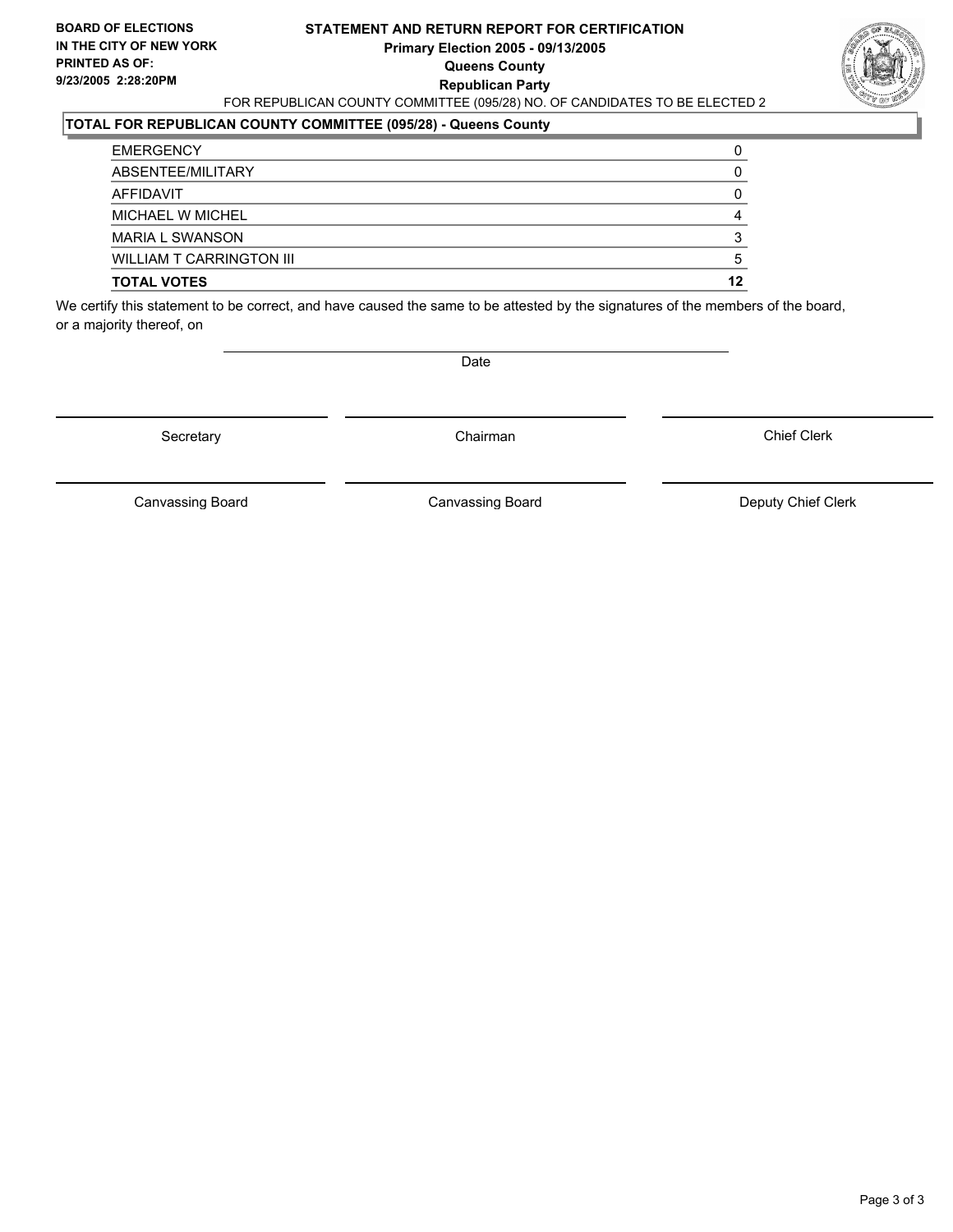

## **Primary Election 2005 - 09/13/2005 Queens County - Republican Party**

FOR REPUBLICAN COUNTY COMMITTEE (097/28) NO. OF CANDIDATES TO BE ELECTED 2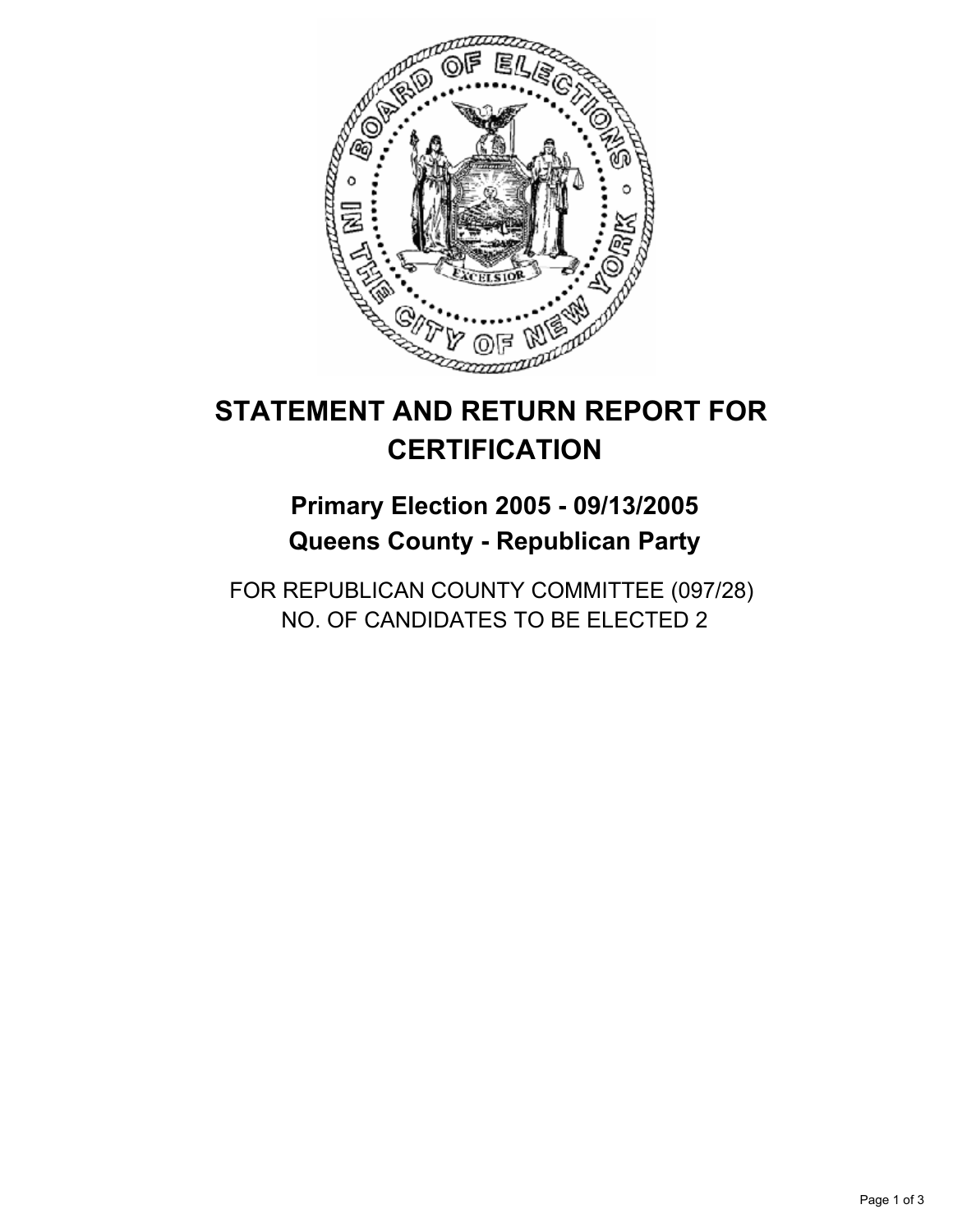

| <b>EMERGENCY</b>          |    |
|---------------------------|----|
| ABSENTEE/MILITARY         |    |
| AFFIDAVIT                 |    |
| MICHAEL F MANCINO         | ◠  |
| JOHN P EVANGELISTA        |    |
| <b>MOLLY SCHOENMULLER</b> |    |
| <b>FLORENCE CRIFASI</b>   |    |
| <b>TOTAL VOTES</b>        | 10 |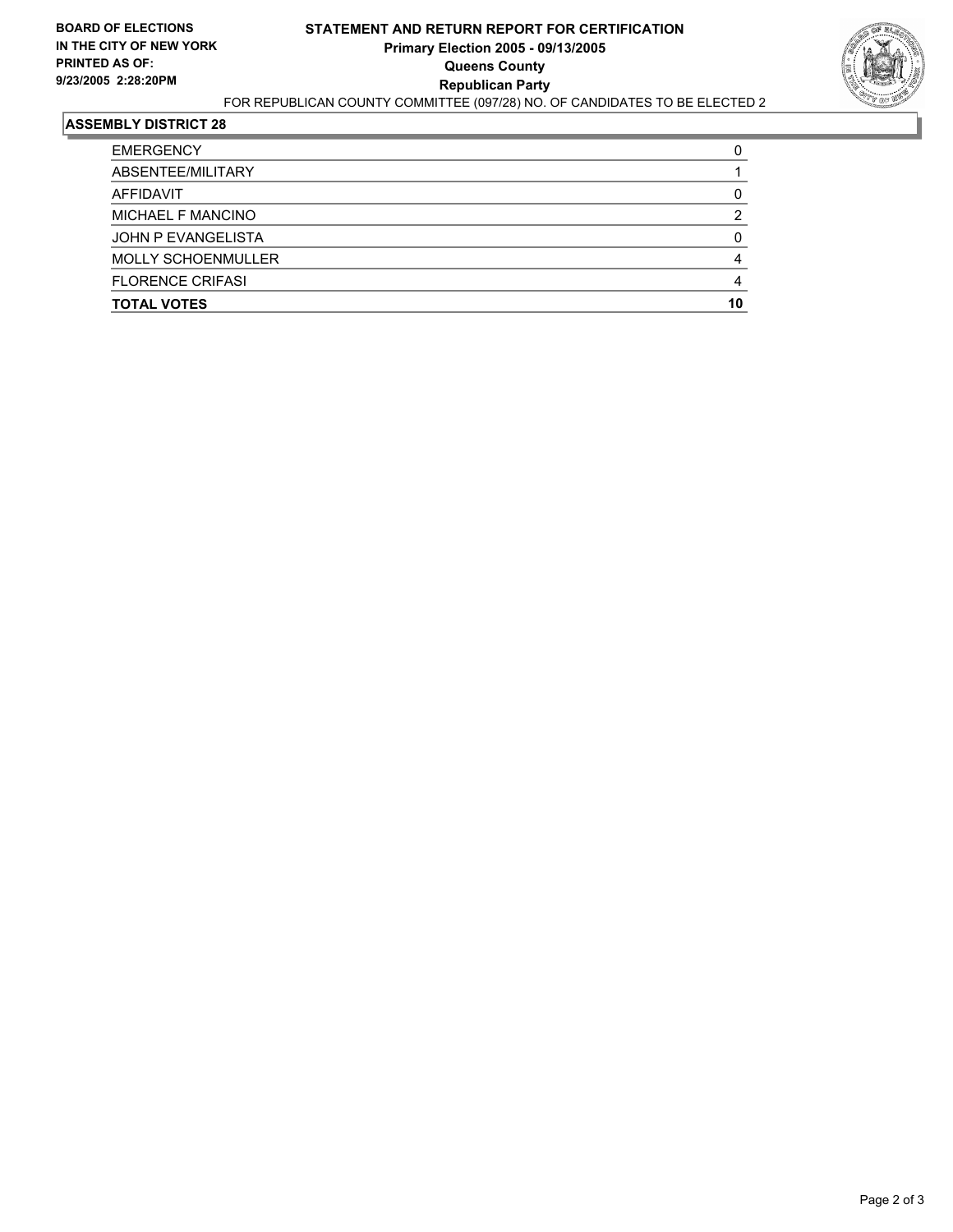#### **STATEMENT AND RETURN REPORT FOR CERTIFICATION Primary Election 2005 - 09/13/2005 Queens County Republican Party** FOR REPUBLICAN COUNTY COMMITTEE (097/28) NO. OF CANDIDATES TO BE ELECTED 2



### **TOTAL FOR REPUBLICAN COUNTY COMMITTEE (097/28) - Queens County**

| <b>TOTAL VOTES</b>        | 10 |
|---------------------------|----|
| <b>FLORENCE CRIFASI</b>   |    |
| <b>MOLLY SCHOENMULLER</b> |    |
| JOHN P EVANGELISTA        |    |
| MICHAEL F MANCINO         |    |
| AFFIDAVIT                 |    |
| ABSENTEE/MILITARY         |    |
| <b>EMERGENCY</b>          |    |

We certify this statement to be correct, and have caused the same to be attested by the signatures of the members of the board, or a majority thereof, on

Secretary **Chairman** 

Date

Chief Clerk

Canvassing Board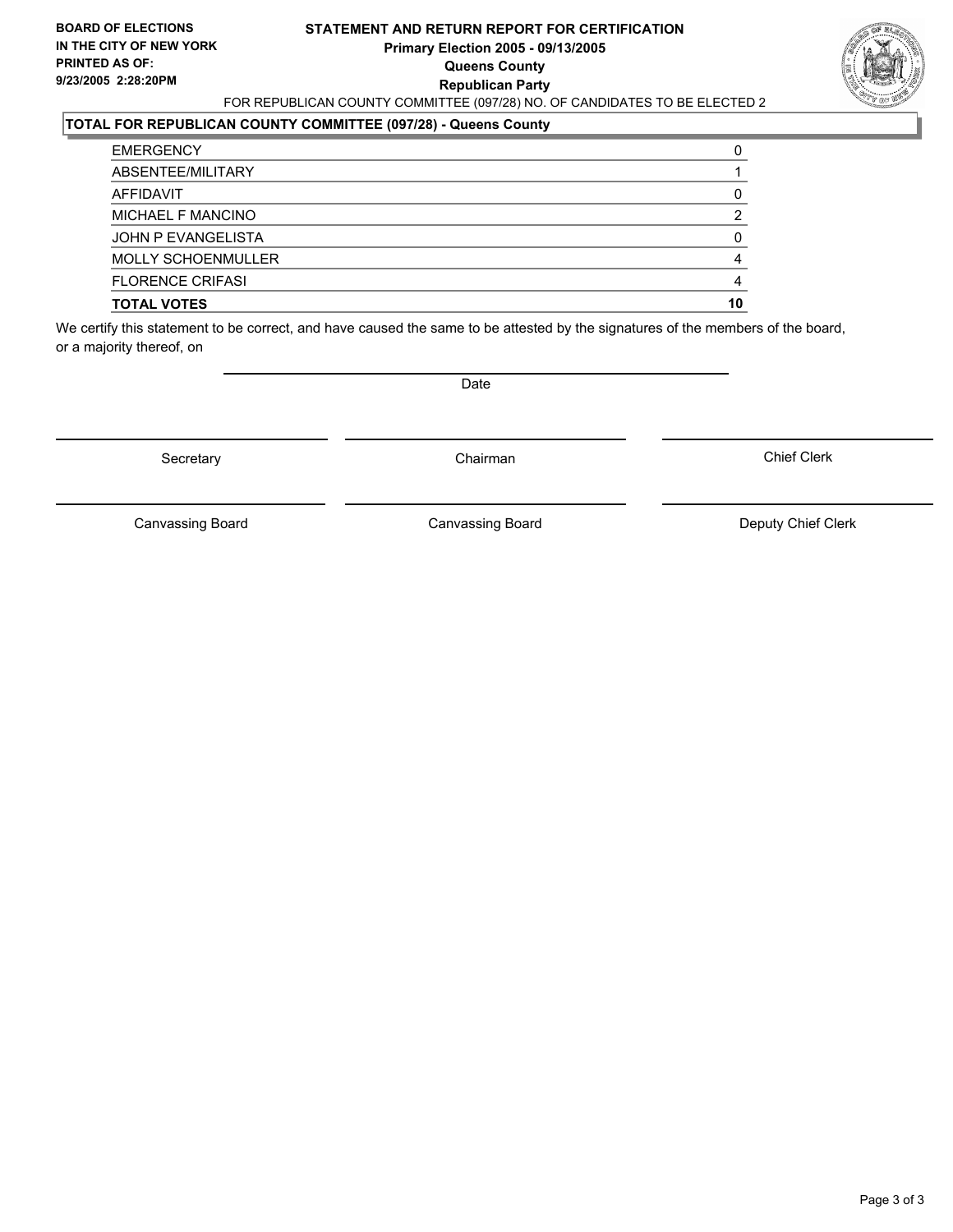

## **Primary Election 2005 - 09/13/2005 Queens County - Republican Party**

FOR REPUBLICAN COUNTY COMMITTEE (099/28) NO. OF CANDIDATES TO BE ELECTED 2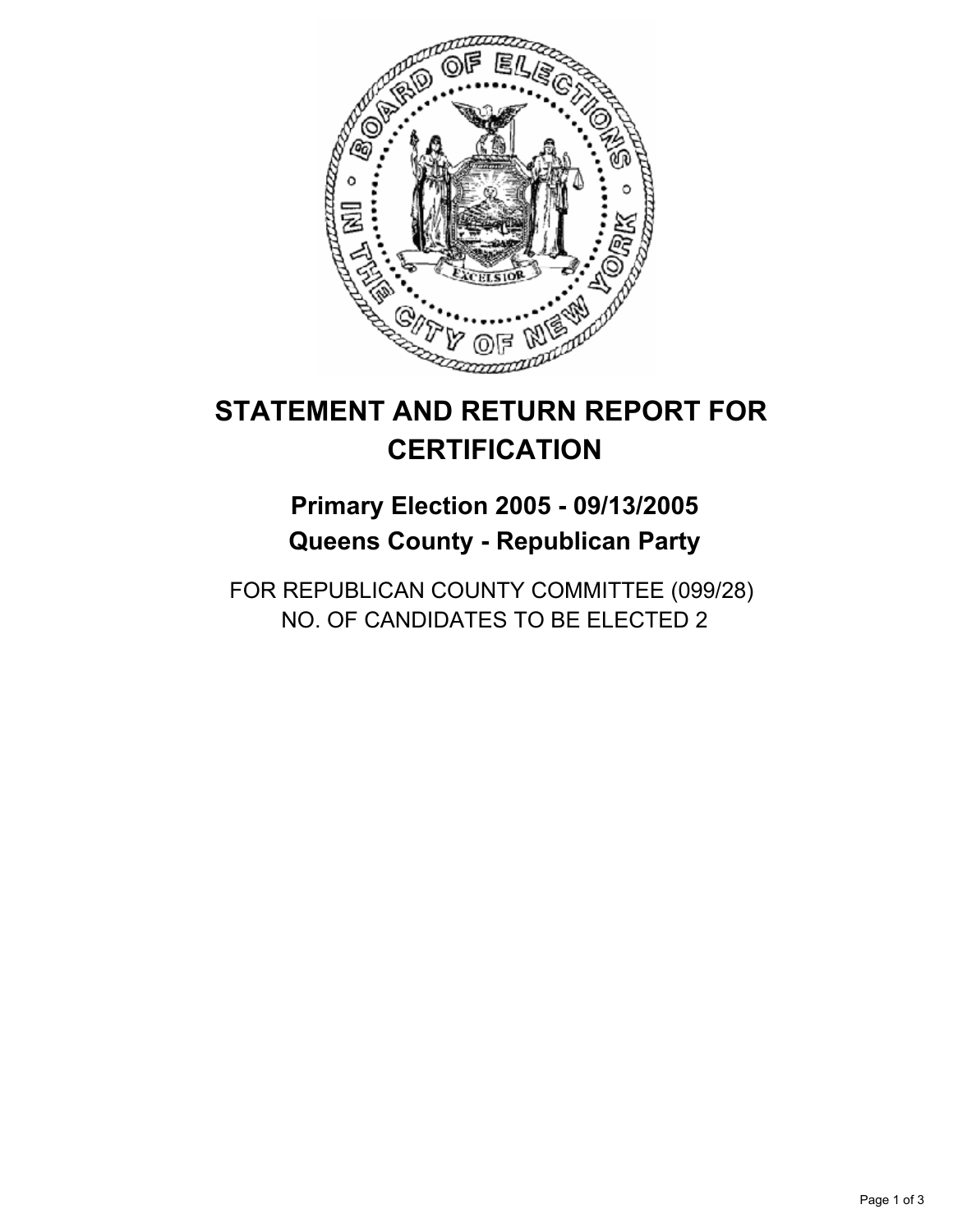

| <b>EMERGENCY</b>            |  |
|-----------------------------|--|
| ABSENTEE/MILITARY           |  |
| AFFIDAVIT                   |  |
| KATHLEEN DOSIAK             |  |
| <b>JOSEPH CRIFASI</b>       |  |
| <b>MILDRED E MCSKIMMING</b> |  |
| ROBERT SONNEMAN             |  |
| <b>TOTAL VOTES</b>          |  |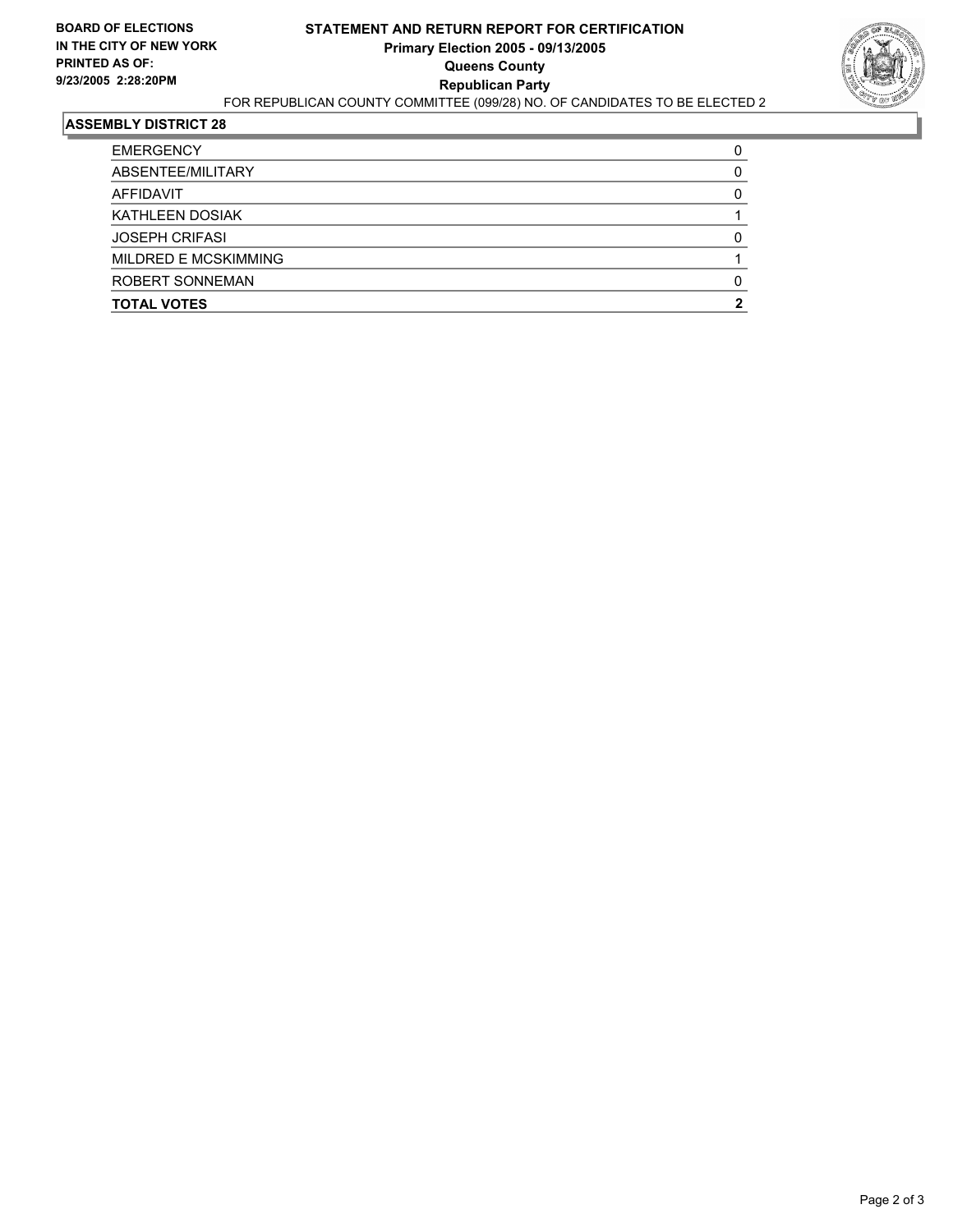#### **STATEMENT AND RETURN REPORT FOR CERTIFICATION Primary Election 2005 - 09/13/2005 Queens County Republican Party** FOR REPUBLICAN COUNTY COMMITTEE (099/28) NO. OF CANDIDATES TO BE ELECTED 2



### **TOTAL FOR REPUBLICAN COUNTY COMMITTEE (099/28) - Queens County**

| <b>EMERGENCY</b>            |  |
|-----------------------------|--|
| ABSENTEE/MILITARY           |  |
| AFFIDAVIT                   |  |
| KATHLEEN DOSIAK             |  |
| <b>JOSEPH CRIFASI</b>       |  |
| <b>MILDRED E MCSKIMMING</b> |  |
| <b>ROBERT SONNEMAN</b>      |  |
| <b>TOTAL VOTES</b>          |  |

We certify this statement to be correct, and have caused the same to be attested by the signatures of the members of the board, or a majority thereof, on

Secretary **Chairman** 

Date

Chief Clerk

Canvassing Board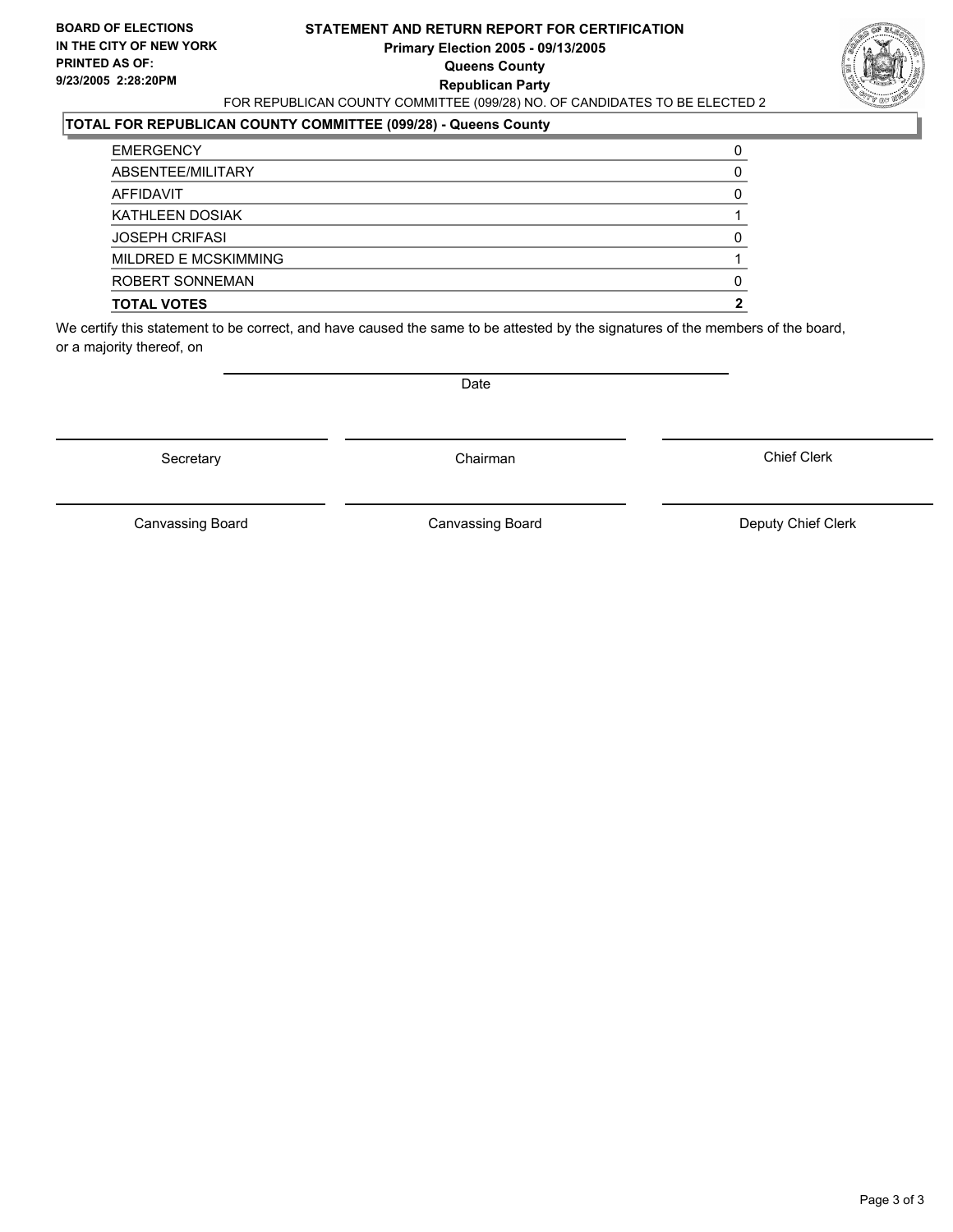

## **Primary Election 2005 - 09/13/2005 Queens County - Republican Party**

FOR REPUBLICAN COUNTY COMMITTEE (100/28) NO. OF CANDIDATES TO BE ELECTED 2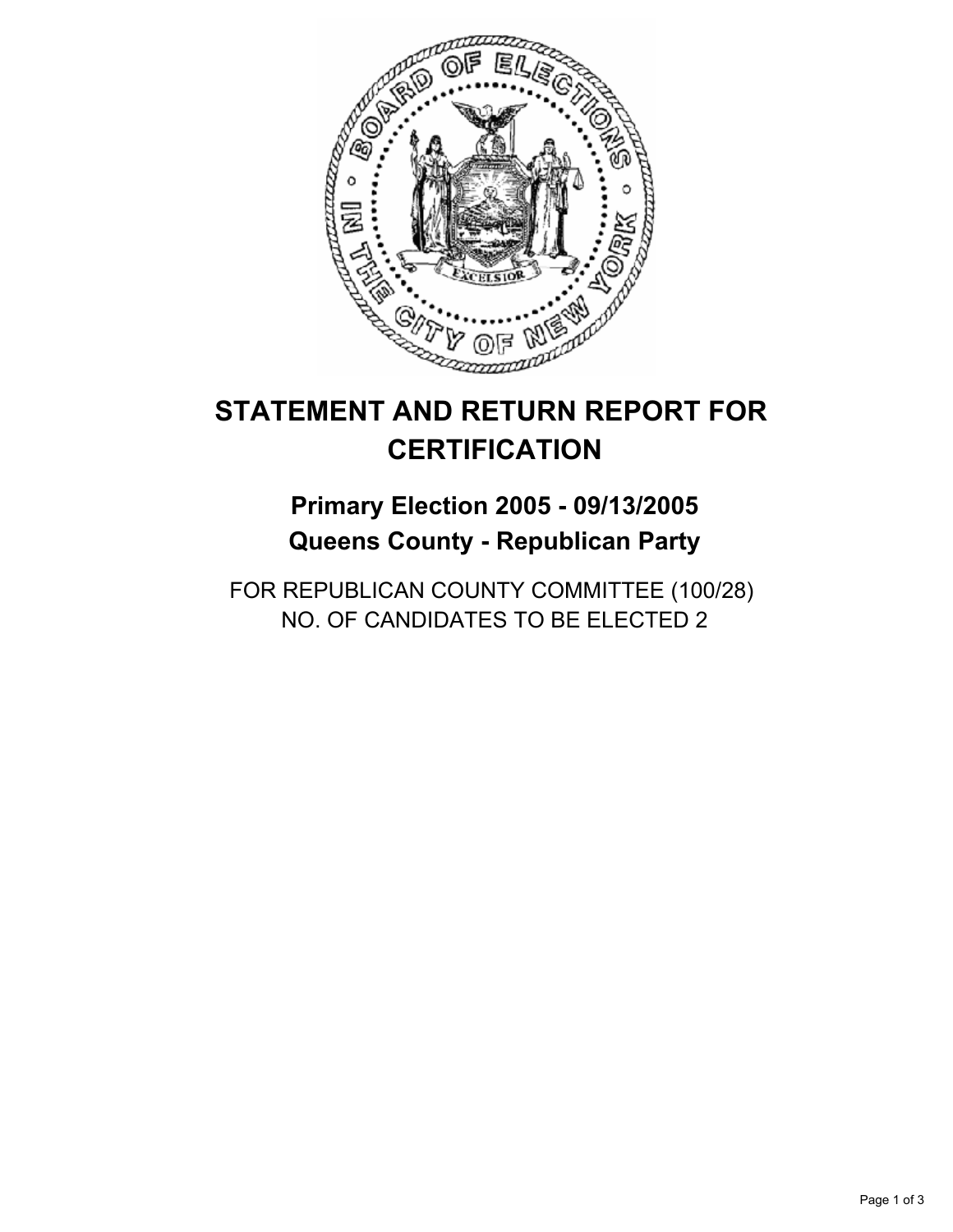

| <b>TOTAL VOTES</b>    |  |
|-----------------------|--|
| ROSALIN MAURO KELLY   |  |
| MICHAEL ROEMMELT      |  |
| AIDAN QUINN           |  |
| <b>MARGARET QUINN</b> |  |
| AFFIDAVIT             |  |
| ABSENTEE/MILITARY     |  |
| <b>EMERGENCY</b>      |  |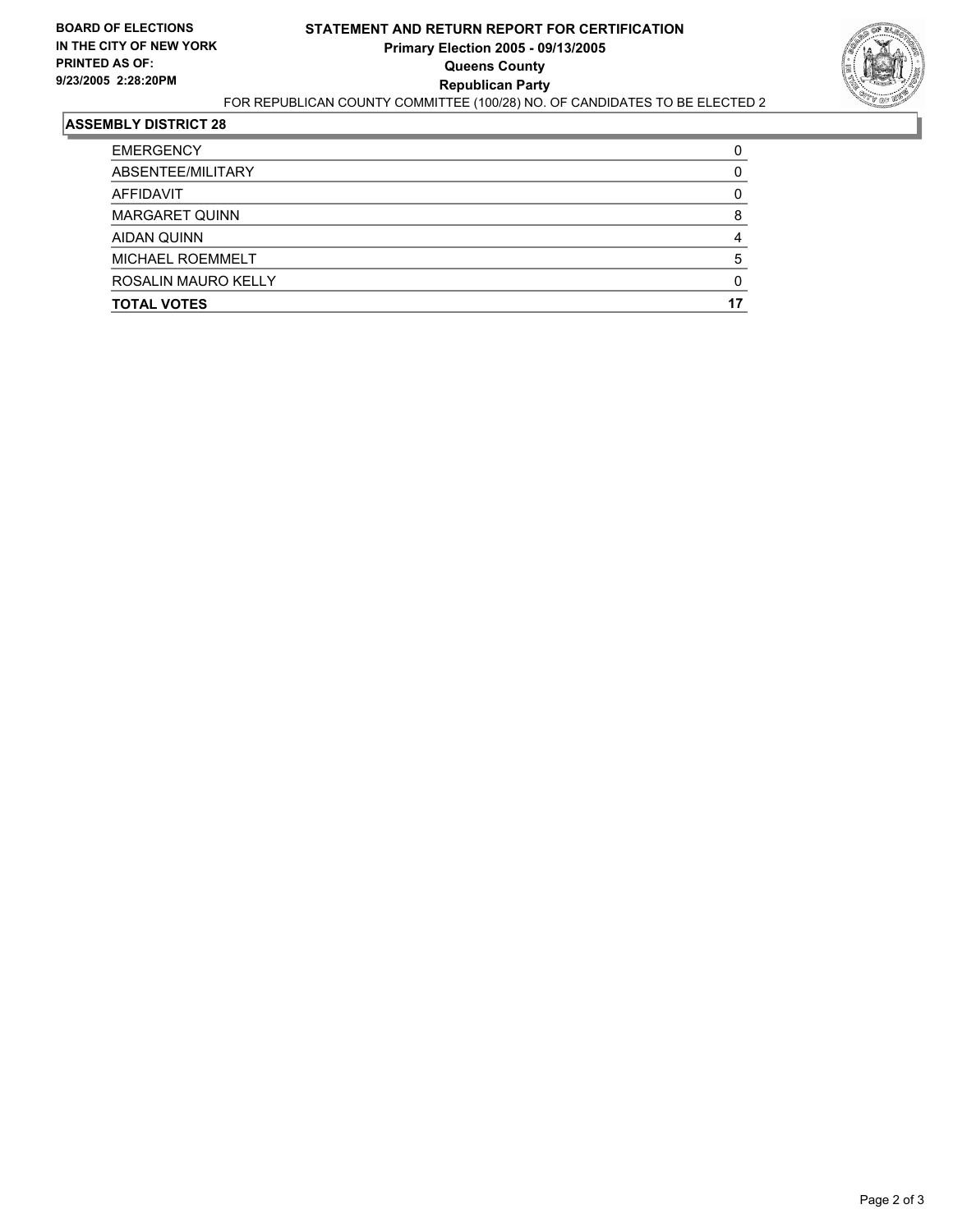#### **STATEMENT AND RETURN REPORT FOR CERTIFICATION Primary Election 2005 - 09/13/2005 Queens County Republican Party** FOR REPUBLICAN COUNTY COMMITTEE (100/28) NO. OF CANDIDATES TO BE ELECTED 2



### **TOTAL FOR REPUBLICAN COUNTY COMMITTEE (100/28) - Queens County**

| <b>EMERGENCY</b>      |  |
|-----------------------|--|
| ABSENTEE/MILITARY     |  |
| AFFIDAVIT             |  |
| <b>MARGARET QUINN</b> |  |
| AIDAN QUINN           |  |
| MICHAEL ROEMMELT      |  |
| ROSALIN MAURO KELLY   |  |
| <b>TOTAL VOTES</b>    |  |

We certify this statement to be correct, and have caused the same to be attested by the signatures of the members of the board, or a majority thereof, on

Secretary **Chairman** 

Date

Chief Clerk

Canvassing Board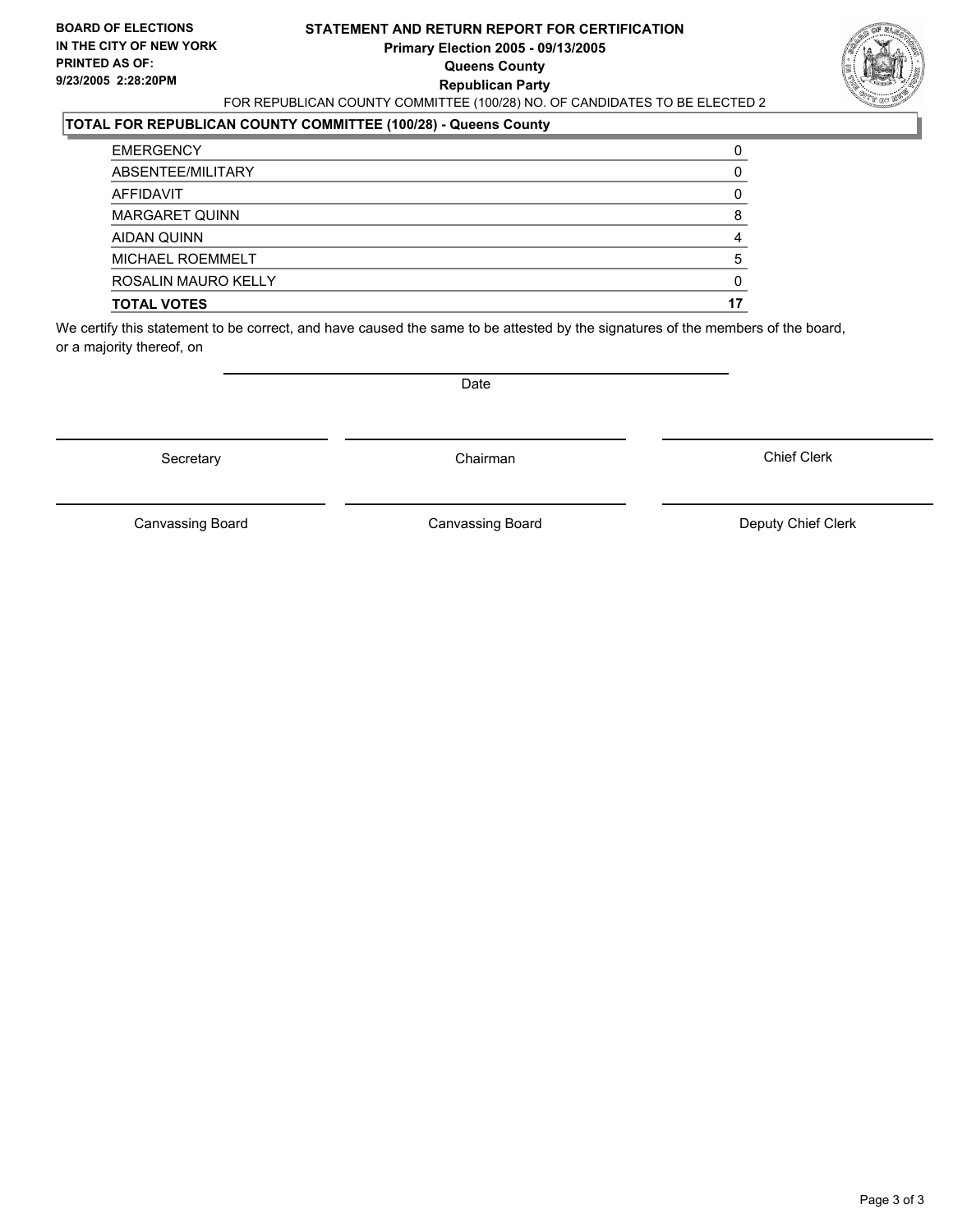

## **Primary Election 2005 - 09/13/2005 Queens County - Republican Party**

FOR REPUBLICAN COUNTY COMMITTEE (102/28) NO. OF CANDIDATES TO BE ELECTED 2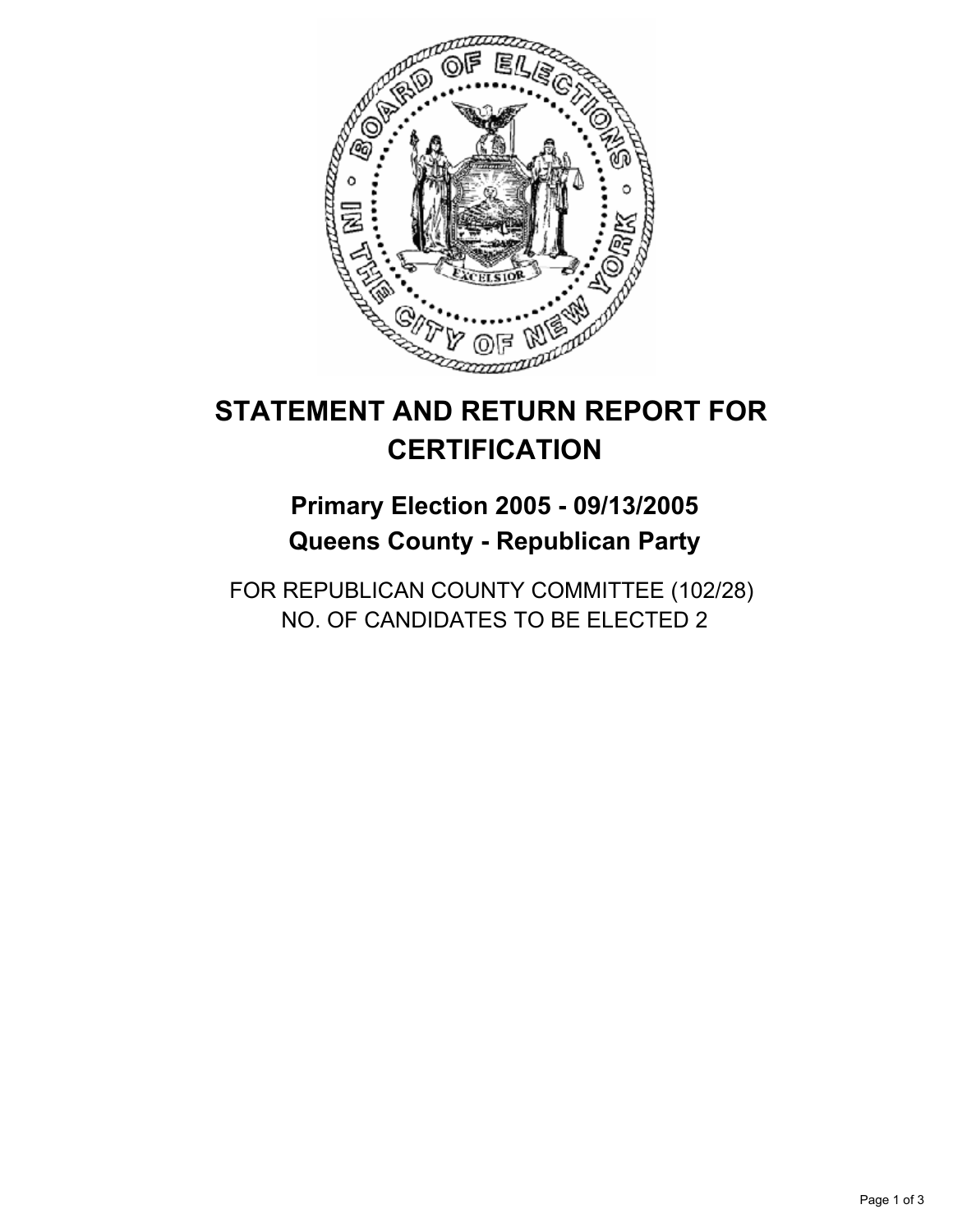

| <b>TOTAL VOTES</b>      | 12 |
|-------------------------|----|
| <b>ANDREW BOGAL</b>     |    |
| SUZANNE S CARRINGTON    |    |
| <b>GEORGE ADAMS</b>     |    |
| <b>MARGUERITE ADAMS</b> |    |
| AFFIDAVIT               |    |
| ABSENTEE/MILITARY       |    |
| <b>EMERGENCY</b>        |    |